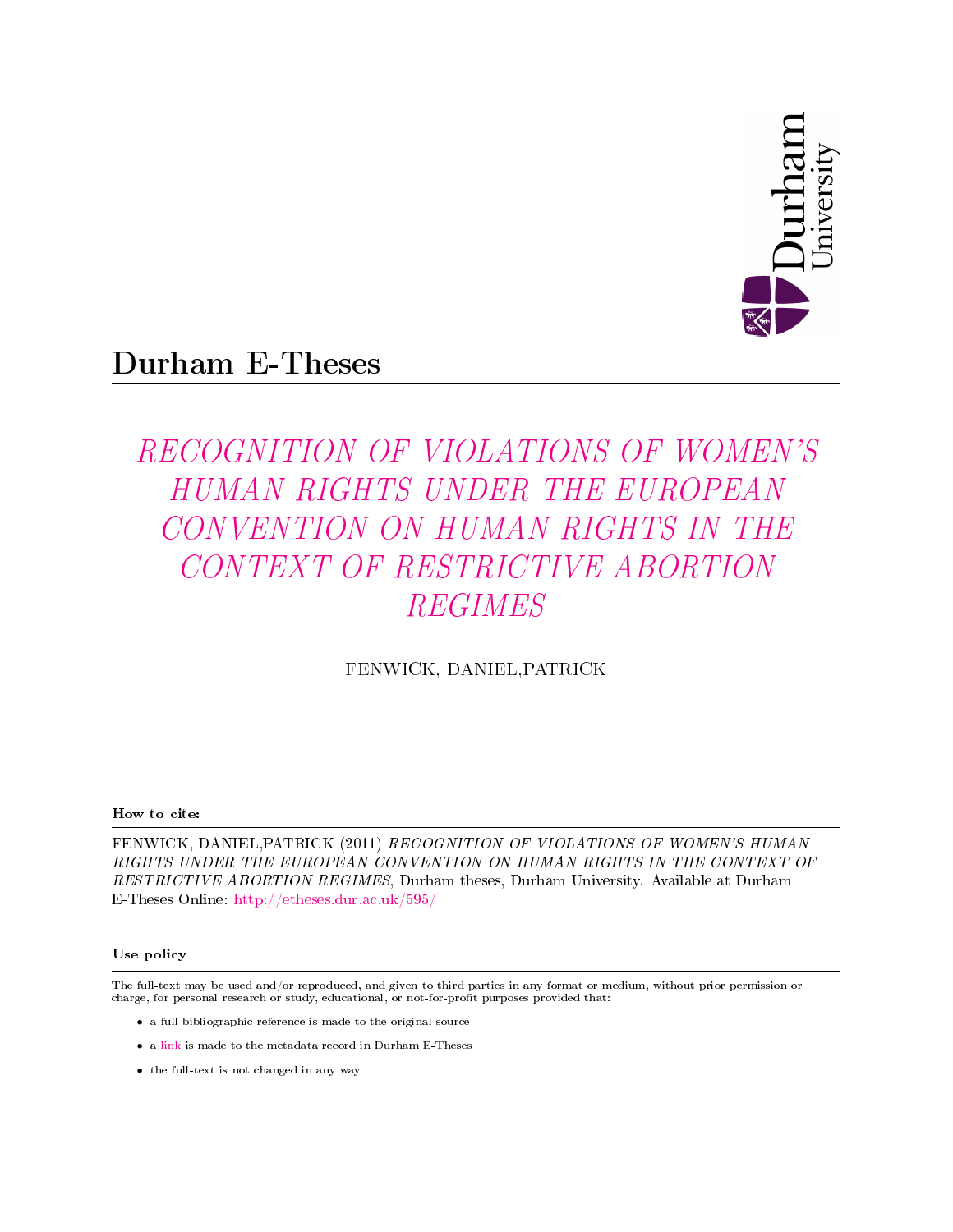The full-text must not be sold in any format or medium without the formal permission of the copyright holders. Please consult the [full Durham E-Theses policy](http://etheses.dur.ac.uk/policies/) for further details.

Academic Support Office, Durham University, University Office, Old Elvet, Durham DH1 3HP<br>e-mail: e-theses.admin@dur.ac.uk Tel: +44 0191 334 6107<br><http://etheses.dur.ac.uk>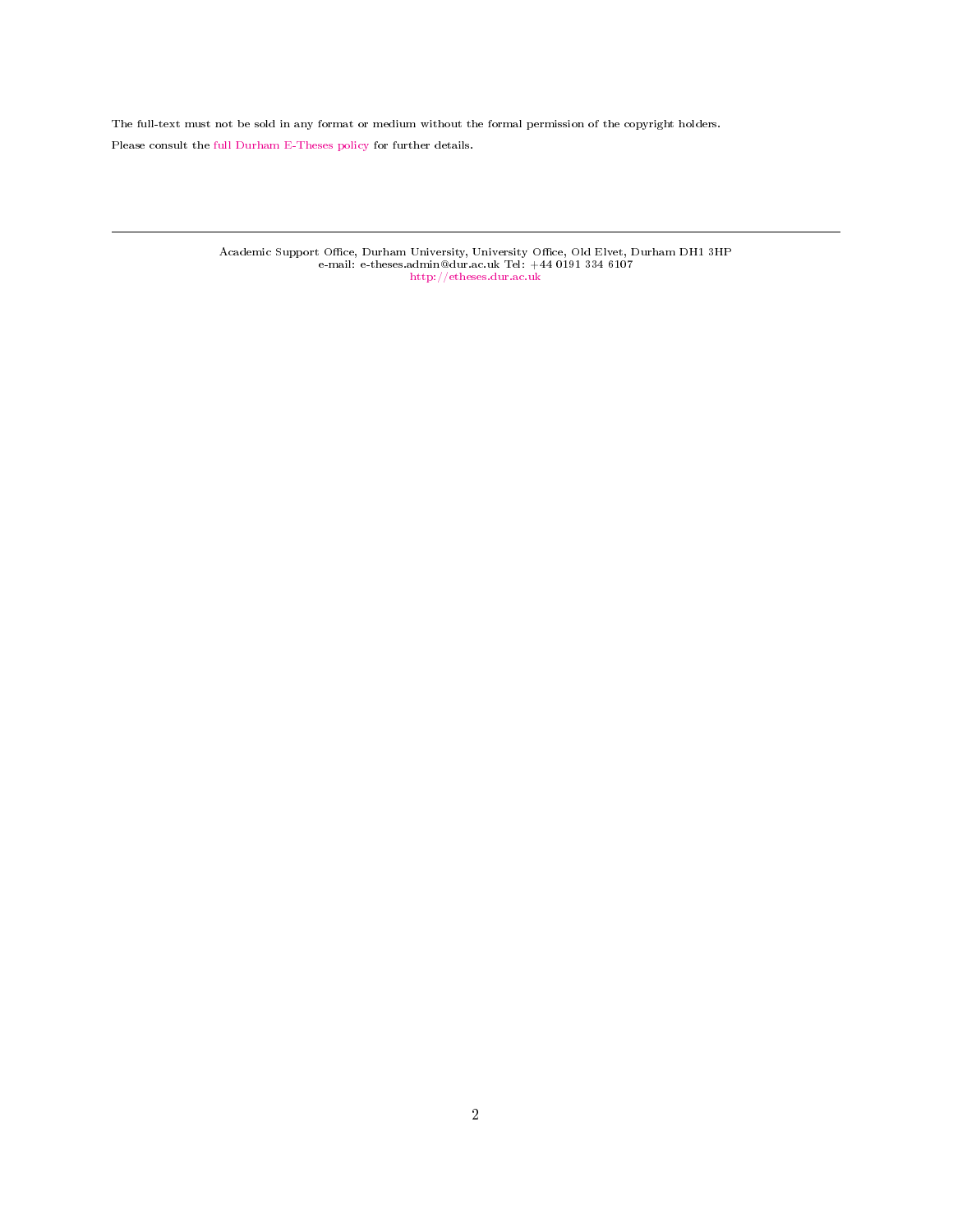### **RECOGNITION OF VIOLATIONS OF WOMEN'S HUMAN RIGHTS UNDER THE EUROPEAN CONVENTION ON HUMAN RIGHTS IN THE CONTEXT OF RESTRICTIVE ABORTION REGIMES**

## DANIEL P FENWICK SUBMITTED FOR: MASTERS OF JURISPRUDENCE 2010 LAW DEPARTMENT DURHAM UNIVERSITY

*The copyright of this thesis rests with the author. No quotation from it should be published without the prior written consent and information derived from it should be acknowledged.*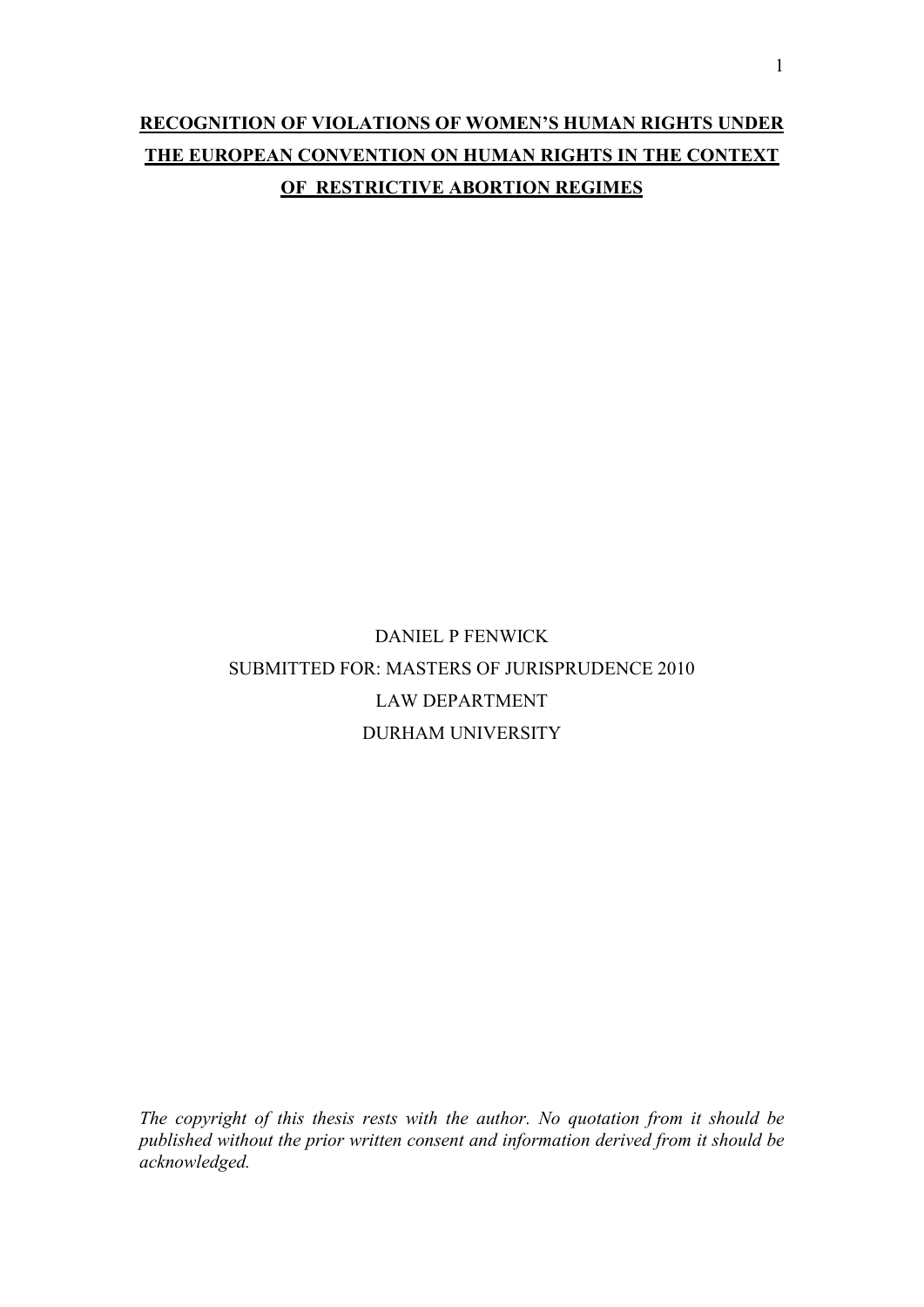#### **Contents**

**Chapter 1:** Introduction

**Chapter 2:** Abortion services in Europe: consensus, exceptions and the role of the ECHR

**Chapter 3:** The current Strasbourg approach to abortion services and foetal right to life

**Chapter 4**: International human rights law and access to abortion services

**Chapter 5**: The future development of rights of access to abortion and to full associated healthcare services for women under the ECHR

**Chapter 6**: Conclusion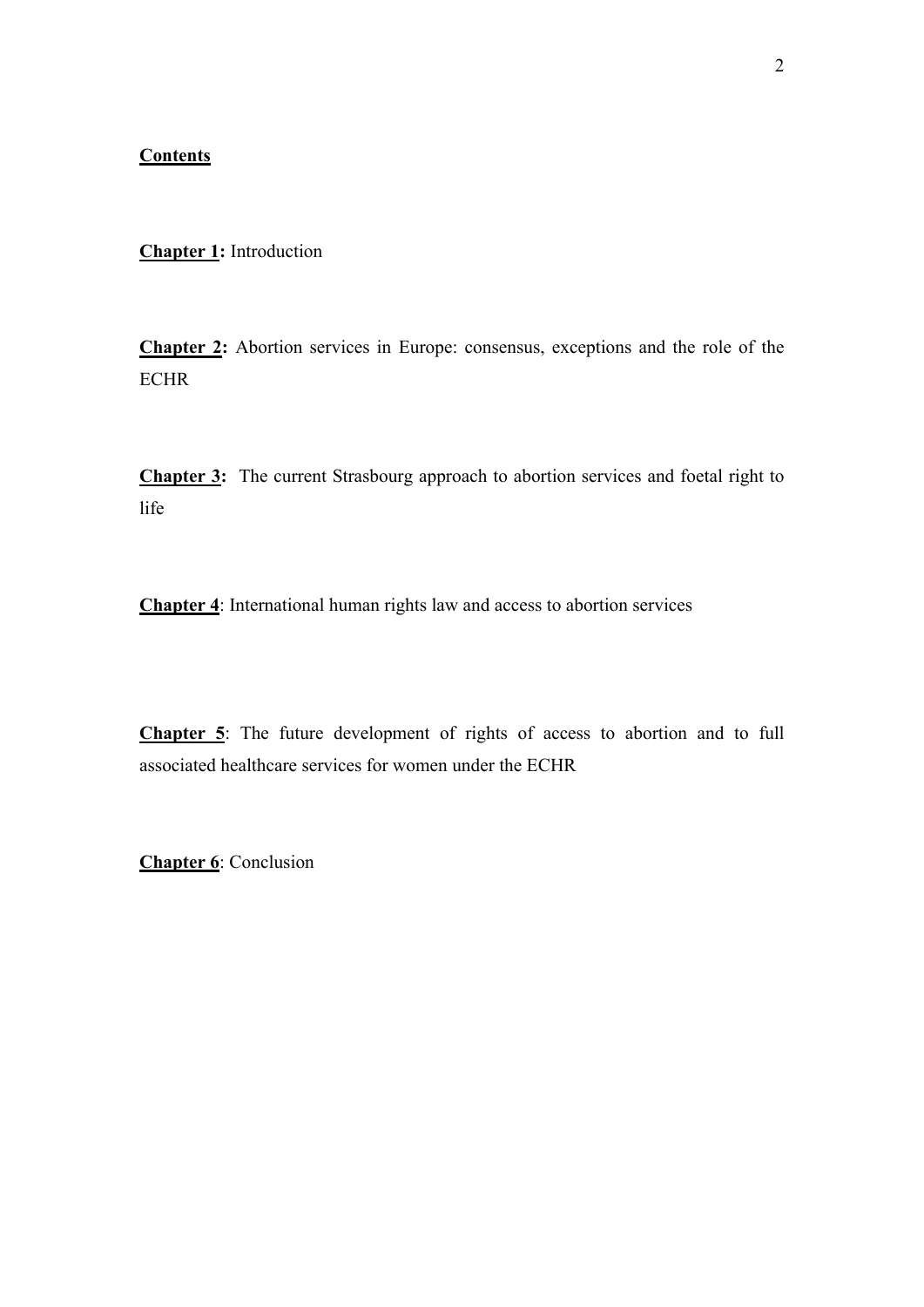#### **Chapter 1 : Introduction**

This thesis considers the possibility that the European Court of Human Rights is developing a role in relation to extreme restriction of access to abortion services, and the impairment of healthcare provision linked to such restriction, especially in Poland and Ireland. This thesis will argue that such development is necessary and that further development is likely because restrictive laws and practices are strongly associated with forms of suffering for women that can readily be captured in terms of rightsviolations. This likelihood is further enhanced since under the European Convention on Human Rights (ECHR) it has not so far been accepted that the state can protect the right to life of the foetus as a fundamental human right. That stance corresponds with the majority European consensus in which the decision of the woman to seek an abortion is ultimately upheld in certain circumstances, including that of risk to the health of the woman and on social grounds, in the first trimester of pregnancy.

This thesis sets out to explore the extent to which Strasbourg<sup>1</sup> has already given recognition to rights' violations due to restrictive access to abortion, and the potential, based on established Strasbourg principles, for it to take further steps in that direction in the future. A range of potential claims will be considered, but such recognition could most readily occur under the respect for private and/or family life heads of Article 8 ECHR in terms of health and the freedom to decide whether or not to terminate a pregnancy; also relevant are rights to life under Article 2, freedom from inhuman or degrading treatment under Article 3 and freedom from discrimination under Article 14.

#### **Elaboration of the conceptual framework**

<u>.</u>

#### *Restrictive abortion regimes and creation of suffering for women*

<sup>&</sup>lt;sup>1</sup> The term 'Strasbourg' will frequently be used in the thesis to refer to decisions of the European Court and Commission (now abolished but its decisions have made quite a significant contribution to the jurisprudence in this area) of Human Rights. The European Convention on Human Rights will be referred to as the ECHR or 'the Convention'.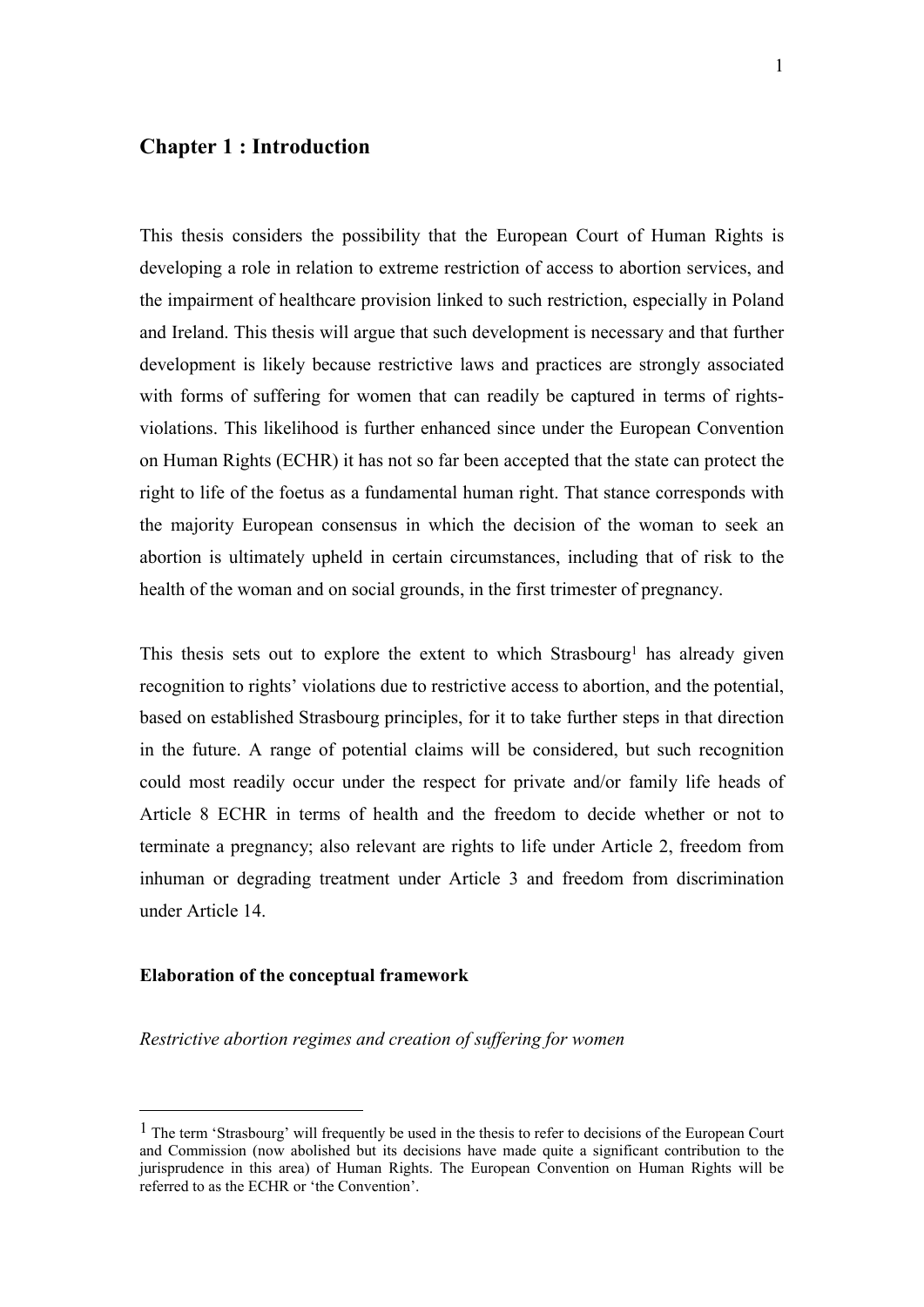The term 'restrictive' is used to mean that the regulation of abortion in the jurisdiction in question is particularly stringent in relation to the majority European standard. The state, which has responsibility for the restrictive abortion regime, causes suffering when it acts to restrict abortion or omits to act to ensure women's access to a safe and legal abortion service that would preserve women's health or life. Suffering occurs when women turn to illegal and often unsafe abortions or when they have to travel abroad for abortion, which may create stress and impairment of abortion after-care. The restrictive abortion regimes in Ireland and Poland are also associated with the impairment of access to general health care for women due to their reproductive function. For example, access to certain forms of treatment, such as to chemotherapy to treat cancer, may be impaired in practice, due to concern for the foetus.

#### *Relevance of the ECHR to potential rights' violations in restrictive abortion regimes*

The European Convention on Human Rights has the role of advancing respect for civil rights by providing an extra-national mechanism to raise particular violations of the rights it guarantees.<sup>2</sup> The premise that the ECHR is relevant relies on the assumption that women undergo suffering due to extremely restrictive policies on the provision of abortion and that such suffering can be conceptualised as a violation of one of more of the ECHR guarantees. On that basis the state would have failed to fulfil a positive obligation to prevent a breach of women's civil rights, or would have directly caused the breach.

#### *Violations of rights under the ECHR by states with restrictive abortion regimes*

By violations under the ECHR it is meant, for the purposes of this thesis, that relevant Articles of the Convention that protect the rights of the woman as a citizen in a country that is a signatory to the Convention are breached, either because the instance falls within the ambit of an unqualified right, or because it falls within a qualified one but the infringement cannot be justified.<sup>3</sup> The application of the Convention Articles

<sup>2</sup> Preamble to the European Convention on Human Rights and Fundamental Freedoms at para 5.

 $3 \text{ In a thesis of this nature further exploration of the difference between the qualified, non-materially.}$ qualified and the qualified rights of the ECHR would not be appropriate: see further Harris, O'Boyle  $\&$ Warbrick *Law of the European Convention on Human Rights* (2nd edn, Oxford OUP, 2009).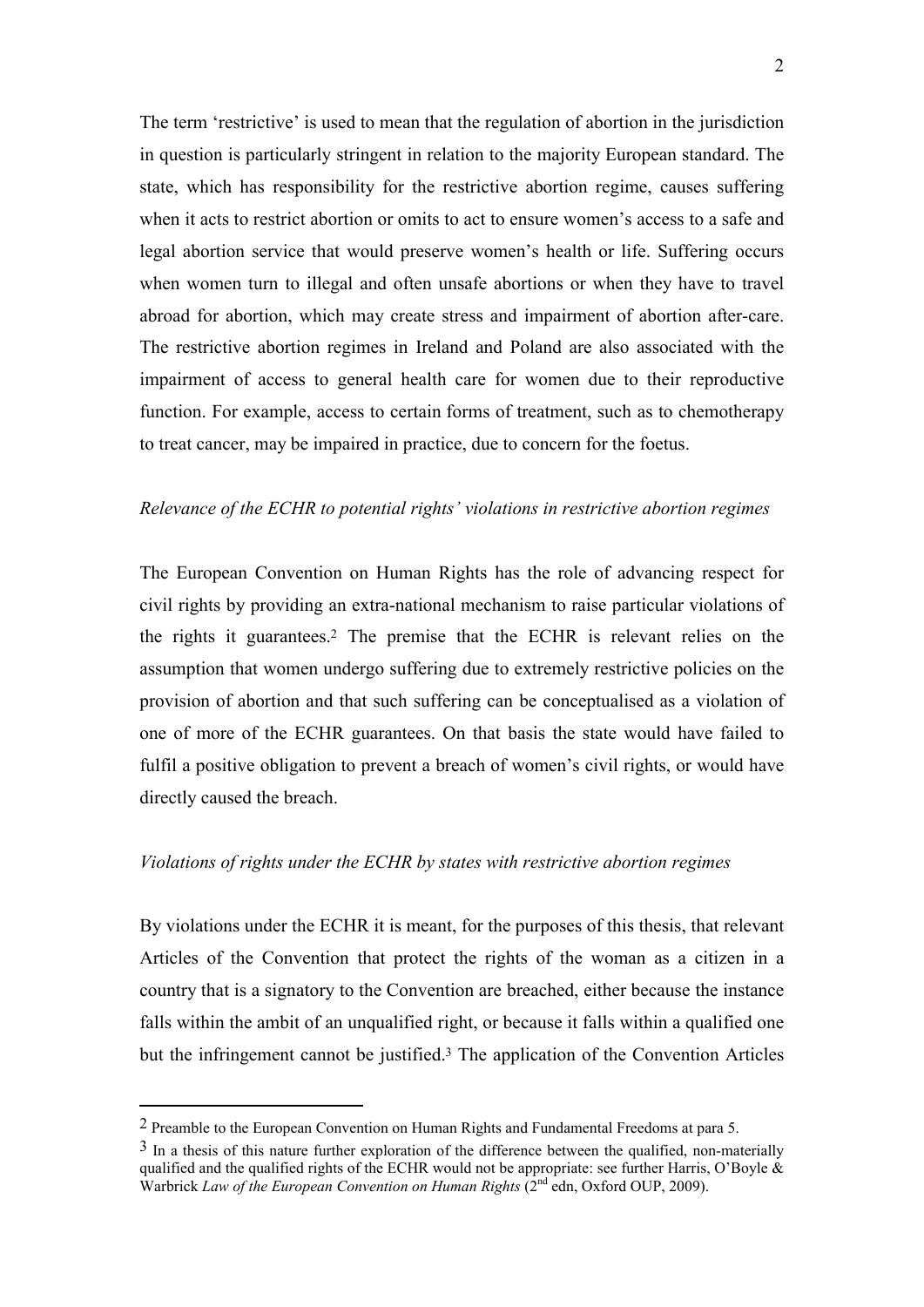is determined by their text and by reference to the jurisprudence of the European Court of Human Rights in terms of: 1) the implications of current jurisprudence for the provision of abortion and related healthcare services in restrictive abortion regimes, and 2) the application of principles of the jurisprudence relating to certain Convention Articles to specific instances of suffering of women due to the nature of such regimes. When Strasbourg makes a determination as to the ambit of a certain right or as to justification for its infringement, it may concede a certain margin of appreciation to the state – a certain area of discretion – which may influence it in declining to intervene.<sup>4</sup> Strasbourg may decide that due to the particular cultural or religious sensitivities surrounding an issue the state is better placed to take a particular stance on it than an international Court, finding therefore that the state has not overstepped its margin of appreciation in relation to the stance taken. Due to the sensitivity of the issue of abortion, the margin of appreciation doctrine has potential relevance to a determination of a rights violation. This thesis will explore the relevance of this doctrine in this context further in Chapter 5,<sup>5</sup> but for present purposes it is most straightforward to consider it as possible route to avoidance of a finding of a violation of a Convention guarantee, in this context.

#### *Lack of recognition of foetal interests as a fundamental right to life*

It is assumed that for a violation of women's human rights under the Convention to occur in relation to denial of services to women in restrictive abortion regimes, foetal interests cannot be recognised as amounting to a fundamental right to life protected by Article 2 at all stages of gestational development as this would justify almost all violations of women's Convention rights.

#### **Literature review**

This focus is not one that has been adopted so far in the academic writing on this issue, since an in-depth study of the ECHR and abortion has not yet been undertaken.

1

<sup>4</sup> See further Harris etc *Law of the European Convention* (n 3) at p 12-14; see generally G Letsas 'Two concepts of the margin of appreciation' (2006) 26 OJLS 705.

 $5$  Chap 5 pp 1-4.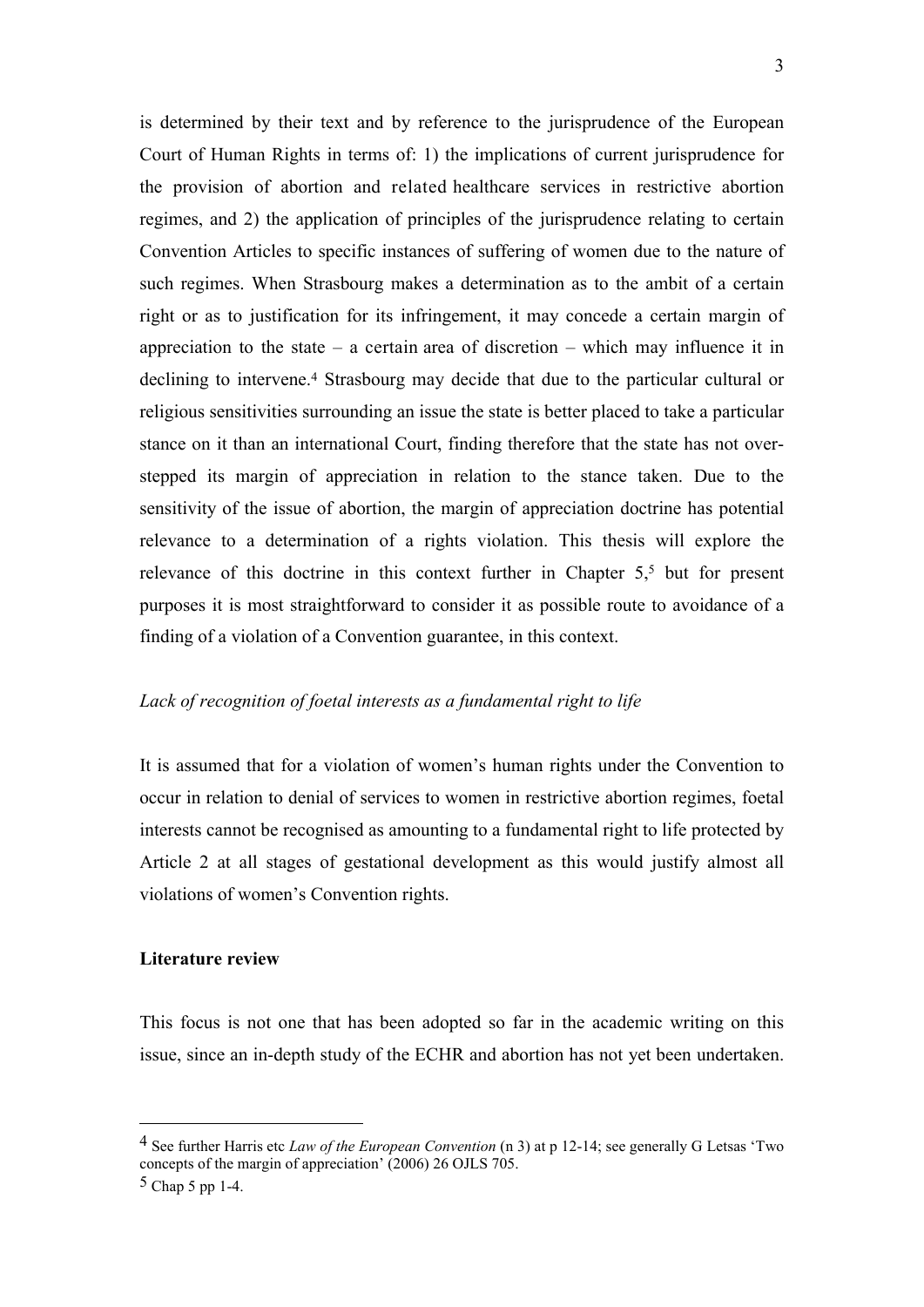In contrast to the position in the  $US<sub>1</sub>$ <sup>6</sup> very little attention has been paid to the potential for emergent abortion rights under the ECHR. The literature on the law and abortion issue falls roughly under five headings: firstly, black letter discussion of abortion as a human right in terms of international and regional standards (Zampas and Gher, Cook),<sup>7</sup> and there are various case-notes discussing Convention abortion cases (eg Priaulx);<sup>8</sup> secondly, there is the literature discussing the status of life under the Convention (eg Plomer, Hewson);<sup>9</sup> thirdly, there is a body of academic writing that attacks the idea of a right to an abortion under the European institutions, often from an 'anti-choice' position (Cornides);<sup>10</sup> fourthly, there are general feminist/sociolegal arguments that access to abortion should be a right (Sheldon, Jackson);<sup>11</sup> fifthly, there are ethical analyses of the issue of abortion from the perspective of rights (eg Dworkin).<sup>12</sup>

This thesis will build on the black letter discussion of abortion rights in Zampas and Gher's piece, but will focus only on the ECHR stance and potentialities. The lack of academic analysis of the Convention from the perspective advanced in this thesis has required a reliance on primary materials and alternative sources such as the literature of international organisations seeking to advance reproductive rights under the Convention, in particular, reports by the Centre for Reproductive Rights, the Federation for Polish Women and Family Planning and the Irish Family Planning Association, as well as reports and observations by bodies concerning human rights.

<sup>6</sup> See eg M Nussbaum 'The Supreme Court, 2006 Term – Foreword Constitutions and Capabilities: Perception against Lofty Formalism [comments]' (2007-2008) 121 Harv L Rev 4; B Siegel 'The New Politics of Abortion: An Equality Analysis of Woman-Protective Abortion Restrictions' [2007] U Ill L Rev 991; K Desrouleaux 'Banning Partial-Birth Abortion At All Costs – Gonzales v. Carhart: Three Decades of Supreme Court Precedent Down the Drain' (2007-2008) 35 SU L Rev 543; M Arnett 'Update: Phasing Out Abortion: One Step Closer to Terminating a Woman's Constitutional Right, in Gonzales v Carhart' (2007) 24 T M Cooley L Rev 597.

<sup>7</sup> JM Gher and C Zampas 'Abortion as a Human Right: International and Regional Standards' (2008) 8 HRLR 249. R Cook and B Dickens 'Human Rights Dynamic of Abortion Law Reform' (2003) 25 HRQ 1.

<sup>8</sup> N Priaulx 'Testing the Margin of Appreciation: Therapeutic Abortion, Reproductive 'Rights' and the Intriguing Case of Tysiąc v Poland' (2008) 15 EJHL 361.

<sup>9</sup> A Plomer 'A Foetal Right to Life? The Case of *Vo v France*' (2005) 5 HRLR 311. B Hewson 'Dancing on the Head of a Pin? Foetal Life and the European Convention' (2005) 13 Fem LS 363.

<sup>10</sup> J Cornides 'Human Rights Pitted Against Man' (2008) 12 Int J HR 107 at 115-21.

<sup>11</sup> S Sheldon *Beyond Control*: *Medical Power and Abortion Law* (Pluto Press, 1997); E Jackson *Regulating reproduction: law, technology and autonomy* (Oxford, Hart, 2001) Ch 1.

<sup>12</sup> R Dworkin *Life's Dominion: An Argument about abortion and euthanasia* (Harper Collins, 1993) Ch 2.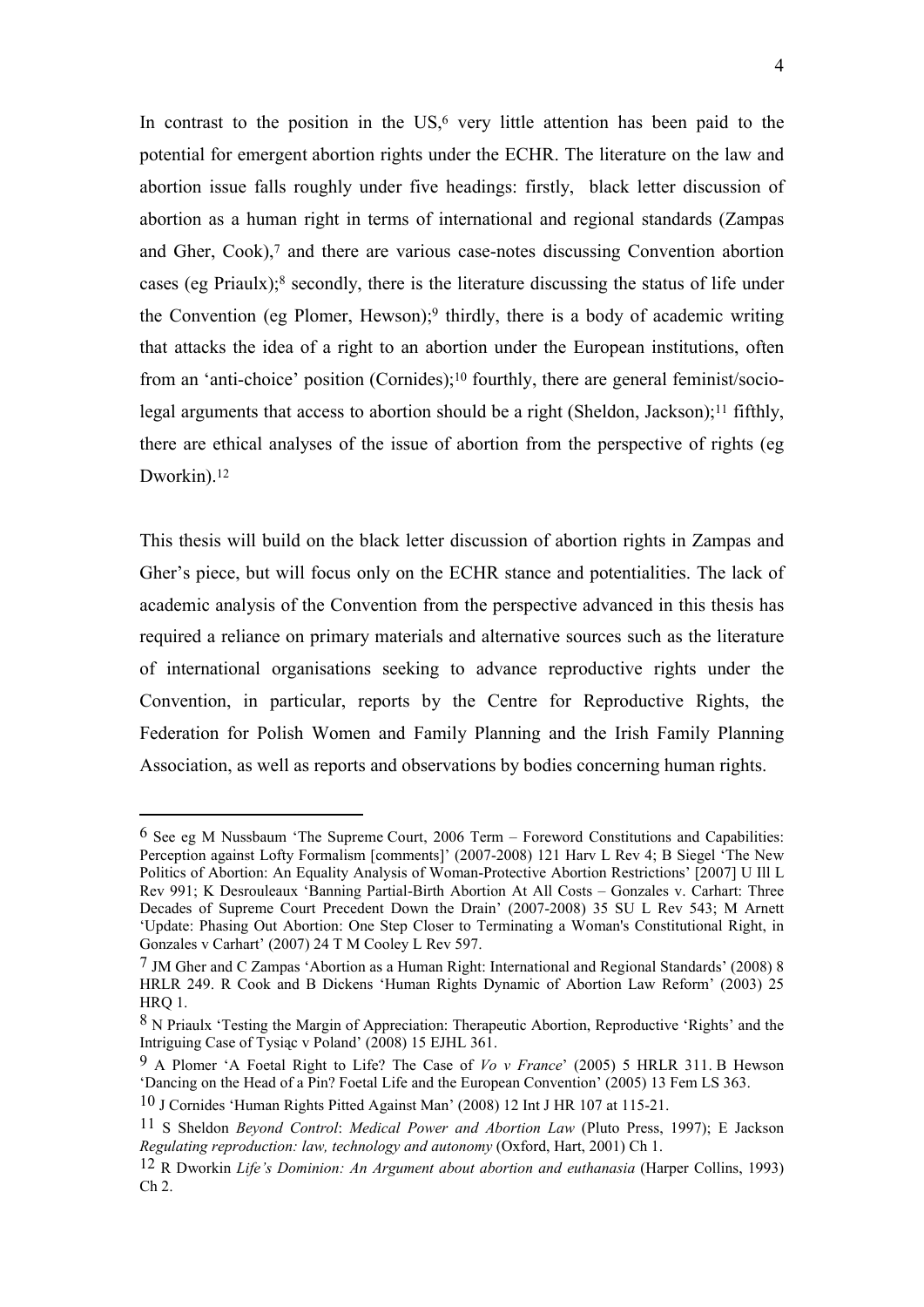#### **Context and Importance of thesis**

<u>.</u>

Europe, the birthplace of the Enlightenment, is generally perceived as liberal, progressive and characterised by adherence to constitutionalism, democratic values and gender equality. European countries lead the world in recognising women's rights, regardless of religious opposition and European institutions, in particular the European Union, have a strong commitment to combating sex discrimination and generally support women's rights.<sup>13</sup> However, this image of a modern, liberal Europe is not reflected in the approach to abortion regulation in a tiny handful of European countries in which the Catholic Church is dominant: while the majority ensure a reasonable level of access to abortion, there are very striking exceptions, most notably Ireland and Poland. Since lack of access to abortion is strongly associated with forms of suffering for women that can readily be captured in terms of rights-violations, the European Court of Human Rights has, this thesis will argue, a potential role in advancing recognition in certain circumstances of rights of access to abortion in line with the current and emerging European consensus. At this point in time, when cases concerning difficult bioethical issues are increasingly coming before the Strasbourg Court, the question of an emergent 'right to an abortion' is becoming one of increasing pertinence.<sup>14</sup>

This thesis is written at a time when the development of a common European approach to human rights in the context of termination of pregnancy is in its infancy due to the range of stances taken on the matter by the various European countries. A trend is discernable towards an incremental liberalising of laws governing access to abortion. But an opposing trend can also be discerned, in particular the currently discernible rise of conservative, religiously-based sentiment in certain European

<sup>&</sup>lt;sup>13</sup> For example, the Treaty on European Union by Article 157 guarantees equal pay for equal work (Official Journal C 115 09/05/2008) and the Institutions of the European Union pursue this as a goal: see the work of the Employment, Social Affairs, and Equal Opportunities division of the European Commission <http://ec.europa.eu/index\_en.htm> accessed 29.09.10.

<sup>14</sup> See the Report of the Research Division of the ECtHR on *Bioethics and the case-law of the ECHR*, 2009 < http://www.coe.int/t/dg3/healthbioethic> accessed 29.09.10 which demonstrates that this issue has been raised most frequently in recent and pending cases.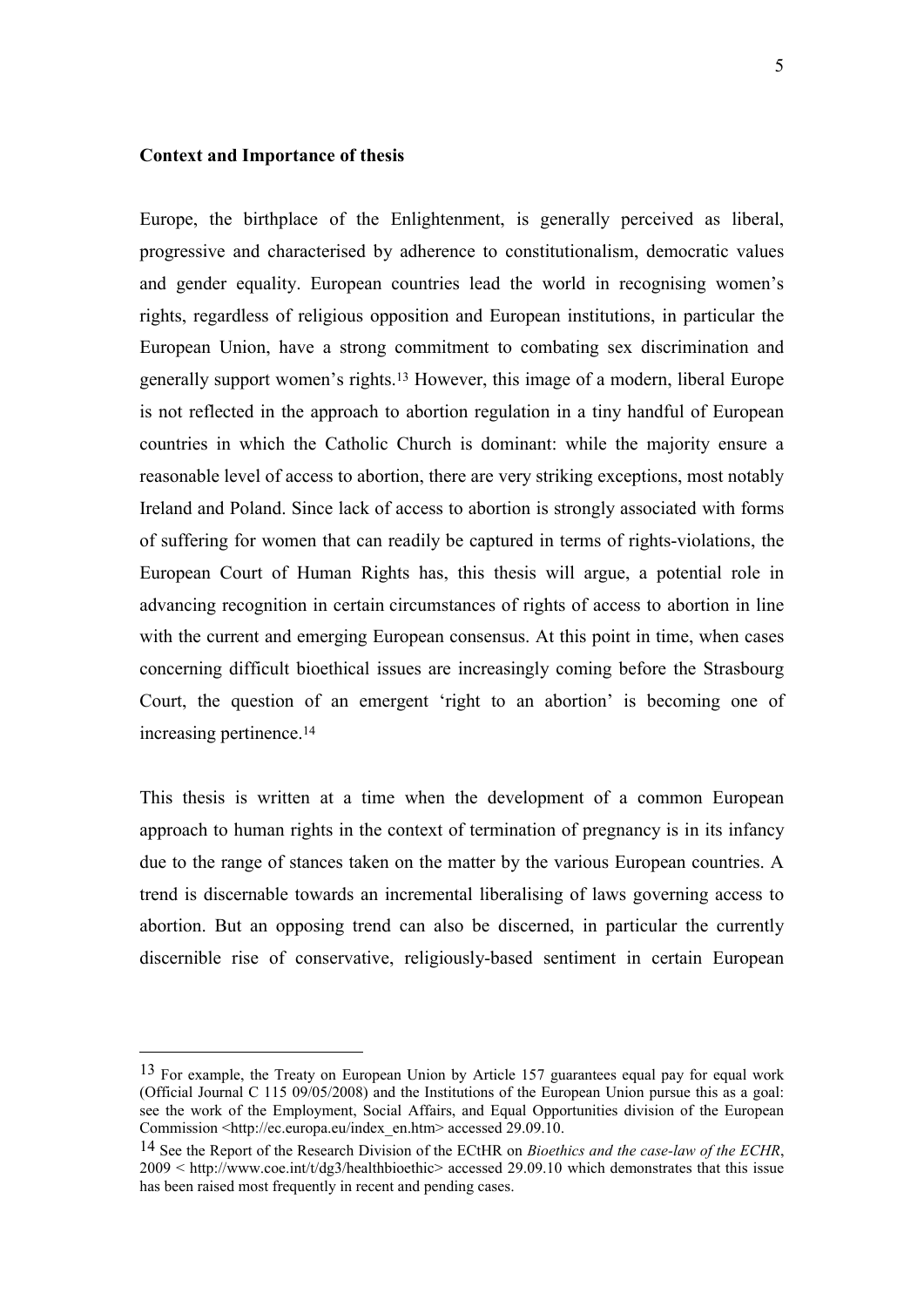countries, particularly Poland,<sup>15</sup> and the continuing influence of such sentiment in Ireland. The issue has caused an ongoing controversy in Ireland where three separate referendums have been called on the issue of abortion, although the restrictive regime has not been altered,<sup>16</sup> and in Poland proposals to include explicit protection for life from conception were only rejected by Parliament in 2007.<sup>17</sup> Moreover, the antichoice movement is currently strongly focused on the possibility of an emergent Strasbourg 'abortion right', and is fiercely campaigning against that possibility in various forums.<sup>18</sup> A clash between feminist/liberal values and religious ones appears to be reaching a climax as this issue gathers greater momentum in human rights terms and comes closer to a resolution at Strasbourg.

The European Court of Human Rights has not yet developed any settled jurisprudence recognising a 'right of access to an abortion', and it cannot yet be said that Strasbourg fully recognises the human rights' implications of failing to protect the access of women to a full range of health care services, or provides full recognition of a need to protect women's reproductive choices in the pregnancy and abortion context. But the expectation that such protection will be established has recently gained greater momentum due to the efforts of a number of national and international NGOs active in the field of reproductive rights in Europe, most notably the Centre for Reproductive Rights,<sup>19</sup> in supporting Strasbourg challenges.<sup>20</sup>

Running alongside these developments there have been extremely important institutional moves towards recognition of rights of access to abortion services, in

<sup>15</sup> AM Fernàndez Abortion: 'Pro-life Tide' CafeBabel.com The European Magazine 08.02.07 <http://www.cafebabel.co.uk/article/19951/abortion-pro-life-tide.html> accessed 29.09.10. TG Jelen and C Wilcox 'Continuity and Change in Attitudes Towards Abortion: Poland and the United States' (2005) Pol & Gender (1) 2 297-317; A Czerwinski 'Sex, Politics, and Religion: The Clash Between Poland and the European Union over Abortion' (2003) 32 Denv J Int'l L & Pol'y 653.

<sup>16</sup> In 6 March 2002 Fianna Fail's campaign for the Protection of Human Life in Pregnancy Bill, which would have ruled out suicide as a ground abortion, was rejected.

<sup>17</sup> The Polish president Lech Kaczynski was defeated in April 2007 on an amendment to the Constitution which would have protected life from conception: Z Dujisin 'Poland: Abortion Laws not strong enough for some' IPS News May  $17<sup>th</sup> 2007$  <http://ipsnews.net/news.asp?idnews=37759> accessed 29.09.10. See further N Priaulx 'Testing the Margin of Appreciation' (n 8) at 379.

<sup>18</sup> Eg The European Centre for Law and Justice <http://www.eclj.org/> accessed 29.09.10.

<sup>19</sup>See at <http://reproductiverights.org/> accessed 29.09.10. The Center for Reproductive Rights is an established NGO well used to fielding human rights arguments in the global context.

<sup>20</sup> These bodies are active in researching the impact on women of restrictive abortion laws, in particular the effects of the rise of unsafe, illegal abortions, risking women's lives and health: see Gher & Zampas 'Abortion as a Human Right' (n 7) at 249.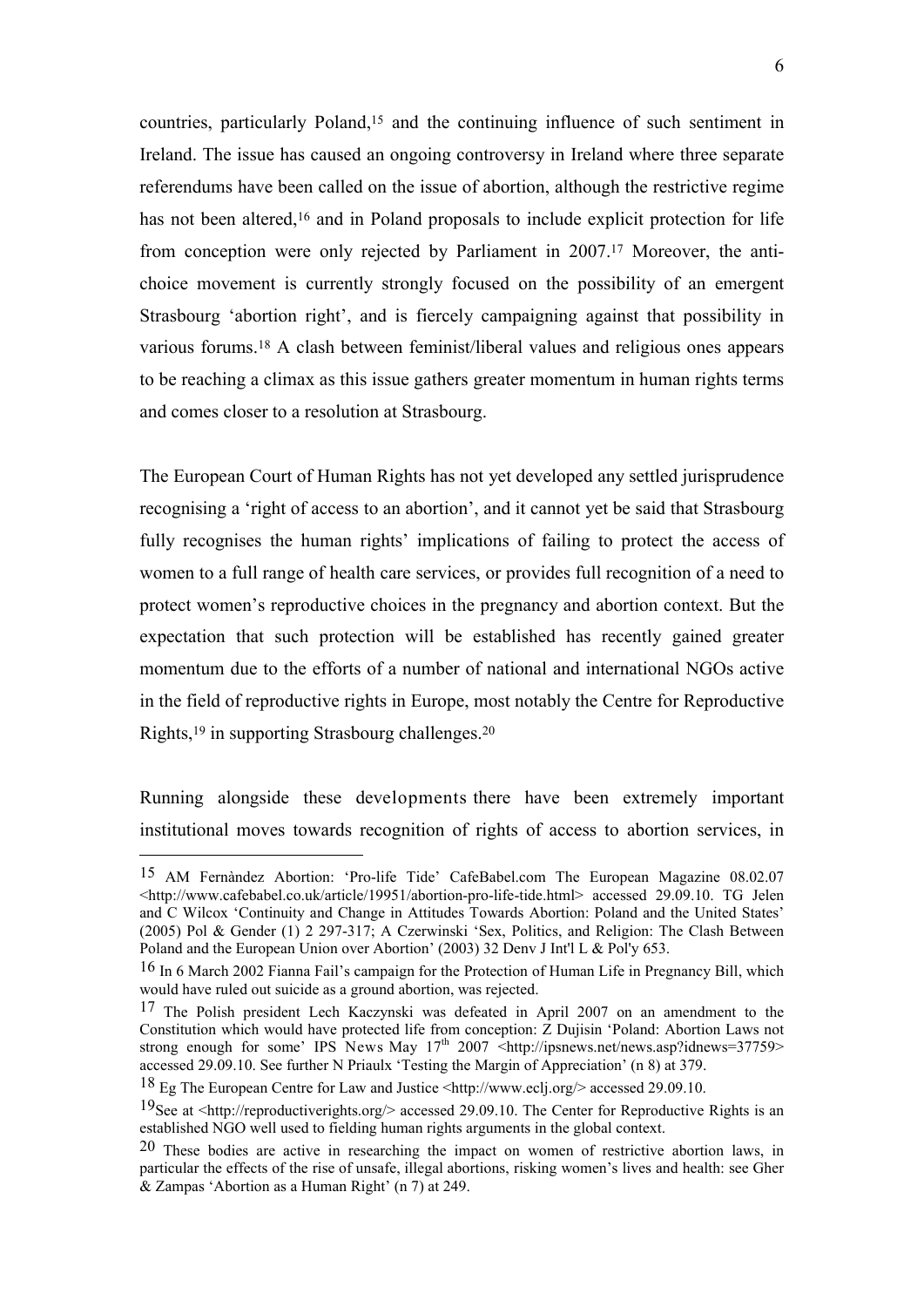particular in the stance of the Council of Europe.<sup>21</sup> Most significantly, in 2008 a Report was adopted by a majority of the Parliamentary Assembly of the Council of Europe, entitled *Access to safe and legal abortion in Europe*, calling upon member states to decriminalise abortion and guarantee women's effective exercise of a right to safe, legal abortion.<sup>22</sup> Furthermore, Strasbourg decided an abortion case in favour of the applicant for the first time in 2007 in *Tysiąc v Poland,*<sup>23</sup> although as Priaulx puts it, 'the Court attempted to distance itself from the substantive claim [of access to abortion]'.<sup>24</sup> A number of treaties have a bearing on abortion rights – the ECtHR has often referred to The International Covenant on Civil and Political Rights 1966 (ICCPR) and The Convention on the Elimination of All forms of Discrimination against women 1979 (CEDAW).<sup>25</sup> Each of the aforementioned instruments protects to an extent the quality of life of the woman, which may include a threat to her health due to refusal of an abortion, and CEDAW Art 12 provides a right of women to nondiscrimination in the field of health care. Consideration of international law demonstrates that it generally favours the development of rights of access to abortion.<sup>26</sup>

#### **Research questions**

<u>.</u>

The thesis sets out to consider the potential for *development* of the rights under the ECHR as a means of affording protection for access to abortion services and access of women to healthcare services available to the general population, taking account of the general European position and the suffering of women in certain European states. It considers the way that such suffering can be framed as violations of women's rights

<sup>21</sup> There is also a report awaiting endorsement that supports legalisation of abortion services in the third world – Doc 11992 5 August 2009 'Fifteen years since the International Conference on Population and Development Programme of Action' Report of the Social, Health and Family Affairs Committee, Rapporteur: C McCafferty.

<sup>22</sup> Doc 11537 (8 April 2008) 'Access to Safe and Legal Abortion in Europe' Rapporteur: G Wurm Committee on Equal Opportunities for Women and Men April 2008 at Pt A Paras 4 and 7.

<sup>23</sup> *Tysiąc v Poland* (App no 5410/03) (2007) 45 EHRR 42 see further chapter 3 pp 4-7.

<sup>24</sup> Priaulx 'Testing the Margin of Appreciation' (n 8) at 363.

<sup>25</sup> See further Cook & Dickens 'Human Rights Dynamics of Abortion Law Reform' (n 7) at 1.

<sup>26</sup> See also EU Network of Independent Experts on Fundamental Rights 'The Right to Conscientious Objection and the Conclusion By EU Member States of Concordats with The Holy See' CFR-CDF Opinion No 4-2005 (14 December 2005) pp 17-22. As discussed in chapter 4, claims under the Convention are analogous to those argued before international tribunals: see eg Cook & Dickens 'Human Rights Dynamic of Abortion Law Reform' (n 7) and Gher & Zampas 'Abortion as a Human Right' (n 7).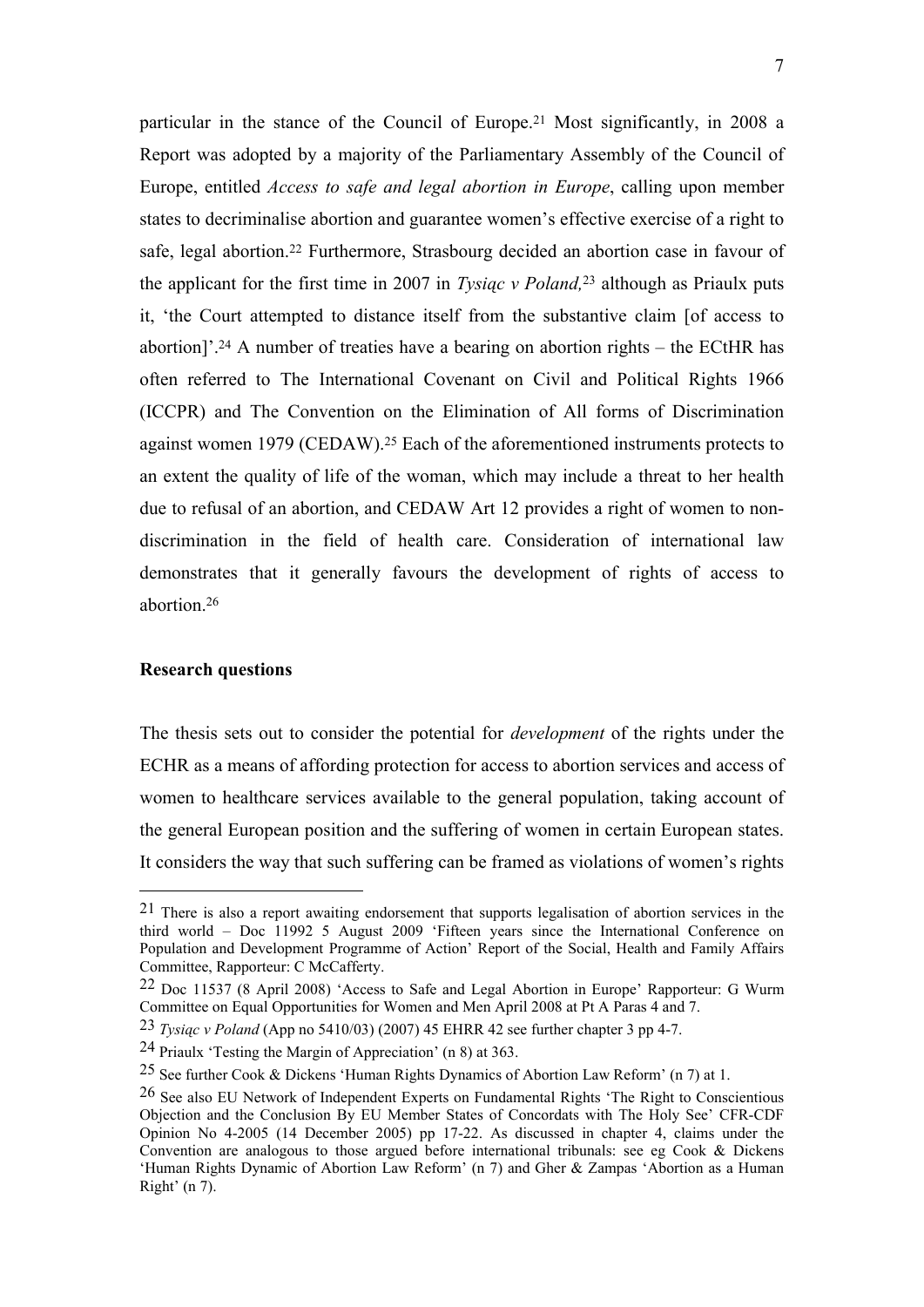under the ECHR by referring to established Strasbourg principles and canons of interpretation. To this end, firstly the thesis considers the dominant European approach to abortion services and sets out the restrictive European regimes; secondly the thesis examines the current stance of the Convention on restriction of services related to abortion and the related question of a foetal right to life; thirdly it examines the potential for development of rights to these services under the ECHR and the question of restriction of women's access to health services generally due to their reproductive function in restrictive abortion regimes. As sub-questions linked to the third issue, it examines the question of the impact of relevant established Strasbourg principles; it examines the current and potential impact of the margin of appreciation doctrine and considers the possible influence of other aspects of international human rights law and policy on Strasbourg in this context.

#### **Route-map**

<u>.</u>

This chapter introduces the whole thesis and sets out its parameters. Chapter 2 discusses the nature of regulation of abortion in various European countries, dividing the discussion into various 'models' of abortion so as to highlight the dominant European approaches and the exceptions of Ireland and Poland. Chapter 3 discusses the current recognition under the European Convention on Human Rights of violations of women's rights in restrictive abortion regimes, including consideration of the question of a right to life of the foetus. Chapter 4 considers the potential impact of international human rights law and policy on the development of rights to abortion under the Convention. Chapter 5 discusses the potential for development of further recognition that women's rights are violated in restrictive abortion regimes drawing on relevant Strasbourg principles and referring to the various (unresolved) claims brought by current applicants;<sup>27</sup> it discusses the role of the Court and further examines the potential impact of the margin of appreciation doctrine. Chapter 6 concludes the thesis by evaluating the current and potential developments towards recognition of women's rights in the context of restrictive abortion regimes under the Convention.

<sup>27</sup> *ABC v Ireland* (Statement of Facts) (App no 25579/05), lodged 15 July 2005 and *Brüggemann and Scheuten v The Federal Republic of Germany* (Decision) (App no 6959/75) (1977) 5 DR 103 at 108.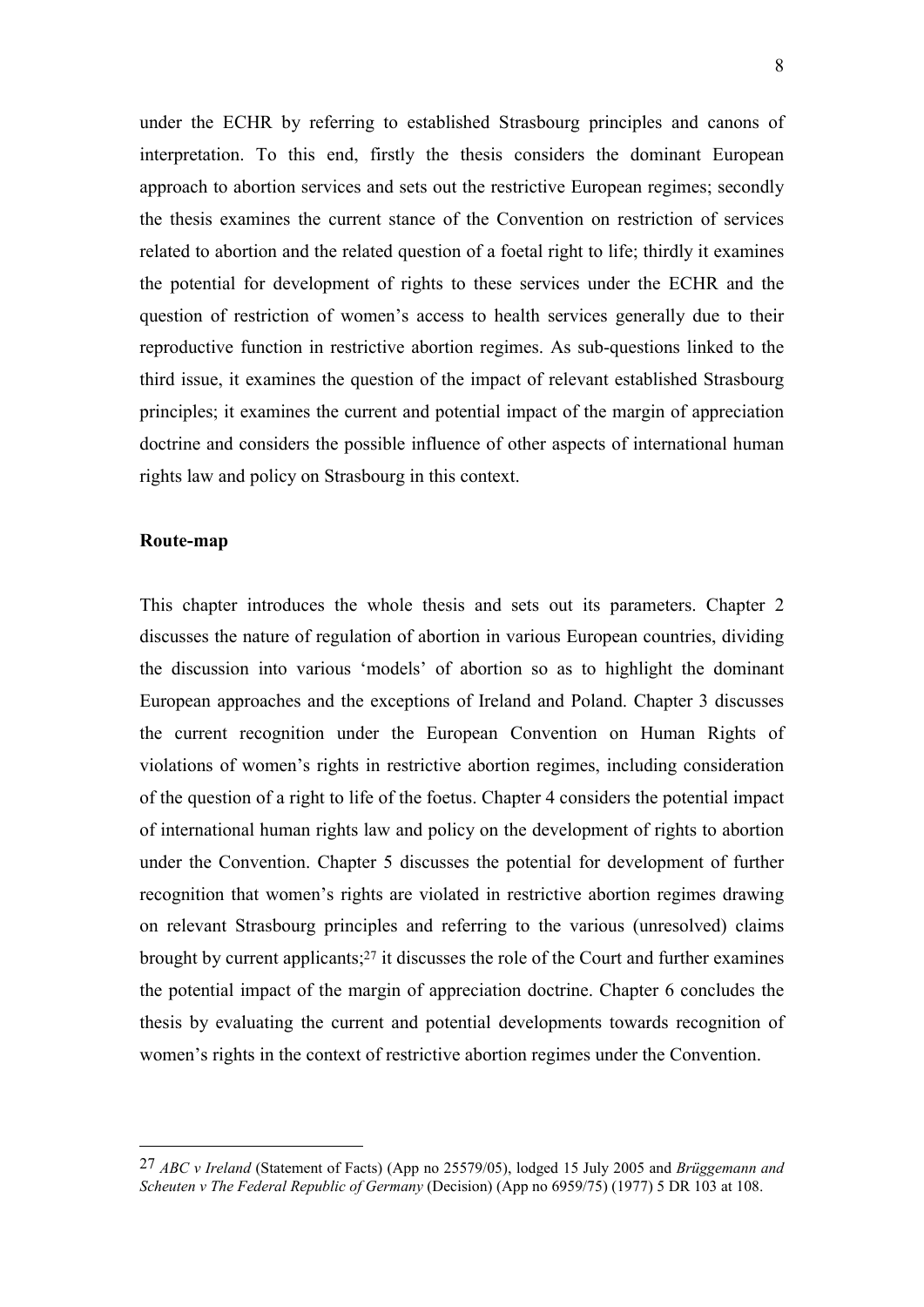## **Chapter 2 : Abortion services in Europe: consensus, exceptions and the role of the ECHR**

This Chapter seeks to demonstrate that a strong and increasing European consensus exists in favour of permitting the provision of access to abortion in the early stages of pregnancy, going on to consider the most significant exceptions to this permissive consensus. In order to do this the broad nature of the different approaches to abortion regulation in Europe will be set out. The categorisation of the European regimes will be based on that set out by Eser and Koch in their recent and authoritative analysis of abortion regimes in 64 countries. In their book *Abortion and the Law<sup>1</sup>* they categorise abortion regimes as fitting three broad models – the 'Prohibition model', the 'Medical Indications model' and the 'Time Limits Model'.<sup>2</sup> The analysis below will take account of a fourth model recognised by commentators – the 'counselling' or 'social grounds' model.<sup>3</sup> The Chapter will firstly set out the more permissive counselling and time limit models in order to demonstrate the nature of the majority European position on access to abortion and will go on to set out the nature of the regimes conforming to the restrictive models, in particular Poland and Ireland, indicating the impact that the ECHR has already had and making general points as to its potential relevance for those regimes. (Detailed argument as to the development under the Strasbourg jurisprudence of obligations of states to adopt a more permissive abortion regime under the ECHR Articles, and the possible further development of those obligations in accordance with Strasbourg principles, is presented in the subsequent Chapters.)

#### **Permissive models of abortion laws: the European consensus**

In interpreting the evolving substance of the guarantees in the Articles of the ECHR and the application of the 'margin of appreciation' doctrine, the Court is influenced by the 'developments and commonly accepted standards' in the European member states

<sup>1</sup> A Eser and H Koch *Abortion and the law; from international comparison to legal policy* (TM Asser Press, The Hague, 2005).

<sup>2</sup> Eser & Koch *Abortion and the law* p 46 *et seq*.

<sup>3</sup> S Gevers 'Abortion Legislation and the Future of the Counselling model' (2006) 13 EJHL 27, 29.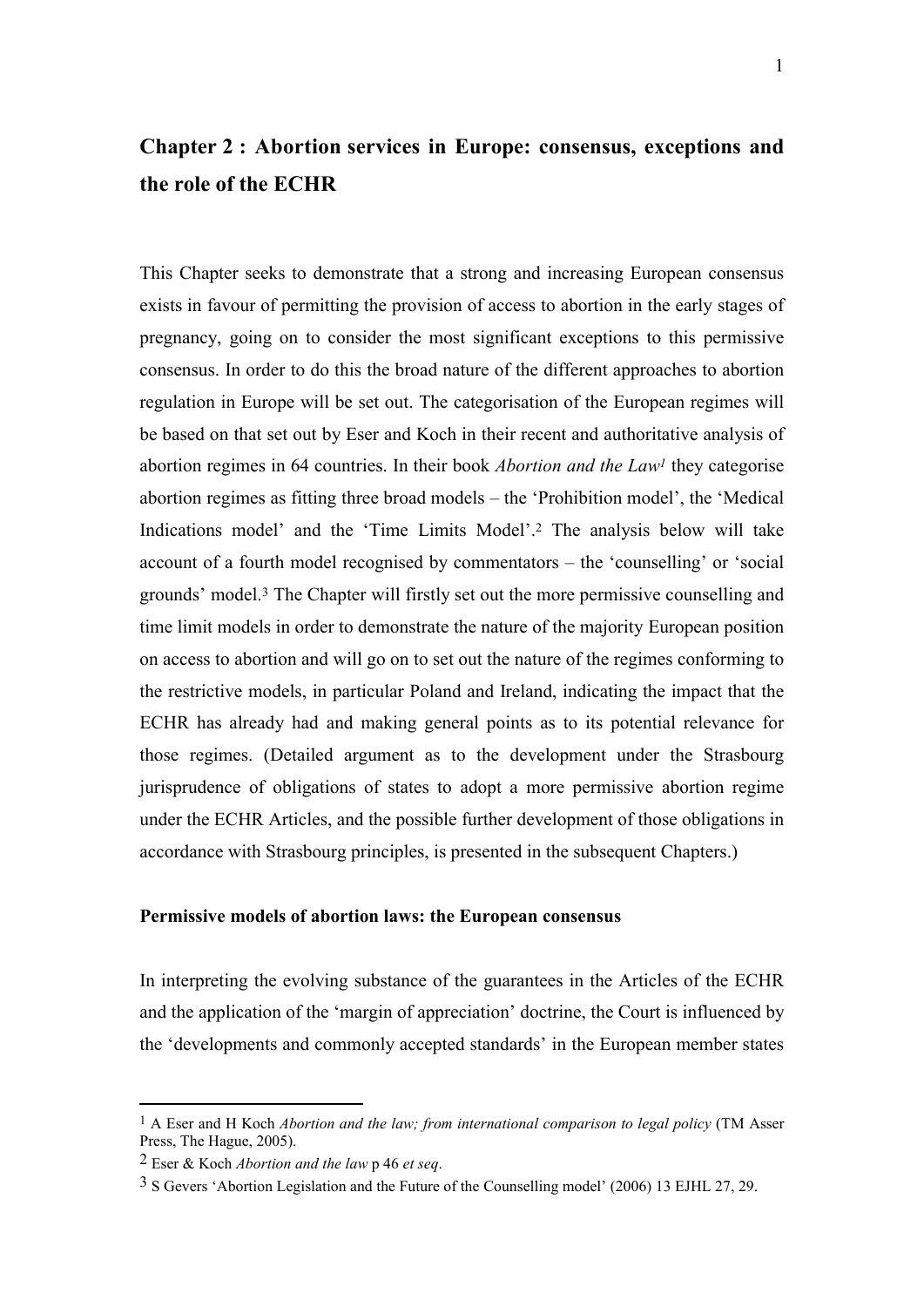that compose the Council of Europe.<sup>4</sup> European regimes comprising 92% of the population of Europe permit the termination of a pregnancy as a choice of the woman at some point; by this it is not meant that most countries protect an unencumbered choice to have an abortion (women may have to satisfy certain further conditions such as attending counselling), but rather that ultimately the choice of the woman to terminate the pregnancy is capable of being respected in law. An incremental liberalising of laws governing access to abortion is discernable. The last three years have seen some important reversals in policy in certain countries: in July 2010 abortion on request before 14 weeks was permitted in Spanish law,<sup>5</sup> and in 2007 a Portuguese law came into force permitting abortion on request. after counselling, before 10 weeks of gestation<sup> $6$ </sup> – the previous laws in those two countries permitted abortion only if the woman could advert to various indications such as grave risk to health or rape.<sup>7</sup>

*(i) The Time Limits Model*

<u>.</u>

The Time Limits Model describes a regime in which abortion availability is unrestricted before a certain time limit.<sup>8</sup> Sweden is a typical example of this type of

<sup>4</sup> *Tyrer v UK* (A/26) 2 EHRR 1 para 31. See further chapter 5 pp 23-4 and G Letsas 'Two concepts of the margin of appreciation' (2006) 26 OJLS 705, 724-9.

<sup>&</sup>lt;sup>5</sup> C Giles 'Spain's Unrestricted Abortion Law Takes Effect' Associated Press Agency 5<sup>th</sup> July 2010 <http://www.salon.com/wires/health/2010/07/05/D9GOQ22O3\_eu\_spain\_abortion/index.html>

accessed 29.09.10. Reported also by the IPPF < http://www.ippf.org/NR/exeres/26DBE3CB-0B66- 47B1-AC9B-0C0B27DA767C.htm> accessed 29.09.10.

 $6$  M Queiroz 'Legal Abortion After Decades of Struggle' Inter Press Service News Agency (Feb  $12<sup>th</sup>$ 2007); see at <http://ipsnews.net/news.asp?idnews=36534> accessed 29.09.10.

<sup>7</sup> Re Spain: Organic Law 9/1985 of 5 July, reforming Article 417 of Penal Code; Re Portugal: Law No 6, Articles 139-141, 11 May 1984 and Law No 90, 30 July 1997.

<sup>8</sup> In Eastern Europe reproductive health problems have been raised in relation to an *over-reliance* on abortion which has been indicated as being responsible for women undergoing unnecessary medical treatment leading to medical complications that risk the health or life of the women. See further SK Henshaw, S Singh and T Haas 'The Incidence of Abortion Worldwide' (1999) 25(Supplement) International Family Planning Perspectives S30–S38. This study found that Eastern Europe was the sub-region with the highest rate of abortions in the world, employing abortion as a form of contraception (Eastern Europe has a rate of 90 abortions per 1,000 pregnancies). See also T Baird*,* S Falk E Shehu 'Shifting Focus to the Woman: Comprehensive Abortion Care in Central and Eastern Europe' and E Ketting *'*Why Do Women Still Die of Abortion in a Country Where Abortion is Legal? The case of the Russian Federation' (2005) in Entre-Nous The European Magazine for Sexual and Reproductive Health No 59 <http://www.euro.who.int/en/what-we-do/health-topics/Life-stages/sexualand-reproductive-health/publications/entre-nous/entre-nous> accessed on 10.10.10*.* That issue is outside the scope of this thesis.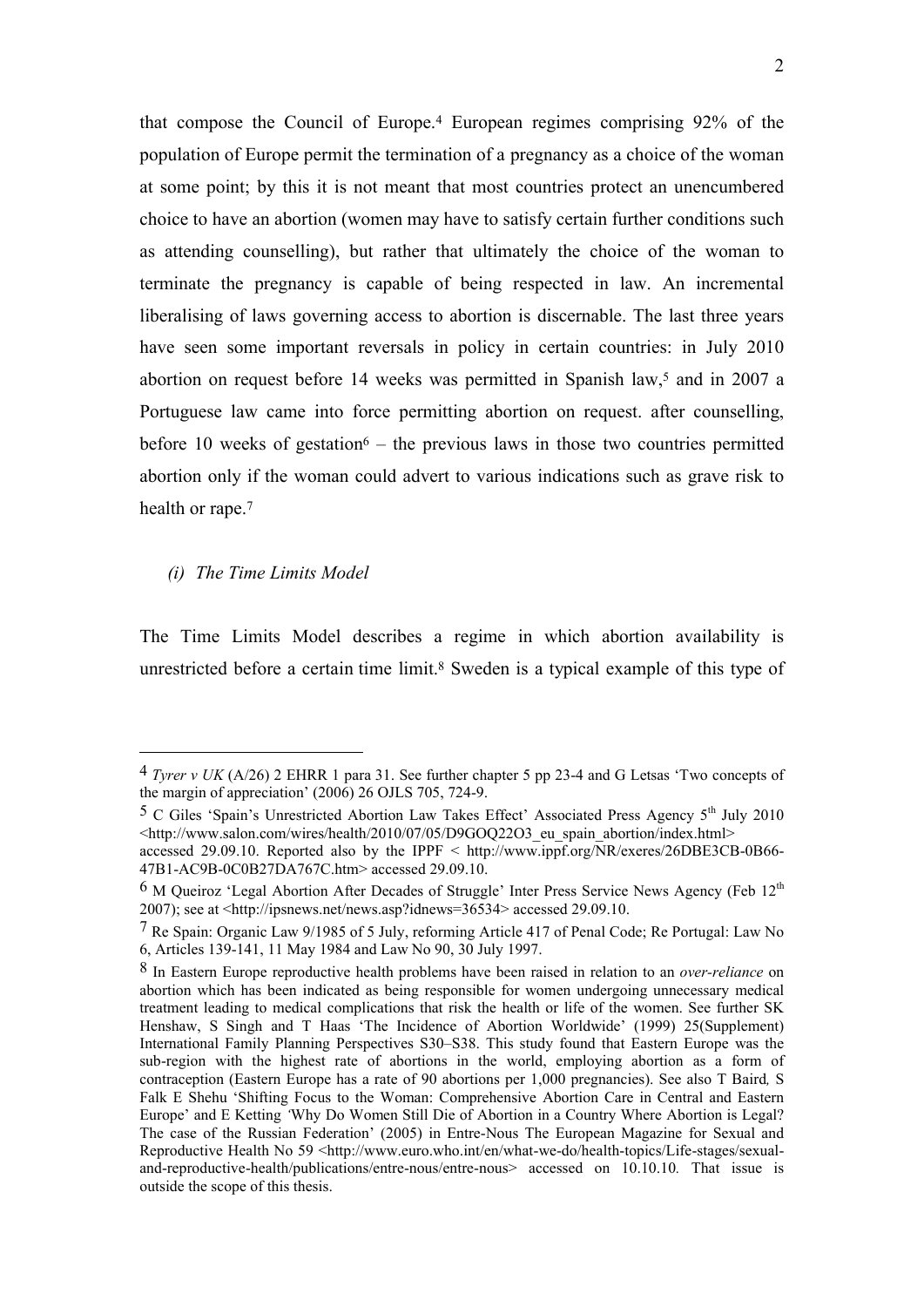model – it allows abortion on request up to 18 weeks, and after this point requires the woman to demonstrate social or medical grounds.<sup>9</sup>

| Country†                            | Population<br>$\frac{0}{0}$<br>of <sup>2</sup><br>as | Gestational limit*                    |  |
|-------------------------------------|------------------------------------------------------|---------------------------------------|--|
|                                     | European Total <sup>11</sup>                         |                                       |  |
| Spain <sup>12</sup>                 | 7.5                                                  | $14^{th}$ week                        |  |
| Romania                             | 4.1                                                  | $14th$ week                           |  |
| Netherlands                         | 3.1                                                  | $13^{th}$ week                        |  |
| Greece                              | $\overline{2}$                                       | $12^{th}$ week                        |  |
| Portugal <sup>13</sup>              | $\overline{2}$                                       | $10^{th}$ week                        |  |
| Czech Republic                      | 1.9                                                  | $12^{th}$ week                        |  |
| Serbia and Montenegro <sup>14</sup> | 1.9                                                  | $\overline{12^{th}}$ week             |  |
| Belarus <sup>15</sup>               | 1.8                                                  | $12^{th}$ week                        |  |
| Sweden                              | 1.7                                                  | $18^{th}$ week                        |  |
| Austria                             | 1.5                                                  | $12-13$ <sup>th</sup> week (3 months) |  |
| Bulgaria                            | 1.3                                                  | $12^{th}$ week                        |  |
| Denmark                             | 1                                                    | $12^{th}$ week                        |  |
| Slovak Republic                     | 1                                                    | $12^{th}$ week                        |  |

#### Countries adopting the Time limits Model<sup>10</sup>

<sup>9</sup> Abortion Act 595, 14 June 1974, amended May 1995 cited in International Planned Parenthood Federation 'Abortion Legislation in Europe' 8<sup>th</sup> edn (IPPF European Network, Jan 2007) at p59.

<sup>10</sup> Information on abortion laws before 2007 is provided by the International Planned Parenthood Federation 'Abortion Legislation in Europe' (n 9).

<sup>11</sup> Information from CIA World Factbook <https://www.cia.gov/library/publications/the-worldfactbook/> accessed 29.09.10.

<sup>12</sup> As of 5th July 2010: C Giles 'Spain's Unrestricted Abortion Law Takes Effect' Associated Press Agency  $5<sup>th</sup>$  July 2010

<sup>&</sup>lt;http://www.salon.com/wires/health/2010/07/05/D9GOQ22O3\_eu\_spain\_abortion/index.html>

accessed 29.09.10. Reported also by the IPPF  $\leq$  http://www.ippf.org/NR/exeres/26DBE3CB-0B66-47B1-AC9B-0C0B27DA767C.htm> accessed 29.09.10.

<sup>&</sup>lt;sup>13</sup> M Queiroz 'Legal Abortion After Decades of Struggle' Inter Press Service News Agency (Feb 12<sup>th</sup>) 2007) <http://ipsnews.net/news.asp?idnews=36534> accessed 29.09.10. BBC World Service Portuguese abortion law in force <http://news.bbc.co.uk/1/hi/world/europe/6541143.stm> accessed 29.09.10.

<sup>&</sup>lt;sup>14</sup> Law concerning the conditions of and procedures for the termination of pregnancy, 1977 cited by the International Consortium for Medical Abortion <http://www.medicalabortionconsortium.org/lawpolicy/CS/> accessed 29.09.10.

<sup>15</sup> UN Department of Economic and Social Affairs Population Division 'Abortion Policies: Global review' <www.un.org/esa/population/publications/abortion/doc/belarus1.*doc*> accessed 29.09.10.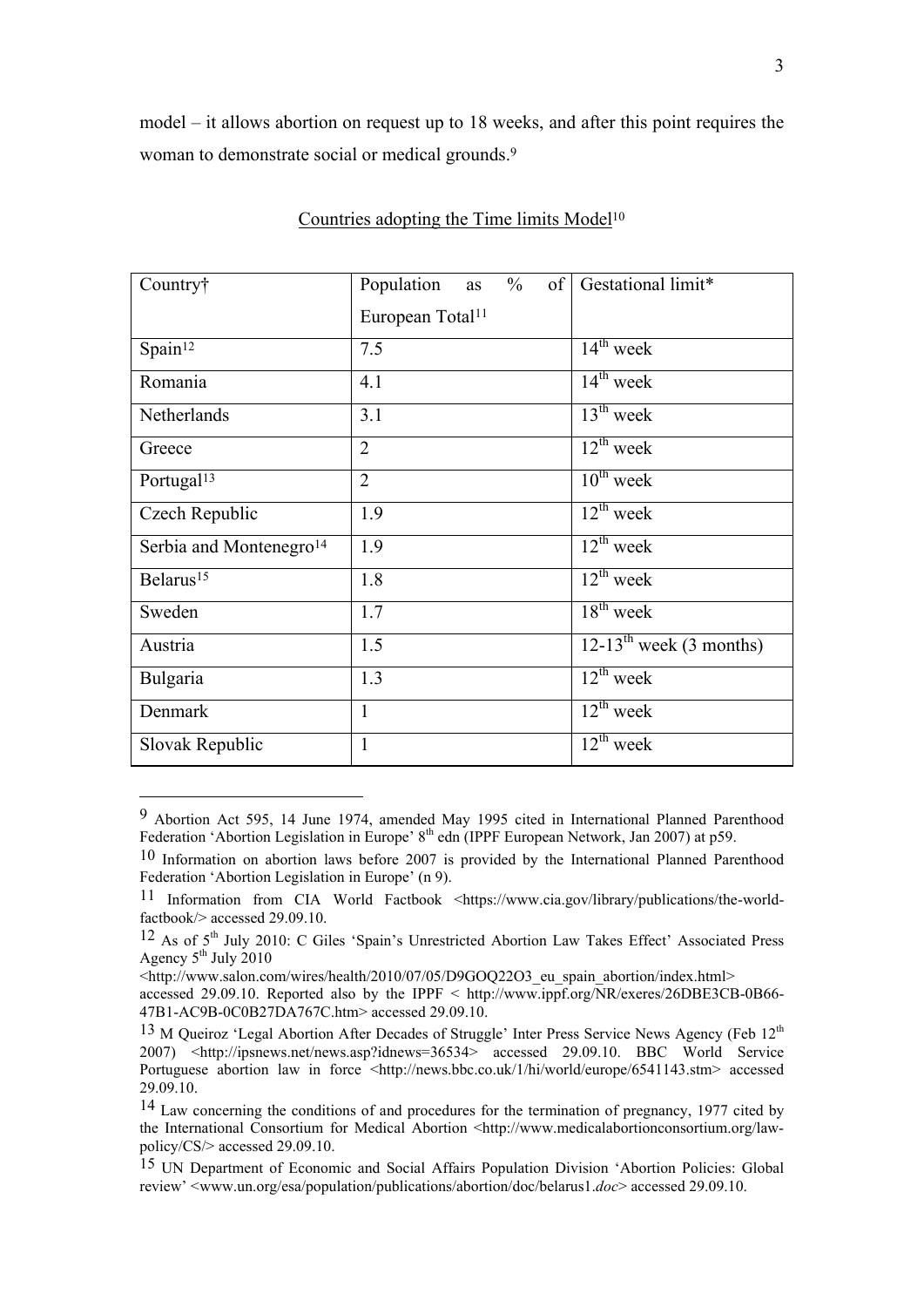| Norway                 | 0.9 | $12^{th}$ week            |
|------------------------|-----|---------------------------|
| Bosnia and Herzegovina | 0.8 | $10^{th}$ week            |
| Moldova                | 0.8 | $\overline{12^{th}}$ week |
| Albania                | 0.7 | $12^{th}$ week            |
| Latvia                 | 0.4 | $12^{th}$ week            |
| Macedonia              | 0.4 | $10^{th}$ week            |
| Slovenia <sup>16</sup> | 0.4 | $10^{th}$ week            |
| Estonia                | 0.2 | $12^{th}$ week            |
| Total 35.4%            |     |                           |

\*From conception or implantation.

†Micro-states or countries with a population less than 500,000 not listed.

#### *(ii) The Counselling or Social Grounds model*

The Counselling model describes regulation that seeks to *oversee* the reproductive choice of the pregnant woman, but not ultimately to deprive a woman of it, usually up to a time limit beyond which other grounds, such as serious risk to health, must be shown.<sup>17</sup> A variation on this arises under the Social Grounds model whereby abortion is permitted for 'social reasons', such as poverty, or where the woman is a young teenager, up to a time limit.<sup>18</sup> These are rather different approaches in law: the latter model bears a certain similarity to the more restrictive Medical Indications model considered below in that it technically requires the woman to advert to external circumstances in order to obtain an abortion. But adverting to social grounds or to 'distress' amounts in practice to a requirement that the woman has carefully considered her choice to abort.<sup>19</sup> An example of this is provided by abortion regulation in the UK whereby abortion is *prima facie* illegal except in certain

1

<sup>16</sup> UN Department of Economic and Social Affairs Population Division 'Abortion Policies: Global review' <www.un.org/esa/population/publications/abortion/doc/slovenia.doc> accessed 29.09.10.

<sup>17</sup> Eser & Koch *Abortion and the Law* (n 1) at p 292-3 and Gevers 'Abortion Legislation and the Future of the Counselling model' (n 3) at 29.

<sup>18</sup> See Eser & Koch *Abortion and the Law* (n 1) at p 37-8.

<sup>19</sup> Gevers 'Abortion Legislation and the Future of the Counselling model' (n 3) at 29.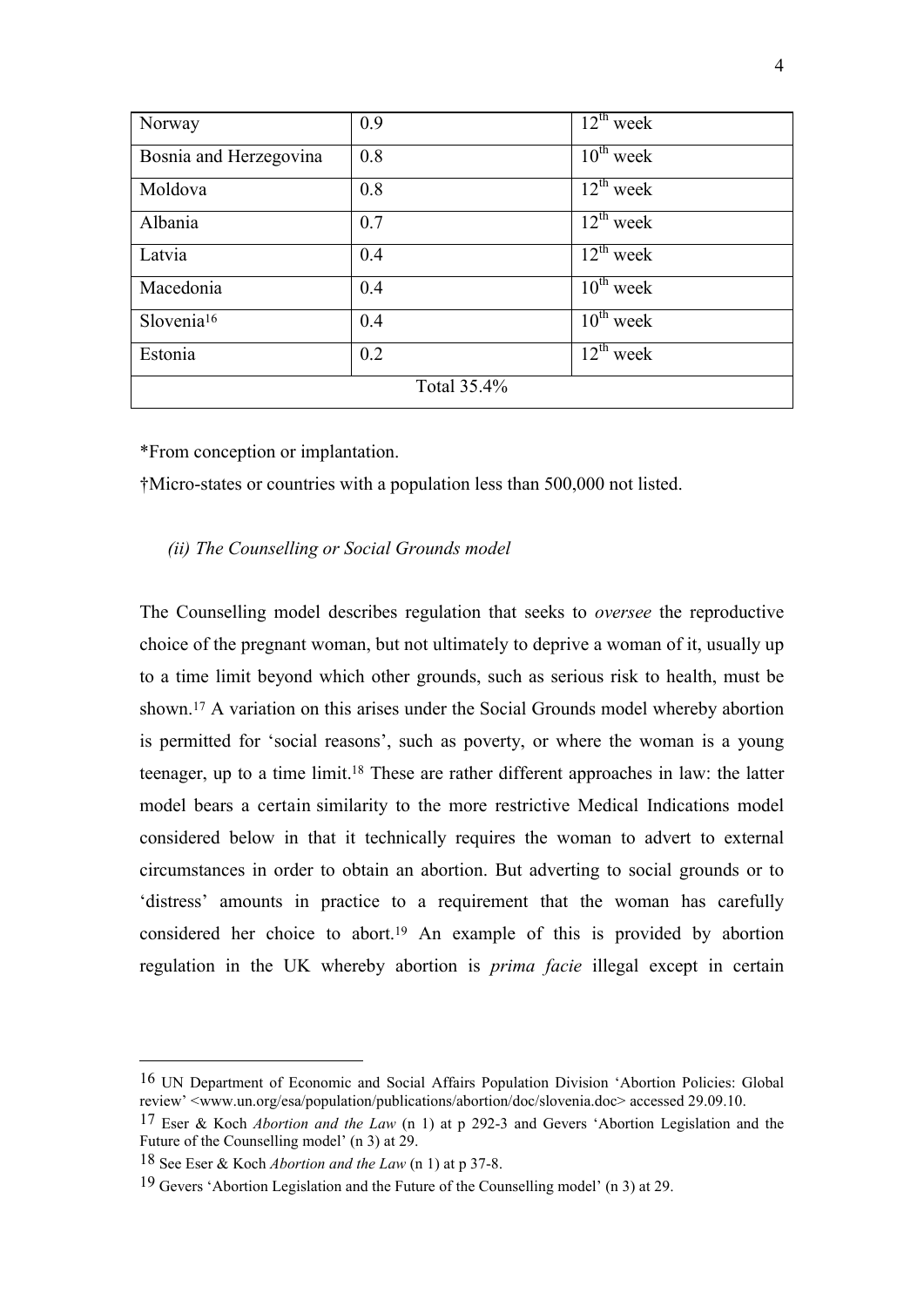circumstances,<sup>20</sup> but it is *in practice* one of the more permissive regimes in Europe since abortion is permitted generally on the request of the woman up to 24 weeks gestation.<sup>21</sup> A further example is provided Germany<sup>22</sup> where legal abortion is available on request up to 12 weeks but this is contingent on establishing that the woman is in a state of 'distress' (in practice established by counselling).<sup>23</sup>

| Country†              | Population as $\%$<br>of <sup>2</sup> | Gestational limit*        |
|-----------------------|---------------------------------------|---------------------------|
|                       | European Total <sup>24</sup>          |                           |
| Germany               | 15.3                                  | $12^{th}$ week            |
| France                | 11.3                                  | $12^{th}$ week            |
| <b>UK</b>             | 11.3                                  | $24^{\text{th}}$ week     |
| Italy                 | 10.8                                  | $12/13^{\text{th}}$ week  |
| Belgium               | 1.9                                   | $12^{\text{th}}$ week     |
| Hungary               | 1.8                                   | $12^{th}$ week            |
| Switzerland           | 1.4                                   | $10^{th}$ week            |
| Finland               | $\mathbf{1}$                          | $\overline{12^{th}}$ week |
| Croatia <sup>25</sup> | 0.8                                   | $12^{th}$ week            |

<sup>20</sup> The Offences Against the Person Act 1861 Ss 58 59 (the 1967 Act does not extend to Northern Ireland) and the Infant Life (Preservation) Act 1929 prohibits intentional 'child destruction' where the foetus is 'capable of being born alive' which is after 24 weeks gestation (no offences is committed if carried out in accordance with the provisions of the Abortion Act 1967). The term 'born alive' has been held to be breathing without aid of the mother (*Rance v Mid-down Health Authority* [1991] 1 QB 587) and where there are no discernable signs of life: *C v S* [1988] QB 135. In the case of *R v McDonald* [1999] NI 150 a man received 22 years imprisonment for attempted murder, rape and child destruction after stabbing his ex-partner with the intention of killing her and her unborn baby.

<sup>&</sup>lt;sup>21</sup> The Abortion Act 1967 s(1)(1)(a) states that abortion is permitted up to the  $24<sup>th</sup>$  week of pregnancy where the continuance of the pregnancy involves risk of physical or mental injury to the pregnant woman or to existing children of her family; a doctor in determining this risk may take account of the actual or reasonably foreseeable environment  $(s1(2))$  i.e. can take account of social considerations.

<sup>22</sup> Abortion law was radically changed in 1993 when the country was reunified – Soviet era abortion law in East Germany was extremely permissive. See generally S Blay and R Piotrowicz 'The Advance of German Unification and the Abortion Debate' (1993) 14 Stat L Rev 171.

<sup>23</sup> International Planned Parenthood Federation 'Abortion Legislation in Europe' (n 9) at p 26.

<sup>24</sup> Information from CIA World Factbook <https://www.cia.gov/library/publications/the-worldfactbook/> accessed 29.09.10.

<sup>25</sup> A Rahman, L Katzive and S Henshaw 'A Global Review of Laws on Induced Abortion 1985-1997' (1998) 24(2) International Family Planning Perspectives 56.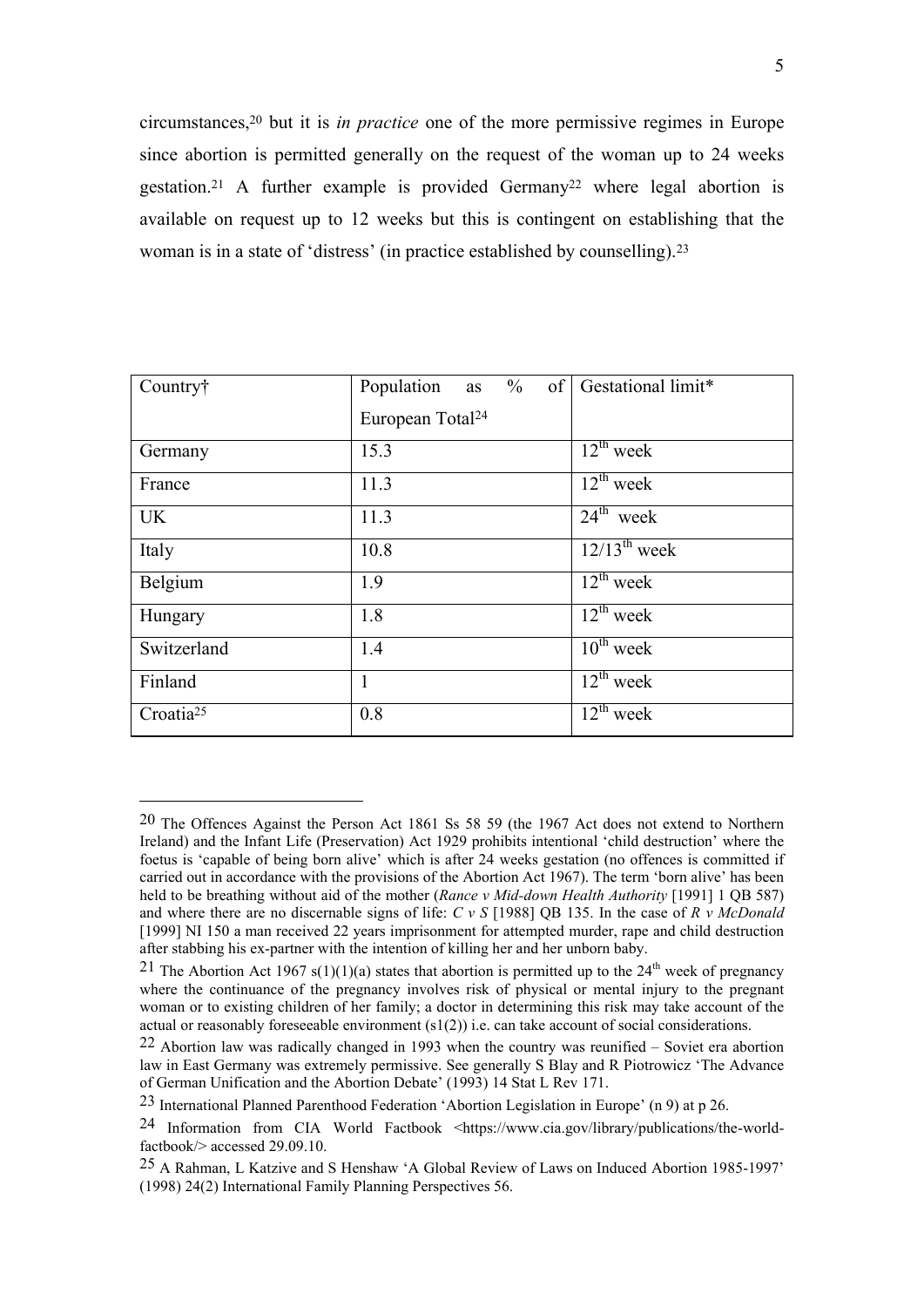| Lithuania   | 0.7 | $12^{th}$ week |
|-------------|-----|----------------|
| Total 56.3% |     |                |

Countries adopting the Counselling or Social Grounds model<sup>26</sup>

\*From conception or implantation.

<u>.</u>

†Micro-states or countries with a population less than 500,000 not listed.

#### **Restrictive models of abortion laws and the potential application of the ECHR**

As Chapter Four explains, the notion of conceptualising reproductive rights as human rights under international human rights law generally is currently an emergent one, but there are clear signs of a gathering momentum in that respect. The few regimes that retain extremely restrictive laws on the provision of abortion cause suffering to women in various ways which could be conceptualised as breaches of the Articles of the ECHR. There is firstly the effect on women who remain within the regime who either undergo unwanted pregnancy or seek out an often dangerous, illegal abortion (considered below);<sup>27</sup> secondly there is the phenomenon of 'abortion tourism',<sup>28</sup> whereby the woman seeking a termination travels to a near-by country that offers a more liberal regime (or, more rarely, a safer one). The patterns of such 'abortion tourism' in Europe have varied over the last 30-40 years as the liberality of the abortion regimes in the various states increases or declines.<sup>29</sup> The state in question

<sup>26</sup> Information on abortion laws before 2007 is provided by the International Planned Parenthood Federation 'Abortion Legislation in Europe' (n 9).

<sup>27</sup> The relationship between the safety and legality of abortion services has been well documented, for a recent example see A Mundigo 'Determinants of Unsafe Induced Abortion in Developing Countries' in I Warriner and I Shah (eds) *Preventing Unsafe Abortion and its Consequences: Priorities for Research and Actions* (Guttmacher Institute, New York 2006). See also generally R Sifris 'Restrictive Regulation of Abortion and the Right to Health' (2010) 18 Med L Rev 185, 198.

<sup>28</sup> This could also be referred to as 'reproductive *choice* tourism' (as opposed to 'reproductive tourism'). See on the issue of reproductive tourism, S Pattinson *Medical Law and Ethics* (2<sup>nd</sup> edn, Sweet & Maxwell 2009) Ch 8 p268-9.

<sup>29</sup> In relation to second trimester abortions women currently travel from: Ireland, Northern Ireland, Portugal, Luxemburg, Belgium, France, Germany, Italy, Poland, Malta, Andorra, Monaco and even Britain. Women currently travel to: Spain, Netherlands, Britain: Presentation given by M Berer at the International Consortium for Medical Abortion in October 2008 as part of the Reproductive Health Matters series entitled Second trimester abortion in Europe <http://www.fiapac.org/> accessed 29.09.10.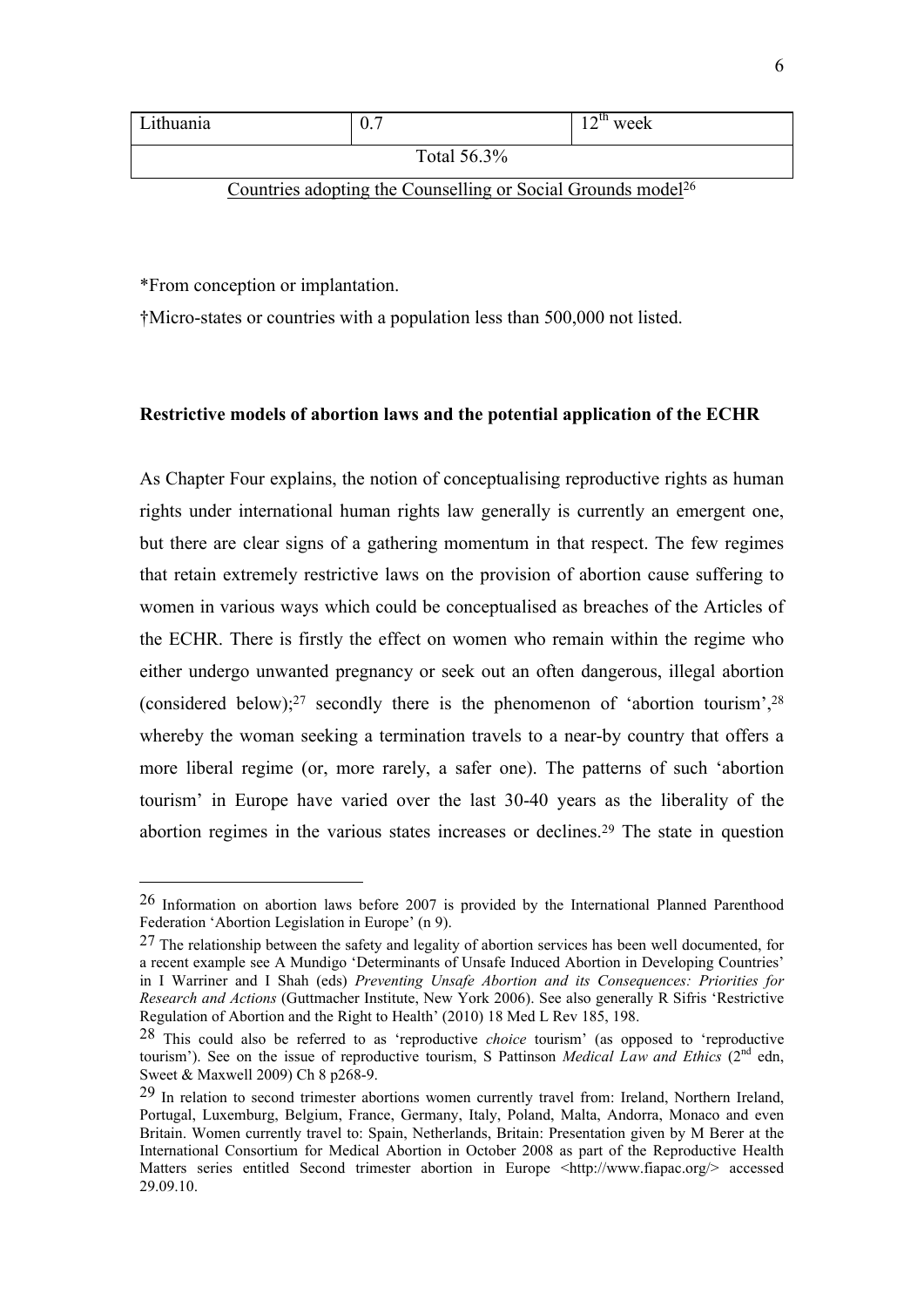from which the woman seeks to travel can take steps to prevent or inhibit women from travelling abroad or to make it as physically and mentally stressful as possible for them to do so,  $30$  a policy that has the greatest impact in relation to socially disadvantaged women, such as teenage girls from poor families in small rural communities. The phenomenon of 'abortion tourism' in Europe means that when the resultant disadvantages suffered by women surface in challenges at Strasbourg, they tend to emerge as a mixture of claims, mainly, but not exclusively, relying on the protection of physical/mental integrity under Article 8, and the claim for reproductive autonomy may only be ancillary to claims relating to risks to life and health.

#### *(i) The Medical Indications model*

<u>.</u>

This model describes abortion regulation that creates certain specific exceptions set out in law permitting abortion *only* where there is a threat to health, strictly defined as a medical issue; general social factors are excluded from consideration. Further narrow exemptions not necessarily related to the health of the woman may be available, such as abortion in respect of foetal impairment or where conception was as a result of rape. But these relate to maternal stress and mental health and therefore it is convenient to consider this model as referring primarily to medical indications. It is the most restrictive model of regulation for abortion services where abortion is still permissible. The fact that the state *does* permit abortion under this model means that human rights instruments such as the ECtHR and Council of Europe may oversee the working of the regime in practice rather than – in effect – *imposing* exceptions as could arguably be the case where abortion is completely, or almost completely, prohibited. As subsequent chapters will attest, this model tends to create suffering for women in practice that is relatively easily captured as breaches of human rights guarantees under the ECHR.

#### Countries adopting the Medical Indications model

<sup>30</sup> One of the issues raised in *ABC v Ireland* (Statement of Facts) (App no 25579/05), lodged 15 July 2005 COMPLAINTS para 2, 3. See below p 13 and chapter 5 pp 4-7.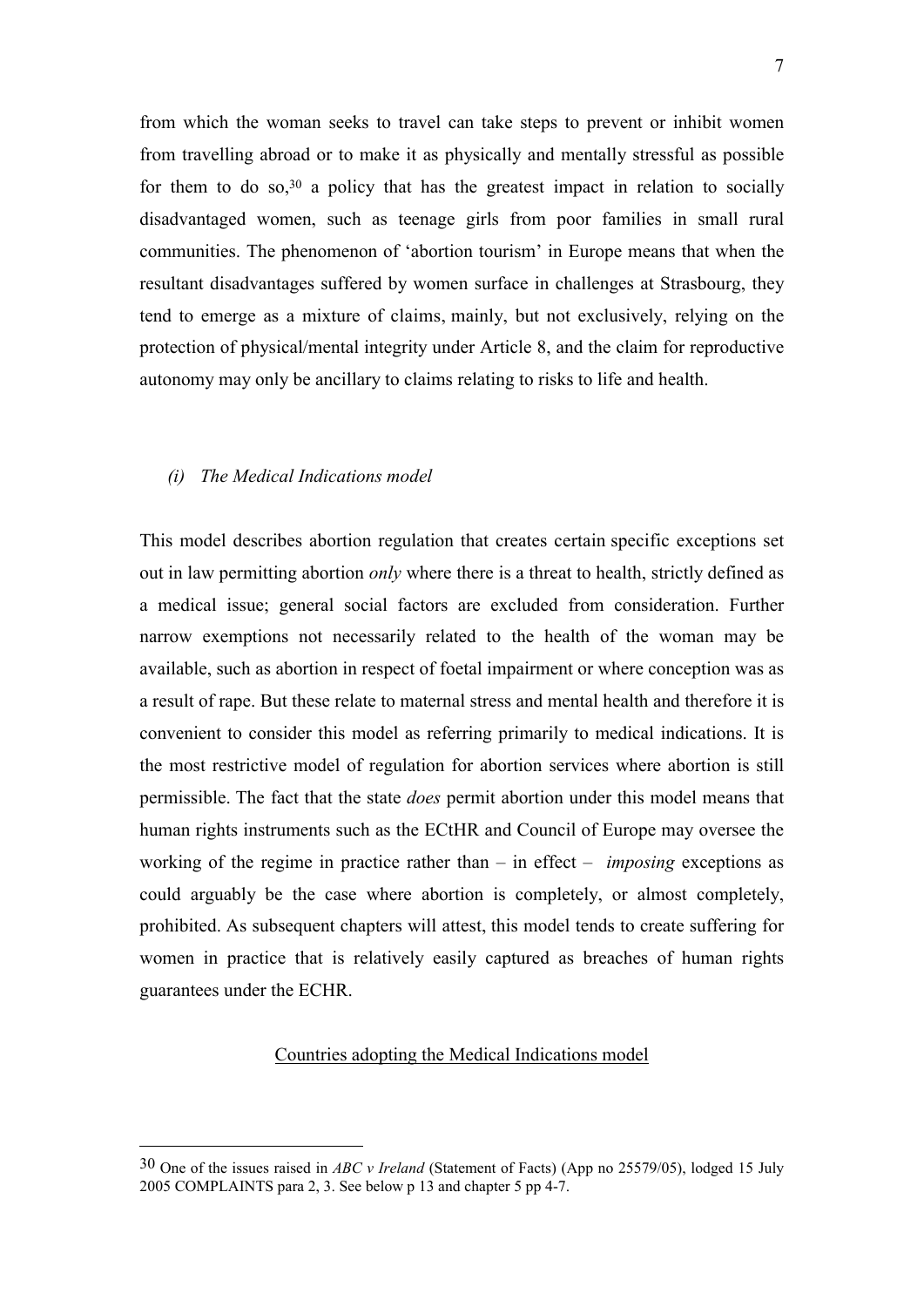| Country    | $\%$<br>$\sigma$ f<br>Population<br>as | Gestational limit:          |
|------------|----------------------------------------|-----------------------------|
|            | European Total <sup>31</sup>           |                             |
| Poland     | 7.1                                    | 12 weeks: rape, threat to   |
|            |                                        | health, foetal impairment   |
|            |                                        | No limit: serious threat to |
|            |                                        | health/life                 |
| Luxembourg | 0.08                                   | 12<br>foetal<br>weeks:      |
|            |                                        | impairment or threat to     |
|            |                                        | health                      |
|            |                                        | No limit: serious threat to |
|            |                                        | health/life                 |
|            | Total 7.2%                             |                             |

\*From conception or implantation.

1

In Poland the provision of access to abortion is generally a criminal offence, although the pregnant woman herself is exempt from punishment;<sup>32</sup> it is permitted only where there is a grave and serious threat to the health of the mother (this appears to include the risk of suicide), and in the cases of rape and serious foetal disability, as set out in the Family Planning (Protection of the Human Foetus and Conditions Permitting Pregnancy Termination) Act 1993.<sup>33</sup> This provision accords with the strict interpretation<sup>34</sup> of Article 38 of the Polish Constitution which provides that the life of every human being is legally protected. A discrepancy can readily arise between the legal terms of the exceptions in the legislation for provision of abortion services and the practical access to such services since doctors consistently refuse to perform abortions, even where one of the permitted grounds applies, on grounds of

<sup>31</sup> Information from CIA World Factbook <https://www.cia.gov/library/publications/the-worldfactbook/> accessed 29.09.10.

<sup>32</sup> Carrying a 3 year prison sentence for anyone other than the pregnant woman who carries out an abortion Art 125(1) Criminal Code.

<sup>33</sup> Statute Book 93.17.78 S(4)a1-5. This provision ruled out abortion on social grounds (which was previously available) and on request. This was briefly changed in 1996 to allow abortion until the 12th week of pregnancy if 'a woman is in hard life conditions or in difficult personal situation' but this was challenged subsequently by the Constitutional Tribunal on the basis that life is protected 'at every stage' under the Polish Constitution. (Poland) Constitutional Tribunal 28th May, 1997 K 26/96 at Pt 3 Par 1. Translated and made available by Federa <http://www.federa.org.pl/english/constrib.htm> accessed 29.09.10.

<sup>34</sup> Followed by the Polish Constitutional Tribunal, eg Ruling K 26/96 (1997).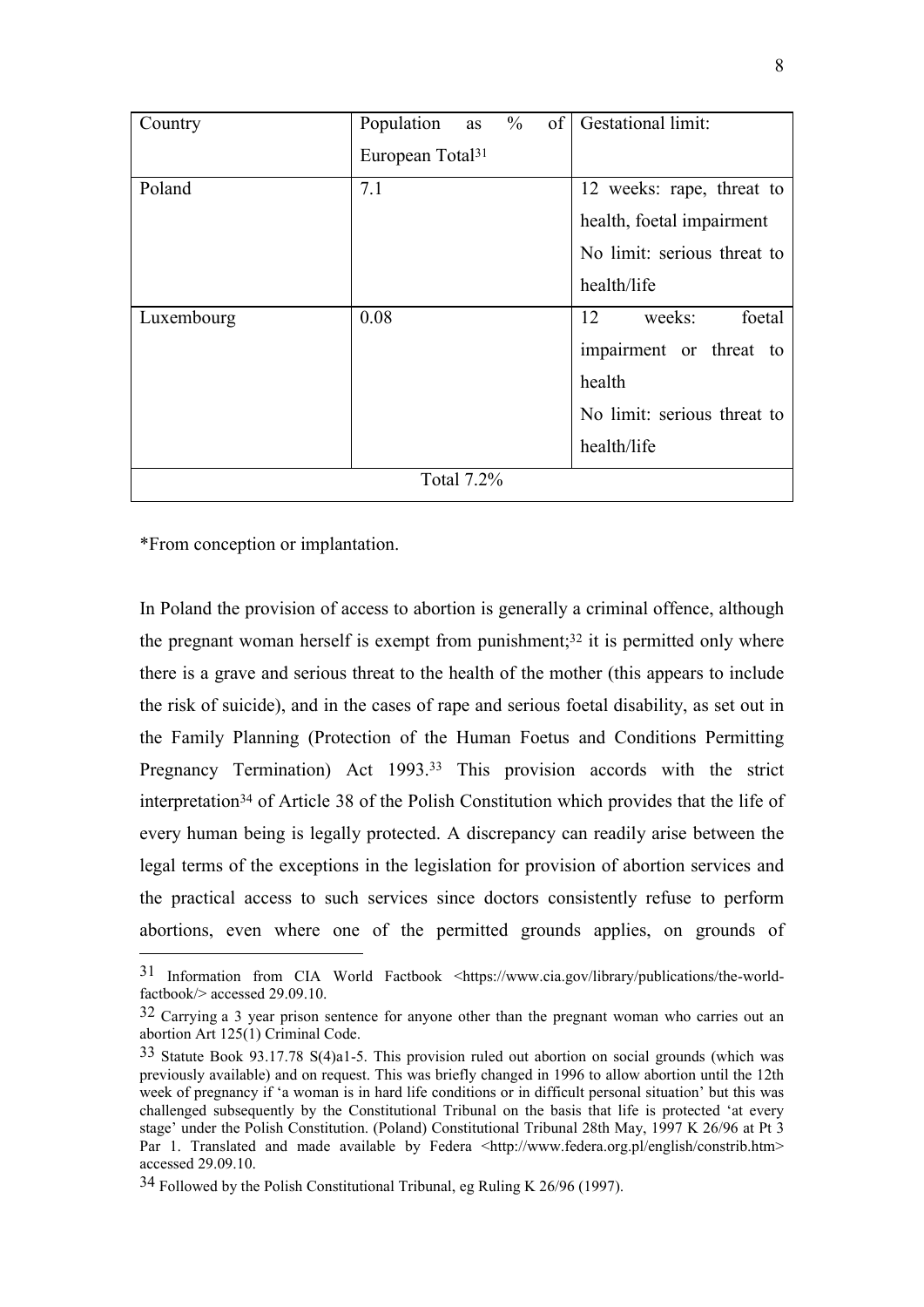conscience.<sup>35</sup> In Poland nationals are not directly restrained from travelling abroad to receive abortions,<sup>36</sup> but the official stance is to favour prosecution of those who facilitate 'abortion tourism'.<sup>37</sup> As a result of this restrictive regime women often turn to unsafe, illegal abortions: the Federation for Polish Women and Family Planning (FEDERA) suggests that as many as 80,000 to 120,000 Polish women do so annually. <sup>38</sup> Women also find it difficult to travel abroad for an abortion from Poland since so doing is expensive, costing women approximately £340-566,<sup>39</sup> and there are few services to aid such women.<sup>40</sup> Furthermore, since the position became much more restrictive after almost 40 years of the permissive approach, that meant that, as FEDERA argues, women, in particular those living in poverty, were denied a previously common form of birth control:

Abortion on social grounds was legal in Poland since 1956 and it was broadly utilized by women as a method of birth control in result of poor family planning policies of the Polish state. The state did not introduce simultaneously with restrictions any policies that would promote and subsidize any family planning

<sup>35</sup> See the entry on Poland in Amnesty International's *Briefing to the UN Committee on Economic, Social and Cultural Rights* 43rd Session, Nov 2009. Amnesty found that Poland was denying access to abortion for eligible women,' citing criticism that Poland had received from the Human Rights Council (HRC) in May 2008. The Amnesty report stated: 'Women are experiencing pain and suffering, and in some cases loss of life, as a direct result of the deliberate denial of medically indicated treatment to pregnant women' (at p 1) also see on this point p 13.

<sup>36</sup> Family planning, Protection of human foetus and conditions of Admissibility 7 January 1993, Article 1. A detailed examination of effects including prosecutions for travelling was made by the Polish group Federation for Women and Family Planning in their 1996 Report <http://www.federa.org.pl/english/report96/rap96\_1.htm> accessed 29.09.10.

<sup>37</sup> A Ratajczak, 'Democratic Legal State in Totalitarian Wrapping', Rzeczpospolita daily paper, 6.11.1995 cited by FEDERA The effects of the anti-abortion law (Feb 1996) Report No 2 at para 5 <http://www.federa.org.pl/english/report96/rap96\_1.htm> accessed 29.09.10.

<sup>38</sup> Estimates vary significantly – official figures for abortion in Poland were 123,000 in 1987; however, '...some estimates suggest that the actual number of abortions performed may have been from three to four times the official number. Underground private abortion services are robust in Poland, as is 'tourism' abortion by Polish women who travel to neighbouring countries including, Austria, Belarus, Belgium, the Czech Republic, Germany, Holland, Lithuania, the Russian Federation, Slovakia and Ukraine. Rough 1996 estimates suggest there may be 50,000 underground abortions a year.' UN Population Division Department of Social and Economic Affairs Abortion Policies A Global Review (United Nations, 2005) at 39 <http://www.un.org/esa/population/publications/abortion/> accessed 29.09.10. In relation to Irish figures see n 73; see further Human Rights Watch 'A State of Isolation: The State of Abortion for Women in Ireland' (Jan 2010); see at <http://www.hrw.org/en/reports/2010/01/28/state-isolation> accessed 29.09.10.

<sup>39</sup> W Nowicka (ed) *Reproductive Rights in Poland – the effects of the anti-abortion law* (Mar 2008) available: <http://www.federa.org.pl/publikacje/report%20Federa\_eng\_NET.PDF>\_accessed 29.09.10 at p 27.

<sup>40</sup> FEDERA characterise such 'abortion tourism' in Poland as having an 'individual, unorganised character.' W Nowicka (ed) *Reproductive Rights in Poland* (n 40) at p 18 and 26.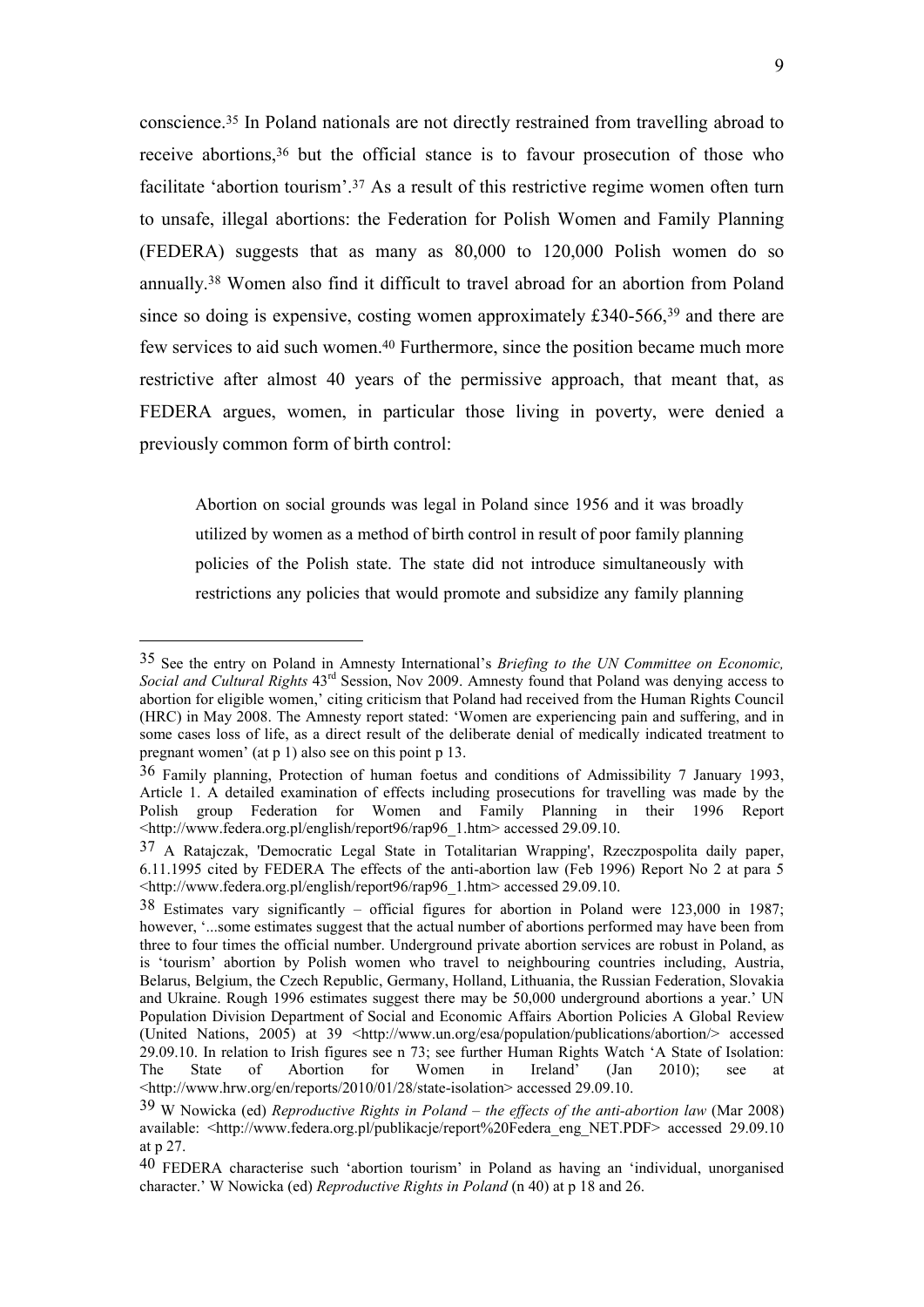programmes. This dramatic change affected seriously many women and families, particularly those poor and uneducated ones. The law did not stop abortions. It pushed women to use back-street abortions or travel abroad. These effects of anti-abortion regulations on women's life and health were described in the Federation for Women and Family Planning's three reports (1994,1996,  $2000$ ).<sup>41</sup>

FEDERA stresses that in Eastern Europe in general the prevalence of abortion is far higher than in Poland; as a result the Polish regime has led to the creation of a large underground abortion network.<sup>42</sup> Over the years 1999-2006 there were 500 prosecutions for abortion related offences; this is a relatively small number, considering the many thousands of illegal abortions that take place,<sup>43</sup> suggesting that the Polish authorities may connive at reliance on illegal abortions in order to create some alleviation of this social problem without confronting it openly.

The Centre for Reproductive Rights and the Federation for Polish Women have emphasised the culture of antipathy towards women seeking abortion, even where it is technically legal. This formed the background to *Tysiąc v Poland,*<sup>44</sup> a highly significant decision under the ECHR, discussed further in subsequent chapters, in which the applicant complained that although she fulfilled the requirements for a legal abortion, since it was necessary to preserve her eyesight, she was in effect denied one by doctors, with the result that her condition severely worsened and she became nearblind. The Strasbourg Court upheld Tysiąc's complaints that this denial had created a breach of Article 8 of the Convention; while this decision did not require Poland to make a fundamental change to its restrictive regime, it was broadly considered to

<sup>41</sup> Polish Federation for Family Planning and Women 'Abortion Law; Discriminatory Consequences of the Anti-abortion Law' <http://www.federa.org.pl/?page=article&catid=798&lang=2> accessed 29.09.10. See also the latest report by FEDERA: W Nowicka (ed) *Reproductive Rights in Poland – the of the anti-abortion law* (Mar 2008) available: <http://www.federa.org.pl/publikacje/report%20Federa\_eng\_NET.PDF> accessed 29.09.10 and FEDERA's submission to the UN Committee on Economic, Social and Cultural Rights in connection with the Fifth Periodic Review of Poland, July 2009 at p8-9 available at < http://www.federa.org.pl/?page=article&catid=879&lang=2> accessed 29.09.10.

<sup>42</sup> W Nowicka (ed) *Reproductive Rights in Poland* (n 40) at p 27-28.

<sup>43</sup> W Nowicka (ed) *Reproductive Rights in Poland* (n 40) at p 28-31.

<sup>44</sup> *Tysiąc v Poland* (App no 5410/03) (2007) 45 EHRR 42.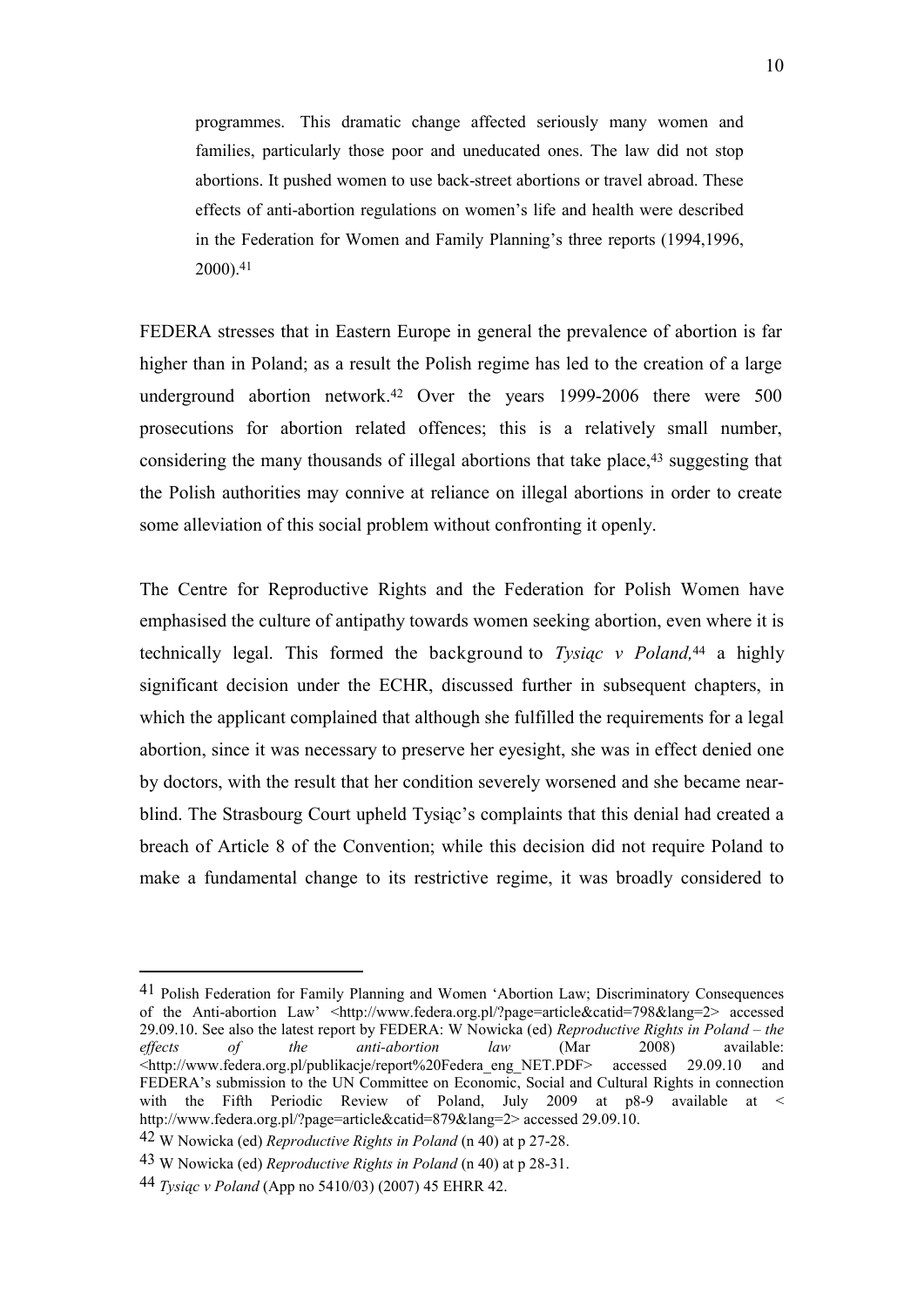demand a relaxation of it,<sup>45</sup> for reasons that will become apparent in Chapter 3. The result in *Tysiąc* led, after a year's delay, to the enactment of the Patients' Rights and the Ombudsman for Patients' Rights Act 2009, intended to provide a mechanism for challenging decisions of health professionals; it is not linked specifically to abortion services. Amnesty International, however, considers that the new provision is inadequate and that Poland 'continues to fail to meet its obligations to ensure access to effective remedies at the national level aimed at ensuring women's right to the highest attainable standard of health, without discrimination'<sup>46</sup> a finding echoed by the UN Human Rights Council in its mission to Poland.<sup>47</sup> FEDERA has further noted that Polish women cannot always access prenatal tests that would enable them to access abortion on genetic grounds.<sup>48</sup>

#### *(ii) The Prohibition model*

The Prohibition model describes regimes in which 'abortion is not only generally prohibited but in which, in addition, no express exceptions are granted, so that the only way for a termination to remain unpunished follows from general legal principles'.<sup>49</sup> Very few sizeable countries adopt this model in Europe (and the 'West' in general) but as Ireland retains such a restrictive model it is necessary to consider its implications for women.

#### Countries Adopting the Prohibition model

| Country | Population as                | $\%$ |  |
|---------|------------------------------|------|--|
|         | European Total <sup>50</sup> |      |  |

<sup>45</sup> N Priaulx 'Testing the Margin of Appreciation: Therapeutic Abortion, Reproductive 'Rights' and the Intriguing Case of Tysiąc v Poland' (2008) 15 EJHL 361 at 375-6.

<sup>46</sup> See the 2009 Amnesty Report (n 35) at [3.5].

<sup>47</sup> United Nations General Assembly Report of the Special Rapporteur on the right of everyone to the enjoyment of the highest attainable standard of physical and mental health Human Rights Council 14<sup>th</sup> Session, 20 May 2010 A/HRC/14/20/Add.3.

<sup>48</sup> FEDERA's submission to the UN Committee on Economic, Social and Cultural Rights in connection with the Fifth Periodic Review of Poland, July 2009 (n 41) at p 8-9.

<sup>49</sup> Eser & Koch *Abortion and the Law* (n 1) at p 46.

<sup>50</sup> Information from CIA World Factbook <https://www.cia.gov/library/publications/the-worldfactbook/> accessed 29.09.10.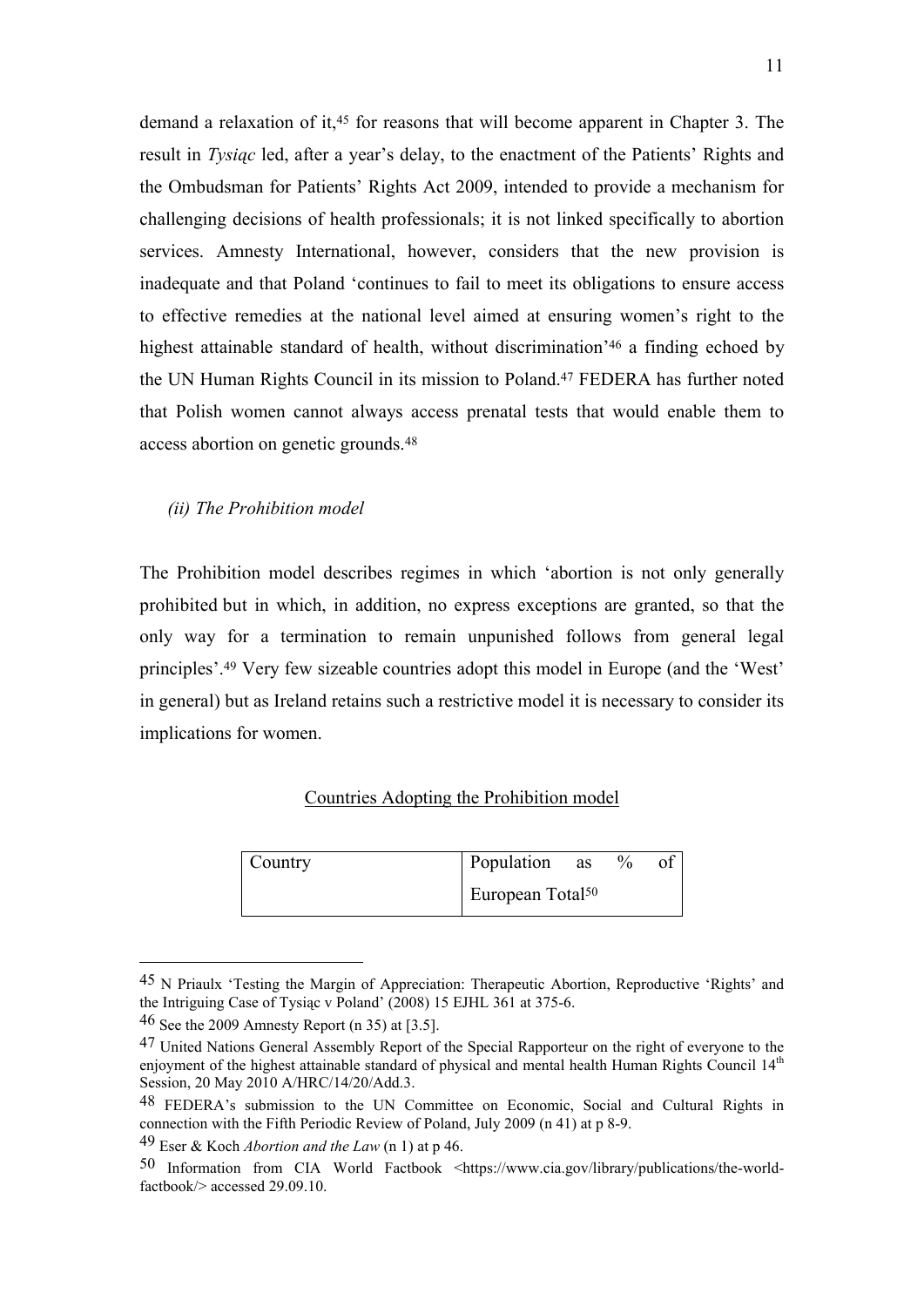| Ireland                  | 0.8   |  |
|--------------------------|-------|--|
| Malta <sup>51</sup>      | 0.07  |  |
| San Marino <sup>52</sup> | 0.006 |  |
| Monaco <sup>53</sup>     | 0.006 |  |
| Total $0.9\%$            |       |  |

A straightforward example of this model is provided by the traditionally deeply Catholic state of Malta, which enshrines allegiance to Catholicism in its Constitution.<sup>54</sup> Under the Criminal Code of Malta, abortion is prohibited in all circumstances, with no express exception to save the life of the woman,<sup>55</sup> although Maltese law may possibly excuse abortion in circumstances where the life of the mother is threatened by continuance of the pregnancy, under general criminal law principles of necessity. <sup>56</sup> However, specific provisions allowing an abortion to be performed for that purpose were removed from the Code in 1981. The person performing the abortion is subject to 18 months-three years' imprisonment, as is a woman who performs an abortion on herself or consents to its performance. A physician, surgeon, obstetrician, or apothecary who performs an abortion is subject to 18 months-four years imprisonment and lifelong prohibition from exercising his or her profession. However, Malta is unlikely to see a challenge to this restrictive regime under the Convention due to its very small size and the availability of abortion in neighbouring countries.

It is the adherence of Ireland to this model that creates significant suffering for a large number of women and is creating the likelihood that the Prohibition model could be

1

<sup>51</sup> UN Department of Economic and Social Affairs Population Division 'Abortion Policies: Global review' <*www.un.org/esa/population/publications/abortion/doc/malta.doc*> accessed 29.09.10.

<sup>52</sup> UN Department of Economic and Social Affairs Population Division 'Abortion Policies: Global review' <*www.un.org/esa/population/publications/abortion/doc/sanmarino.doc*> accessed 29.09.10.

<sup>53</sup> UN Department of Economic and Social Affairs Population Division 'Abortion Policies: Global review' <*www.un.org/esa/population/publications/abortion/doc/monaco.doc*> accessed 29.09.10.

<sup>54</sup> Chapter 1, Article 2 (1) of the Maltese Constitution gives Catholic authorities the 'duty and the right to teach which principles are right and which are wrong to all Maltese'.

<sup>55</sup> By Chapter 9 of the Laws of Malta abortion cannot be performed to save the life of the woman or in cases of rape, incest or foetal abnormality.

<sup>56</sup> It is unclear whether those performing or aiding an abortion could rely on the defence of necessity as set out by Article 241 Criminal Code.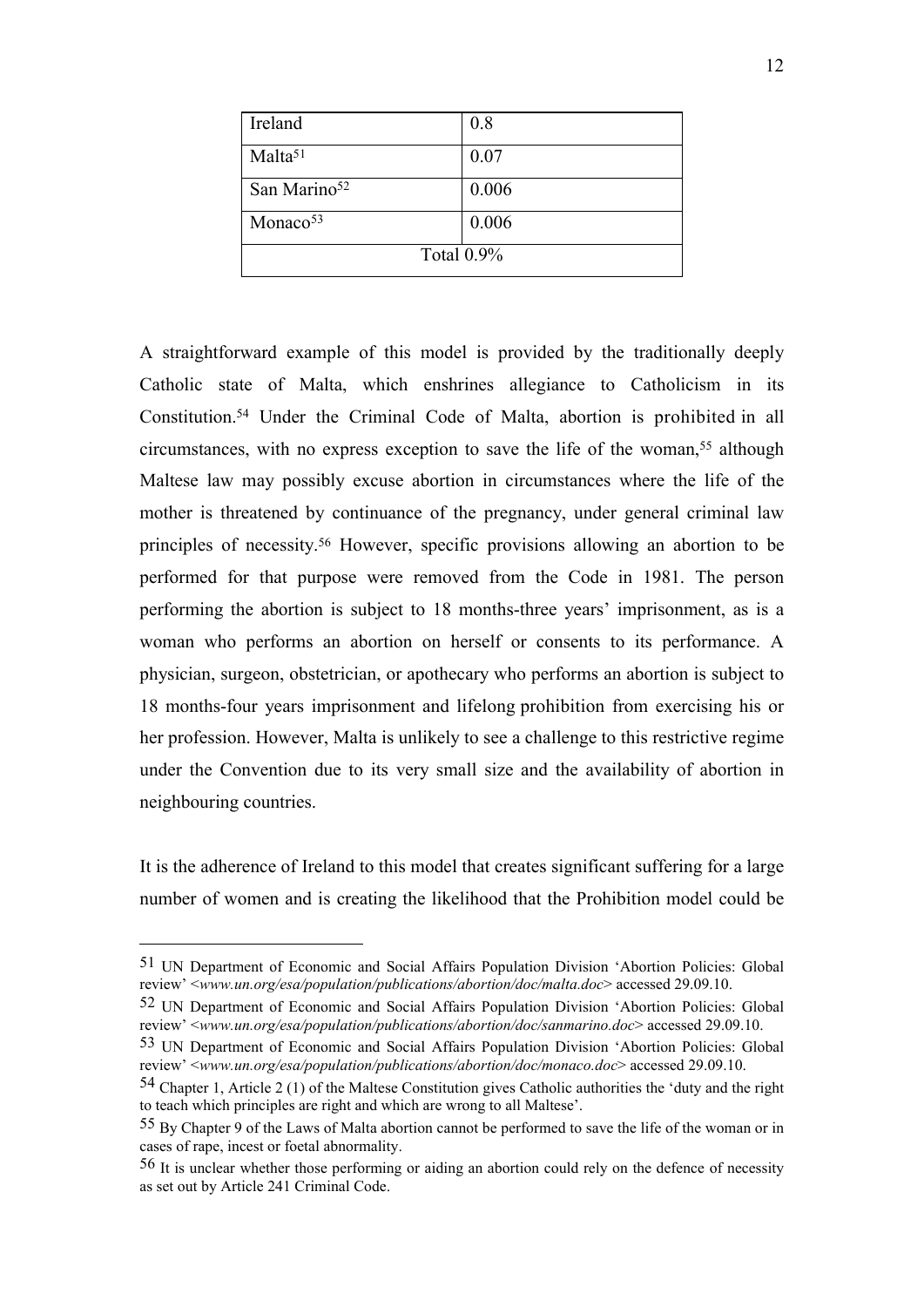challenged before the ECHR. The strict regime is due to the protection accorded to the foetus under Article 40.3.3 of the Irish Constitution which reads:

The State acknowledges the right to life of the unborn and, with due regard to the equal right to life of the mother, guarantees in its laws to respect, and, as far as practicable, by its laws to defend and vindicate that right.

This appears to give the foetus equal status with the mother, except where the woman's life is put at risk by the continuance of the pregnancy. <sup>57</sup> However, since this exception has no express statutory basis, but exists only as an interpretation of the Constitution, the Irish position is placed by commentators within the Prohibition model. <sup>58</sup> The lack of access to abortion on the ground of a serious risk to the mother's health is arguably the most striking gap in the protection for women available under current Irish law. No further exceptions in cases of rape or of severe foetal abnormality are available. The absence of an exception in cases of fatal foetal abnormality has created political controversy in Ireland; the government took steps in 2000 to reconsider the question of allowing such an exception, a measure which an influential group of Irish gynaecologists strongly recommended,<sup>59</sup> but this ultimately came to nothing due to religiously motivated political in-fighting over the issue.<sup>60</sup> The failure to provide these further exceptions appears to be increasingly out of line with Irish public opinion, and in particular with female opinion.<sup>61</sup> The lack of legislation was trenchantly criticised by the Irish Supreme Court in the *X case*:

In the context of the eight years that have passed since the Amendment was adopted… the failure by the legislature to enact the appropriate legislation is no longer just unfortunate; it is inexcusable. 62

<sup>57</sup> Article 40.3.3 as interpreted in *Attorney General v X* [1992] 1 IR 1 at para 118 *et seq*.

<sup>58</sup> Eser & Koch *Abortion and the Law* (n 1) Diagram 11/1 p 63.

<sup>&</sup>lt;sup>59</sup> The Oriechtas Committee on the Constitution  $5<sup>th</sup>$  Progress Report (2000, Stationary Office Dublin) accessible at <http://www.constitution.ie/reports/5th-Report-Abortion.pdf> accessed 29.09.10 para 40.

<sup>60</sup> See eg The Interdepartmental Working Group Green Paper on Abortion, September 1999 at 4.20-8.

<sup>61</sup> Opinion polls and research consistently show increased support for access to abortion. In 2004 a Crisis Pregnancy Agency study found that 90% of 18-45 year olds support abortion in certain circumstances, 51% stating that women should always have to right to choose an abortion. In 2007, an Irish Times Behaviour and Attitudes Poll found that 54% of women believe the government should act to permit abortion.

<sup>62</sup> *Attorney General v X* [1992] 1 IR 1 at 147.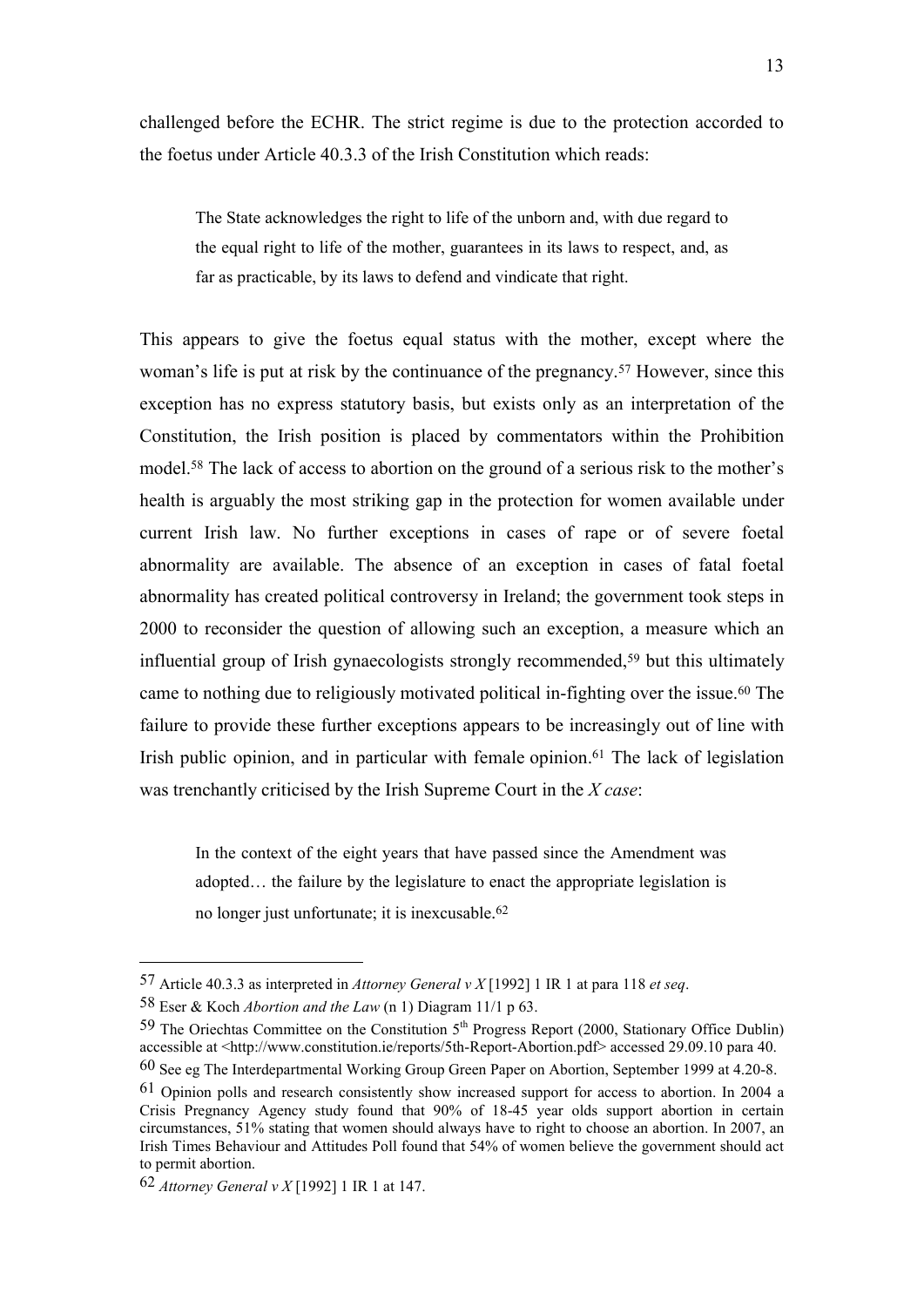The ECHR, as a mechanism to protect human rights where the political process has failed to do so, therefore clearly has a potential role in relation to this issue.

In Ireland the Constitutional position is echoed in the criminal law: procuring an abortion is a criminal offence (Offences Against the Person Act, 1861, sections 58 and 59);<sup>63</sup> a woman 'unlawfully' having or attempting to have an abortion, and anyone assisting her, may be penalised in law (although as Irish law is subject to the Constitution an exception to the offence exists where the women's life is endangered)<sup>64</sup> and no general principle of necessity has so far been recognised to provide that abortion may be 'lawful' in extreme circumstances such as rape, as has been recognised in other jurisdictions which have, or used to have, similarly worded laws. <sup>65</sup> The penalty is life imprisonment (s58 OAPA), while those assisting in such may be imprisoned for 3 years (s59 OAPA). Clearly, if a woman sought to undergo an illegal abortion in Ireland and was convicted of this offence, it would be unlikely that the full penalty would be imposed, but in ECHR terms, the significance lies in the fact that such an exceptionally draconian penalty is available.<sup>66</sup> In the case of  $X$ , <sup>67</sup> relying on statements in *McGee,*<sup>68</sup> an exception to the prohibition where there was a 'real and substantial' risk to woman's life was recognised, which meant that the real risk of suicide<sup>69</sup> could create a positive obligation on the state to provide abortion for those in its care. However, this definition has created some political controversy in Ireland in so far as it is applied to suicide: in 2002 the  $25<sup>th</sup>$  Amendment to the Constitution

<sup>63</sup> Offences Against the Person Act, 1861, sections 58 and 59 set out the offence of 'procuring a miscarriage'. This offence has been affirmed by the legislature by s 10 of the Health (Family Planning) Act 1979: see further S Drislane 'Abortion and the Medical Profession in Ireland' (2009) 15 MLJI 35, 35.

<sup>64</sup> *Attorney General v X* (n 62) at 146.

<sup>65</sup> That was the position in England after *R v Bourne* [1939] 1 KB 687; the Irish Courts have not so far accepted the judgment and have referred to its incompatibility with the Irish position: *Society for the Protection of the Unborn Child v Grogan*, judgment of March 6 1997 (unreported) at p7 per Keane J. The judgment in *Bourne* was partly based on the explicit proviso in the English Infant Life (Preservation) Act 1929 s1(1) that the offence would not apply if the act was done in good faith for the preservation of the life of the mother (*R v Bourne* at para 6) which was not replicated in Irish law.

<sup>66</sup> See eg *Dudgeon v United Kingdom* (App no 7525/76) (1982) 4 EHRR 149, and see discussion of this in Chapter 5 text to note 26.

<sup>67</sup> *Attorney General v X* (n 62).

<sup>68</sup> [1974] IR 284 at 284, 315.

<sup>69</sup> This was confirmed subsequently in *A & B v Eastern Health Board, Mary Fahy, C and the Attorney General* (notice party) [1998] 4 IR 464 at 34.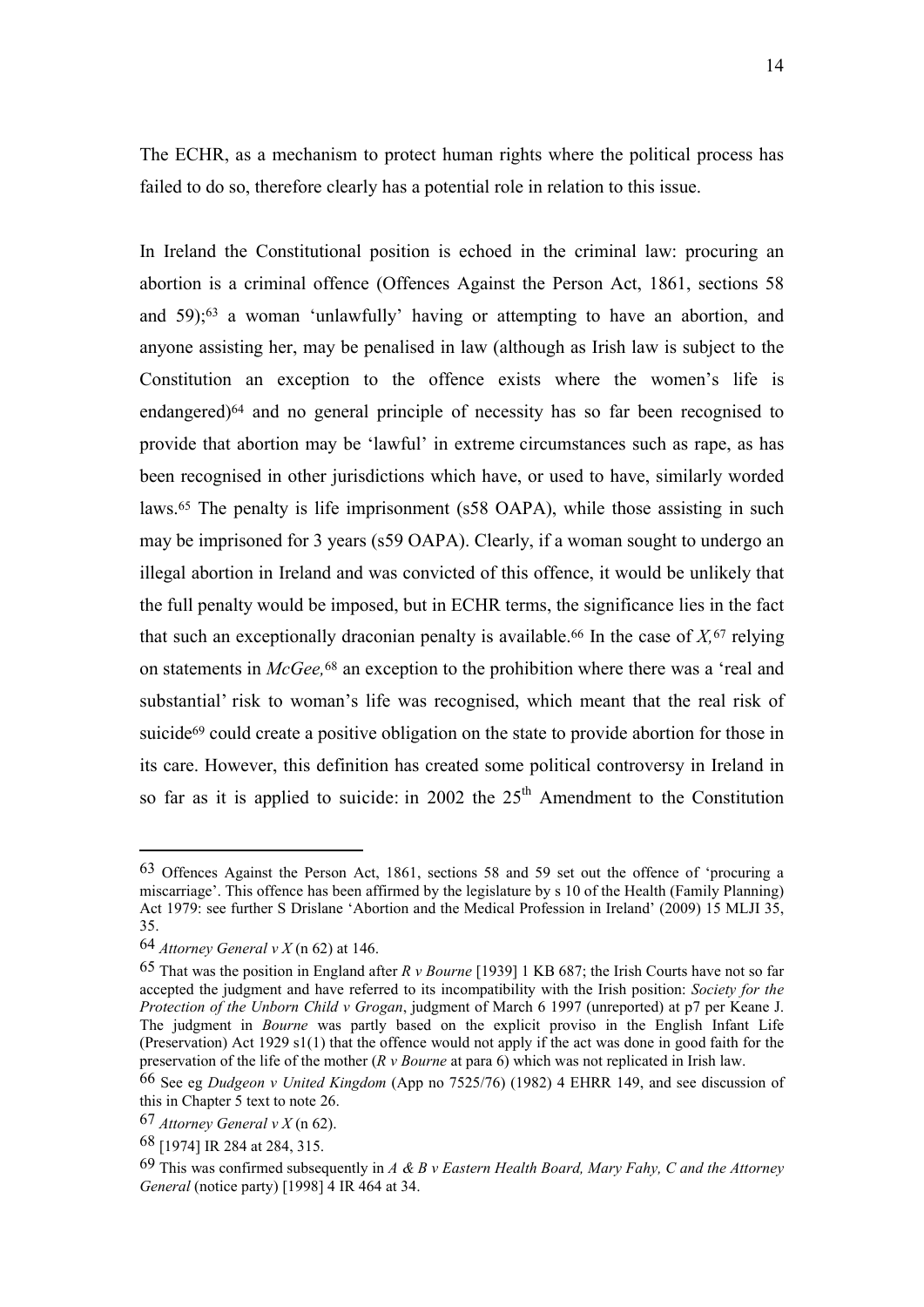(Protection of Human Life in Pregnancy) Bill, which would have removed suicide as an exception to the prohibition, was put to the electorate, but it was rejected.

This exceptionally restrictive regime means that women resort to illegal abortions or travel abroad to obtain abortions. However, the state has sought to prevent women travelling to neighbouring countries to obtain an abortion. This issue was raised in the Constitutional court in the *X* case in 1992.<sup>70</sup> The Court overturned a High Court injunction preventing a 14 year old girl travelling to England for an abortion where her pregnancy was a result of rape and the girl was at risk of committing suicide.<sup>71</sup> Understandably, this case generated considerable domestic sympathy and led to the 13<sup>th</sup> Amendment to the Constitution which explicitly prevented the state interfering with its citizens' ability to travel abroad in order to protect the life of the unborn.<sup>72</sup> A considerable number of women travel abroad annually for abortions from Ireland.<sup>73</sup> But due to the fact that the Constitutional Amendment permitting travel abroad for abortion is framed in negative terms, there is a lack of clarity as to whether those under the control of the state may obtain abortion abroad, which can put vulnerable members of society, such as teenagers in care homes, who are under the care and control of the state, in a difficult and uncertain position.<sup>74</sup> An example of this occurred

<sup>70</sup> Initially the Supreme Court in *Attorney General v X* (n 62) para 62 it was held that travel to obtain an abortion could be restricted, but this interpretation of the Constitution was overturned by referendum. After the November 1992 referendum the Thirteenth Amendment was added which reads as follows: 'This subsection shall not limit freedom to travel between the State and another state'. In relation to the provision of information about external abortion it was initially held by the Supreme Court that Art 40.3.3 required the placing of restrictions on such material *Attorney General (SPUC) v Open Door Counselling* [1988] IR 593.

<sup>71</sup>*Attorney General v X* (n 62) at para 2 *et seq*.

<sup>72</sup> 13th Amendment of the Constitution Act, 1992.

<sup>73</sup> Recent figures for those giving Irish addresses in UK abortion clinics put the figure at around 4,500, but this is likely to be an underestimate of the total number travelling. The UK Department of Health figures on those performing abortions giving addresses in Ireland in 2008 was 4,600: Department of Health UK 'Number of Women Giving Irish Addresses at UK Abortion Clinics Decreases for Seventh Year in a Row According to Department of Health UK' (Crisis Pregnancy Agency press release, June 2008). Between January 1980 and December 2008, at least 137,618 women travelled from the Republic of Ireland for abortion services in Britain. An increasing number of women are accessing safe and legal abortion services in EU countries other than the UK. According to the Crisis Pregnancy Agency, 331 women from the Republic of Ireland travelled to the Netherlands for safe and legal abortion services in 2008 and 451 women in 2007.

<sup>74</sup> The state has on occasion funded travel for this purpose: see the Submission of the Irish Family Planning Association to the UN Committee on the Elimination of Discrimination Against Women May 2005 <http://www.ifpa.ie/eng> accessed 29.09.10 at p 3 and the facts of *A & B v Eastern Health Board, Mary Fahy, C and the Attorney General* (notice party) [1998] 4 IR 464 at 34. See also as regards uncertainty on this issue, the Comments of the Irish Family Planning Association in respect of the Third Periodic Report of Ireland under the International Covenant of Civil and Political Rights, June 2008; see at <http://www2.ohchr.org/english/> accessed 29.09.10.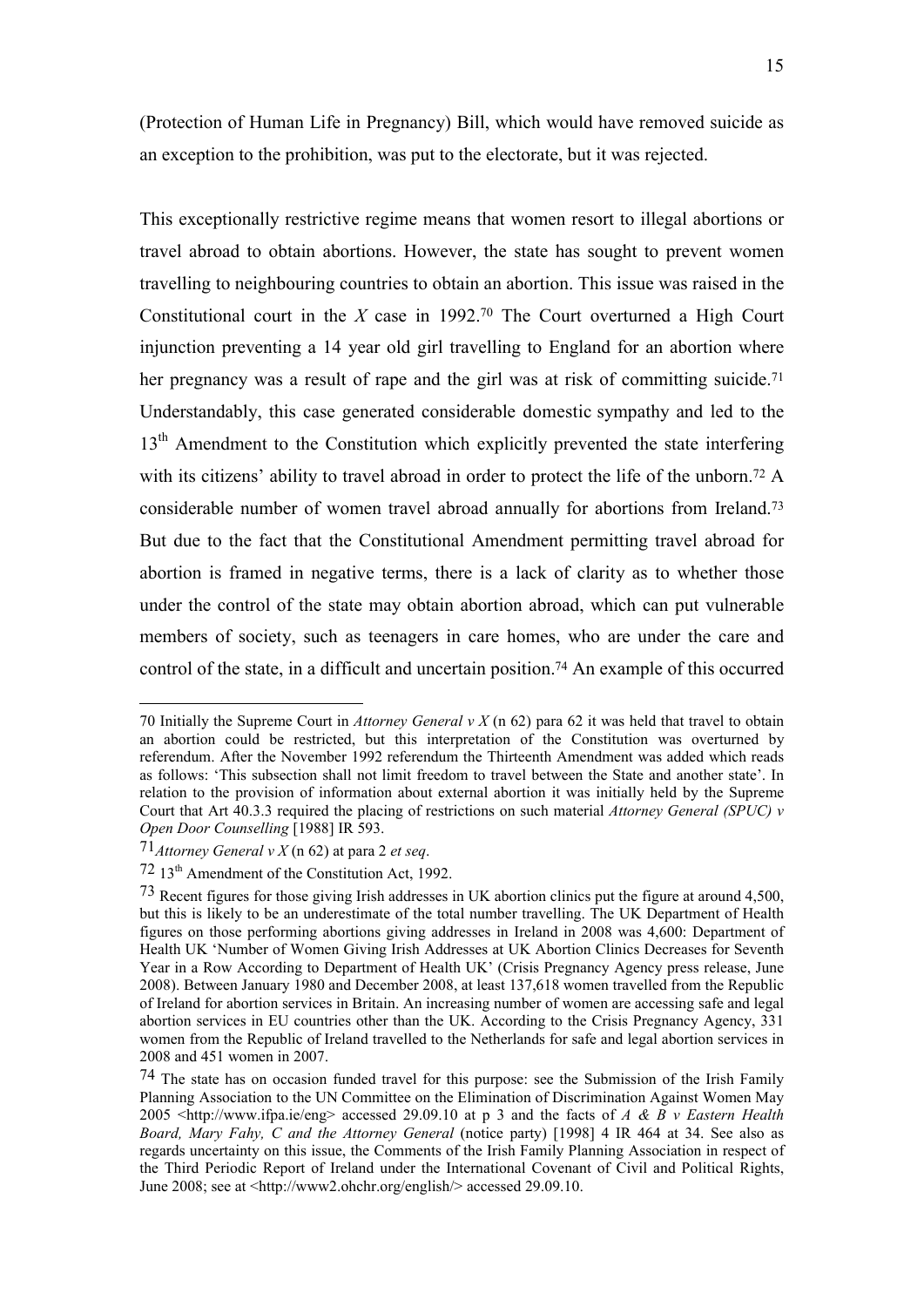as recently as 2007 in the case of 'Miss D', an Irish teenager in care who wished to have an abortion, having found that she was carrying an anencephalic foetus.<sup>75</sup> The Health Service Executive attempted to prevent her travelling by seeking the withdrawal of her passport; ultimately she was only able to travel after obtaining a High Court injunction based on her constitutionally guaranteed right to travel.<sup>76</sup>

Somewhat similar legal developments occurred in the early 1990s in relation to the provision of information domestically in relation to abortion services abroad. In this instance development was prompted by the ECtHR ruling in the case of *Open Door Counselling v Ireland.*<sup>77</sup> The Society for the Protection of Unborn Children sought a declaration that the applicant, an abortion counselling service, was acting unlawfully in providing information on abortion services abroad. This was duly granted by the High Court and upheld by the Irish Constitutional Court<sup>78</sup> on the basis that there was no constitutional right to speech which 'if availed of, would have the direct consequence of destroying the... right to life of the unborn'.<sup>79</sup>

The Strasbourg Court subsequently decided that the state was required to refrain from an absolute prohibition on the provision of such information since that stance was contrary to Article 10 of the ECHR (which protects freedom of speech).<sup>80</sup> The detail of the substantive decision will be addressed in the next chapter. In response to the ruling provision was made in Ireland that information could be made available,<sup>81</sup> but a number of limitations were imposed. The nature of counselling on abortion was limited so that 'professional counsellors may only provide abortion information after full non-directive pregnancy counselling, <sup>82</sup> and the information as to abortion services that could be given was restricted. Thus, while abortion counselling services

1

<sup>75</sup> Comments of the Irish Family Planning Association Third Periodic Review of Ireland under the ICCPR (n 74).

<sup>76</sup> See for further discussion of litigation at the ECHR on this issue, chapter 5 p 10-11.

<sup>77</sup> *Open Door Counselling Ltd and Dublin Well Women Centre Ltd and others v Ireland* (App No 14234/88) (1993) 15 EHRR 244. See also chapter 3 text to n 43.

<sup>78</sup> *Attorney General (SPUC) v Open Door Counselling* [1988] IR 593.

<sup>79</sup> *Open Door Counselling v Ireland* (n 77) at para 19.

<sup>80</sup> *Open Door Counselling v Ireland* (n 77) at para 77.

<sup>81</sup> Ie it can be divulged by bodies within Ireland such as the Irish Family Planning Association.

<sup>82</sup> Regulation of Information (Termination of Pregnancies Outside the State) Act 1995 cited in International Planned Parenthood Federation 'Abortion Legislation in Europe' (8<sup>th</sup> edn IPPF European Network, Jan 2007) at p 31.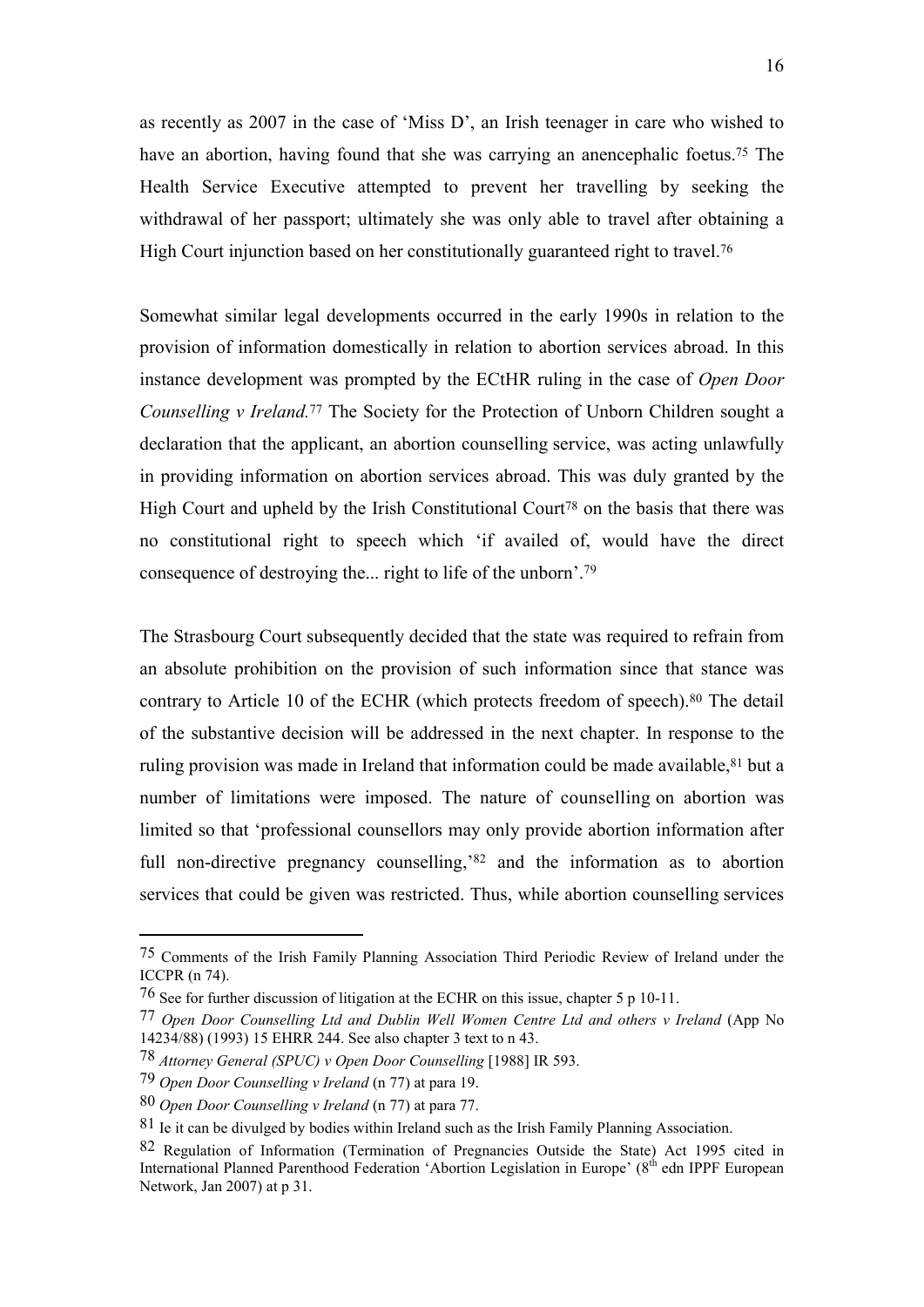are therefore able to provide some basic information in Ireland on abortion services abroad, the vital service that such agencies could provide by way of providing a full link between abortion providers abroad and local medical services is severely hampered by this law.<sup>83</sup> The provision also creates legitimacy for counselling services which mislead women as to the effects of abortion in order to discourage them from having an abortion, a matter highlighted by Human Rights Watch.<sup>84</sup> Therefore the European Court of Human Rights may have to revisit Ireland's highly restrictive provisions on this issue, which may be putting women at risk.

The UN Committee for the Elimination of Discrimination Against Women has repeatedly highlighted the suffering caused to Irish women by the lack of access to abortion and to related health care services, by the criminal penalties applicable, and the related physical, social and mental effects on women, especially more vulnerable girls and women.<sup>85</sup> Human Rights Watch has also become involved in Ireland, noting similar issues in its recent report in January 2010 'A State of Isolation: Access to Abortion for Women in Ireland'.<sup>86</sup> The Safe and Legal (in Ireland) Abortion Rights Campaign, launched in August 2005,<sup>87</sup> is currently supporting a challenge to the Irish prohibition on abortion at Strasbourg, the case of *ABC v Ireland*, <sup>88</sup> an application brought by three women who were forced to travel abroad to the United Kingdom to receive abortions in difficult circumstances involving medical complications. The application highlights the problems<sup>89</sup> caused indirectly by the Irish regime in forcing Irish women to undergo unnecessarily expensive, delayed and stressful abortion procedures and in severely reducing the effectiveness of the subsequent medical oversight of the procedure. If *ABC* is successful, or partially successful, at Strasbourg it could have the effect of encouraging Ireland to develop a *domestic* policy towards abortion regulation rather than, in a sense, relying on its neighbours to the detriment

<sup>83</sup> Human Rights Watch 'A State of Isolation: The State of Abortion for Women in Ireland' (Jan 2010) at p 1-2 <http://www.hrw.org/en/reports/2010/01/28/state-isolation> accessed 29.09.10.

<sup>84</sup> Human Rights Watch 'A State of Isolation' (n 83) at pt V.

<sup>85</sup> Convention for the Elimination of Discrimination Against Women 33<sup>rd</sup> Session July 2005, (CEDAW/C/IRL/4-5) and 21st Session, June 1999 (CEDAW/C/IRL/2-3).

<sup>86</sup> Human Rights Watch 'A State of Isolation' (n 83).

<sup>87</sup> For more information see <http://www.safeandlegalinireland.ie/sl aboutcam.html> accessed 19/09/09.

<sup>88</sup> *ABC v Ireland* (Statement of Facts) (App no 25579/05), lodged 15 July 2005.

<sup>89</sup> The substance of the guarantees in international human rights law which apply to restrictive regimes will be considered in Chapter 4.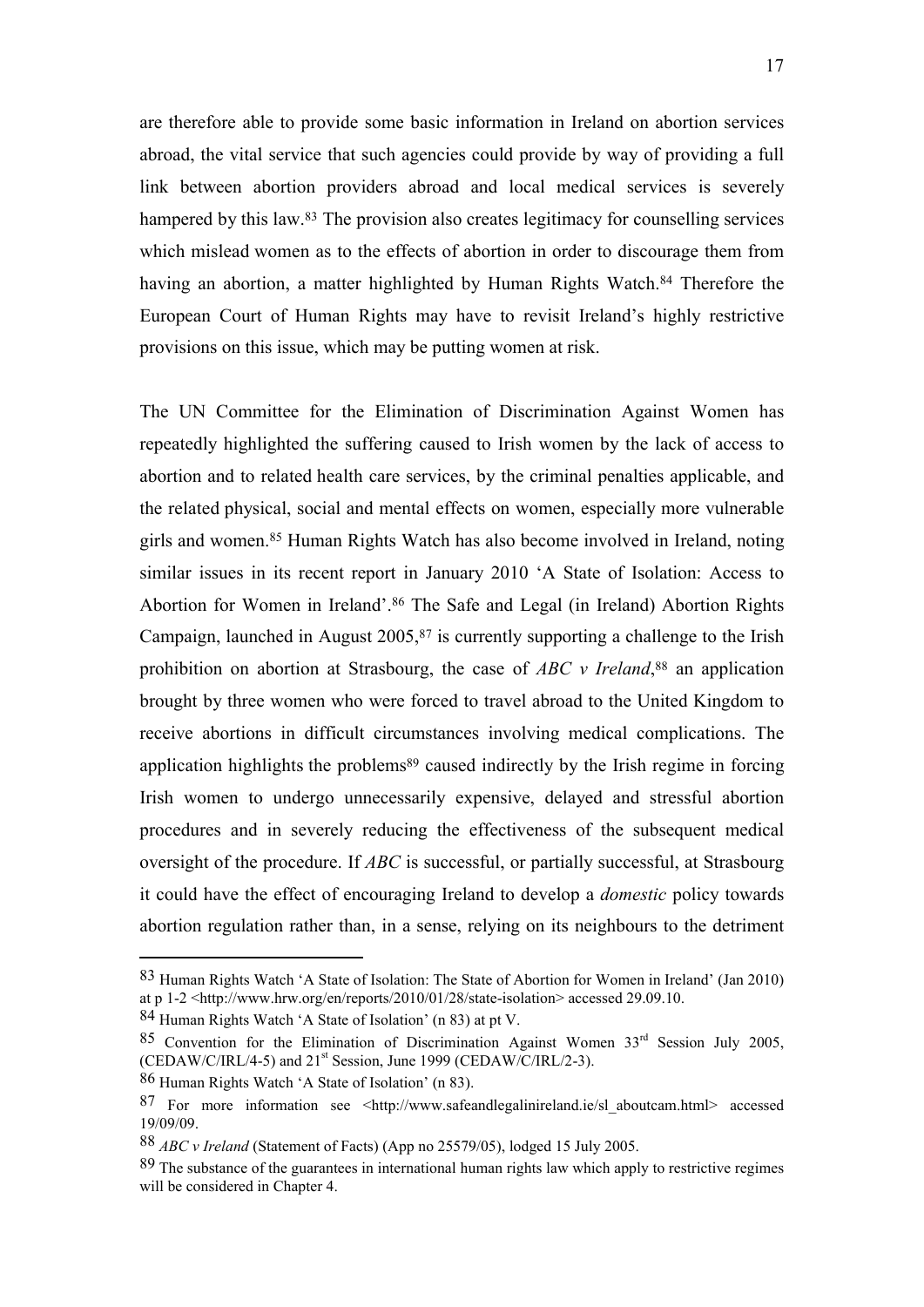of elements of its population. The possibility of such an outcome in *ABC* and its likely form is considered in Chapter 5.

#### **Conclusion**

It may be concluded that there is a role for the creation of rights to abortion services under the Convention to address the suffering created by the restrictive regimes. Rights' violations could be or already have been claimed (as in *Tysiąc v Poland*) 90 where abortion that is *de jure* available under the Medical Indications model is not in practice available. They can also be claimed in relation to the Prohibition model where travel abroad creates stress and means that the abortion is later than it need have been; claims would also be expected to relate to lack of abortion after care and to women's lack of access to tests or medical treatment for life-threatening conditions where the foetus might be put at risk – matters associated with both the Medical Indications model and Prohibition model. Such claims are considered in Chapter 5. If Strasbourg accepts that such claims are able to lead to findings of rights' violations that would reflect the dominant position in Europe which is to permit abortion on request, with counselling, or on social grounds in the early stages of pregnancy. It is not however suggested that the ECHR is likely to be employed imminently to impose the Social Grounds model or Counselling model on states adhering to the more restrictive models; rather, it is suggested that it could be employed in order to alleviate certain forms of suffering caused by the regimes in place under those models.

It is argued that since the last two models are strongly associated with Catholicism in Poland and Ireland, intervention at Strasbourg appears to be especially problematic due to the influence of the margin of appreciation doctrine, whereby national cultural and religious sensitivities are allowed to invite a restrained Strasbourg approach.<sup>91</sup> Catholicism affects both the public and private spheres; in other words, it affects the individual consciences of doctors and others involved in operating abortion and healthcare services, as well as influencing law-makers and laws. (By 'Catholicism' is

<sup>90</sup> *Tysiąc v Poland* (n 44) see further chapter 3 pp 4-7.

<sup>91</sup> See further chapter 5 pp 1-4.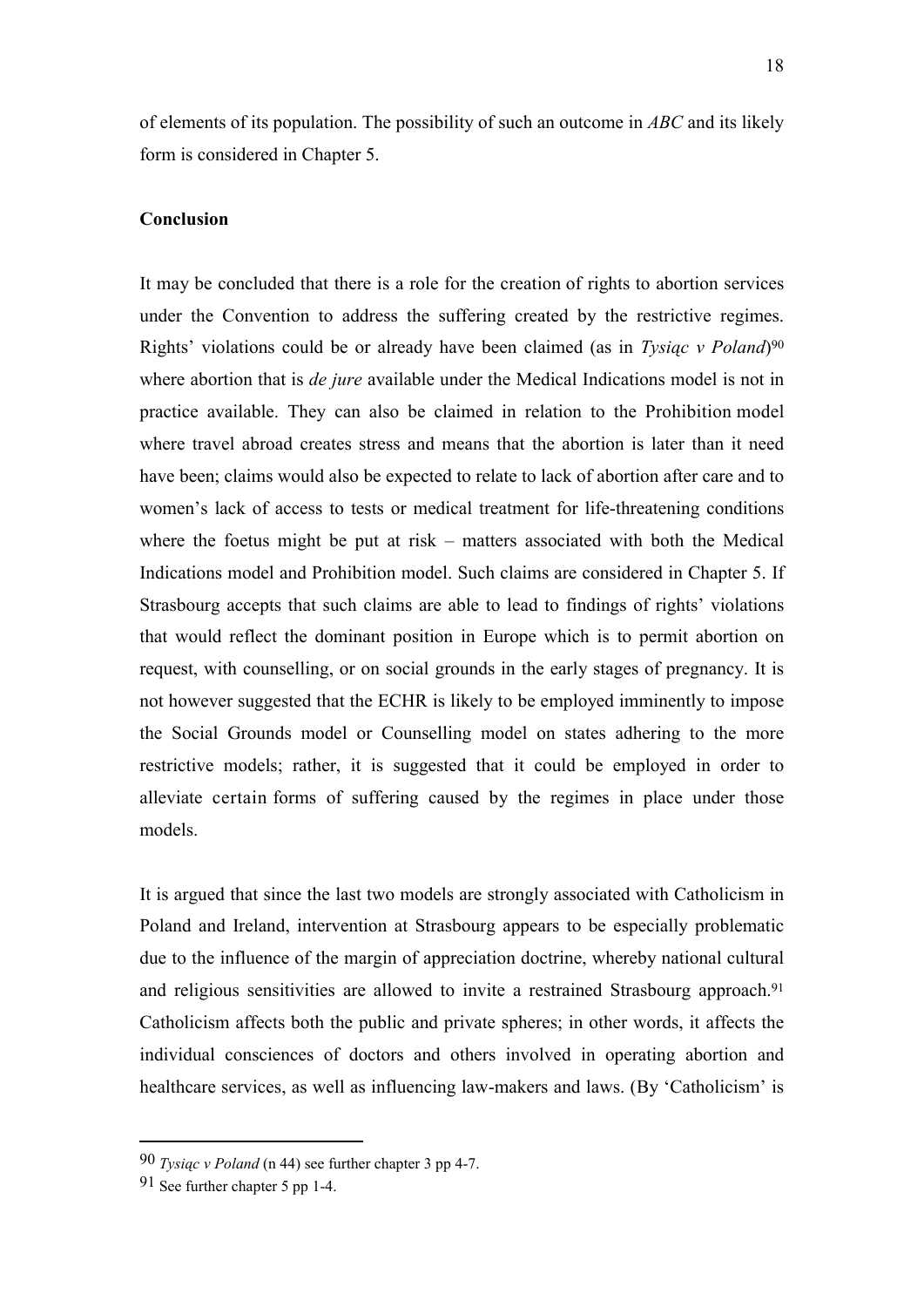not necessarily meant the direct influence of the Catholic Church; rather, the reference is to cultural acceptance of Catholic morality.) Thus, it is inevitable that a gap between *de jure* and *de facto* abortion practice will arise – as it has done in both Poland and Ireland.<sup>92</sup> The inception of the Grand Chamber at Strasbourg appears to be associated with a decline in the significance of the margin of appreciation doctrine in the Strasbourg jurisprudence.<sup>93</sup> Thus, while seeking to bring about change in Poland and Ireland in reliance on the ECHR, the subject of Chapter 5, is especially complex and sensitive in relation to abortion services, the likelihood of so doing is greater at the present time than it would have been previously. Strasbourg, in other words, may have a greater appetite for attempted intervention in this context than previously; clearly, the *reception* of such intervention in the states in question is likely to remain problematic, a matter that is touched on in Chapter 6.

1

<sup>92</sup> With implications for the Strasbourg jurisprudence on abortion: see further chapters 3 pp 4-7 and 5 pp 9-11.

<sup>93</sup> As chapter 5 will argue (p 5) there are signs in other areas of ECtHR jurisprudence that the influence of that doctrine is diminishing, a change that appears to be associated with the work of the Grand Chamber; an example of this is the judgment of the Grand Chamber in *A and others v UK* (App no 3455/05) (2009) 49 EHRR 29.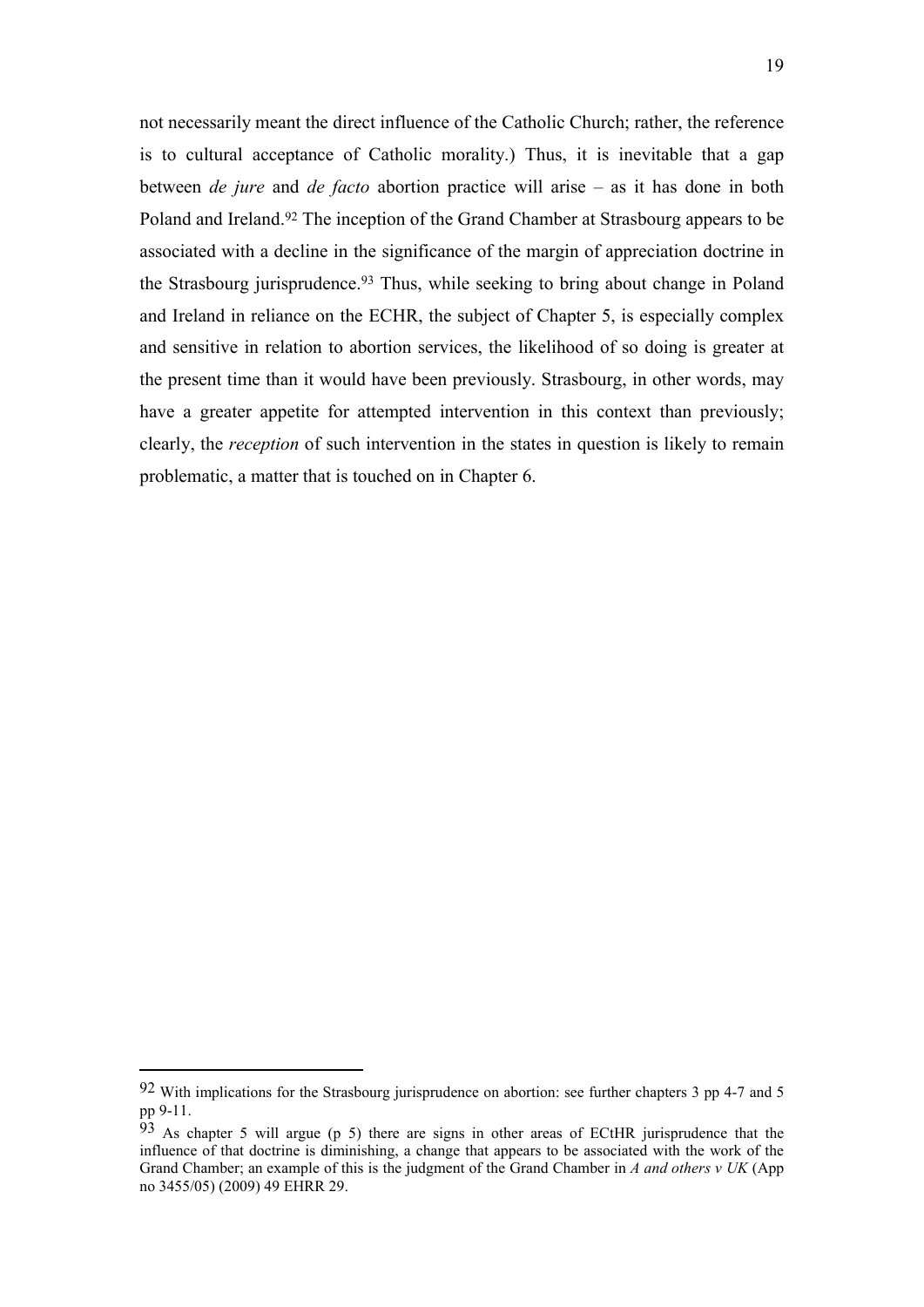## **Chapter 3 : The current Strasbourg approach to abortion services and a foetal right to life**

This Chapter will consider the Convention rights found by the European Court of Human Rights to be relevant to access to abortion and associated healthcare services. Various potential Convention claims are discussed in Chapter 5, but the Court has so far only conducted detailed consideration of claims of rights-violation raised by issues relating to access to abortion under Articles 8 (right to respect for private life) and 2 (right to life) of the Convention. The cases are, where appropriate, presented in chronological order to demonstrate the way that Strasbourg has developed the jurisprudence. The Strasbourg Court has not yet decided any case that straightforwardly recognises that access to abortion is required or prohibited by any Article of the Convention, but Poland has recently been required to recognise the rights of its female citizens in relation to existing, formal provision of access to abortion under Article 8 in *Tysiąc v Poland*. <sup>1</sup> This case will be analysed in detail to determine whether it amounts to a 'breakthrough case' for further development under the Convention of rights to the provision of abortion services, a matter that is fully analysed in Chapter 5.

### **No current requirement under Article 8<sup>2</sup> of abortion provision on demand as under the permissive models**

In the case of *Brüggemann and Scheuten v Germany*<sup>3</sup> the Commission accepted for the first time that the issue of abortion could be considered under the Convention. That was significant since previously the stance had been, in relation to the question of a possible foetal right to life, that applicants had no standing to bring the issue

<sup>1</sup> *Tysiąc v Poland* (App no 5410/03) (2007) 45 EHRR 42.

<sup>&</sup>lt;sup>2</sup> A8(1): 'Everyone has the right to respect for his private and family life, his home and his correspondence.' A8(2): 'There shall be no interference by a public authority with the exercise of this right except such as is in accordance with the law and is necessary in a democratic society… for the protection of health or morals, or for the protection of the rights and freedoms of others.'

<sup>3</sup> *Brüggemann and Scheuten v The Federal Republic of Germany* (Decision) (App no 6959/75) (1977) 5 DR 103.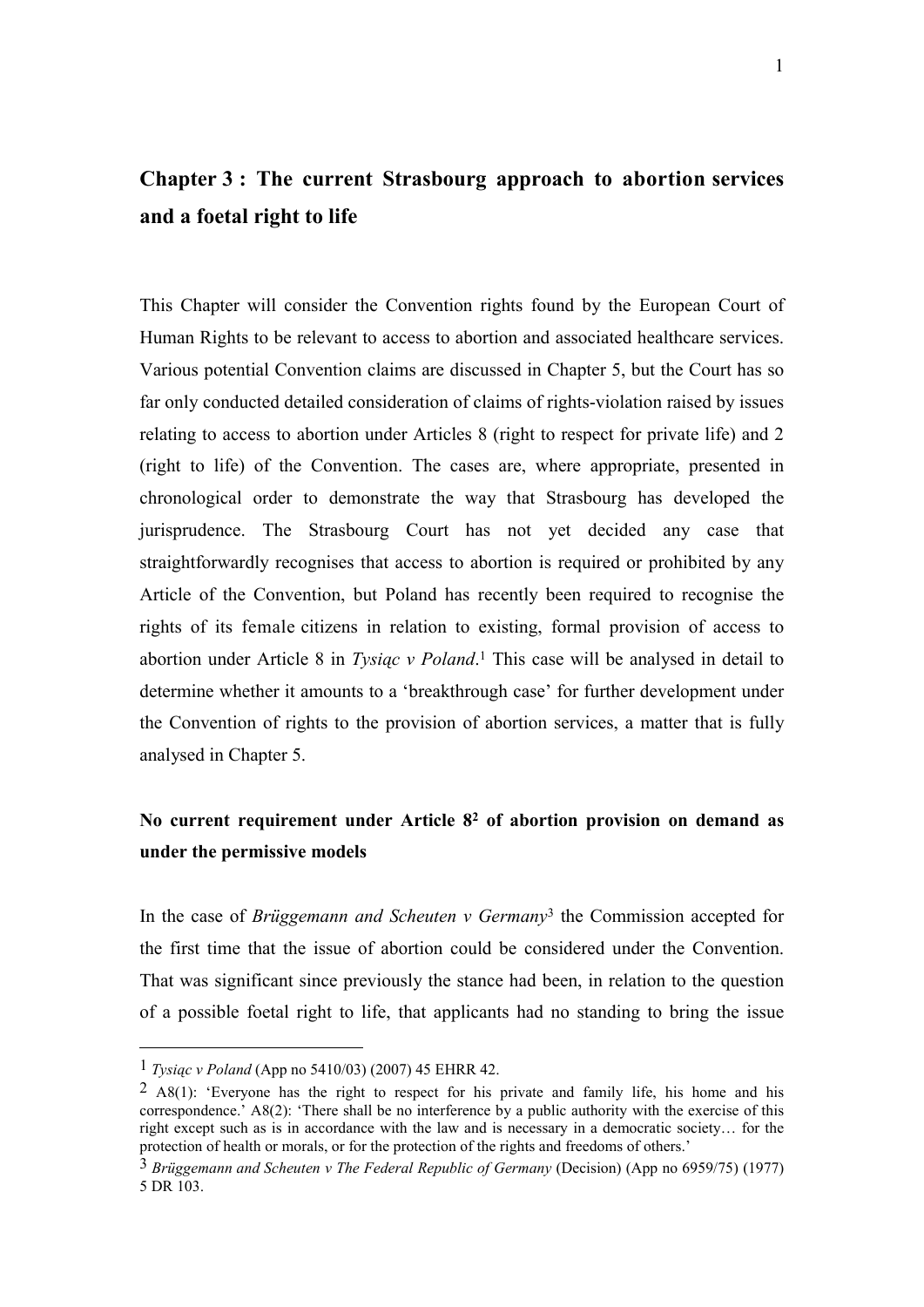before the Court.<sup>4</sup> The Commission decided that the issue of access to abortion was *capable* of falling within the right to respect for private life under Article 8(1) of the Convention. The case involved two women from West Germany who were prevented from having an abortion due to West German law which, after a Supreme Court Decision,<sup>5</sup> had been made more restrictive so that access to abortion at any time during pregnancy was barred unless exceptional circumstances existed.<sup>6</sup> Brüggemann was single and desired to avoid the disadvantages associated with illegitimate motherhood, while Scheuten was divorced with two children and wished to avoid having another. Dismissing their claims in relation to the right to marry (Article 12) the Commission accepted the relevance of the right to respect for private life within Article 8(1) as covering the 'development and fulfilment of personality', which included 'the possibility of establishing sexual relations'.<sup>7</sup>

However, the Commission was not prepared to go further than to find that pregnancy could be recognised as protected within the ambit of Article 8(1). The Commission's refusal to go further relied on recognition of the interests of the foetus: the Commission noted that certain interests relating to the foetus are legally protected from conception, in particular the right to inherit;<sup>8</sup> it also found that pregnancy did not necessarily 'pertain uniquely to the sphere of private life'<sup>9</sup> because 'whenever a woman becomes pregnant her private life becomes closely linked to that of the developing foetus'. Therefore it went on to find that not 'every' regulation of the termination of foetal life could be considered to be within the ambit of the Article – indicating that this applied to the social or 'choice' based considerations that the applicants raised.<sup>10</sup>

<sup>4</sup> In *X v Norway* (App no 867/60) and *X v Austria* (App no 7045/75) the Commission refused to consider the compatibility of laws regulating abortion to Article 2 *in abstracto*. Also see A Mowbrey 'Institutional Developments and recent Strasbourg Cases' (2005) 5 HRL Rev 169 at para 76.

<sup>5</sup> (1975) BVerfGE 39, 1.

<sup>6</sup> Law of Feb 12 1976 [1976] BGB1 I 1213 (W Ger).

<sup>7</sup> *Brüggemann and Scheuten v Germany* (n 3) at para 55.

<sup>8</sup> *Brüggemann and Scheuten v Germany* (n 3) at para 60 referring to laws in signatory states recognising foetal interests, in particular inheritance and A6(5) of the United Nations Covenant on Civil and Political Rights which prohibits the execution of death sentences on pregnant women.

<sup>9</sup> *Brüggemann and Scheuten v Germany* (n 3) at paras 59-60.

<sup>10</sup> *Brüggemann and Scheuten v Germany* (n 3) at para 56.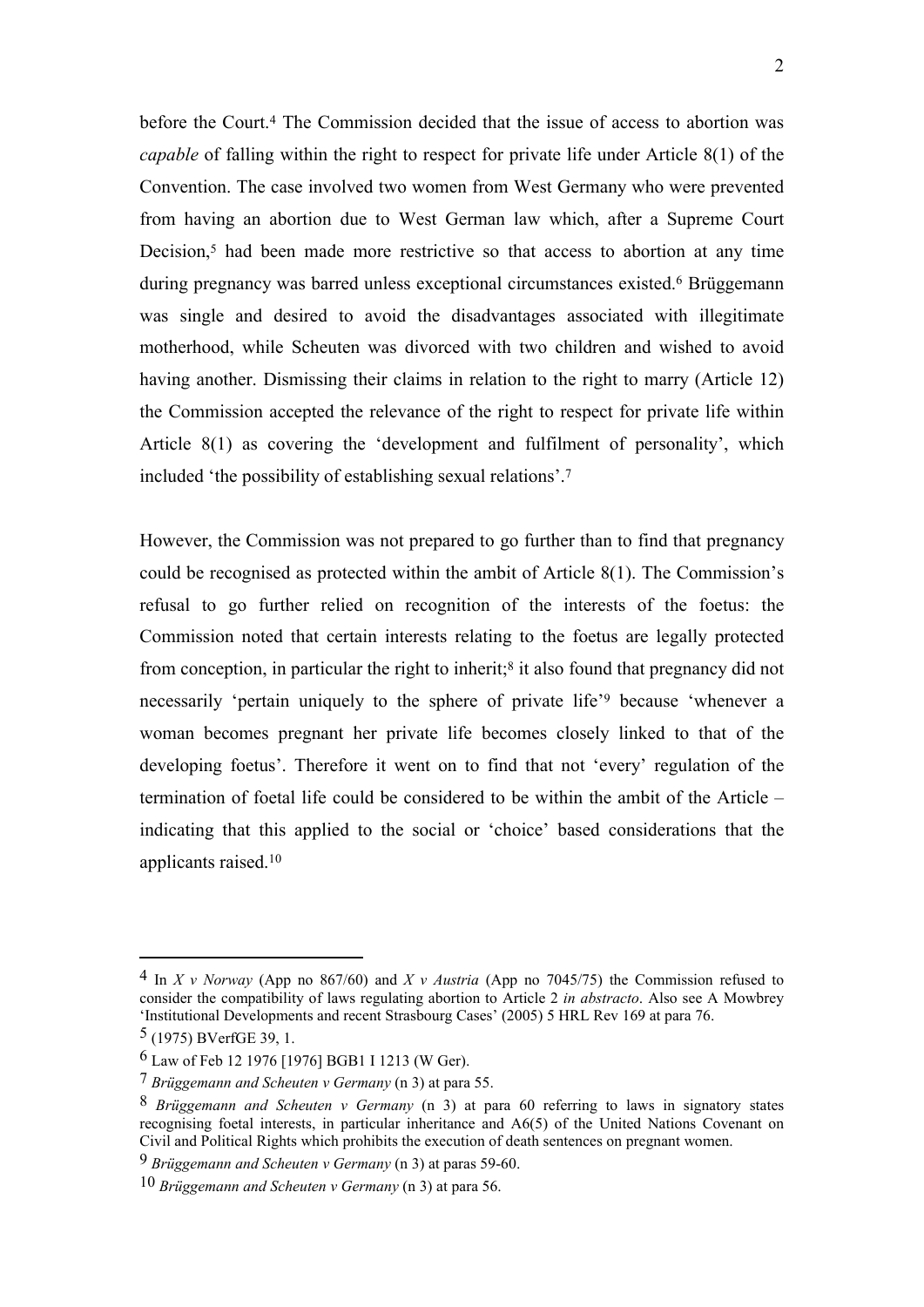### **Prohibition/restriction of abortion not required to protect a foetal right to life under Article 2<sup>11</sup>**

In cases subsequent to *Brüggemann* concerning the matter of potential foetal rights, Strasbourg adopted a similarly evasive stance, but one which appeared to exclude the possibility of foetal rights under the ECHR and to down-play the significance of foetal interests in early pregnancy. Since Article 2 is not materially qualified and contains no exception for abortion, the matter is essentially one of the interpretation of the wording of Article  $2(1)$  – '[e]veryone's right to life must be protected by law'. Assuming that, as contemplated in *Brüggemann,* access to abortion in certain circumstances could be found to fall within the ambit of Article 8(1), interference would be justified by reference to a right to life<sup>12</sup> of the foetus within Article 2, if the foetus was found to be a living being in Article 2 terms. But in *Paton v United Kingdom*<sup>13</sup> the Commission did not accept that interpretation. The case concerned a complaint regarding a woman who had been allowed to have an abortion on health grounds in relation to a foetus of 10 weeks gestation. The Commission decided that the Convention Articles, including Article 2, were not to be construed in such a way as to contemplate their direct application to the unborn, and that the use of the term 'everyone' (within a number of the Articles of the Convention) was generally to be considered not to include the foetus, although this interpretation could not be entirely excluded.<sup>14</sup> This could arguably amount to a finding that the foetus is not therefore a 'person' under the Convention which would entail, under the natural and ordinary meaning of Article 2, that the foetus could not be viewed as protected by its provisions.<sup>15</sup>

However, the Commission went on to consider whether the foetus could nevertheless be viewed as a form of 'life' – impliedly with a lesser status than that of a person –

 $11$  A2(1) reads: 'Everyone's right to life shall be protected by law. No one shall be deprived of his life intentionally save in the execution of a sentence of a court following his conviction of a crime for which this penalty is provided by law.'

<sup>&</sup>lt;sup>12</sup> The Court or Commission have not so far considered that the foetus can benefit from the protection of any other right of the Convention: in *H v Norway* 73 dr 155 (1992) the Commission dismissed for lack of evidence the argument that the foetus suffers Article 3 treatment when it is aborted.

<sup>13</sup> *Paton v United Kingdom* (App no 8416/78) (1981) 3 EHRR 408.

<sup>14</sup> *Paton v United Kingdom* (n 13) at paras 7-9.

<sup>15</sup> *Brüggemann and Scheuten v Germany* (n 3) Dissenting Opinion of Mr JES Fawcett. See further chapter 6 pp 4-5.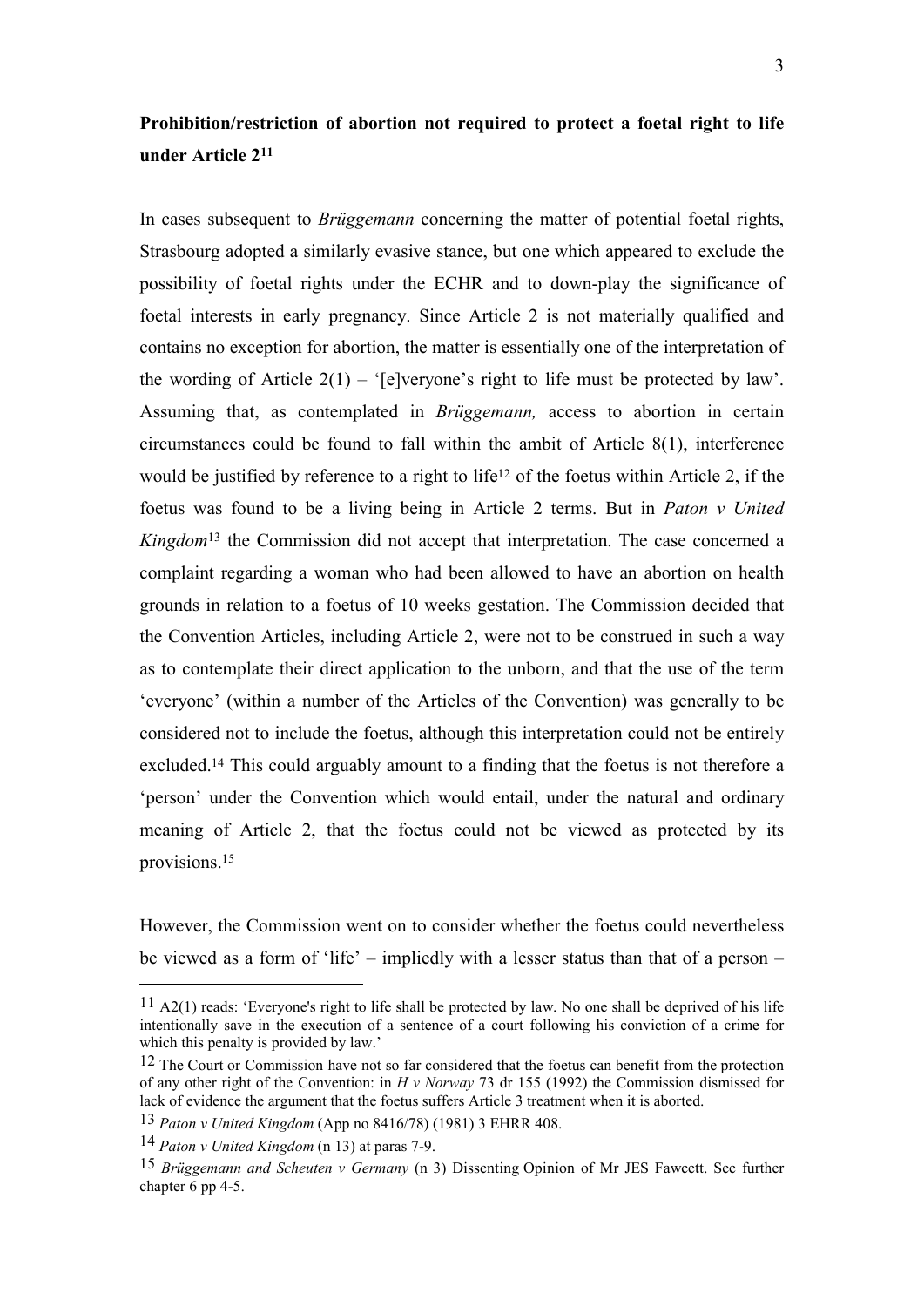within the meaning of Article 2.<sup>16</sup> It found, without deciding the matter, that while the foetus could not be seen as 'life' requiring absolute protection, a *possible* interpretation of Article 2 was that the foetus could be afforded *some* protection, subject to an implied limitation to the effect that the life and health of the woman would be paramount in early pregnancy. <sup>17</sup> This evasive approach – based on leaving open the question of a *degree* of recognition of foetal interests under Article 2 – was continued after *Paton* in *H v Norway,*<sup>18</sup> *Open Door and Dublin Well Woman v Ireland,*<sup>19</sup> *Boso v Italy*<sup>20</sup> and *Vo v France*. 21

*Vo v France* was, however, highly significant since the Court took the stance taken in *Paton* but in respect of a potentially viable foetus.<sup>22</sup> *Vo* did not concern an abortion at the behest of the woman, as in *Paton*, but an abortion performed due to medical negligence where Mrs Vo desired to carry the pregnancy to term.<sup>23</sup> Vo claimed at Strasbourg that the foetus should receive similar protection in terms of criminal sanctions as could have been available in France in respect of the medically negligent killing of a baby. The Court declined to accept the applicant's argument that the failure of the domestic authorities to classify the termination as unintentional homicide carrying a criminal penalty had afforded inadequate protection to the life of the foetus, amounting to a breach of Article 2.<sup>24</sup> The Court took the approach set out above in *Paton,* but justified it by reference to the importance of maintaining the established balance in abortion regulation, referring to the generally liberal approach in Europe, which, it found, would be disturbed by a finding that the foetus (even at the stage of viability) was absolutely protected.<sup>25</sup>

<sup>16</sup> *Paton v United Kingdom* (n 13) at paras 10-23.

<sup>17</sup> *Paton v United Kingdom* (n 13) at para 19. See further S Pattinson *Medical Law and Ethics* (2nd edn, Reuters, 2009) pp 250-3 and A Plomer 'A foetal Right to life? The case of *Vo v France*' (2005) HRL Rev 311 at 319. See also *Paton v United Kingdom* (n 13) para 23; *H v Norway* 73 DR 155 (1992) at p 167.

<sup>18</sup> *H v Norway* (App no 17004/90) (1992) 73 dr 155.

<sup>19</sup> *Open Door Counselling Ltd and Dublin Well Women Centre Ltd and others v Ireland* (App No 14234/88) (1993) 15 EHRR 244 concerned Ireland's restriction on the provision of abortion literature which it attempted to justify on the basis of protection for the life of the unborn.

<sup>20</sup> *Boso v Italy* (App no 50490/99), Reports of Judgments and Decisions 2002-VII.

<sup>21</sup> *Vo v France* (App no 53924/00) (2004) 40 EHRR 12.

<sup>22</sup> In *Vo v France* (n 21) the foetus was of 20-21 weeks gestation.

<sup>23</sup> *Vo v France* (n 21) at para 9 *et seq*.

<sup>24</sup> *Vo v France* (n 21) at para 81.

<sup>25</sup> *Vo v France* (n 21) at para 82.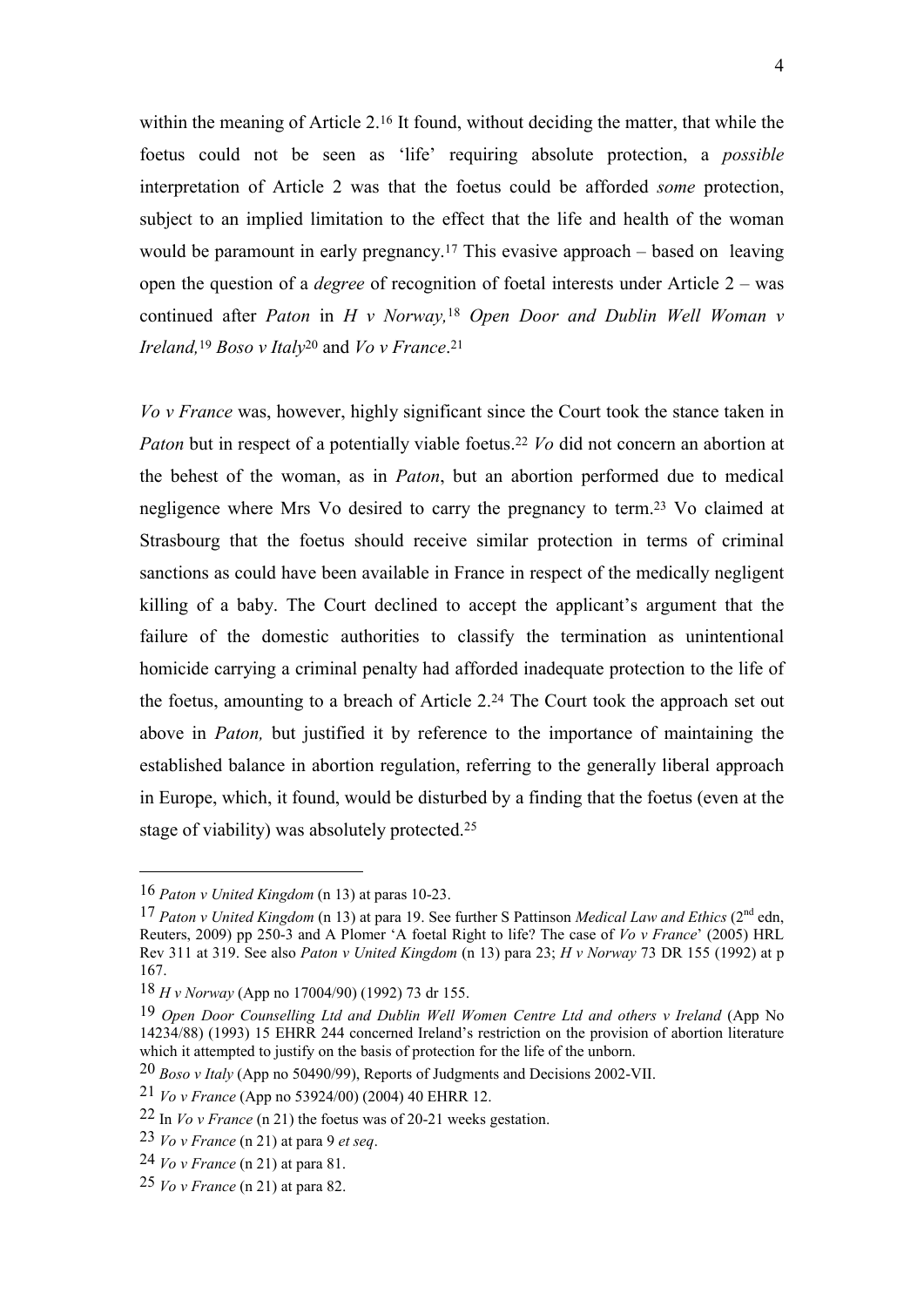#### **The case of** *Tysiąc v Poland*

In the case of *Tysiąc v Poland*<sup>26</sup> the applicant had suffered from severely impaired eyesight and on finding out that she was pregnant, having had a history of difficult pregnancies requiring Caesareans, consulted her doctors on the medical implications of the pregnancy. She was seen by three ophthalmologists who determined that while the pregnancy posed a risk to her eyesight, they would not certify that an abortion was needed on therapeutic grounds as it was not certain that her retina would detach (thus causing effective blindness). Subsequently she sought further advice and her GP found that there were grounds for an abortion, taking into account the risk of rupturing the uterus as well as pathological changes to the retina; on this basis the GP issued a certificate which was taken by Tysiąc to permit her to receive a legal abortion. Over the second month of her pregnancy her eyesight deteriorated and she sought to terminate the pregnancy; however, a gynaecologist at a state hospital determined, after a cursory examination, that there was no significant risk to her health and signed a certificate to that effect, which was co-signed by an endocrinologist without examining her personally. The eventual result was that Tysiąc delivered the child by Caesarean and suffered a significant deterioration in her eyesight so that she became near-blind. She filed a criminal complaint against the gynaecologist, but at trial it was found that there was no causal link between his clinical assessment and the damage to her sight suffered by Tsyiac, considering the evidence of the three ophthalmologists and an independent panel of medical experts. No leave for appeal was given. Disciplinary proceedings against the endocrinologist also failed.

Tysiąc complained at Strasbourg that the refusal of access to abortion represented a direct breach of Article 8, as in effect failing to permit abortion, an argument which the Court refused to consider. She further claimed that there had been a breach of the state's positive obligations under Article 8 to secure her physical and mental integrity in relation to medical services. The Court accepted that there had been an unjustified interference with Tysiąc's Article 8 right to respect for her private life, placing

<sup>26</sup> *Tysiąc v Poland* (n 1) para 9 *et seq.*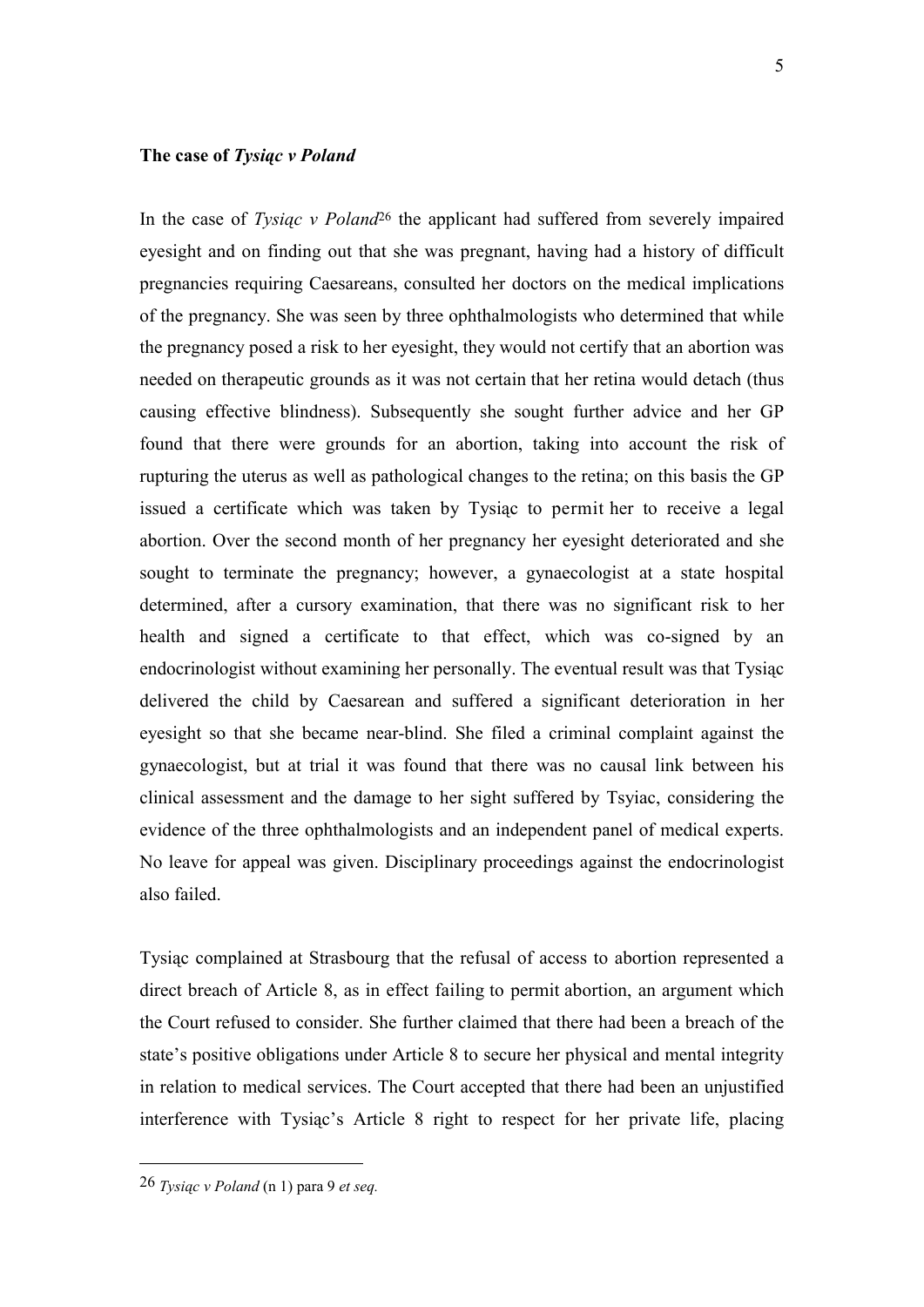considerable emphasis on the general context of criminal prohibition of abortion in Poland, and referring to the submission of the Polish Federation for Women which suggested that it created a 'deterrent effect'.<sup>27</sup> Reference was also made to the findings of the Committee for the Elimination of Discrimination Against Women which had found deficiencies in the way that the Polish legislation was applied in practice.<sup>28</sup> The Court concluded that the state was under a particular duty to provide an effective review procedure,<sup>29</sup> referring particularly to the disagreements between the medical practitioners.<sup>30</sup> The Court suggested that such a review procedure should be: fair and impartial; should give a woman an opportunity to be heard in person, and to have her views considered; it should be timely in order to be capable of preventing a deterioration of the woman's health due to a late abortion.<sup>31</sup>

Taking these factors into account in relation to the facts, the Court found, despite noting that it was not its place to second-guess medical opinion, that Tysiąc's fears for her health 'could not be said to be irrational'.<sup>32</sup> In light of this, and the aforementioned sensitive context, the procedure for approving abortions was found to be deficient, in particular due to the absence of any procedure by which the *applicant*  could obtain review of the decision reached by the doctors as to her suitability for an abortion. The Court concluded:

...that it has not been demonstrated that Polish law as applied to the applicant's case contained any effective mechanisms capable of determining whether the conditions for obtaining a lawful abortion had been met in her case. It created for the applicant a situation of prolonged uncertainty. As a result, the applicant suffered severe distress and anguish when contemplating the possible negative consequences of her pregnancy and upcoming delivery for her health.<sup>33</sup>

<sup>27</sup> *Tysiąc v Poland* (n 1) para 116.

<sup>28</sup> *Tysiąc v Poland* (n 1) para 117.

<sup>29</sup> *Tysiąc v Poland* (n 1) para 118.

<sup>30</sup> *Tysiąc v Poland* (n 1) para 118.

<sup>31</sup> *Tysiąc v Poland* (n 1) para 119-20.

<sup>32</sup> *Tysiąc v Poland* (n 1) para 121.

<sup>33</sup> *Tysiąc v Poland* (n 1) para 126.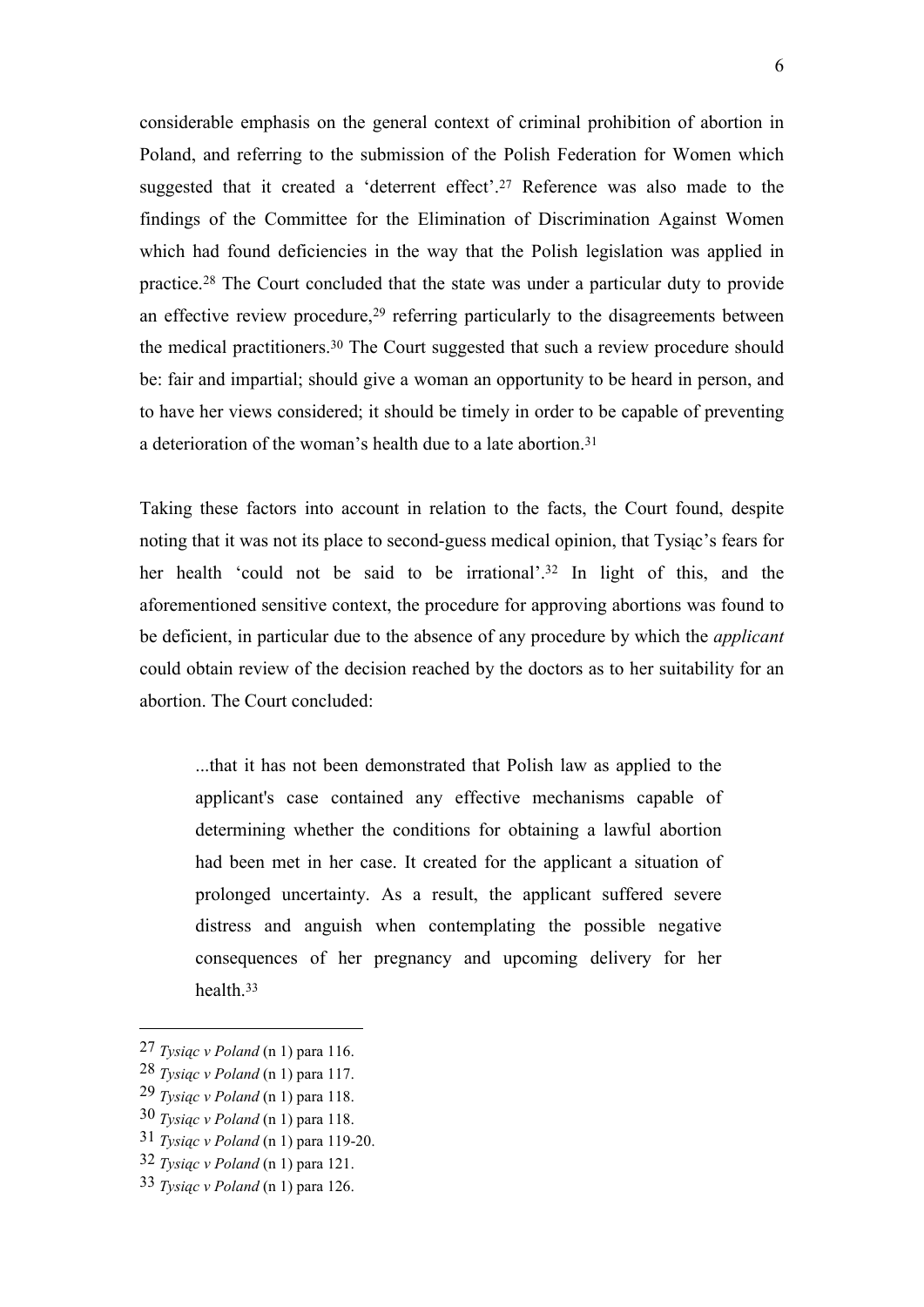The Court was careful to maintain distinctions between abortion rights founded on a right to choose, or on the ground of personal fulfilment, as in *Brüggemann,*<sup>34</sup> or on preserving the physical integrity of a patient, giving some endorsement only to the latter position. It did so only in the sense that it found that where a state had made it clear that a particular medical procedure was available, access to it should be effective. Thus the Court took the stance that where the state has provided for a degree of access to abortion to be available in law, the state's margin of appreciation does not extend to the *manner* in which it is made available. Abortion was *not* viewed by the Court – although this stance was open to it – to be a special type of medical procedure to be treated cautiously by the Convention in the light of domestic attitudes towards the protection of foetal interests. The Court did appear impliedly to accord access to abortion a higher status, as opposed to other offered medical procedures. The case was determined only on the issue of the ambit of Article 8(1), presumably because Poland did not consider, after *Paton*<sup>35</sup> and *Vo,* <sup>36</sup> that any sufficiently weighty interest could succeed, on proportionality and necessity grounds, under para 2. Therefore Poland did not put forward an argument based on Article 8(2).

The Court's stance in *Tysiąc* on the question of when an applicant's Article 8 rights might be found to be infringed by denial of access to abortion is subject to at least two interpretations which will be briefly explored. Firstly, and most straightforwardly, the infringement appeared to stem from the value placed on ensuring an effective respect for physical integrity. Importantly, the Court placed great emphasis on the fact that the Polish regime *purported* to grant the pregnant woman some protection, which in Tysiąc's case had been undermined due to medical obstructiveness linked to the influence of the Catholic Church. On that view, it was because Poland had given up its discretion in the area of abortion by creating certain legal rights of access that the Article 8 claim succeeded due to the refusal of an abortion which appeared to be permitted as falling within an accepted exception.<sup>37</sup> It is therefore arguable that the Court was only prepared to find that an abortion that was *potentially* legal should be

<sup>34</sup> *Brüggemann and Scheuten v Germany* (n 3) at para 55-6.

<sup>35</sup> *Paton v United Kingdom* (n 13).

<sup>36</sup> *Vo v France* (n 21).

<sup>37</sup> N Priaulx 'Testing the Margin of Appreciation: Therapeutic Abortion, Reproductive 'Rights' and the Intriguing Case of Tysiąc v Poland' (2008) 15 EJHL 361 at 371-2.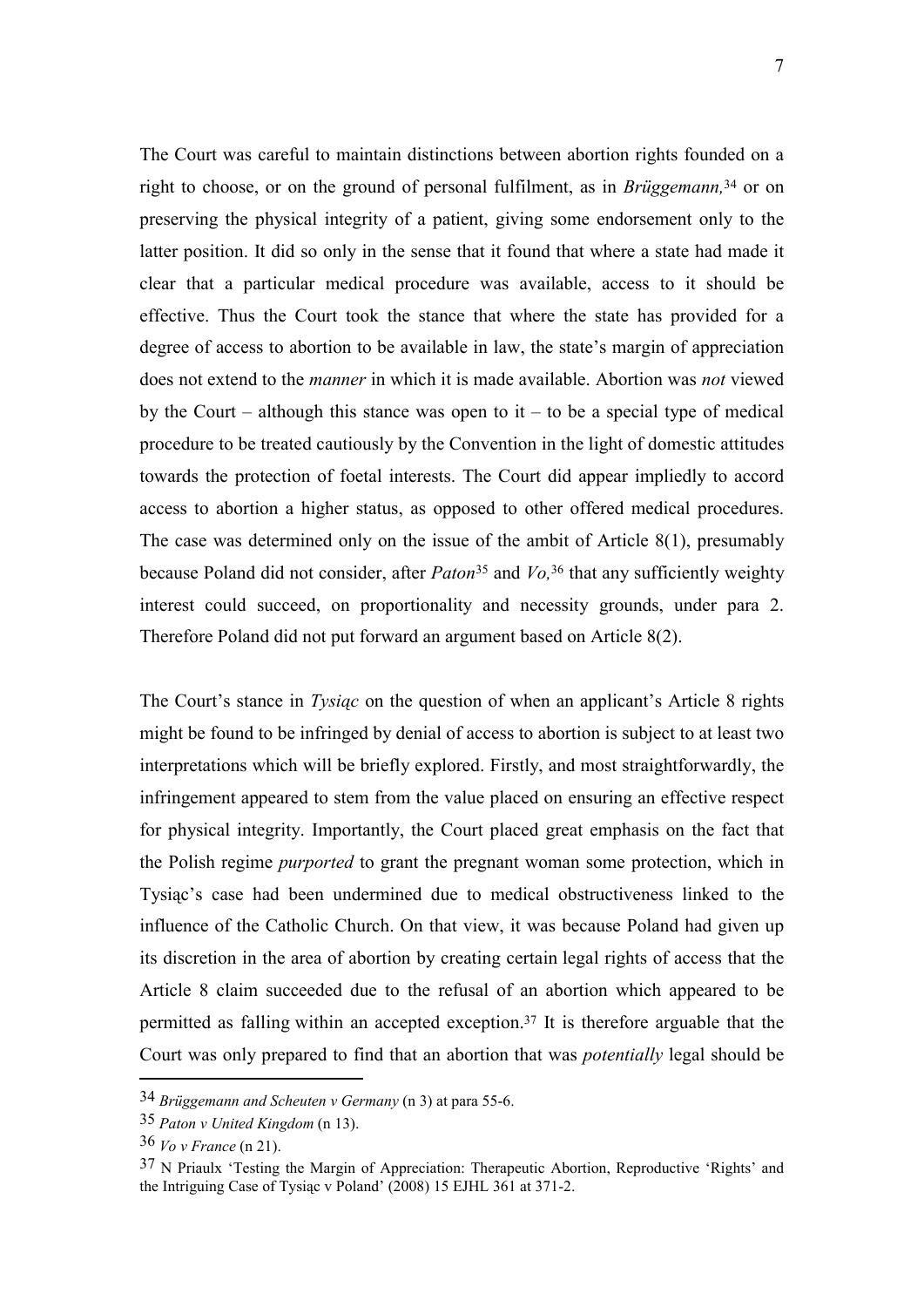in practice possible. This approach arguably accords with the explicit statement of the Court that the case did not concern the issue of whether there was a right to abortion under the Convention. 38

But alternatively, despite this explicit disavowal, it is possible to argue that there is a further dimension to the Court's decision which comes closer on its facts to providing some support for such a right. This argument has two main strands: the first is that the Court, having regard to the importance of 'physical integrity',<sup>39</sup> to the context of criminal liability for performing abortion, the tendency for women who were entitled to an abortion within the exceptions to fail to receive one, and the sensitivity of the issue, applied a particularly stringent requirement of procedural good practice. This interpretation coheres with the facts of the decision in *Tysiąc* – it is difficult to see how the procedures could have been *improved* in *Tysiąc* so as to avoid the eventuality of the applicant's loss of eyesight, or even in order to provide her with compensation, given the opinion of the medical experts involved. The outcome meant that Poland would only have been able to satisfy the demands of Article 8 by offering a more ready access to abortion in analogous circumstances. In other words, it would have had to *broaden* the access, rather than merely coming under a duty to ensure that effective procedures were available to determine whether access should be granted. The Court appears to suggest, as Priaulx has argued, that as therapeutic abortion involves particularly fundamental interests, the Court may justifiably *alter* the balance between the interests of women in seeking such abortions and the interests of the foetus.<sup>40</sup>

The second, much more contentious, strand of argument finds that the Court was not concerned with procedural good practice at all and was instead creating a right of access to abortion under Article 8 by stealth. The latter argument is put forward by Jacob Cornides in attacking the undeclared pro-choice agenda of European institutions; he claims that they are using human rights arguments merely as a front to further that agenda.<sup>41</sup> Cornides' argument, however, fails to convince since it fails to

<sup>38</sup> *Tysiąc v Poland* (n 1) para 105-6.

<sup>39</sup> *Tysiąc v Poland* (n 1) para 107.

<sup>40</sup> Priaulx 'Testing the Margin of Appreciation' (n 37) at p 375.

<sup>41</sup> J Cornides 'Human Rights Pitted Against Man' (2008) 12 Int J HR 1 107 at p 130.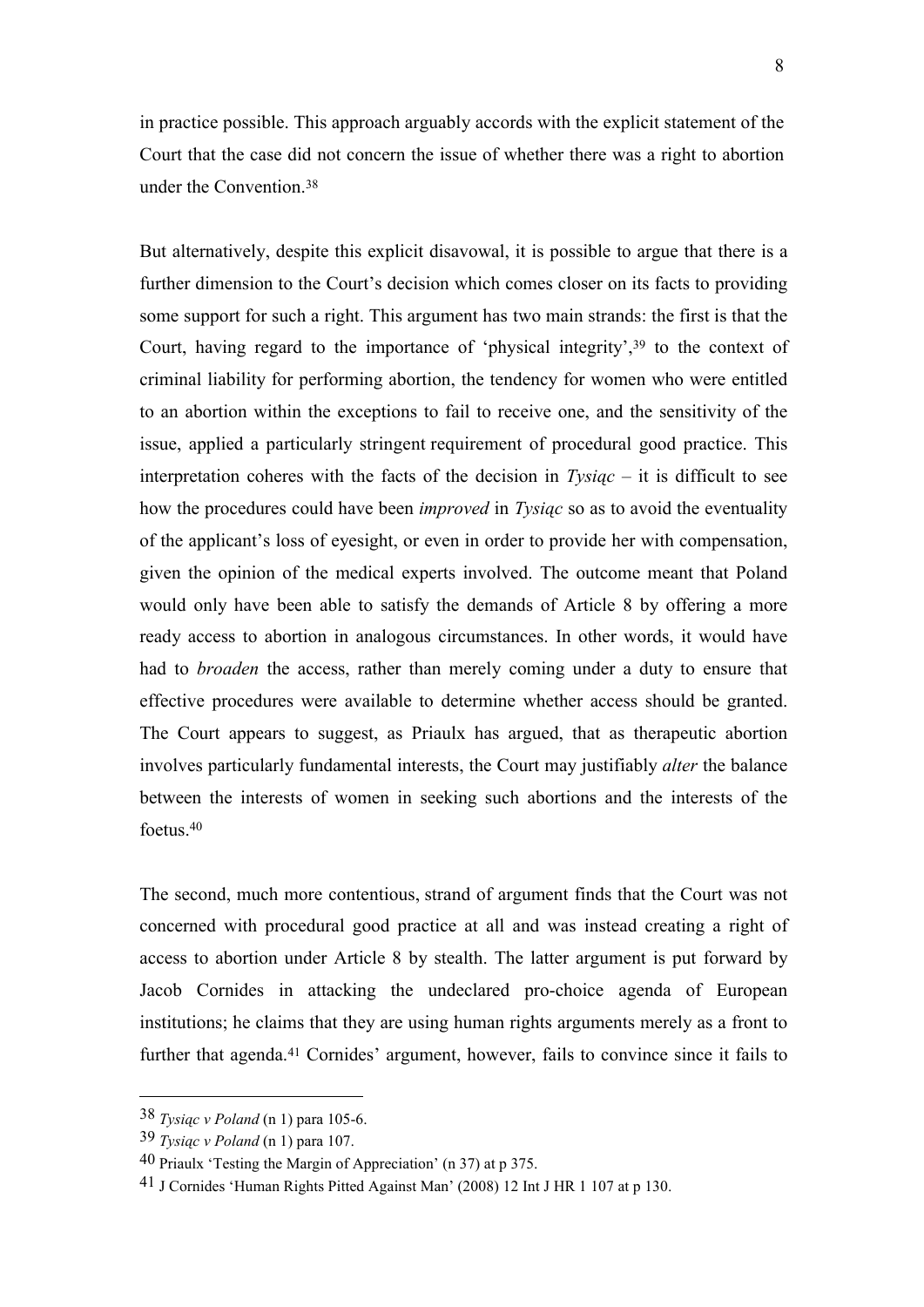explain fully the Court's outright rejection of Tysiąc's claim of a direct breach of Article 8 by the denial of a therapeutic abortion.<sup>42</sup>

It is arguable that the Court could merely have found no breach of Article 8 on the basis that since medical opinion gave little support to Tysiąc's case as falling within the legislative exception, there had been no interference with her Article 8(1) right. Adoption of that course would have been in accordance with its previously evasive and ambivalent stance on this matter. Its refusal to take that stance, which appeared to be open to it on the facts, indicates, it is argued, that the Court was prepared to accept that where a right of access to abortion appeared to be available, the state would find it difficult to discharge the burden of proving that there was a basis for refusing such access in any particular instance, if the risk in question had materialised. The distinction appears to create a narrowing between that stance and that of determining that a right of access to abortion in similar circumstances *should* be made available to satisfy Article 8. However, *Tysiąc* provided scope for the Court to concentrate on the procedural aspects of the state's regime; the case did not confront the Court with the more difficult question of accepting a right of such access where the woman's case did not appear to fall fairly clearly within an exception recognised by the state; therefore the 'weaker' version of the two strands of argument appears to capture the stance taken more readily.

It is concluded then that *Tysiąc* supports the proposition that states which purport to provide access to abortion in certain circumstances have an Article 8 duty to ensure that it is available *in practice* in such circumstances, despite the reluctance of doctors to take decisions that might lead to endangering the life of the foetus. That in itself is quite a contentious finding. The determination of the Court that the margin of appreciation doctrine does not extend to the means by which abortion that is theoretically available is made available in practice, implies that the Court is not prepared to accept that Catholic morality can be a driving force in the decisions of doctors if accepting that it can be leads to general reluctance to perform abortions. Thus, *Tysiąc* shows a preparedness to intervene even in the context of private religious sensibilities. But the decision could also arguably support the proposition that the *de* 

<sup>42</sup> Priaulx 'Testing the Margin of Appreciation' (n 37) at p 372-3.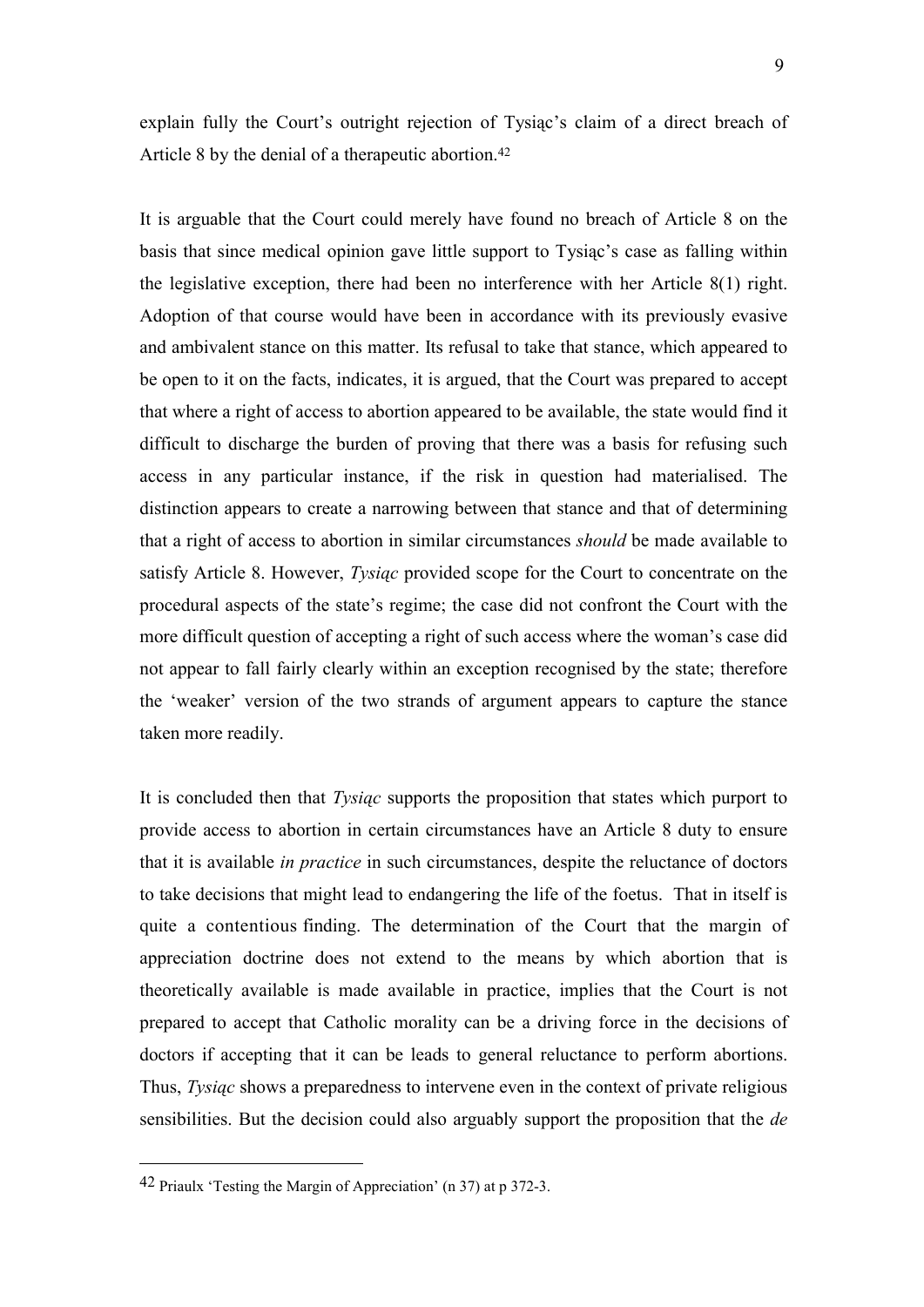*jure* circumstances in which abortion is made available should be widened or clarified to satisfy Article 8, while remaining within the model already accepted by the state in question. Poland's response to *Tysiąc*, discussed in Chapter 2, of setting up a medical Ombudsman to give permission for abortions, took, it is argued, the most ungenerous stance possible towards the decision since it largely failed to address the central complaint that doctors were refusing to make diagnoses that might lead a woman to seek an abortion, on admitted or unadmitted grounds of conscience. If the Ombudsman upheld a complaint in the circumstances applicable in *Tysiąc*, but a new diagnosis by the medical expert in question agreed with the first one, a woman in the position Tysiąc was in would not be able to gain access to an abortion. The diagnosis might demand too high a level of certainty as to the likelihood of the risk in question (in Tysiąc's case of damage to her eyesight) materialising. The Ombudsman remedy would not address that problem and so would not appear to be adequate to address the demands of Article 8 as laid down at Strasbourg.

## **Ancillary rights to abortion services – access to information and debate on abortion**

The Court has also had regard to the matter of abortion services in various cases, not directly turning on the availability of abortion to the applicant, but on the availability of other services related to abortion provision – the ability to receive information in relation to abortion. In *Open Door Counselling v Ireland*<sup>43</sup> freedom of expression in relation to abortion services under Article 10 overcame the potentially legitimate concerns of the state in protecting unborn life. An injunction had prevented the claimant, an abortion counselling service, from informing Irish people of the identity or location of abortion services abroad, or of methods of communicating with such services. While the Court avoided deciding on the issue of abortion explicitly, it did allude to the fact that the injunction created a risk to health since it could create delays in obtaining legal abortions; further, the Court found that it had a greater impact on impecunious women in terms of leading to delay.<sup>44</sup> The Court deliberately left open the possibility that Article 2 interests might be capable of placing *some* restrictions on

<sup>43</sup> *Open Door Counselling v Ireland* (n 19).

<sup>44</sup> *Open Door Counselling v Ireland* (n 19) at para 72.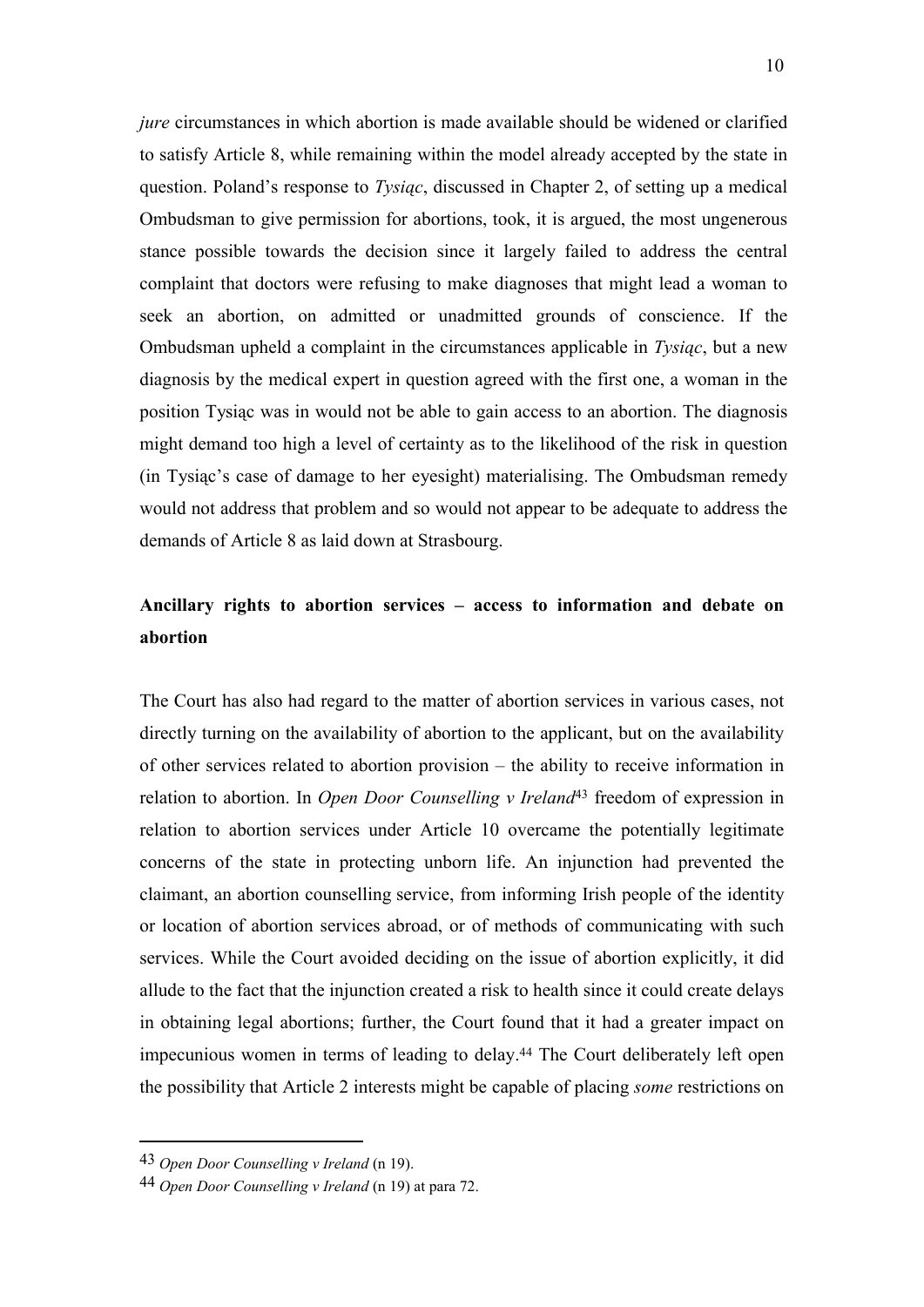information on abortion, but clearly accepted the significance of the provision of such information $45$ 

The Court recently defended expression in relation to reproductive rights in Portugal (before the more permissive regime was introduced) in *Women on the Waves and Others v Portugal.*<sup>46</sup> Dutch and Portuguese family planning organisations had aimed to spark debate on the matter of abortion in Portugal; a ship was commissioned which would travel to Portugal where people would then be able to debate decriminalisation and learn about family planning on board during various events. The Portuguese government responded by banning the ship from entering its waters (by Ministerial Decree) on the basis that it planned to distribute prohibited pharmaceuticals; in order to carry this ban into effect a warship was dispatched to meet the ship. The Strasbourg Court, noting that there was no evidence for the government's assertion, characterised the government's interests as related to 'public order or health', which could not justify the severe chilling of the free speech of the family planning organisations that such an extreme measure had created.

### **Conclusions as to the Court's stance**

The current approach of the Strasbourg Court to abortion cases cannot be predicted with certainty until and if a clearer stance is taken in relation to the right to life of the foetus. If that occurred the gulf in reasoning in *Tysiąc v Poland*<sup>47</sup> as to the relationship between foetal interests and the question of abortion would be filled,<sup>48</sup> which in particular would indicate whether the Court had clearly accepted an implied limitation to a concept of a foetal right to life based on the health of the mother, as had been suggested in *Paton v United Kingdom*. <sup>49</sup> In *Tysiąc* the argument centred on the ambit of Article 8(1); while the argument as to a competing 'right of others' was not put forward, the state appeared instead to be seeking to establish a restricted ambit for Article 8(1) in this context which would have placed rights of access to abortion

<sup>45</sup> *Open Door Counselling v Ireland* (n 19).

<sup>46</sup> *Women on Waves and Others v Portugal* (App no 31276/05), judgment of 3rd February 2009.

<sup>47</sup> *Tysiąc v Poland* (n 1).

<sup>48</sup> N Priaulx 'Testing the Margin of Appreciation' (n 37) at 370: referring to the missing link between *Tysiąc* and previous abortion cases.

<sup>49</sup> *Paton v United Kingdom* (n 13) at para 19.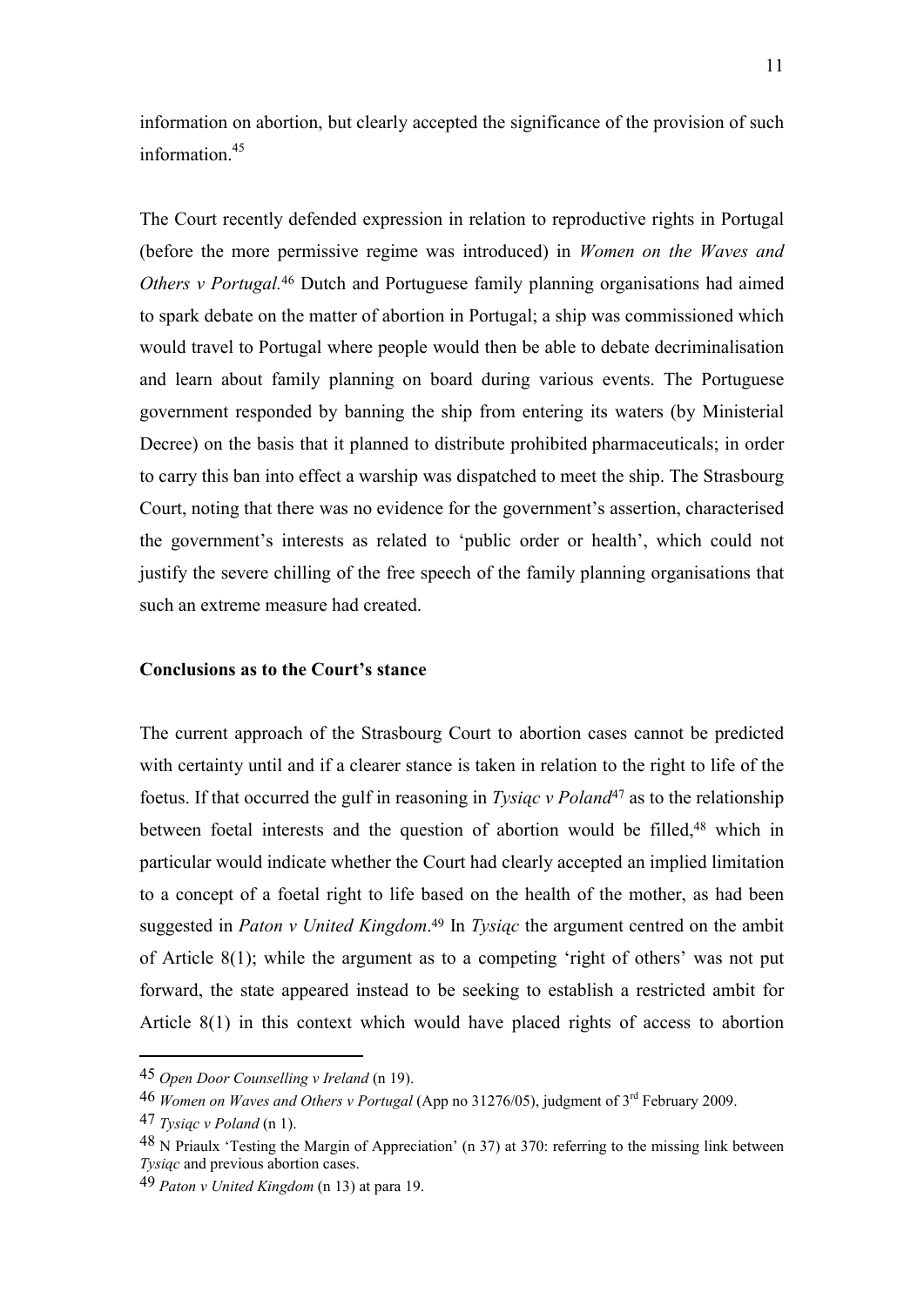outside it. Thus the difficult issue of the status of the foetus in relation to the protection of the 'rights of others' was not addressed.

It is clear that the decision in *Tysiąc* is significant since for the first time regulation that touched on the central abortion issue (that of availability) was found to be incompatible with Article 8. This reflects the approach of the Court in relation to ancillary abortion rights in which the discretion of the state to treat the foetus as a living being is arguably given very little weight (in *Women on the Waves* and *Open Door*). This may be contrasted with the approach in *D v Ireland* (admissibility),<sup>50</sup> decided before *Tysiąc,* in which the Commission emphasised that the matter of balancing such 'constitutionally enshrined' rights as those of the mother and foetus was one with which it would be reluctant to interfere. As was argued above, although in *Tysiąc* the Court sought to confine its judgment to procedural matters, the indications were that the Court had decided to form its own judgment on this extremely sensitive matter, given the suffering undergone by Tysiąc. Clearly, however, the procedural aspects of *Tysiąc* obscured the substantive issue: had Poland provided no possibility of abortion even where the woman's health would be placed at serious risk due to continuance of the pregnancy, the Court would have had to confront the substantive issue head-on.

Given that certain countries, on religious grounds, are now so out of line with the rest of Europe on this issue, and given the inescapable indications that denial of access to reproductive or general health services for women due to the influence of religious leaders is hard, if not impossible, to reconcile with the aspiration of the ECHR to respect and promote sexual equality, <sup>51</sup> this highly significant decision is arguably likely to be the forerunner of future ones making further forays into this contentious area of social policy. The stance at Strasbourg in relation to reliance on the margin of appreciation doctrine on this issue supports the notion of an emergent recognition of rights of access to abortion services since Strasbourg has declined to decide that the foetus falls within Article 2, but has decided – at least on procedural grounds – that access to abortion falls within Article 8. So in effect the discretion of a state under the

<sup>50</sup> *D v Ireland* (Admissibility) (App no 26499) (2006) 43 EHRR SE 16 dismissed as inadmissible for failure to exhaust domestic remedies. See chapter 5 p 6.

<sup>51</sup> Universal Declaration of Human Rights Arts 1-2.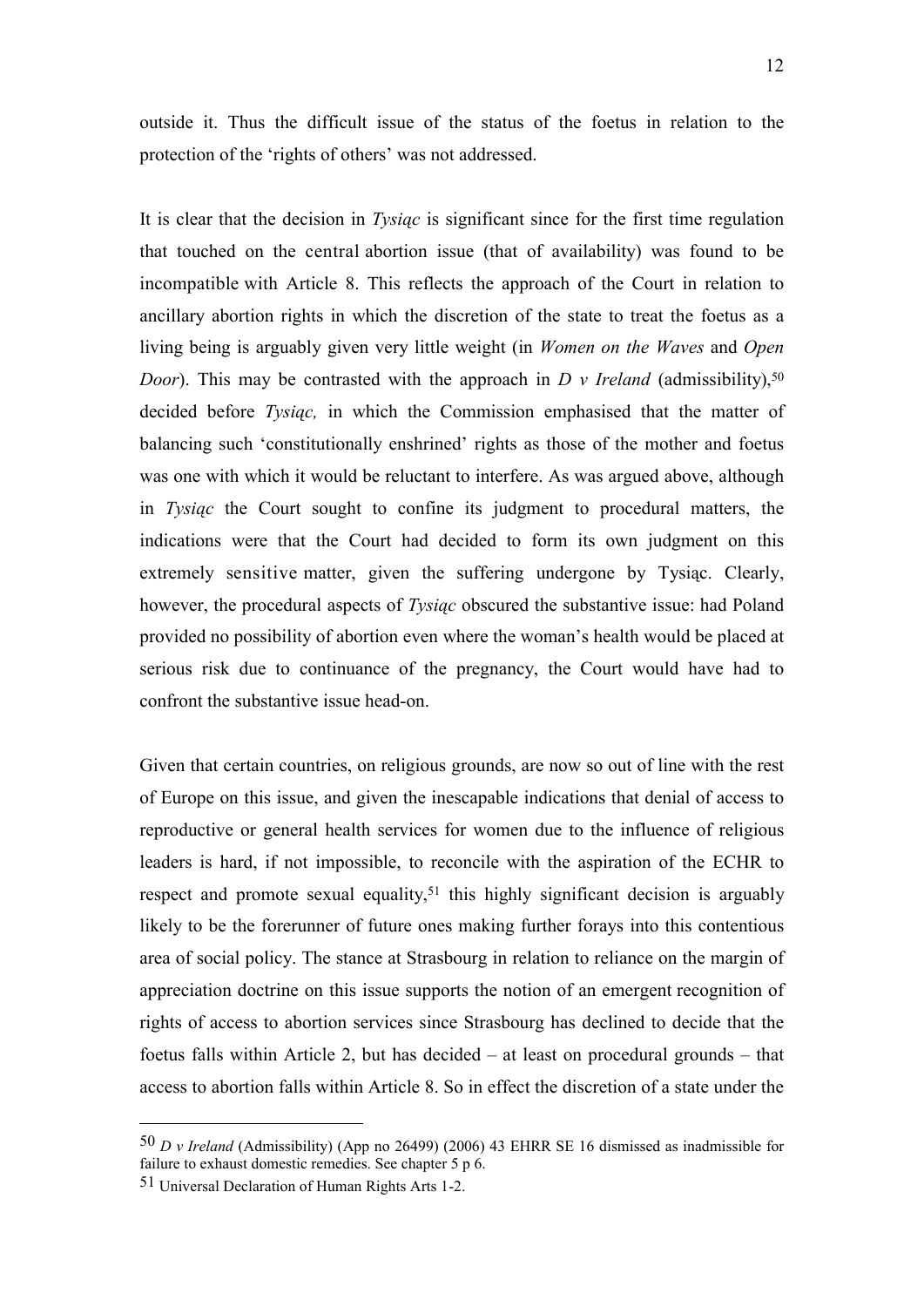ECHR to treat the foetus as a living being of equal status (or of equal status except where the mother's life is at risk) to the mother is diminishing.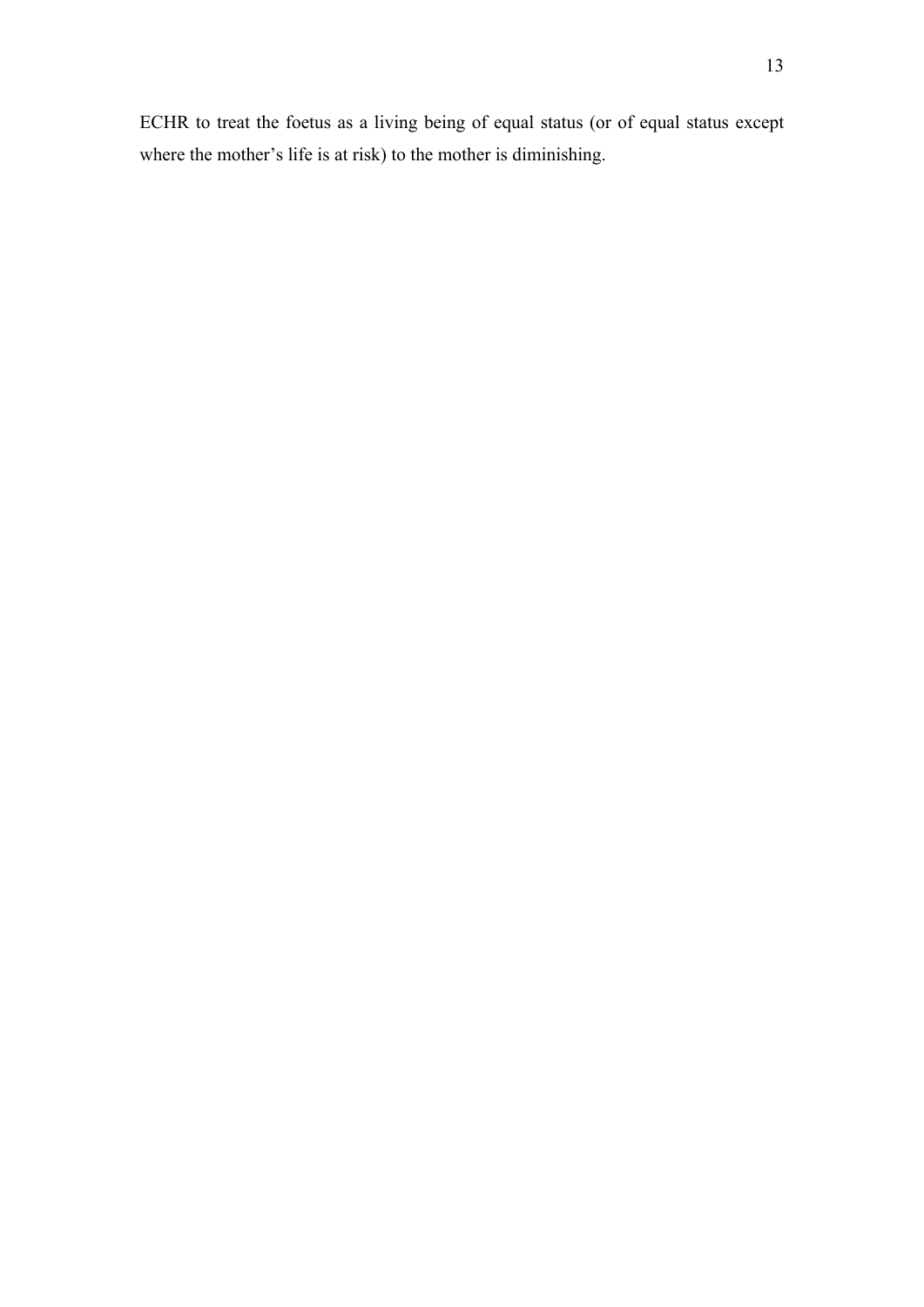## **Chapter 4 : International human rights law and access to abortion services**

This chapter will outline the developments under international human rights jurisprudence that could provide both impetus for further recognition of rights to abortion services at Strasbourg<sup>1</sup> and a model for the form those rights could take in the European system under the ECHR. The international human rights context will be briefly set out to demonstrate that there is currently a trend towards recognition that access to abortion and to full healthcare services for women – even where they are pregnant and the foetus could be placed at risk – are human rights issues. This chapter will focus in particular on the developments under certain key instruments: the International Covenant on Civil and Political Rights (ICCPR), monitored by the Human Rights Committee (HRC); further reference will be made to the Convention on the Elimination of all forms of Discrimination Against Women (CEDAW), monitored by the Committee on the Elimination of all forms of Discrimination Against Women (CEDAW Committee), and to the International Covenant on Economic, Social and Cultural Rights (ICESCR) monitored by the Committee on Economic Social and Cultural Rights (CESCR). The ICCPR is of particular significance since its provisions are closest in form to the rights in the ECHR. The rights of the mother will be discussed separately from consideration of possible recognition of a right to life of the foetus in order to reflect the distinct approach adopted towards the two issues.

These treaties are particularly pertinent as they are well established; their provisions (discussed below) touch on the provision of abortion services and they contribute to a European consensus on human rights (all major European countries have signed and ratified these treaties). They are also 'quasi-legal' in that they use an enforcement mechanism of reports and recommendation by committee and thus have a

 $<sup>1</sup>$  It is well established that international treaties affect the development of the Strasbourg</sup> jurisprudence: see eg J Merrills *The development of international law by the European Court of Human Rights* (Man UP 1993) at 218 *et seq*; another example is presented by the case of *DH and others v Czech Republic* (App no 57325/00) (2008) 47 EHRR 3 in which race was recognised as a category demanding heightened protection from discrimination (reference was made to the Framework Convention on the Protection of National Minorities, the International Convention on the Elimination of All Forms of Racial Discrimination and the EU Race Equality Directive).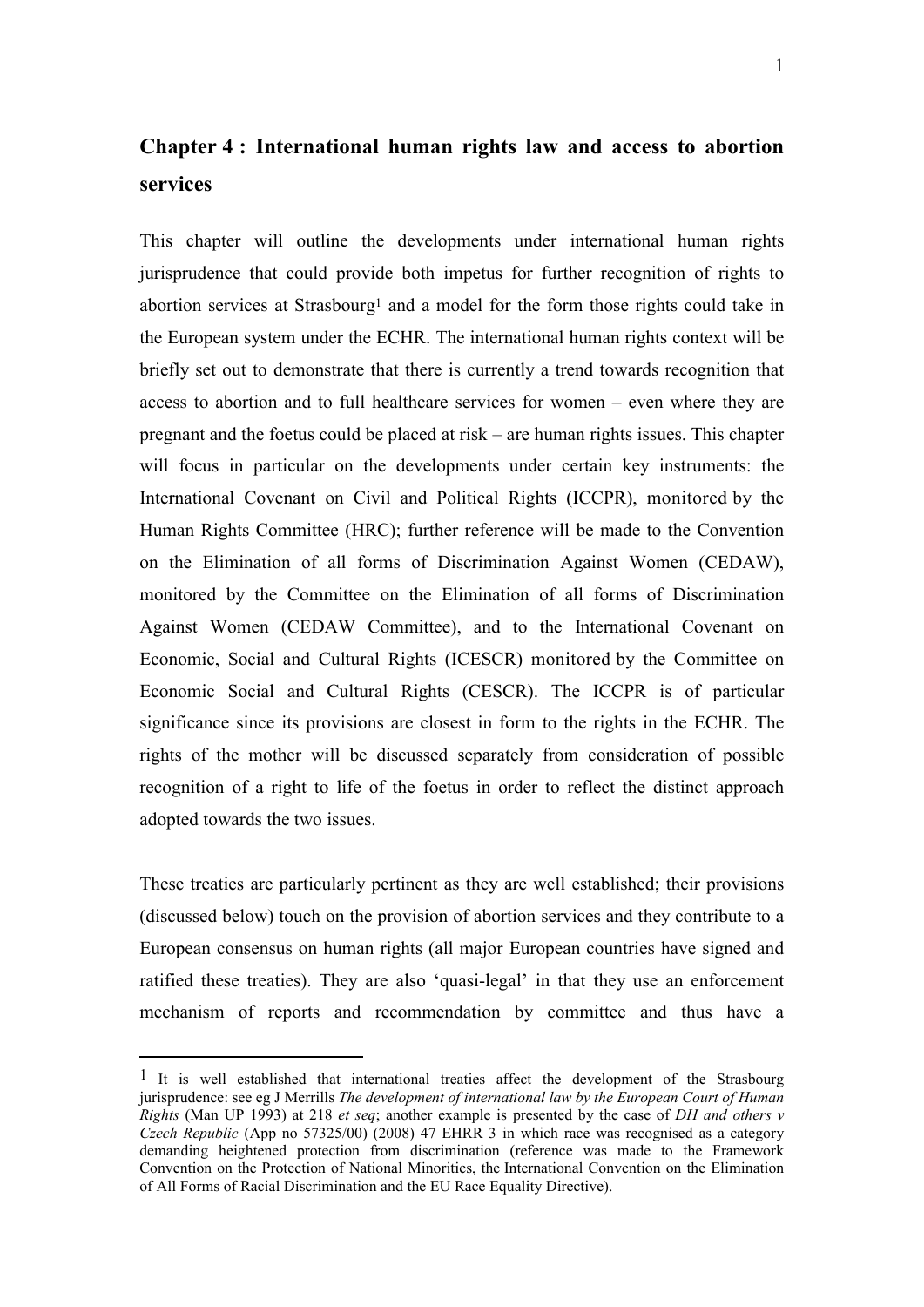considerable persuasive authority for the Strasbourg Court. Finally, all have been cited by the Court already in its jurisprudence.<sup>2</sup> However, they clearly do not render the ECHR superfluous as not all possess a mechanism for considering individual cases and none are as effective as the ECHR in this regard. Therefore the Strasbourg Court has the further role in relation to the European signatories of these treaties of interpreting and, in effect, enforcing their provisions in so far as it allows them to influence its determinations as to the ECHR; furthermore, as a regional human rights instrument specific to Europe the ECHR has greater relevance for European countries.

### **International Human Rights Context**

The European Convention could and, it is argued, should join international human rights treaties in recognising the expansion in protection as human rights of women's rights in the reproductive sphere. As early as 1968 the first conceptualisation of 'reproductive rights' – the right of parents to determine freely the number and spacing of their children – as human rights was recognised in the Final Act of the First World Conference on Human Rights at Tehran.<sup>3</sup> Since then the rights of women in relation to family planning services have been repeatedly recognised by international human rights bodies - for example, in the Programme of Action of the 1994 United Nations International Conference on Population and Development in Cairo, which stressed the importance of the right to decide when and how to reproduce and the 'right of access to appropriate health care services that will enable women to go safely through pregnancy and childbirth'.<sup>4</sup> At the 1994 Conference the attending governments from over 180 nations expressly acknowledged, for the first time, that reproductive rights are grounded in already existing human rights obligations. That has led to an expansion in international human rights law dealing with women's rights to abortion services. The most far-reaching (and arguably most progressive) of such laws is the African Charter  $(1981)^5$  which became the first legally binding international human

<sup>2</sup> See re ICCPR *Tysiąc v Poland* (App no 5410/03) (2007) 45 EHRR 42 at paras 50-52 re CEDAW *Rantsez v Cyprus* (App no 25965/04) (2010) 51 EHRR 1 and re ICESCR (2009) *Demir v Turkey* (App no 34503/97) (2009) 48 EHRR 54.

<sup>3</sup> A/Conf.32/41 UN Doc.

<sup>4</sup> Report of the International Conference on Population and Development, Cairo, 5-13 Sept 1994 A/Conf 171/13 Rev 1 at Chapter VII 7.12.

<sup>5</sup> OAU Doc. Cab/Leg/76/3 Rev.5; 21 ILM 58 (1982).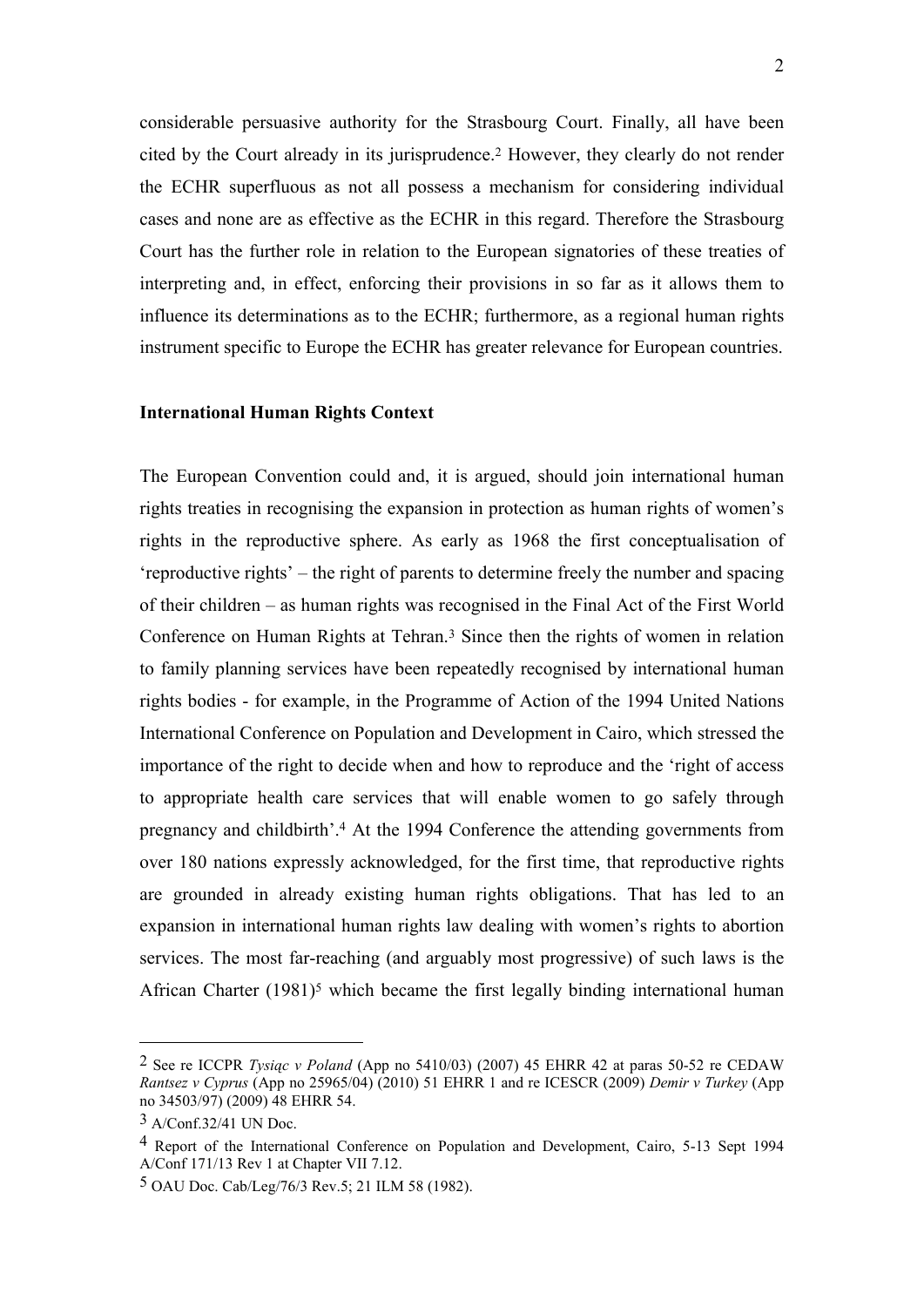rights instrument to recognise explicitly a right to therapeutic abortion in 2003 after adopting the African Women's Protocol,<sup>6</sup> which requires member states to authorise measures to:

…protect the reproductive rights of women by authorising medical abortion in cases of sexual assault, rape, incest, and where continued pregnancy endangers the mental and physical health of the mother or the life of the mother or the foetus. 7

## **The substance of rights in international human rights law affecting the provision of abortion**

### *The right to life of the woman*

The ECHR, which explicitly protects the right to life, could conceptualize this right as requiring the state to provide abortion services in line with the trend in international human rights law. The obligation to protect the woman's life, established explicitly in the ICCPR,<sup>8</sup> has been interpreted by the HRC to extend to positive obligations to safeguard life<sup>9</sup> (which is similar to the position under the ECHR).<sup>10</sup> From this position the HRC has recognised that extremely restrictive abortion laws, e.g. those that criminalise abortion without an exception for rape, are incompatible with this right due to the link with maternal mortality associated with high rates of clandestine abortion.<sup>11</sup> In this observation the ICCPR is joined by the CEDAW Committee<sup>12</sup> in

<sup>6</sup> Res. AHG/Res.240 (XXXI).

<sup>7</sup> Article 14.2 (c).

<sup>8</sup> Article 6(1) 'every human being has the inherent right to life'. This has been recognised to extend to positive obligations: CCPR/C/21.rev. 1 at para 5, 19 May 1989.

<sup>9</sup> CCPR/C/21.rev. 1 at para 5, 19 May 1989.

<sup>10</sup> *LCB v United Kingdom* (App no 23413/94) (1998) 27 EHRR 212 and chapter 5 pp 17-19.

<sup>11</sup> See eg in regard to Poland: 29 July 1999 CCPR/C/79/Add.110 at para 11 and Peru: Nov 2000 CCPR/CO/70/PER at para 20. Furthermore by the HRC explicitly recognised the relevance of the right to life to the provision of abortion services by stating that when contracting parties report on the right to life they should 'give information on any measures taken by the state to… ensure that [women] do not have to undergo life-threatening clandestine abortions' Compilation of General Comments and General Recommendations Adopted by Human Rights Treaty Bodies HRI/GEN/1/Rev. 7 (2004) HRC, General Comment No. 28L: Article 3.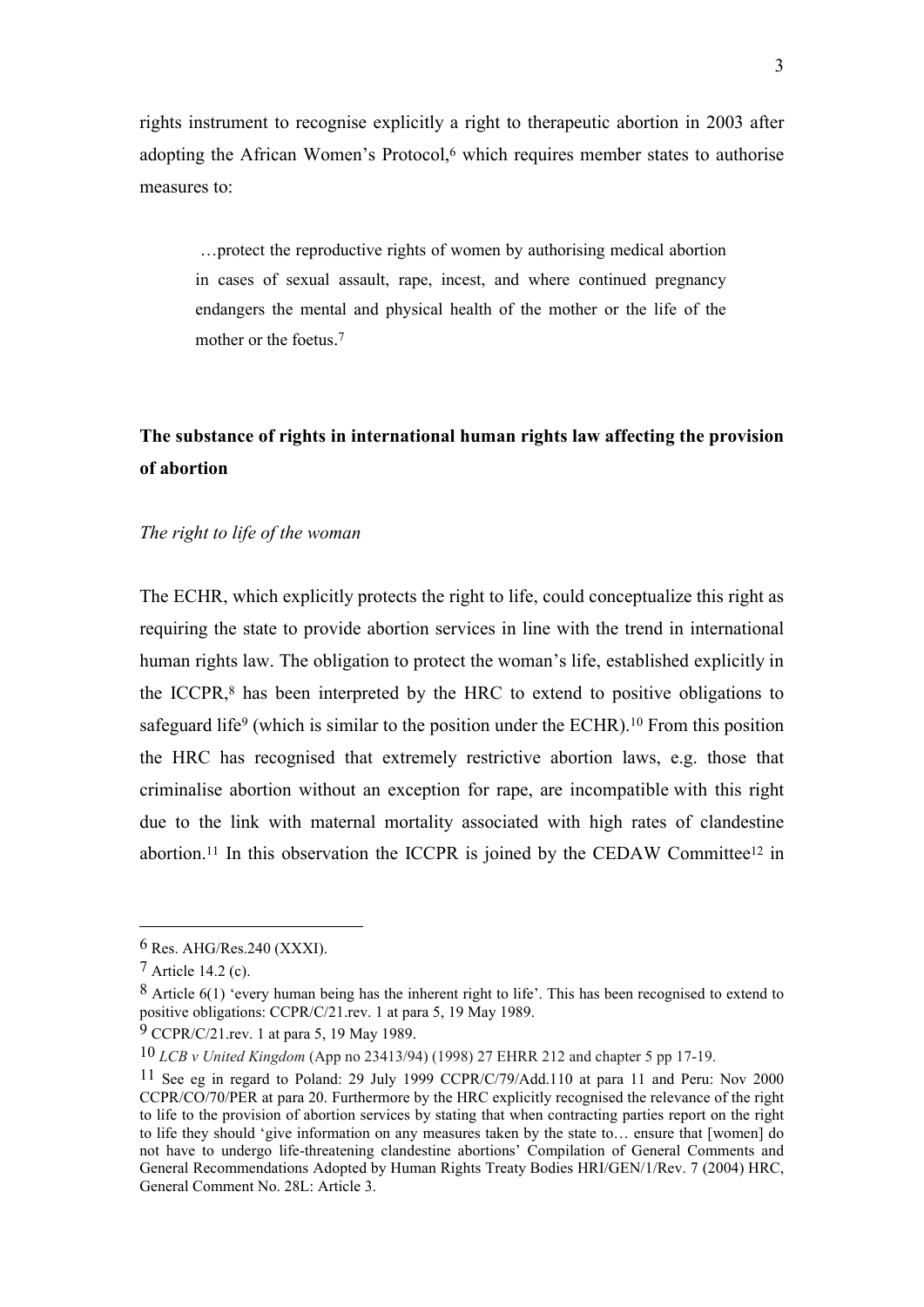relation to the right of non-discrimination in access to healthcare during pregnancy and by the CESCR as an aspect of the right to healthcare,<sup>13</sup> recently restated in relation to Poland.<sup>14</sup> The CEDAW Committee has further found a potential breach of women's right to life due to punitive provisions creating a 'chilling effect', indirectly preventing women from seeking medical treatment in cases of abortion conducted illegally or outside the provisions of the state in question. In this regard it has urged state parties to ensure access to post-abortion care to reduce maternal mortality. <sup>15</sup> The CEDAW Committee has further found that fundamental reproductive health is essential to women's equality and thus 'it is discriminatory for a State Party to refuse to provide legally for the performance of certain reproductive health services for women'.<sup>16</sup> There is therefore a high degree of consensus that the right to life requires access to abortion services where the life of the woman is endangered by the continuation of a pregnancy. The intersection between freedom from discrimination and the right to life where the state withholds or criminalises basic reproductive health services in instances that threaten the woman's life is revealing since both rights are protected under the ECHR.

As discussed in Chapter 3, the ECtHR has arguably already recognised that an abortion regime may violate rights under the Convention, if in *practice* extremely restrictive as under the Medical Indications model<sup>17</sup> operative in Poland. Further impetus to create such recognition in relation to protection of the right to life is provided by the HRC which has noted that the restrictive regime in Poland 'incites women to seek unsafe, illegal abortion, with attendant risks to life and health'.<sup>18</sup> In considering the Polish regime the HRC noted that though abortion was *de jure* 

<sup>12</sup> CEDAW Article 12(1) enjoins state parties to 'eliminate discrimination against women in the field of health care in order to ensure, on a basis of equality of men and women, access to health care services, including those related to family planning' see also General Recommendation No 24 in Compilation of General Comments (n 11) at 280 para 27 and Concluding observations of CEDAW regarding Lithuania 16 June 2000 A/55/38 at para 158.

<sup>13</sup> ICESCR Article 12(1): 'State Parties to the present Covenant recognize the right of everyone to the enjoyment of the highest attainable standard of physical and mental health' as interpreted by the CESCR: Poland , 16 June 1998 E/C.12/1/Add.26 at para 12.

<sup>14</sup> E/C.12/1/Add.82 at para 29.

<sup>15</sup> See eg Brazil, 29-30, U.N. Doc. CEDAW/C/BRA/6 (2007); Chile, 20, U.N. Doc. CEDAW/C/CHI/CO/4 (2006).

<sup>16</sup> General Recommendation No 24 in Compilation of General Comments (n 11) at 276 para 11.

<sup>17</sup> See chapter 2 pp 6-8.

<sup>18</sup> ICCPR Poland 1999 (n 11) at para 11.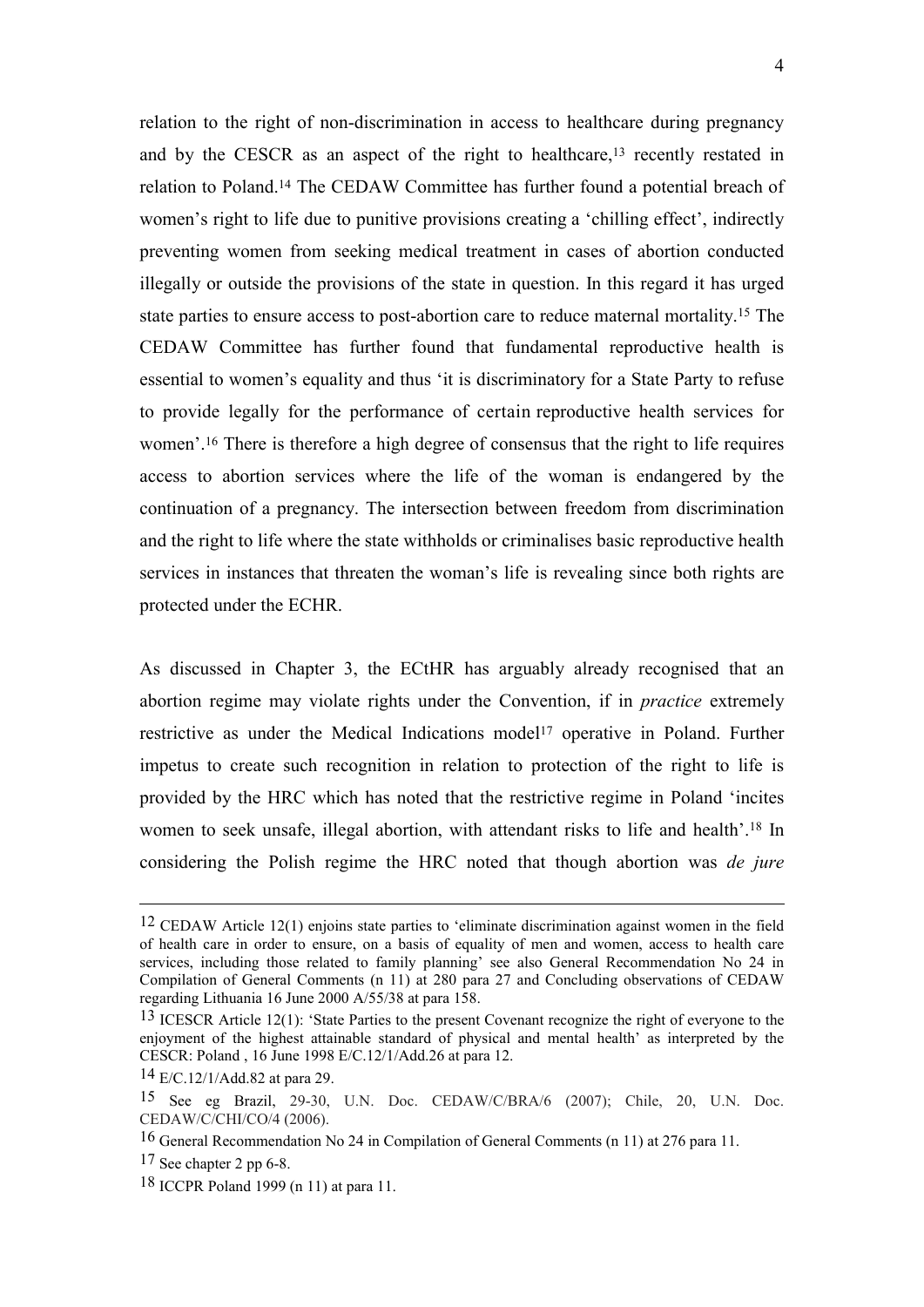available in certain circumstances (as described in Chapter  $2$ ),<sup>19</sup> the attitude of doctors in conjunction with the criminal regime, and the prevalence of conscientious objection, created a regime that was in practice extremely restrictive.<sup>20</sup>

### *The right to health*

The ECHR does not recognise a general right to health; therefore the right to health recognised by CEDAW<sup>21</sup> and the ICESCR<sup>22</sup> as requiring access to therapeutic abortion services<sup>23</sup> can only be recognised partially by the Court where the Articles of the Convention touch on healthcare services, a matter returned to in Chapter 5. Both CEDAW and the CESCR recognise that denial of abortion services has an adverse impact on equal access to healthcare regardless of gender, and this issue has also received recognition from commentators;<sup>24</sup> this approach could be conceptualised under the ECHR as a breach of Article 14,<sup>25</sup> coupled with another Article (most obviously Articles 8 or 3 as they relate to physical and mental integrity). The CEDAW Committee has recognised that punitive provisions and reporting requirements that prevent women from seeking medical treatment where abortion is conducted illegally or outside the state in question violate the right to health.<sup>26</sup> The CEDAW Committee has applied this in relation to Ireland, stating in its Concluding Recommendation in 1999 that it was concerned in the light of the right to health that 'with very limited exceptions, abortion remained illegal in Ireland', forcing women

<sup>19</sup> At pp 6-7.

<sup>20</sup> ICCPR Poland 1999 (n 11) at para 11.

<sup>21</sup> Article 12(1).

<sup>22</sup> Article 12(1) sets out the right to 'enjoyment of the highest possible standards of physical and mental health' and Article 3 sets out the right of equality in enjoying the rights set out in the other Articles; these provisions have been interpreted to require recognition of women's reproductive health by the Committee on Economic, Social and Cultural Rights, General Comment 16: The Equal Right of Men and Women to the Enjoyment of All Economic, Social and Cultural Rights (Art 3)  $34<sup>th</sup>$  Session 2005) U.N. Doc E/C.12/2005/4.

<sup>23</sup> For example, of high rates of abortion – see concluding observations of CEDAW regarding the Czech Republic 14 May 1998 A/53/38 at para 197.

<sup>24</sup> See eg R Sifris 'Restrictive Regulation of abortion and the right to health' (2010) 18 Med L Rev 185, 207 commenting on the special relationship between gender equality and reproductive health. See further chapter 6 pp  $3-4$ .

<sup>25</sup> Article 14 prohibits discrimination in the enjoyment of any right protected by the Convention. See Chapter 5 pp 19-23.

<sup>26</sup> See eg Brazil, 29-30, U.N. Doc. CEDAW/C/BRA/6 (2007); Chile, 20, U.N. Doc. CEDAW/C/CHI/CO/4 (2006).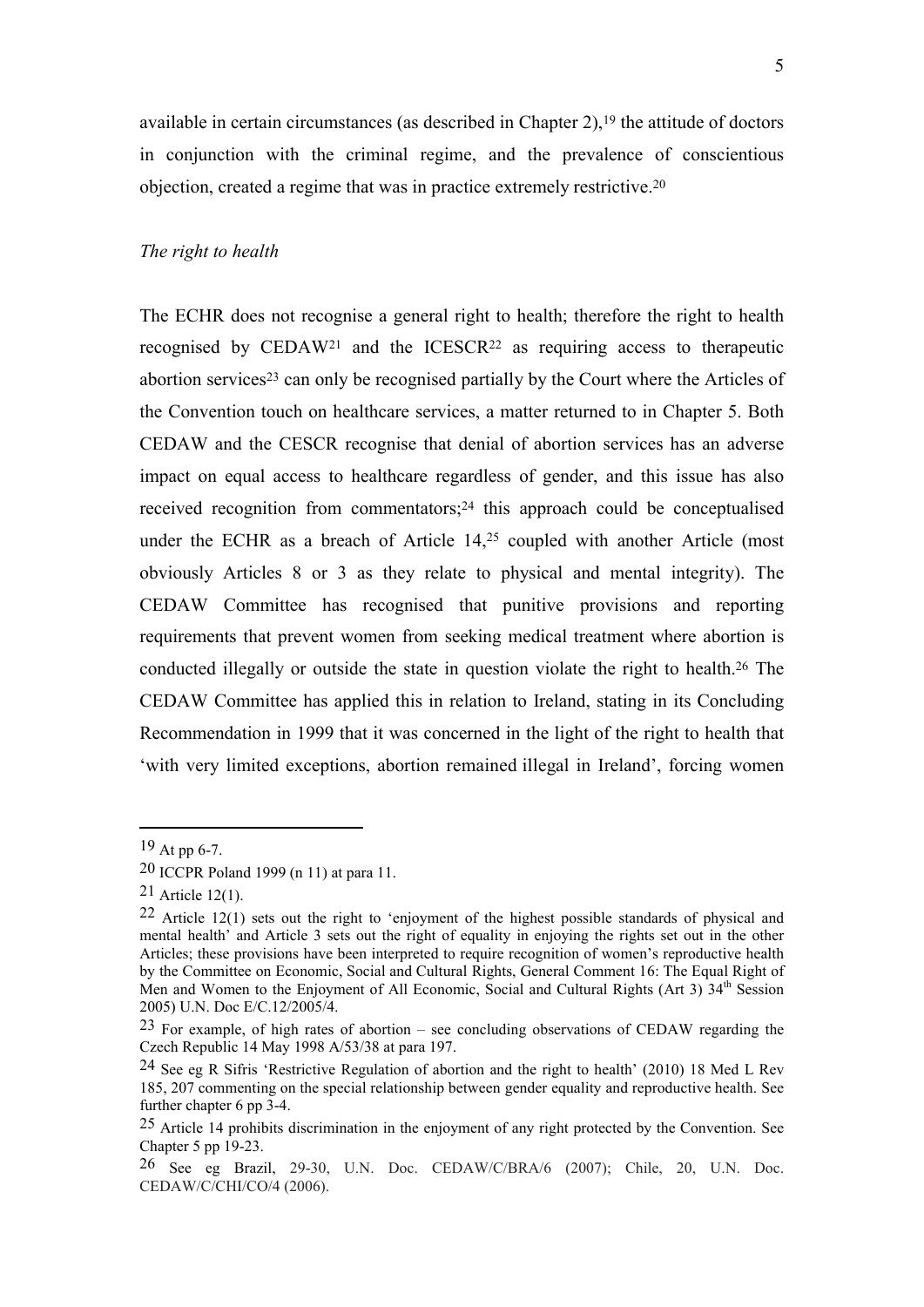seeking an abortion to travel abroad.<sup>27</sup> It further found that this situation created hardship for vulnerable groups, such as female asylum seekers, who cannot leave the territory of the State. The Committee subsequently reiterated this point in 2005.<sup>28</sup>

The CEDAW Committee<sup>29</sup> and CESCR<sup>30</sup> have interpreted the right to health as requiring effective access to abortion to avert risks to health (even where no risk to life arises), as discussed above in relation to the right to life. In relation to Poland the CESCR has recommended that access to abortion services where already legal on health grounds should not be hindered by the reluctance of the medical establishment to provide such services.<sup>31</sup> In that regard it requires that the medical profession is fully informed about the scope of Polish law and that information on the implementation of legislation to enhance the availability of abortion is made available in the next report.<sup>32</sup> These conclusions bear similarity to the position of the ECtHR in *Tysiąc v Poland*; <sup>33</sup> Amnesty also raised the matter of the judgment in its submission to the Committee:<sup>34</sup> there is therefore a strong argument that Article 8 as interpreted by the ECtHR in *Tysiąc v Poland* can be conceived of as protecting women's right to health in this context.

The ICCPR provides a model of partial recognition of the right to reproductive health care in terms of various civil rights, which the ECHR could adopt. The HRC interpreted the application of various guarantees, including the right to life (see above), freedom from torture or inhuman and degrading treatment (Article 7), privacy (Article 17) and the rights of children (Article 24), to cover the health of the woman in relation to therapeutic abortion in the case of *KL v Peru* (2005).<sup>35</sup> KL was in effect forced to undergo an anencephalic pregnancy which caused her severe emotional

<sup>27</sup> Ireland. 25/06/99 A/54/38,paras.161-201.

<sup>28</sup> Thirty-third session 5-22 July 2005 at para 38.

<sup>29</sup> See e.g. Democratic Republic of Congo, 36, U.N. Doc. CEDAW/C/COD/CO/5 (2006).

<sup>30</sup>Committee on Economic, Social and Cultural Rights, General Comment 16: The Equal Right of Men and Women to the Enjoyment of All Economic, Social and Cultural Rights (Art 3) 34th Session 2005) U.N. Doc E/C.12/2005/4.

<sup>31</sup> Concluding Observations of the CESCR regarding Poland 6 Nov 2009 E/C.12/Co/5 at para 28.

<sup>32</sup> Concluding Observations of the CESCR regarding Poland 6 Nov 2009 E/C.12/Co/5 at para 28.

<sup>33</sup> *Tysiąc v Poland* (App no 5410/03) (2007) 45 EHRR 42; see further Chapter 3 pp 4-7.

<sup>34</sup> Amnesty International Oct 2009 EUR 37/002/2009 see at <http://www.amnesty.org> accessed 29.09.10.

<sup>35</sup> *KL v Peru* (1153/2003), CC{R/DC/85/D/1153/2003 (2005); 13 IHRR (2006).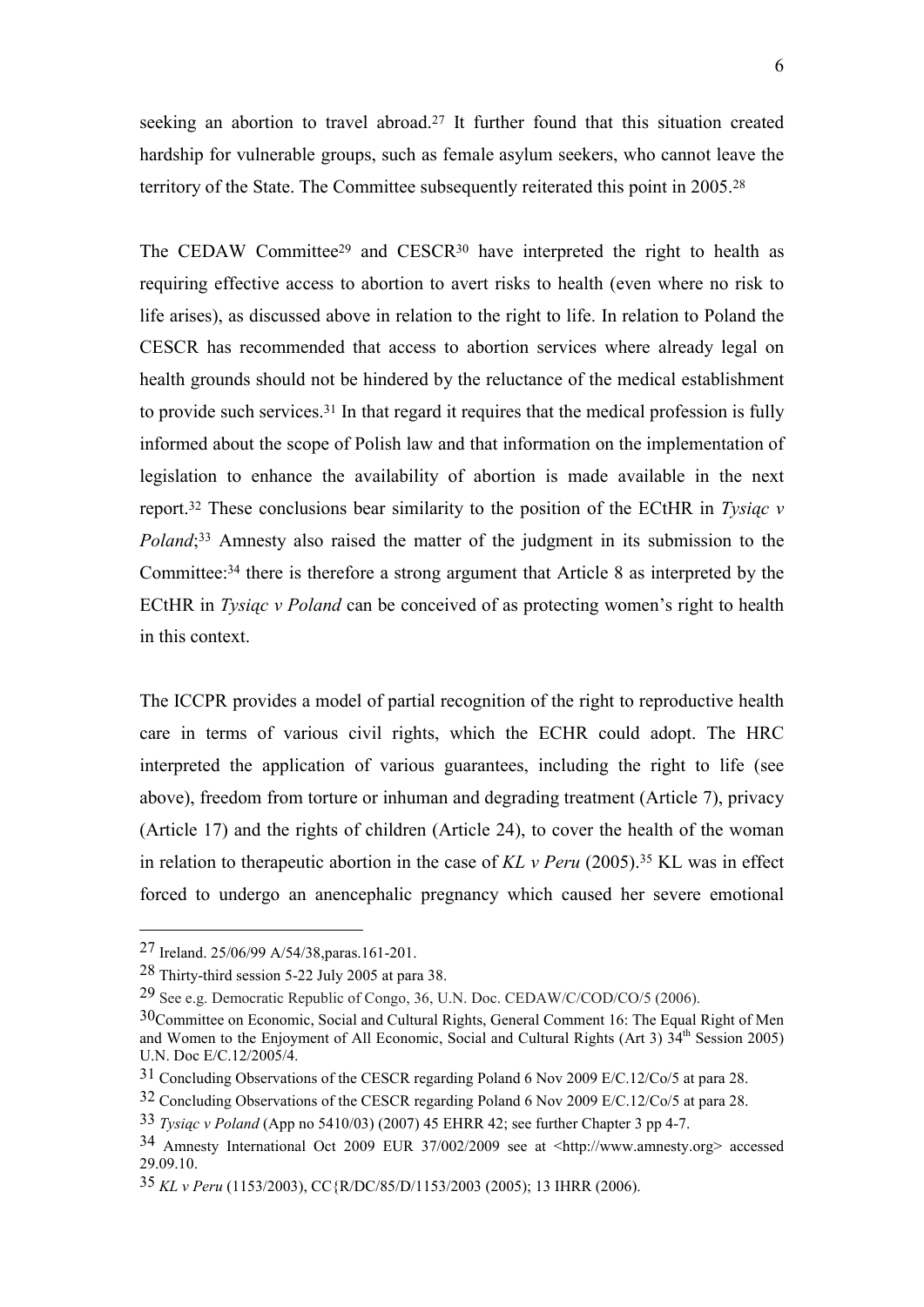trauma due to being denied an abortion by reason of foetal impairment in Peru. Peru's exception to its criminal prohibition of abortion explicitly covers health,<sup>36</sup> but the state hospitals were not prepared to accept that her situation satisfied the narrow legal exception in Peruvian law allowing abortion to protect the health or life of the mother.<sup>37</sup> In this respect the facts of *KL* bear similarity to those the ECtHR was faced with in *D v Ireland* (admissibility) discussed further in Chapter 5.<sup>38</sup>

The HRC's most far-reaching finding in *KL* was that a failure to provide a therapeutic abortion caused KL suffering which constituted inhuman and degrading treatment (Article 7),<sup>39</sup> thus indicating that provision of abortion to avert a threat to a woman's physical or mental health in similar circumstances is required since the Article, paralleling Article 3 ECHR, is not qualified.<sup>40</sup> (An HRC Concluding Observation to Ireland in 2000 before *KL* linked the issue of forcing women to undergo pregnancies due to restrictive laws with the obligations under Article  $7.141$  A violation of KL's privacy (Article 17) was found on the basis that KL was legally entitled to an abortion and therefore the refusal to grant her an abortion was not justified within that article. The finding that there was an unlawful denial of access to an abortion was based on the World Health Organisation's interpretation of 'health', referred to in the Peruvian law, which includes mental health. While the application of Article 17 could arguably be found not to relate directly to health, this decision demonstrates that the Article protects patient autonomy, with far-reaching implications in relation to abortion, since it demanded a widening of the Peruvian exception to include mental health. As regards Article 24, a violation was found on the basis that the state had failed to address KL's special status as a female minor, due to the barriers that were created to her ability to access a legal abortion, tending to expose adolescent girls in particular to rights' violations. A breach of Article 2 was found due to the lack of procedural mechanisms to prevent or address the violations.

<sup>36</sup> Health Code of 18 March 1969 arts 19-23. Legislation cited by International Federation of Professional Abortion FIAPAC 'Abortion Law of Each Nation State' available at <http://www.fiapac.org>.

<sup>37</sup> *KL v Peru* (n 35) at paras 2.4 and 2.5.

<sup>38</sup> *D v Ireland* (Admissibility) (App no 26499) (2006) 43 EHRR SE 16 see Ch 5 text to note 68.

<sup>39</sup> *KL v Peru* (n 35) at para 6.3.

<sup>40</sup> JM Gher and C Zampas 'Abortion as a Human Right: International and Regional Standards' (2008) 8 HRLR 249, 270.

<sup>41</sup> 29 March 2000 CCPR/C/21/Rev.1/Add.10 at para 24.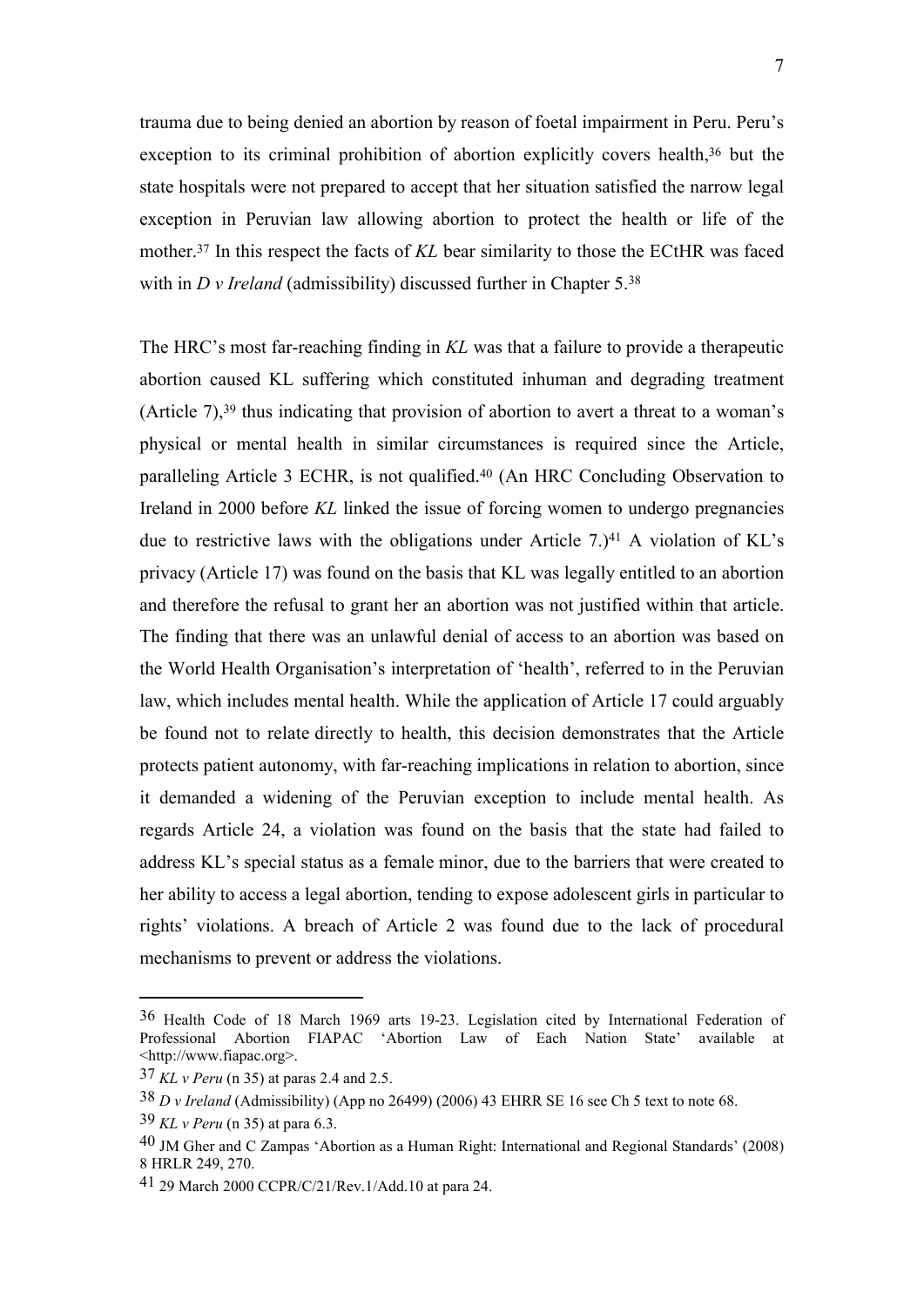The recognition by the CESCR and CEDAW Committee that the right to health requires that the medical establishment ensures the provision of abortions where they are legally available accords with the approach in *KL v Peru.* In this respect there is considerable similarity in approach to that of the ECtHR in relation to the right to respect for private life (Article 8) in the case of *Tysiąc v Poland*. <sup>42</sup> However, the HRC in *KL v Peru* in interpreting Article 7 – freedom from inhuman or degrading treatment – in this circumstance went further in that it recognised that even where abortion is not *de jure* available it should be provided as part of a substantive positive obligation to provide protection from inhuman and degrading treatment. This argument was raised in *Tysiąc* under Article 3 ECHR but was not considered by the Court.<sup>43</sup>

### *The right to be free from inhuman or degrading treatment*

This right is explicitly recognised by the ECHR under Article 3; thus the ECtHR could interpret this Article to require the state to prevent the humiliation and degradation of women where abortion services are denied in certain circumstances such as those of rape or fatal foetal disability. This would accord with the interpretation of the equivalent Article of the ICCPR (Article 7).<sup>44</sup> The HRC has registered concern at Ireland's prohibition on abortion which applies where the pregnancy was a result of rape.<sup>45</sup> In *KL v Peru,* as indicated,<sup>46</sup> the HRC gave detailed consideration to the issue of humiliation where a woman is forced to undergo a pregnancy in which the foetus is fatally disabled, as in an anencephalic pregnancy, coming to the conclusion that this may amount to inhuman and degrading treatment. The recognition by both CEDAW<sup>47</sup> and the ICESCR<sup>48</sup> that a lack of an exception to a

<sup>42</sup> *Tysiąc v Poland* (n 2). See chapter 3 pp 4-7.

<sup>43</sup> *Tysiąc v Poland* (n 2) at para 64-8.

<sup>44</sup> Concluding Observations of the HRC regarding Peru 15 November 2000 CCPR/CO/70/PER. The HRC has confirmed that abortion is relevant to Article 7 by General Comment No. 28 which states that full compliance with the Article requires that states report on whether they provide access to legal abortion for women pregnant due to rape: Compilation of General Comments (n 11) General Comment 28 at para 11.

<sup>45</sup> Concluding Observations of the HRC regarding Ireland: 24 July 2000 A/55/40 at para 23 and 30 July 2008 CCPR/C/IRL/CO/3 at para 13.

<sup>46</sup> *KL v Peru* (n 35) at para 6.3 see above p 5.

<sup>47</sup> Concluding Observations of CEDAW regarding Jordan, 27 January 2000 A/55/38 at para 246. It has encouraged the reintroduction of 'legislation to permit termination of pregnancy in cases of rape, incest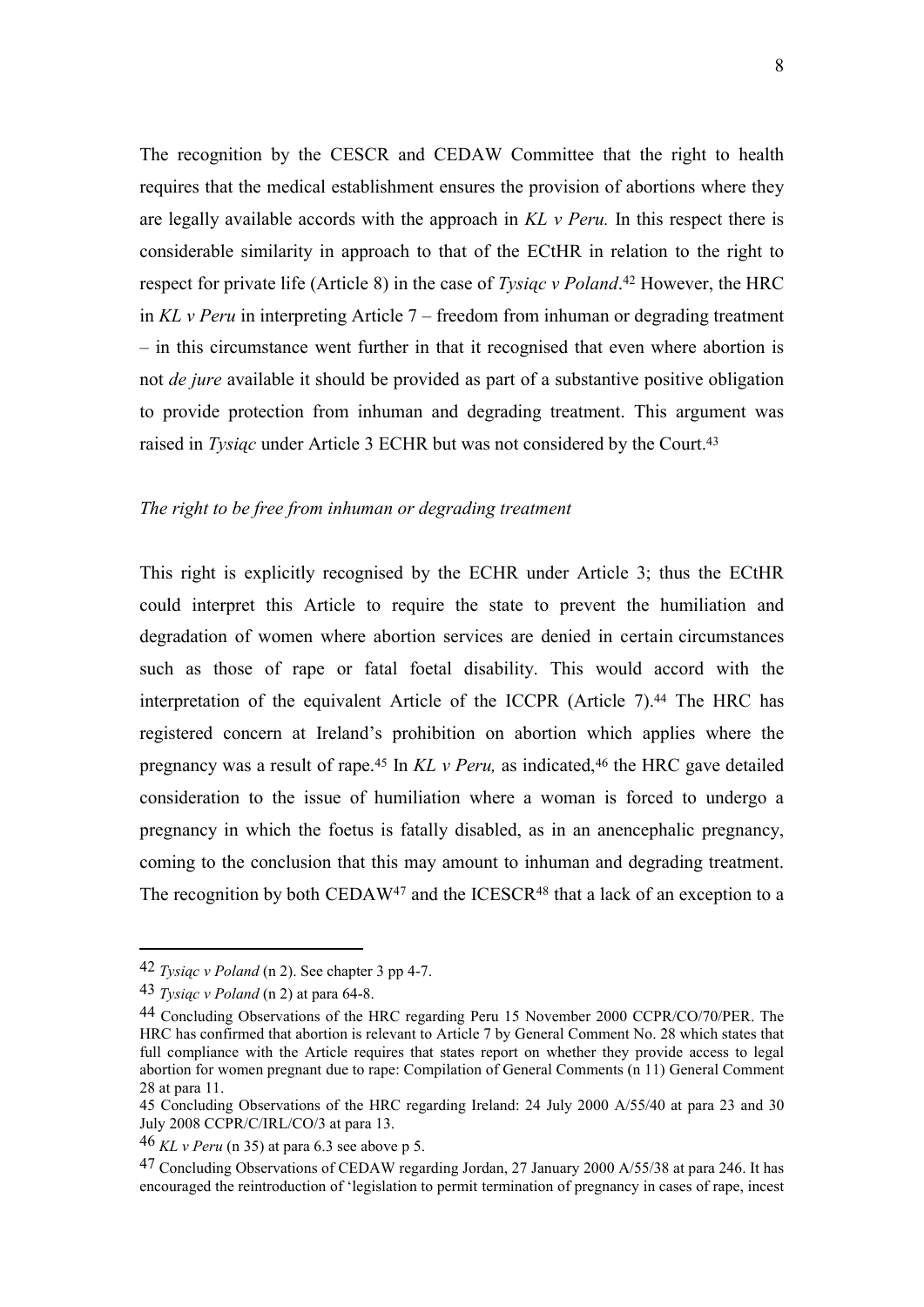prohibition on abortion for rape or fatal foetal abnormality breaches the right to health adds further weight to this interpretation of inhuman and degrading treatment, in particular where abortion is criminalised in these circumstances.<sup>49</sup> There has been recognition that impediments to access to abortion where it is legal in these circumstances breaches this right by the HRC*,* <sup>50</sup> and the right to health by the CESCR. The CESCR has identified various impermissible impediments to abortion services where legal in these circumstances, such as 'misinformation, lack of clear guidelines, abusive behaviour directed at rape victims by public prosecutors and health personnel'.<sup>51</sup>

### *Rights to 'privacy', autonomy (including reproductive self-determination), dignity*

The ICCPR protects by Article 9(1) the right to 'liberty and security of the person'; this right has been interpreted in national jurisdictions such as Canada<sup>52</sup> to prevent excessive state interference with reproductive choices. However, neither the ICCPR nor CEDAW at present recognise explicitly that a women's choice to terminate her pregnancy could be viewed as an aspect of her right to control over her liberty. Nor have their provisions been interpreted to require such recognition. That accords with the approach under the ECHR which, while recognising the potential relevance of sexual autonomy as part of the right to respect for private life in the abortion context under Article 8, does not at present consider that it requires abortion on request.<sup>53</sup>

At the 1994 International Conference on Population and Development in Cairo the representatives agreed that women needed to be empowered to take charge of their reproductive lives, and that unsafe abortion is a public health concern.

and congenital abnormality of the foetus' in relation to one state party: Sri Lanka, 283, U.N. Doc. A/57/38, Part I (2002).

<sup>48</sup> See eg Concluding Observations of CESCR regarding Malta 14 December 2004 E/C.12/Add. 101 at para 41.

<sup>49</sup> Concluding Observations of CEDAW regarding Nepal, 25 June 1999 25/06/1999 CEDAW A/54/38 at para 147.

<sup>50</sup> *KL v Peru* (n 35) at para 6.3.

<sup>51</sup> Concluding Observations of the CESCR regarding Mexico, 9 June 2006 E/C 12/Mex/Co/6 at para 25.

<sup>52</sup> Article 7 of the Canadian Charter of Rights and Freedoms as interpreted in *R v Morgantalor* (1988) 44 DLR  $(4^{th})$  385.

<sup>53</sup> *Brüggemann and Scheuten v The Federal Republic of Germany* (Decision) (App no 6959/75) (1977) 5 DR 103 at para 55. See chapter 3 pp 1-2.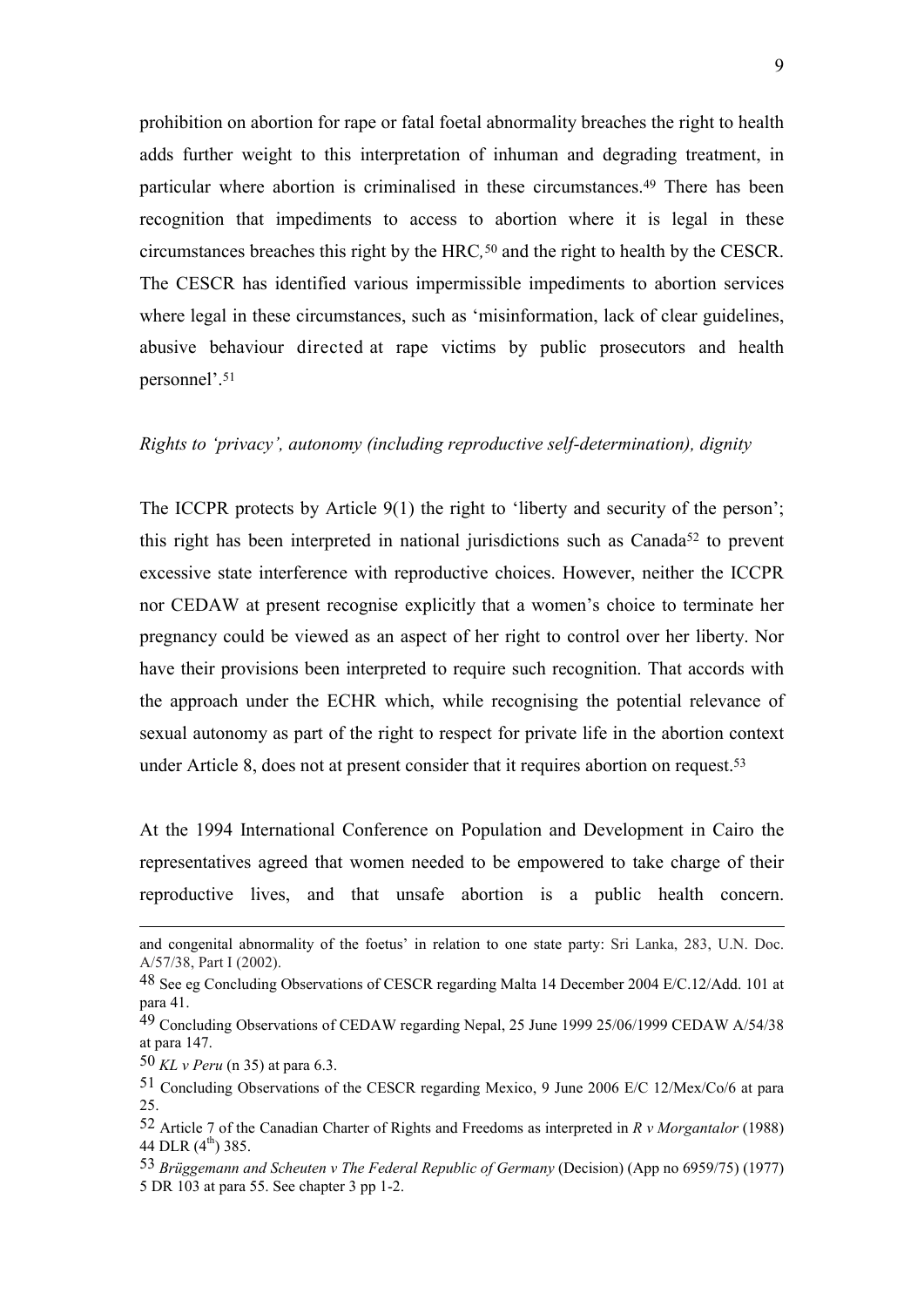Following the Cairo conference, in 1995, at the World Conference on Women in Beijing, governments pledged to guarantee reproductive rights for all women. The United Nations and regional human rights bodies began to urge governments to respect and ensure women's reproductive rights, based on the idea of reproductive self-determination. Women in Africa and those with disabilities have obtained recognition of a right to control their reproductive lives in two new human rights agreements - the 2008 UN Disability Rights Convention and the 2005 Protocol on the Rights of Women in Africa.

### *The right to life of the foetus*

There are few examples in human rights law of provision of a right to life that may be claimed on behalf of the foetus. However, there are exceptions in national Constitutions, in particular in countries which follow the Roman Catholic tradition. In international human rights law the Universal Declaration of Human Rights, the first treaty to set out a right to life (Article 3), arguably excludes the unborn from the ambit of the right,<sup>54</sup> while the majority of Treaties that set out a right to life leave the matter open, apart from the American Convention on Human Rights, which by Article 4 paragraph 1 protects the right to life 'in general, from the moment of conception'.

The right to life set out in the ICCPR does not explicitly rule out its application to the foetus – it applies to every 'human being'. However, it is arguable from a historical analysis of the purpose of the ICCPR that this right is implicitly not intended to apply from conception since in the drafting of the Article such an amendment was rejected.<sup>55</sup> This accords with the encouragement given by the HRC to state parties with restrictive abortion laws to liberalise their laws, despite the fact that these restrictive laws are based on protection for the foetus from conception as in Ireland.<sup>56</sup> The French courts have upheld the permissive French abortion laws as in accordance

<sup>54</sup> By Article 1 of The Universal Declaration of Human Rights: 'All human beings are born free and equal in dignity and rights. They are endowed with reason and conscience and should act towards one another in a spirit of brotherhood.' See further Gher & Zampas 'Abortion as a Human Right' (n 40) at 263-4.

<sup>55</sup> Gher & Zampas 'Abortion as a Human Right' (n 40) 263-4; also see GA OR Annex,  $12<sup>th</sup>$  Session (1597). Agenda Item 33 at 96, A/C.3/L.654 at para 113.

<sup>56</sup> Article 40.3.3 of the Irish Constitution.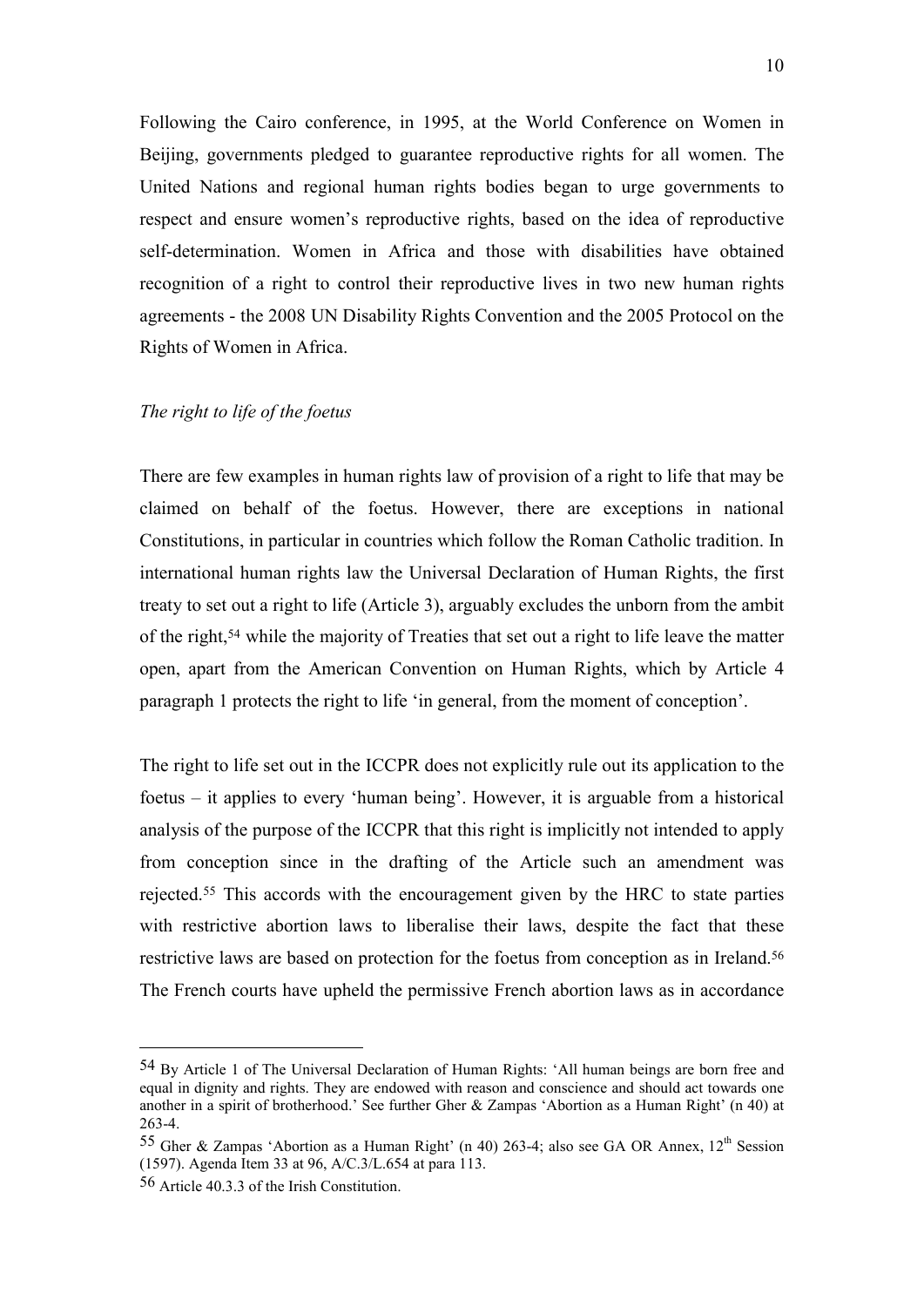with the requirements of Article 6.<sup>57</sup> As discussed in Chapter 3, the Strasbourg Court in relation to Article 2 ECHR, the interpretation of the right to life as including the foetus does not appear to accord with the decisions in the cases on abortion services. The stance taken by certain human rights bodies to availability of abortion where pregnancy is the result of rape, discussed above, gives supports to this stance. Impliedly, if states are encouraged to provide an exception to allow abortion in a case of rape, the state is not according a status to the life of the foetus that is equal to the status accorded to the life of the woman.

### **Conclusion**

It is clear that there is growing support for the recognition of rights to provision of abortion services in international human rights law. The African Charter is the only instrument to recognize such rights explicitly; however, interpretations of the other Treaties by their reporting and enforcement mechanisms have brought the provisions closer to providing such recognition. The most far-reaching developments have occurred in relation to the 'right to health' and rights in the healthcare context. The conclusion of the CESCR and HRC in this regard echoes the reasoning of the Strasbourg Court in *Tysiąc*<sup>58</sup> to an extent, but the HRC appears to recognize that provision of abortion where it is *not* already legal is encompassed by the right to be free from inhuman and degrading treatment in the healthcare setting, and therefore goes beyond the stance of the Strasbourg Court in *Tysiąc*. The HRC's stance provides a firm basis in international human rights law for the outcome of *Tysiąc* and confirms that the decision is one with further implications for development of rights to the provision of abortion services. The general trend under the Treaties discussed appears to be towards recognition that excessive restriction of women's reproductive choices, as in Poland and Ireland, leads to various forms of suffering and detriment for women that should be viewed as a human rights issue. Thus there is considerable support in international law for development of the jurisprudence of the ECtHR to recognize health based human rights implications of the lack of provision of abortion services,

<sup>57</sup> Judgement of 21 Dec 1990, 7 Revue Française de Droit Administratif 208 (1991).

<sup>58</sup> *Tysiąc v Poland* (n 2) see chapter 3 pp 4-7.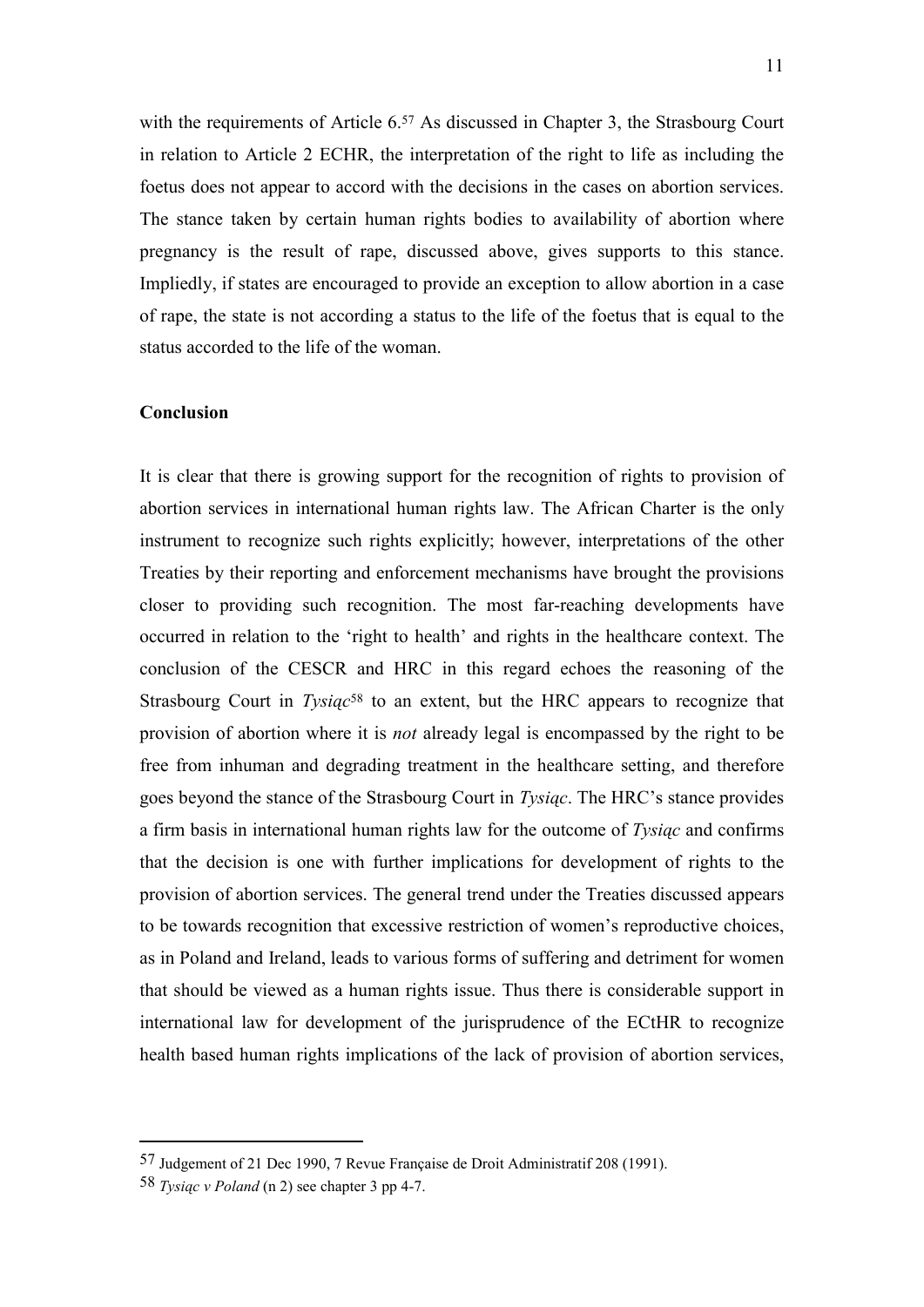and the Court may develop an argument based on such support in the application of *ABC v Ireland*, <sup>59</sup> as discussed in the next chapter.

Further developments could provide a model for future recognition of rights other than in the sphere of healthcare. The developments under the Treaties towards recognition that interference with women's right to life occurs where abortion services are denied in certain circumstances, an issue not yet raised before the ECHR but which is raised before the Grand Chamber in *ABC*, <sup>60</sup> could provide a model for the Court to recognize such rights in future. This is especially so in relation to Poland where concerns over high rates of maternal mortality associated with the restrictive abortion regime have been highlighted by various treaty monitoring bodies. CEDAW has emphasised, in relation to life and health (in which it is joined by the CESCR), and in relation to degrading treatment, that denial of abortion services can produce a disproportionate burden upon women that amounts to discrimination in that it denies women access to full healthcare provision, a point that is raised in the pending application at Strasbourg of *Z v Poland*. <sup>61</sup> The manifest trend in international human rights law is therefore to emphasize the rights of the woman rather than those of the foetus, but no modern Treaty explicitly sets this out. The current stance of the ECtHR on foetal rights is therefore not anomalous in failing to determine whether the foetus is protected: that does not appear to pose a bar to the development of rights to abortion services in international human rights law.

<sup>59</sup> *ABC v Ireland* (Statement of Facts) (App no 25579/05), lodged 15 July 2005.

<sup>60</sup> *ABC v Ireland* (Statement of Facts) (n 59) COMPLAINTS para 1. See chapter 5 pp 4-7.

<sup>61</sup> *Z v Poland* (Statement of Facts) (App no 46132/08), lodged 16 September 2008 see chapter 5 text to note 83.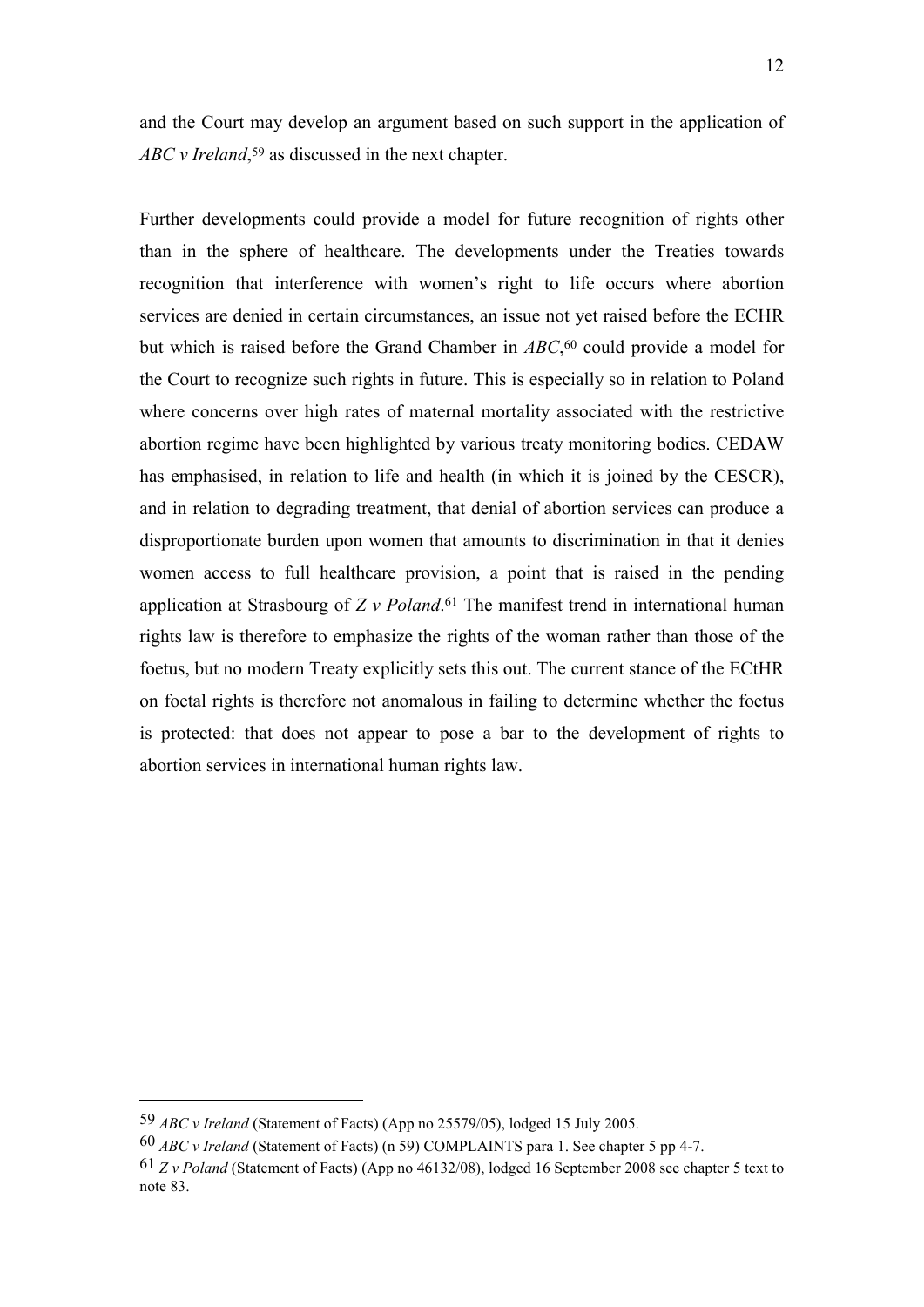# **Chapter 5 : The future development of rights of access to abortion and to full associated healthcare services for women under the ECHR**

This chapter considers the potential for the development of the Convention rights at Strasbourg as a means of extending access to abortion and related healthcare services in restrictive abortion regimes. It further examines the possible role, if any, of the Convention in relation to denial of full healthcare services to women (for conditions unrelated to pregnancy) due to their reproductive function. A range of claims arising in relation to the restrictive abortion regimes as set out in Chapter 2, are considered, taking account of the current Strasbourg jurisprudence, relevant Strasbourg principles and the growing tendency to conceptualise these issues as breaches of human rights in international human rights law, discussed in Chapter 4. The discussion will also take full account of the implications of the case of *Tysiąc v Poland*<sup>1</sup> in relation to Article 8 of the Convention. The chapter will also consider potential arguments that the states in question could raise to deny claimed positive obligations in this context under Convention rights or, where the right in question provides for this, to justify the infringement. Thus, arguments in relation to the possible interaction with the 'right to life' of the foetus and the relevance of the margin of appreciation doctrine will be considered together.

The obligations that might potentially be found to arise under the Convention will be considered in particular in relation to a case that is currently before the Grand Chamber, *ABC v Ireland,*<sup>2</sup> a case that is potentially the most significant one by far to arise in the abortion context at Strasbourg. The focus on the possible outcomes in that case is intended to demonstrate the potential applicability of such obligations to domestic laws that prohibit or severely restrict availability of abortion. A further reason for this approach is that if this case passes the admissibility stage, it would provide the Grand Chamber with the most significant opportunity in recent years to consider in detail whether rights of access to abortion and to relevant health care provisions are required in some circumstances by the Convention, thus potentially giving much greater clarity to the emergent Convention jurisprudence on this issue.

<sup>1</sup> *Tysiąc v Poland* (App no 5410/03) (2007) 45 EHRR 42.

<sup>2</sup> *ABC v Ireland* (Statement of Facts) (App no 25579/05), lodged 15 July 2005.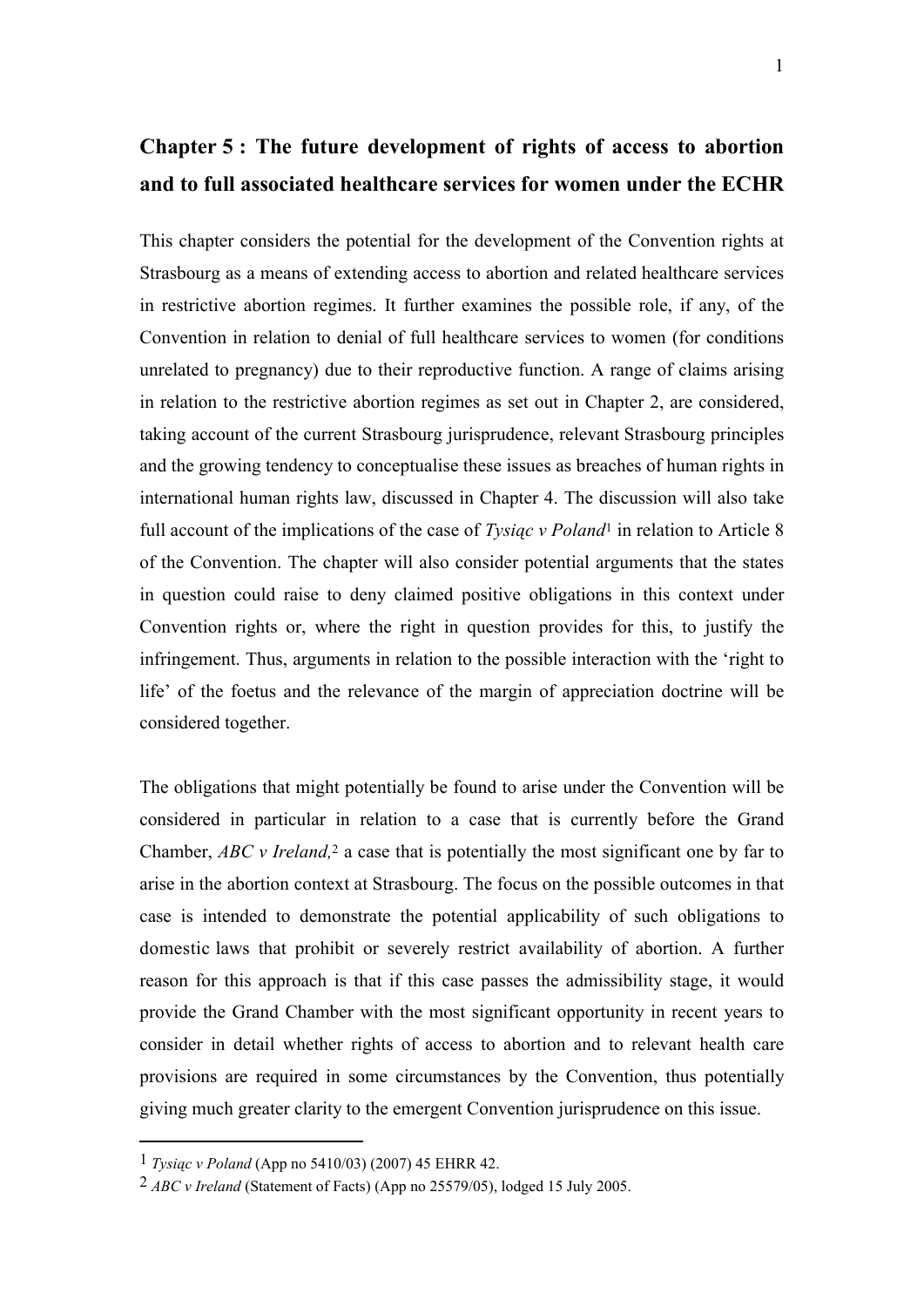## **The margin of appreciation doctrine and a foetal 'right to life' under the Convention**

Strasbourg's analysis of potential state interference with positive obligations recognised under the Convention Articles,<sup>3</sup> and the justifications for interference set out in paragraph 2 of Articles 8-11 of the Convention, $4$  can be particularly affected by reference to the state's 'margin of appreciation'.<sup>5</sup> This term, touched on in Chapter 1, describes the mechanism by which Strasbourg will defer to member states on, *inter alia,* grounds of especial cultural sensitivity in relation to the protection of rights, although the Court has emphasised that it must still consider whether the 'actual measures of "interference" they take are relevant and sufficient'.<sup>6</sup>

The Court affirmed the relevance of the state's margin of appreciation in relation to the matter of the beginning of life for the purposes of Article 2 in *Vo v France*<sup>7</sup> and *Evans v United Kingdom.*<sup>8</sup> That stance implies that it may be within a state's margin of appreciation to protect the foetus from conception as if it were a 'person' and thus to determine that in any balancing act between the right to life of the foetus and rights of the woman – aside from her right to life – the life of the foetus would prevail. If that stance were to be unequivocally adopted, it would seem that Strasbourg could not recognise forms of access to abortion and (possibly) to related services as giving rise to Convention obligations where claims were made against states with restrictive abortion regimes based on the protection of foetal life. Following that stance, Strasbourg would have to accept that a determination to afford such protection, whatever the adverse consequences for women in terms of risks to health or even life, was within the state's margin of appreciation. The Court *could* have declined to decide *Tysiąc v Poland* on that basis, but did not, which appears inconsistent with the

<sup>3</sup> See eg *Abdulaziz, Cabales, Balkandali v UK* (A/94) (1985) 7 EHRR 741 at para 67.

<sup>4</sup> *Handyside v United Kingdom* (A/24) (1976) 1 EHRR 737 paras 48-9.

<sup>5</sup> *Handyside v United Kingdom* (n 4) at paras 48-9.

<sup>6</sup> *Handyside v United Kingdom* (n 4) at para 50.

<sup>7</sup> *Vo v France* (App no 53924/00) (2004) 40 EHRR 12 at para 82.

<sup>8</sup> *Evans v United Kingdom* (App no 6339/05); (2006) 43 EHRR 21 at para 54.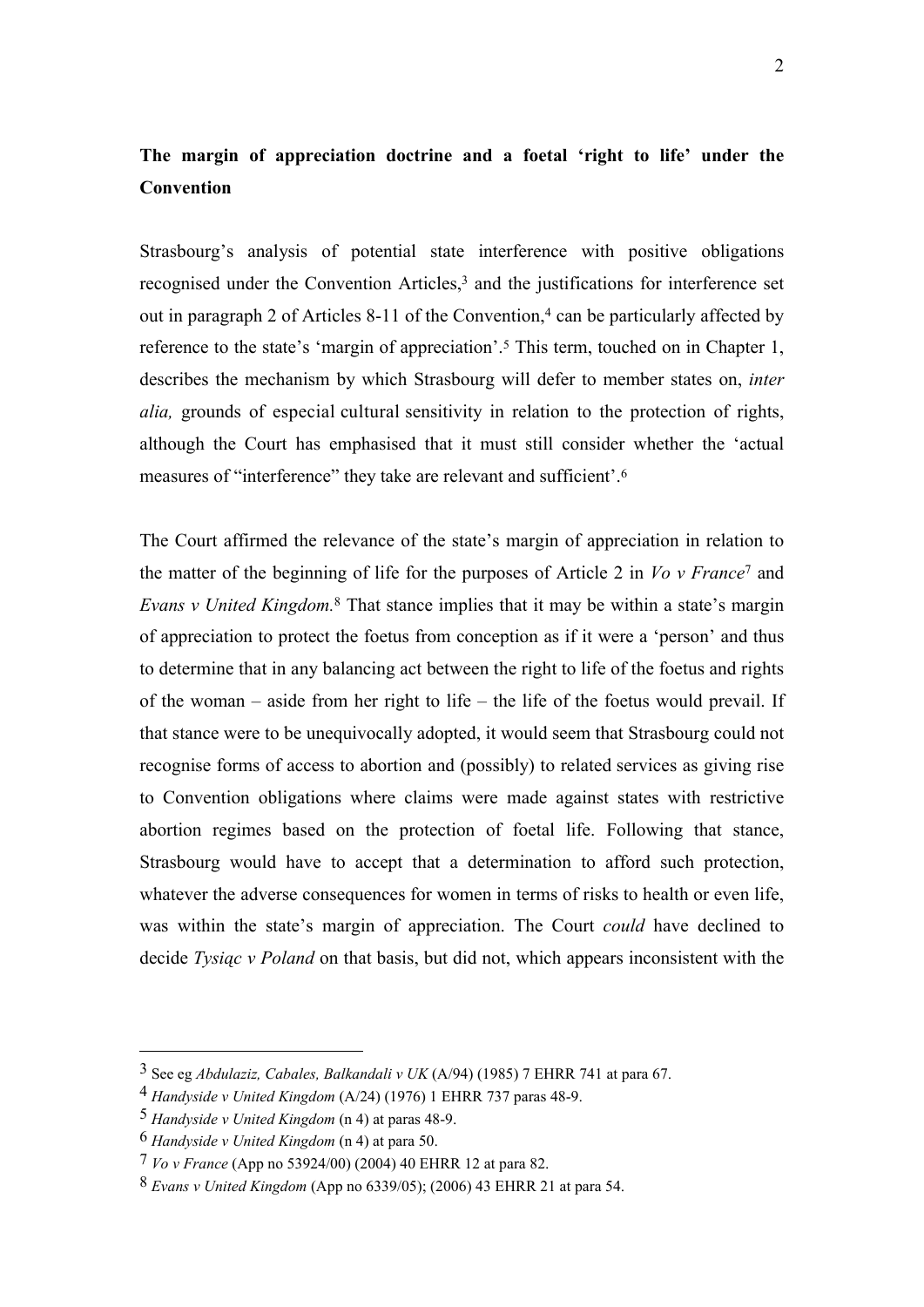principle from *Vo* and *Evans*. <sup>9</sup> However, as one academic commentator has noted, it is arguable that Poland was considered to have given up its margin of appreciation in relation to the provision of abortion by providing for abortion in the circumstances in question in law.<sup>10</sup> If so, that would confine findings of rights' violations to the *procedural* implementation of a particular abortion regime since that implementation would fall outside the margin of appreciation conceded to the state. As the European Centre for Law and Justice, a Christian legal centre, have argued in their written observations to the Court, opposing both the admissibility and substance of the application in *ABC v Ireland,* that would mean that the Court had no role in relation to regimes that adopt a Prohibition model, most notably Ireland.<sup>11</sup>

However, even if that interpretation of the impact of the margin of appreciation doctrine was accepted, it does not necessarily follow that states adopting a Prohibition model can avoid the Convention entirely on that basis. Ireland is intending to argue in *ABC* that unlike Poland it does not accept the legitimacy of abortion and therefore its decision to accord foetal life virtually equal status with the life of the mother must remain undisturbed since it has not over-stepped its margin of appreciation. The flaw in that argument is that in practice, the Irish state *does* oversee an abortion regime – albeit one that is based on women travelling to England for abortions or on allowing abortion to save the life of the mother. The Court has already required Ireland, despite its explicit constitutional provision,<sup>12</sup> to partially dismantle one aspect of the Prohibition model it adopts – the suppression of certain information relating to abortion abroad, in *Open Door Counselling v Ireland*. <sup>13</sup> Although the Court did not consider the abortion context in that case in any depth it found it relevant to a finding of a violation of Article 10 that Ireland permitted travelling abroad for an abortion and

<sup>9</sup> The margin of appreciation is applied in this fashion by Judge Borreggo Borreggo: see *Tysiąc v Poland* (n 1) The Dissenting Opinion of Judge Borreggo Borreggo at para 8.

<sup>10</sup> N Priaulx 'Testing the Margin of Appreciation: Therapeutic Abortion, Reproductive 'Rights' and the Intriguing Case of Tysiąc v Poland' (2008) 15 EJHL 361, 372.

<sup>11</sup> Written Observations by the European Centre for Law and Justice Application No. 25579/05 before the European Convention on Human Rights Third Section: A.,B.,C. v Ireland. See at: <http://downloads.frc.org/EF/EF08K11.pdf> accessed 29.09.10.

<sup>&</sup>lt;sup>12</sup> The Court rejected the argument that Article 10 should be viewed in light of Article 2 in accordance with Ireland's constitutional stance on the basis that the state's discretion in the field of morals was not unlimited *Open Door Counselling and Dublin Well Woman v Ireland* (App no 14234/88) (1992) 15 EHRR 44 at paras 67-69, also see R Lawson 'The Irish Abortion Cases: European Limits to National Sovereignty? EJHL 1 167 at pp 177-80.

<sup>13</sup> *Open Door Counselling v Ireland* (n 12).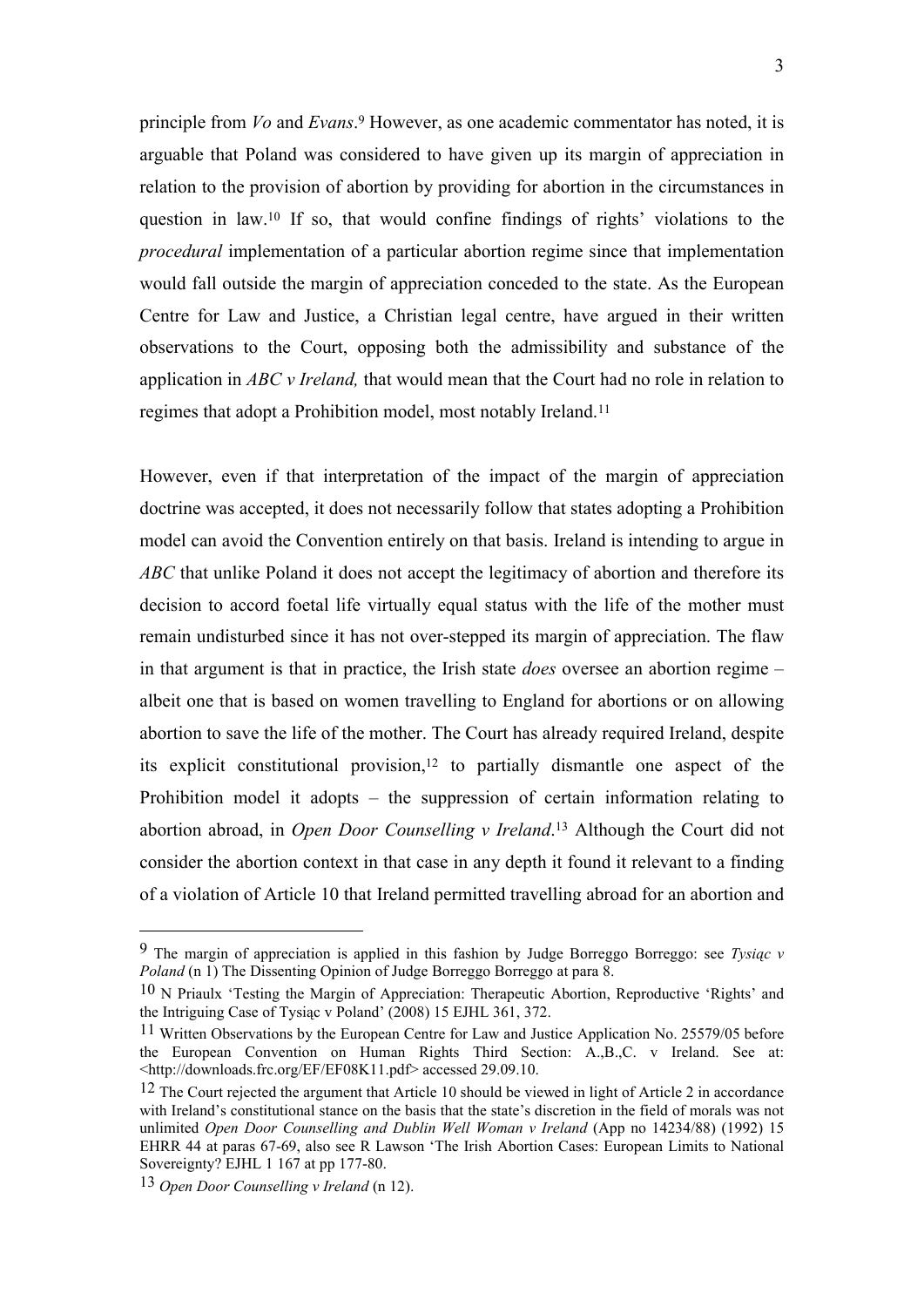thus that Irish women were accessing services that were in a sense lawful.<sup>14</sup> As a result the measures employed were viewed as disproportionate to the aim pursued under Article 10(2) despite being designed to uphold the Irish prohibition. Thus the margin of appreciation accorded to Ireland to protect foetal life was diminished. There is also the possibility that another aspect of the Irish prohibition – the lack of coordination of medical care between England and Ireland – could be found to fall outside Ireland's margin of appreciation and thereby to fall foul of requirements under positive obligations raised under various Articles of the Convention, as argued by the applicants in *ABC*.

Most significantly, Ireland's procedural mechanisms for determining when the accepted exception to preserve the life of the mother can be activated (ie the process of obtaining a diagnosis of certain medical conditions) and ensuring that it can be applied effectively, appear to fall outside her margin of appreciation. In other words, Ireland can be viewed, following *Tysiąc*, as having placed the *efficacy* of access to abortion, within the lawful exception, outside her margin of appreciation. Thus the Court has a role in relation to monitoring that efficacy, but not in relation to creating new exceptions to the prohibition. But even that interpretation of the impact of the margin of appreciation doctrine would leave the Court with a great deal of leeway to seek to impose improvements on the Irish system – as explored below. Such improvements form the central arguments in *ABC*. Clearly, the legal advisors to the applicants consider that concentration on the *procedural* aspects of the Irish system would, following *Tysiąc*, provide the best chance of mounting successful Convention claims since argument based on the margin of appreciation doctrine would be less likely to stifle them. In other words, the advisors may consider that, strategically, claims based on such aspects might meet with acceptance of the idea that Ireland has over-stepped its margin of appreciation in failing to remove barriers in the way of accessing abortions within Ireland that are lawfully available.

Much more controversially, it can be argued that in any event the findings of the Court in *Vo* and *Evans* are in fact inconsistent with the fundamental rationale of the Convention since they would lead to a disregard for forms of suffering for one group

<sup>14</sup> *Open Door Counselling v Ireland* (n 12) at para 72.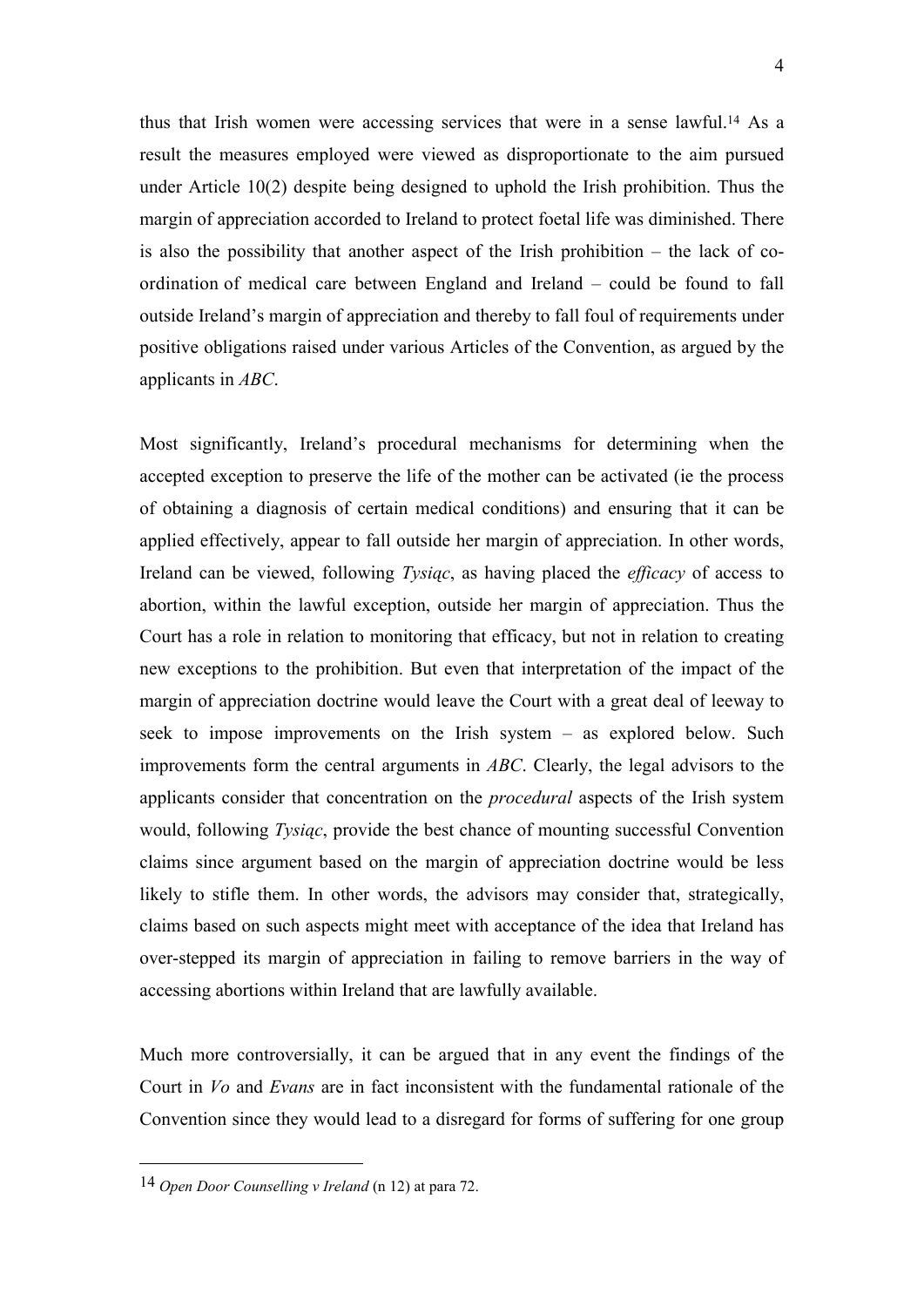of citizens which have the appearance of rights-violations. They imply that Strasbourg would have no role where one group, on grounds of gender, is in effect subjected to (often extreme forms of) adverse treatment, due to a Constitutional value. In both *Vo* and *Evans* Strasbourg was not faced with a clash between the claimed rights of the mother and the foetus. In a genuine clashing rights case, where those claimed rights are clearly opposed, Strasbourg might be prepared to take a different stance towards the application of the margin of appreciation doctrine. Strasbourg is not bound by its own decisions and its stance as to the extent of the margin of appreciation conceded in relation to a particular emergent right has been subject to change, a matter that is discussed below. The authority of a Grand Chamber judgment is also viewed as greater than that of a Chamber.<sup>15</sup> It would therefore be open to the Grand Chamber in *ABC* to find that since the consensus in Europe, as considered in Chapter 2, and under international human rights law, as discussed in Chapter 3, is to allow abortion to prevent serious risks to the mother's health, in cases of rape or in respect of extreme foetal disability, Ireland has over-stepped its margin of appreciation in refusing to allow abortion in any of those circumstances. Therefore, the discussion below will proceed on the basis that employment of the margin of appreciation doctrine need not preclude acceptance of substantive obligations in relation to restrictive abortion regimes, thus accepting creation of a right of access to abortion services, even where that involves disregard of a Constitutionally accepted right to life of the foetus.

Clearly, the Grand Chamber could only determine the case in relation to the claims raised before it, but *ABC* does raise the issue of access to abortion to avert a serious risk to health on the facts in relation to B and C. If the Grand Chamber adopted the stance that a certain margin of appreciation should be accorded to Ireland to determine that the right to life of the foetus should be protected from conception *subject to* an Article 8 (or, possibly, 3) obligation to make provision for abortion to avert a serious risk to the health of the mother, that finding would then open the way to successful future claims based on rape or, possibly, severe foetal disability. In effect, such a finding in *ABC* would make it clear that the margin of appreciation conceded to Ireland on the issue of a foetal right to life, was fairly narrow.

<sup>15</sup> See the view expressed on this point in the House of Lords in *Secretary of State for the Home Department v AF (no 3)* [2009] UKHL 28; [2009] WLR 74 at para 108 per Lord Carswell.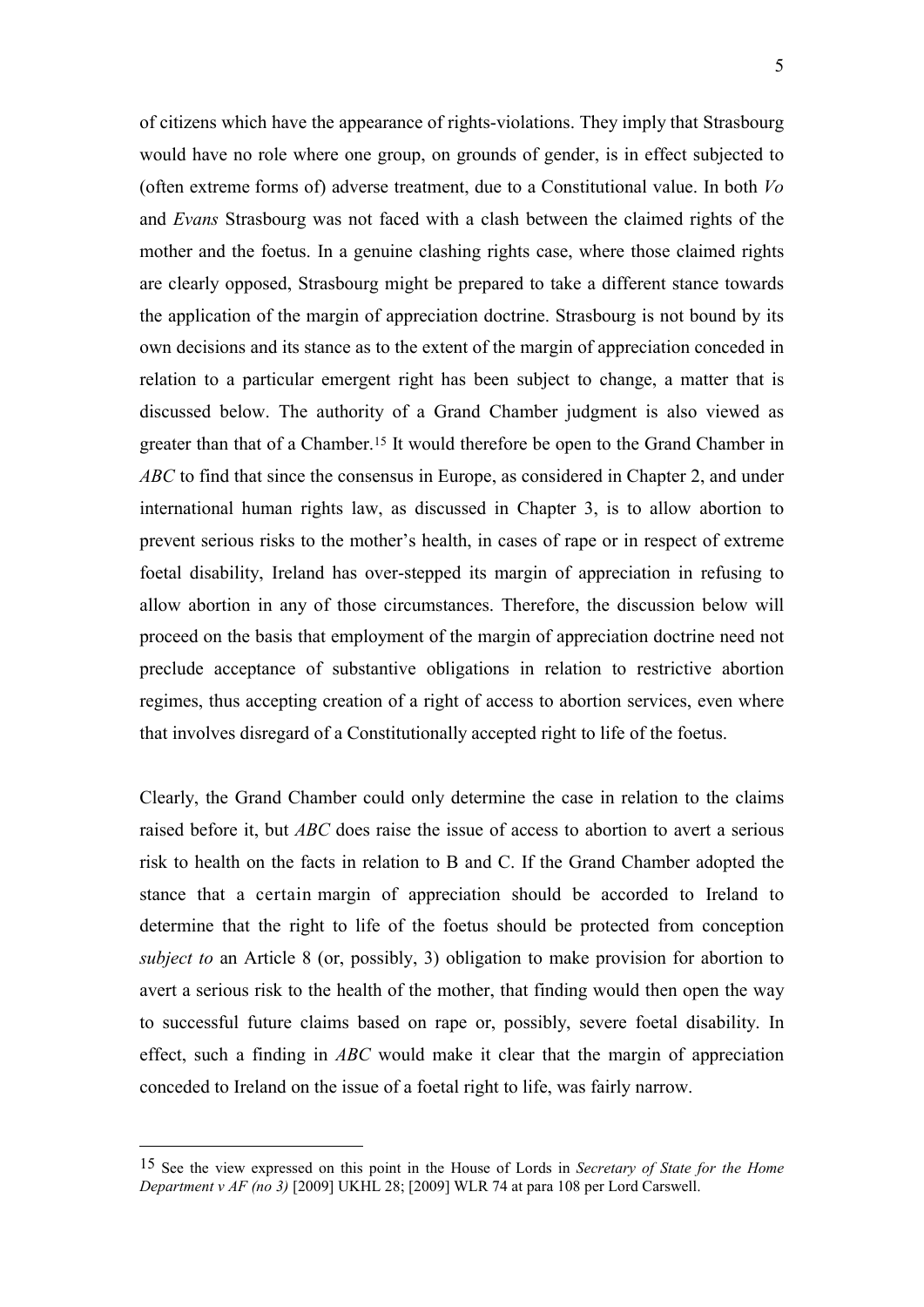### **The case of** *ABC v Ireland*

### *Facts*

<u>.</u>

A decision in *ABC* is expected in late 2010; the hearing before the Grand Chamber commenced in December 2009. *ABC v Ireland,*<sup>16</sup> if it is declared admissible, would require the Chamber to consider in detail the application of rights of the Convention to various adverse effects on women in a regime adopting a model of prohibition. The claims include rights of access to abortion services in the healthcare context, and extend to claims to access to abortion itself where Ireland appears to prohibit it; the applicants are bringing these claims under Article 8, and/or Articles 2, 3, 14. The case is brought by three women who travelled from Ireland to obtain abortions in England for various reasons. None of the applicants conceived intentionally; all failed to receive medical advice and abortion aftercare in Ireland in relation to health problems arising from the abortions due, they allege, to the Irish prohibition and the criminal penalties, since they did not wish to disclose the fact of having had an abortion. In each instance accessing an abortion was made more difficult due to the need to travel to England.

The first applicant, A, believed at the time of becoming pregnant that her partner was infertile; she already had four young children, all of them in care, but was seeking to establish the reunification of her family. She considered that having a fifth child would jeopardise that successful reunification. The NHS refused to perform the abortion at public expense; she therefore had to raise the funds privately, delaying the abortion by three weeks. She had to travel to England alone, in secrecy and without alerting the social workers or missing a contact visit with her children. On return she suffered pain, nausea and prolonged bleeding but was afraid to seek medical advice in Ireland in the context of the criminal prohibition.

The second applicant, B, faced the risk of an ectopic pregnancy which can be lethal and which virtually always means that the foetus cannot survive. She was informed

<sup>16</sup> *ABC v Ireland* (Statement of Facts) (n 2)*.* The case will probably be decided in late 2010 or early 2011; it has not yet been declared admissible. The hearing on admissibility (significantly) is to come before the Grand Chamber (it was moved directly from a hearing by the ordinary Court in June 2009); the hearings began in December 2009.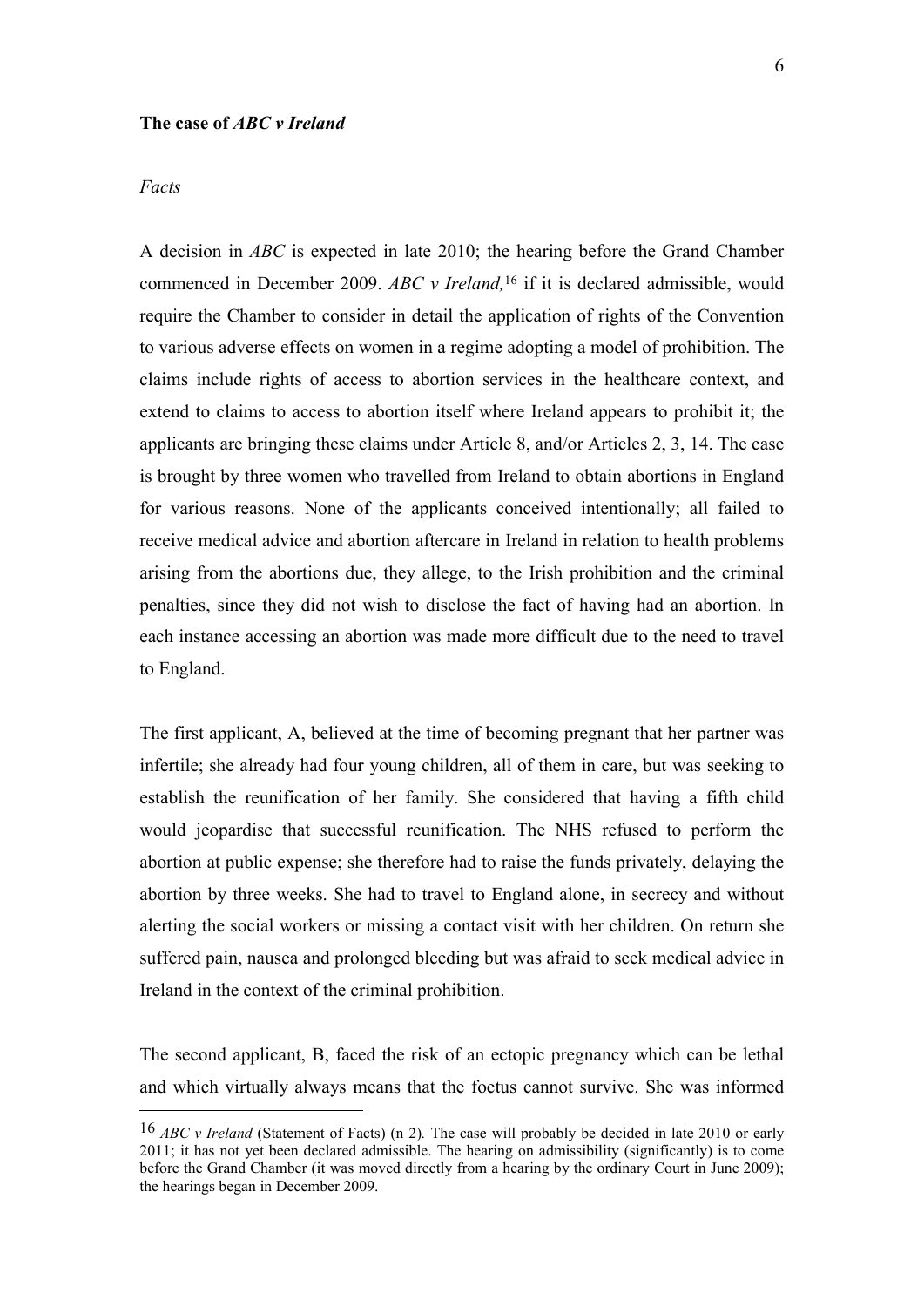that her use of emergency contraception had created the risk of such a pregnancy; she was not prepared to become pregnant at that time or to run the risks associated with an ectopic pregnancy, and travelled to England for an abortion. After having an abortion in the UK and returning to Ireland she passed blood clots which she was afraid to have examined – so again she did not obtain access to abortion after-care.

The third applicant, C, had been having chemotherapy treatment for cancer for three years, and underwent tests relating to the cancer at a point when she did not know that she was pregnant. She was unable to find a doctor willing to make a determination as to whether her life would be placed at risk if she continued to term, or as to the significance of the threat to the foetus due to the tests. She could not have a medical abortion at a very early stage of the pregnancy in the UK because she could not find a clinic that would provide this procedure for a non-resident due to the need for followup care. Thus she had to wait another 8 weeks for a surgical abortion, causing her emotional distress. On her return to Ireland she suffered the complications of an incomplete abortion, including prolonged bleeding and infection, but was deterred from seeking medical care.

Thus, in addition to medical complications and health concerns, each woman suffered hardship and distress in having to travel abroad for an abortion. As regards aftercare, the Irish Medical Council's Guide to Ethical Conduct and Behaviour states:

…we recognise our responsibility to provide aftercare for women who decide to leave the State for termination of pregnancy. We recommend that full support and follow up services be made available for all women whose pregnancies have been terminated, whatever the circumstances.<sup>17</sup>

Nevertheless, it appears that in practice women do not consider that they can seek such aftercare. This appears to be due to the stigma attached to abortion and to the severity and fact of the criminal context.

<sup>17</sup> Medical Council, A Guide to Ethical Conduct and Behaviour, 6th Edition (2004) para 2.5 available at <http://www.medicalcouncil.ie/Professional-Standards/Professional-Conduct-Ethics/> accessed 29.09.10.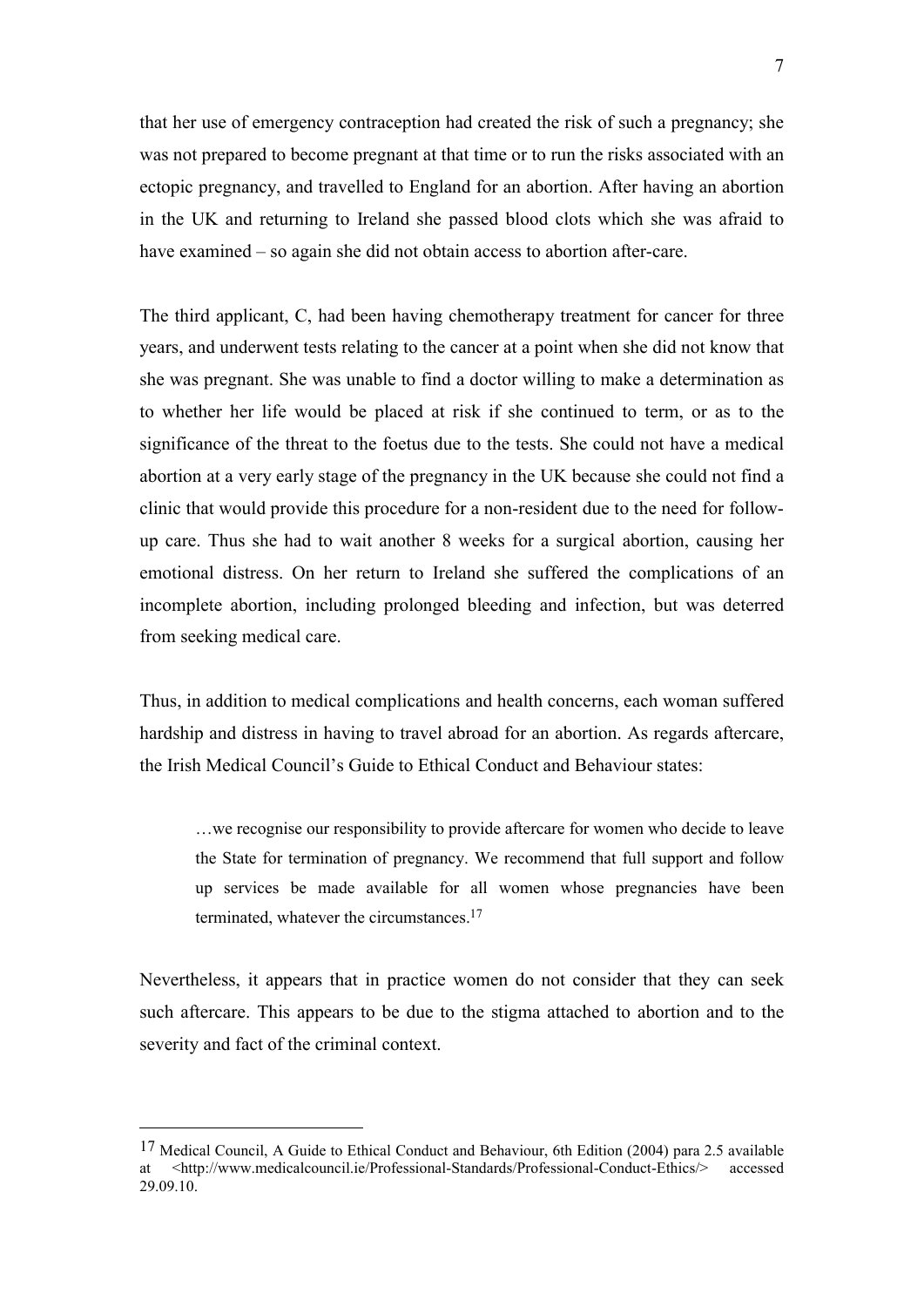### *Admissibility*

It is possible that *ABC v Ireland* may be found to be inadmissible (Article 35) on the basis of failure to exhaust domestic remedies, as occurred in the case of *D v Ireland.*<sup>18</sup> The Irish Supreme Court can consider any case involving interplay between the rights of the mother to her own independence and bodily integrity and the rights of the foetus, and no interpretation of the Constitution is intended to be final for all time. Thus, leeway might exist, allowing the Supreme Court to have considered at least the cases of C and B. The Strasbourg Court in *D v Ireland* referred to its statement in *Selmouni v France*<sup>19</sup> that Article 35 is designed to give states the opportunity to prevent or remedy rights violations in domestic law – the requirement to test the domestic remedies. The Strasbourg Court in *D* further referred<sup>20</sup> to the comments of the Chief Justice of the Irish Supreme Court in *Attorney-General v X*, <sup>21</sup> to the effect that the issue raised in *D* was 'peculiarly appropriate and illuminating in the interpretation of [the Eighth Amendment] which deals with the intimate human problem of the right of the unborn to life and its relationship to the right of the mother of an unborn child to her life.' The Irish European Convention on Human Rights Act 2003 also provides a mechanism by which applicants can plead their Convention rights in domestic courts. To protect confidentiality, the Publicity Rule in Ireland allows persons to apply for *in camera* (not public) proceedings, and certain practices in Irish judicial procedure allow for women seeking abortions to keep their identities secret. Taking all these factors into account, a case can be made for the nonadmissibility of at least some of the claims in *ABC.*

However, the cases of A, B and C are, to varying extents, distinguishable from that in *D* on the admissibility issue since the applicants were not confronted with the extremely unusual and exceptionally distressing circumstances that faced D. Certain claims in *ABC v Ireland* directly challenge Ireland's general prohibition of abortion, and the related impact on healthcare services, and do not seek to make an inroad into it through an implied exception relating to the status of foetuses suffering from

<sup>18</sup> *D v Ireland* (Admissibility) (App no 26499/02) (2006) 43 EHRR SE 16.

<sup>19</sup> *Selmouni v France* (App no 25803/94) at para 74.

<sup>20</sup> *D v Ireland (Admissibility)* (n 18) at para 90.

<sup>21</sup> *Attorney General v X* [1992] 1 IR 1 at 147; see chapter 2 p 10.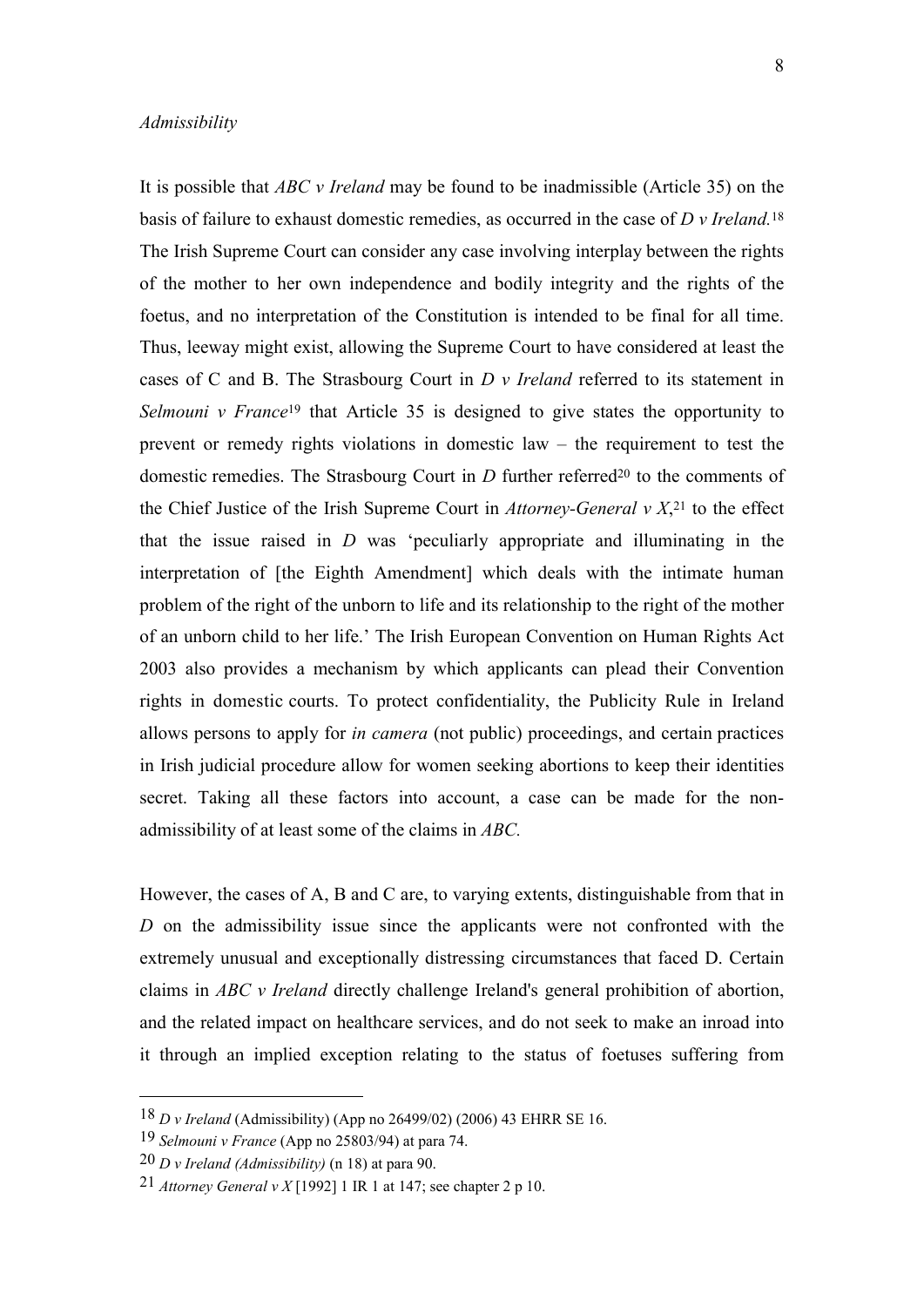abnormalities incompatible with survival, as in the *D* case.<sup>22</sup> On the other hand, two of the claims do appear to rely partially on an existing exception. The Grand Chamber may be persuaded that insofar as B and C rest their claim on an obligation to provide access to abortion to avert a potentially serious risk to health, they could not have found meaningful relief in the Irish courts since no exception exists relating to a threat to the health of the mother, whereas in *D* the Irish government recognised the possibility that an implied exception might apply in her near-unique circumstances. The government would be very hard-pressed to argue that an exception would apply in the far broader circumstances of *A*. A further factor that might influence the Court is that if it was prepared indefinitely to accept that a very doubtfully applicable remedy must be exhausted, applicants could be placed in a position of prolonged uncertainty in which they could obtain no remedy domestically or at Strasbourg. In other words, if the Grand Chamber took a very state-friendly stance towards admissibility the Irish government would be able to take advantage of a position whereby they hold out a remedy as potentially available domestically which in practice would almost certainly be denied, in order to stifle Strasbourg claims which could lead to real relief for women.

Possibly the cases of B and C might be found partially inadmissible on the basis that Ireland does provide for abortion where the life of the mother may be at risk – in both it was arguable that that was the case. So it could be argued that the doubt should have been resolved domestically. On the other hand, in both cases the risk to life was unclear – due, it seems, to medical obstructiveness – and could be viewed as low; a case could readily be made that Ireland does not appear in practice to make any provision for abortion unless the risk to the mother's life is far more clearly established. The applicants B and C are also arguing that there was no likelihood of obtaining a domestic remedy in respect of abortion to alleviate a risk to health, an argument that the state is unlikely to be able to refute. One further aspect of all three cases is likely to be found admissible. The applicants are all raising questions of the lack of certainty as to whether abortion aftercare is *in practice* available in Ireland without risking extreme stigma and other possible adverse consequences. Arguably,

<sup>22</sup> S Bottinni 'Europe's Rebellious Daughter: will Ireland be forced to conform its abortion laws to that of its neighbours?' (2007) 49 Journal of Church and State 211, 243.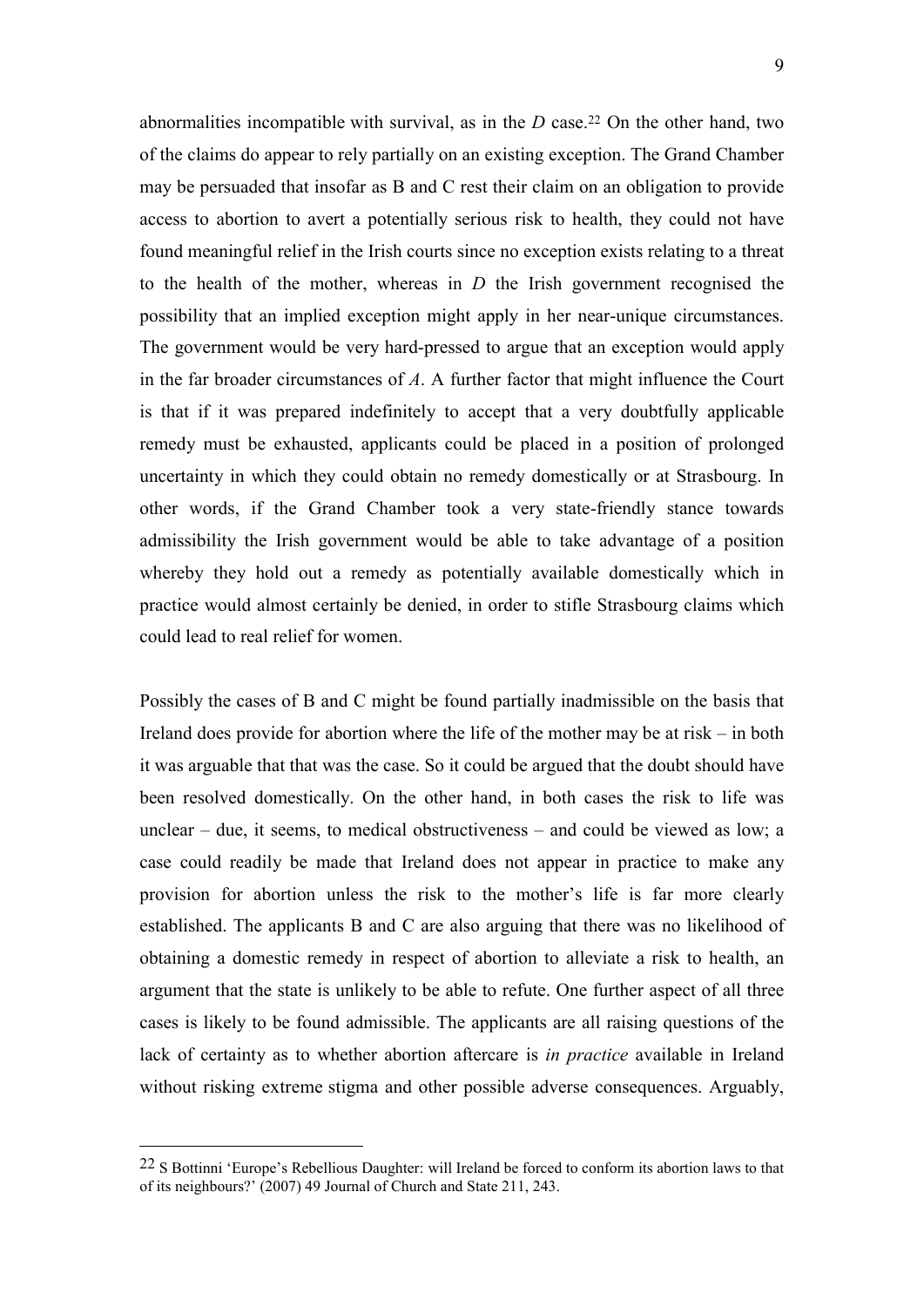no timely applicable court procedure was available in the circumstances the applicants were in that would have allowed domestic resolution of those issues.

There are at present signs that the case is unlikely to be dismissed as wholly inadmissible. Before the lower Chamber reached a decision, the matter was referred to the Grand Chamber. That was a highly unusual development in the process of a case and a signal that the Court may be preparing to issue what it considers to be an historic decision. It would be unlikely that all nineteen judges would be gathered together merely to dismiss the case for lack of jurisdiction. This chapter turns to considering the specific claims being raised in *ABC,* the implications of the possible outcomes for future cases, and certain further possible and pending claims.

## **Protection of physical/mental wellbeing or autonomy: development of rights of access to abortion services and to healthcare under Article 8**

#### *Preliminary comments*

<u>.</u>

The obligation, which can include both negative and positive aspects, to respect private life under Article  $8(1)^{23}$  has been found to mean that a breach of Article 8 may arise where the state has put in place a legal framework denying respect for autonomy in relation to intimate aspects of private life, in particular physical integrity and sexual life.<sup>24</sup> This stance has been taken despite the wide discretion at times afforded to the state regarding its choice of measures intended to protect the rights of others or morals:<sup>25</sup> in the case of *Dudgeon*<sup>26</sup> the Court considered that there had to be

<sup>&</sup>lt;sup>23</sup> Positive obligations require the state to go beyond merely abstaining from interference, but instead to adopt measures that secure the right protected. See eg *Van Kück v Germany* (App no 35968/97) (2003) 37 EHRR 51 at para 70. The justification for the imposition of such obligations., referred to in *Tysiąc v Poland* (n 1) at para 115, is that the Convention guarantees rights that 'are not theoretical or illusory but practical and effective' (*Ilhan v Turkey* (App no 22277/93) (2002) 34 EHRR 869 at para 91).

<sup>24</sup> For example, Article 8 has been found to cover obligations on the state to respect homosexual orientation and therefore penalising homosexual practices created a breach of Article 8, regardless of the enforcement of the penalty: *Dudgeon v United Kingdom* (App no 7525/76) (1982) 4 EHRR 149 at para 41 and see *van Kück v Germany* (n 23) in which the Court found that requirements attached to medical insurance which prevented transsexual reassignment surgery being covered by the scheme were disproportionate.

<sup>25</sup> *Andersson (Margaretta) v Sweden* (App no 12963/87) (1992) EHRR 615; *Muller v Switzerland* (App no 10737/84) (1988) 13 EHRR 212.

<sup>26</sup> *Dudgeon v United Kingdom* (n 23).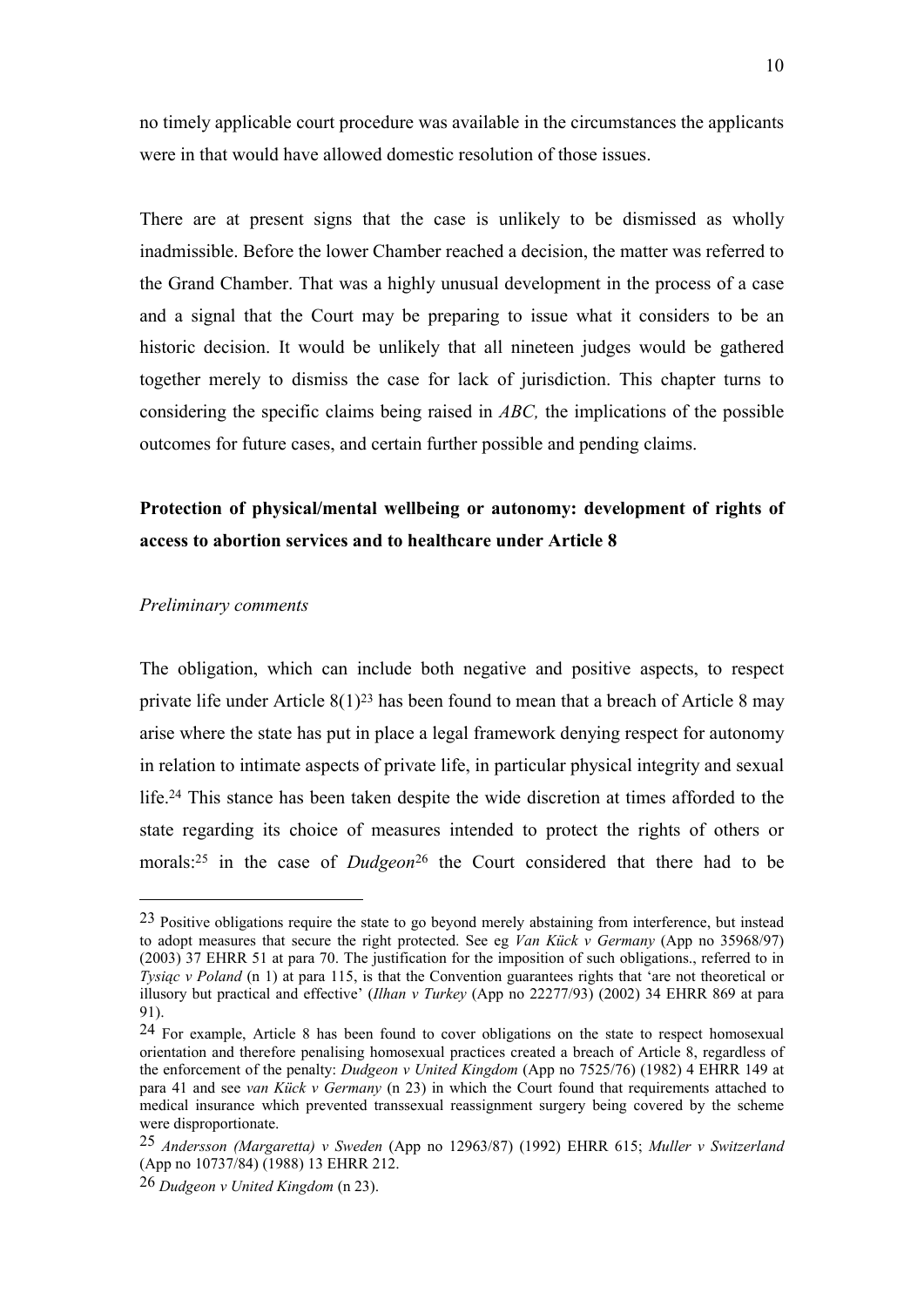sufficiently serious reasons for penalising the practice, going beyond a popular conception of the practice as immoral.<sup>27</sup> This stance may also, in certain circumstances, found the imposition of positive obligations; Strasbourg has applied this approach to the issue of abortion, as described in Chapter 3, <sup>28</sup> in relation to the freedom to develop sexual relationships, a point accepted by the Court in relation to pregnancy in *Brüggemann v Germany*, <sup>29</sup> and in relation to physical wellbeing in *Tysiąc v Poland*. 30

However, although Convention case-law on positive obligations to secure 'personal autonomy' in relation to medical interventions or as an aspect of personal development could potentially found recognition of a 'right of access to abortion', as the applicants argued in *Brüggemann*, it is suggested that at present that step would be viewed as far too controversial and as inconsistent with the application of the margin of appreciation doctrine in this context. Thus, the Court is likely to decide the matter in part in relation to the narrower positive obligation – to ensure effective access to lawful abortion – recognised in *Tysiąc*. It may go further and decide that a lawful exception to save the life of the mother must be broadened to include an exception for the avoidance of serious health risks.

In *Brüggemann* it was suggested on behalf of the state that it was relevant to the issue of proportionality that Germany had provided for lawful abortion in the cases of danger to life or health, foetal disability and rape since that position showed sufficient respect for the 'private life' elements of abortion.<sup>31</sup> Therefore the Court is unlikely to find that a regime that makes such provision but otherwise restricts the *choice* of the woman would infringe Article 8.<sup>32</sup> That is probably correct at present. However, that case was decided almost 30 years ago and in light of the evolving nature of the

<sup>27</sup> *Dudgeon v United Kingdom* (n 23) at para 60.

<sup>28</sup> Pp 1-2 and 4-7.

<sup>29</sup> *Brüggemann and Scheuten v The Federal Republic of Germany* (Decision) (App no 6959/75) (1977) 5 DR 103 at para 55; see also *Dudgeon v United Kingdom* (n 23) at para 41.

<sup>30</sup> *Tysiąc v Poland* (n 1) at paras 106 and 109. See also *Dickson v United Kingdom* (GC) (App no 44362/04) (2008) 46 EHRR 41 at para 60 and *S H and others v Austria* (App no 57813/00) at para 58.

<sup>31</sup> *Brüggemann and Scheuten v Germany* (n 29) at para 62. This point was not determinative.

<sup>32</sup> M Krzyanowska-Mierzewska 'How to Use the European Convention for the Protection of Human rights and Fundamental Freedoms in Matters of Reproductive Law: The Case Law of the European Court of Human Rights <http://www.astra.org.pl/astra\_guide.htm> accessed 29.09.10 Pt III.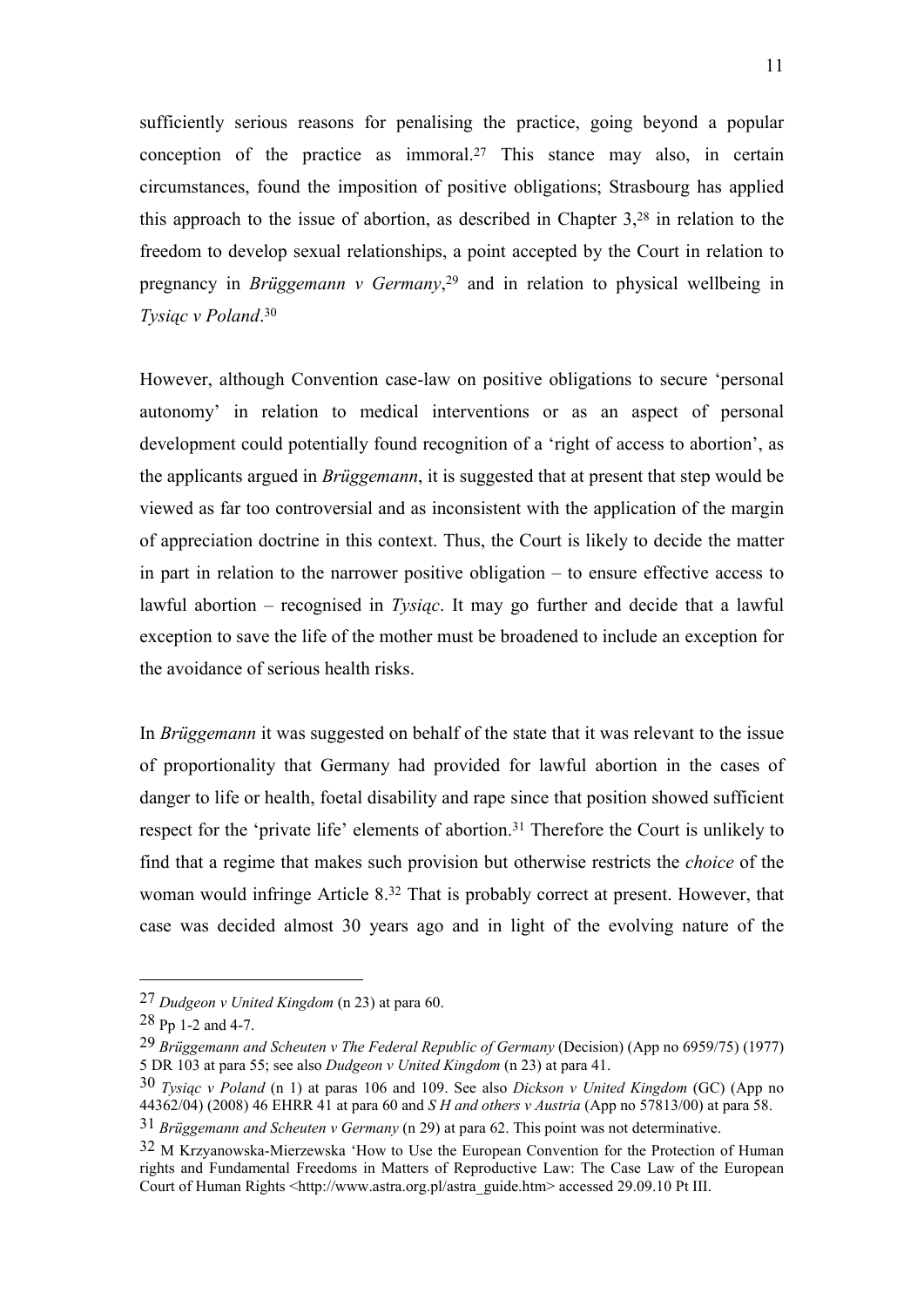Convention the Court has leeway in future to alter that stance. Thus at the present time it will be argued below, especially in relation to the claims in *ABC*, that no freestanding 'right to abortion' is likely to be recognised yet based on *choice*, under Article 8. But the narrower positive obligations that might be recognised could include: a positive obligation to ensure that abortion that is already lawfully available, even in a regime relying on the Prohibition model, is available in practice; an obligation to ensure that medical treatment that is lawfully available, including abortion aftercare, is made effectively available; an obligation to allow abortion to prevent serious risks to the health of the mother without imposing on her the necessity of travelling abroad or seeking an illegal abortion. On that basis the value of autonomy under Article 8 would receive indirect recognition.

### *The application of the rule from* Tysiąc

<u>.</u>

The applicant in *Tysiąc* argued under Article 8 that her moral and physical integrity had been interfered with due to Poland's lack of provision of lawful abortion in her circumstances. But Strasbourg confined the finding of a breach of Article 8 to the failure to provide timely, effective and impartial procedures to obtain redress where abortion was denied though legally permitted. Tysiąc appeared to fulfil the domestic requirements for abortion, although medical opinion was divided and the precise level of risk of damage to her eyesight needed to trigger the exception was unclear – one aspect of her complaint.<sup>33</sup> Thus one implication of this case for states in fulfilling their Article 8 obligations in relation to *access* to abortion is that the obligation was found to be linked to the pre-existing legal regime in the state in question, rather than requiring a 'free-standing' right of access to abortion. That interpretation would accord with the fact that the case did not ultimately require Poland to change the law regarding access to abortion although the case did require that there should be effective access under that law.<sup>34</sup> It follows that where states set out indications *in law*, in particular statutory provisions as in Poland, as to health-based grounds for

<sup>33</sup> In Polish law that it 'constitutes a threat to ... the health of the pregnant woman' see *Tysiąc v Poland*  (n 1) at para 36 *et seq* also see chapter 2 note 33. The application of this exception to Tysiąc was confirmed by a doctor other than the one involved in finally certifying the abortion at a state hospital.

 $34$  It is not possible to be certain at present that this has occurred see chapter 2 text to note 46; see also W Nowicka (ed) *Reproductive Rights in Poland – the effects of the anti-abortion law* (Mar 2008) Bondor 'Analysis of court cases' at p 63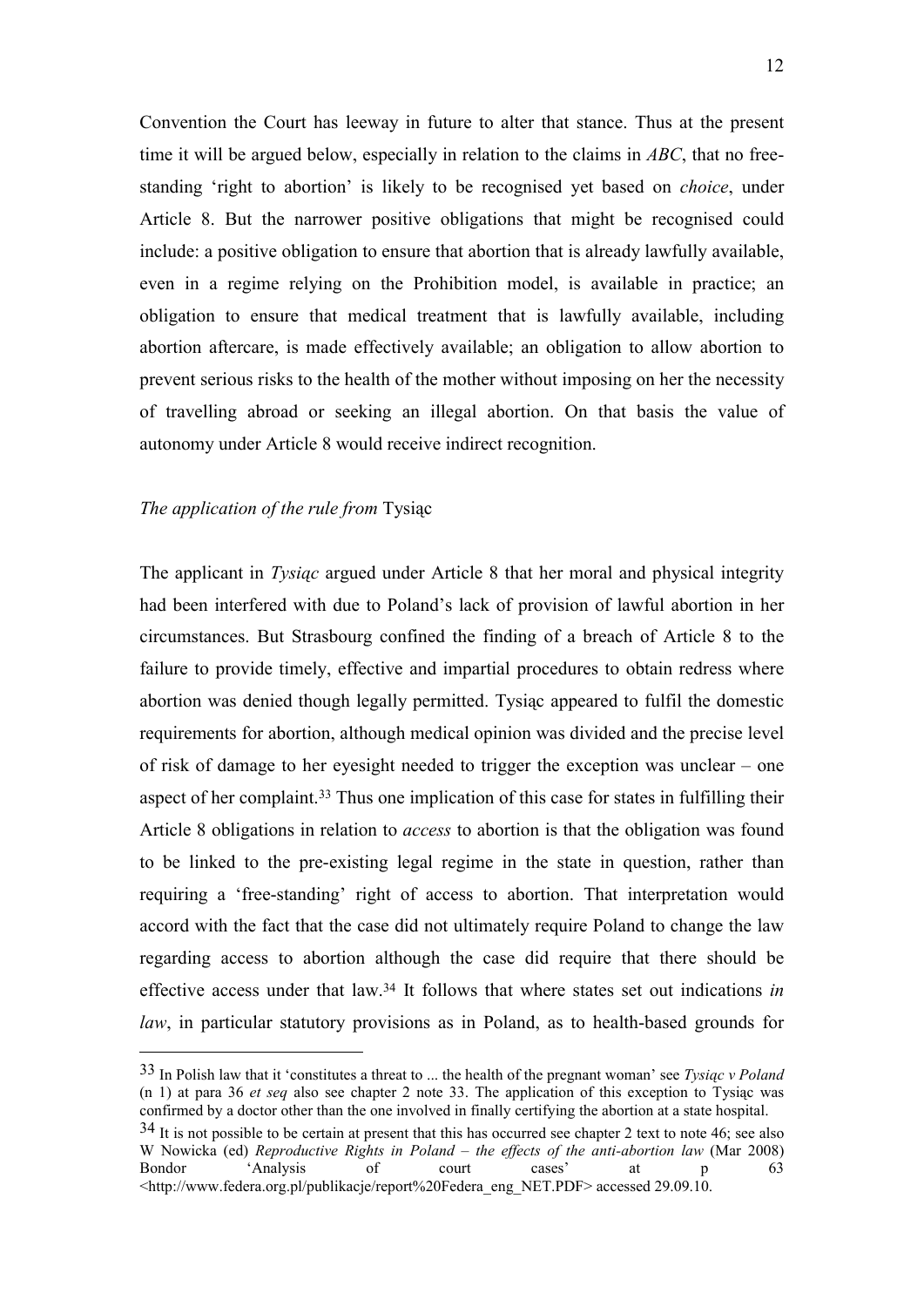legal abortion, these require legal clarity and an effective and timely review procedure to determine their applicability in practice. Women, in other words, must be able to use the provisions to avoid the healthcare risks they were apparently intended to protect against – they must not provide a phantom access to abortion only. This point has also been raised in relation to the exception in the Polish statutory framework regulating abortion allowing for abortion in respect of foetal disability in an application post-*Tysiąc*: *RR v Poland*<sup>35</sup> (the facts of which are discussed in relation to Article 3 below).

Thus the interpretation of Article 8 that the Court adopted in *Tysiąc v Poland* does not translate very readily or directly to states adopting the Prohibition model, such as Ireland. Under that model in Ireland legal exceptions are not set out under statute or in the Constitution, and only one exception, to save the life of the mother, is accorded any recognition, via a court ruling. However, it is submitted that uncertainty created for women in relation to access to abortion services to preserve women's health in regimes adopting *any* form of legal regulation of abortion is within the obligation recognised in *Tysiąc v Poland*. In other words, if Ireland purports to provide abortion aftercare, purports to allow abortion abroad and to save the life of the mother, effective access to such provision should be ensured (although this argument could pose a problem in relation to admissibility – see above).<sup>36</sup> It is further possible that Article 8 obligations to respect physical integrity could extend to a requirement that existing exceptions under general legal principles (for example those recognised by the Irish Constitutional Court) in states adopting a Prohibition model should be clarified, even broadened slightly, to include those seeking domestic abortion, as was argued by the applicants in *D v Ireland,* where an existing exception (implied or express) might be applicable*.* <sup>37</sup> It is clear that the inherently vague exception to the application of the criminal law relevant in the *ABC* case creates a 'situation of prolonged uncertainty'. This forms part of the basis for the applicants' case under Article 8 in *ABC* 'since the Constitutional term 'unborn' is vague and since the

<sup>35</sup> *RR v Poland* (App no 27617/04) (2008) 47 EHRR SE14 (communicated cases); The Center for Reproductive Rights are collaborating in the case: see at <http://reproductiverights.org/en/case/rr-vpoland*>* accessed 29.09.10.

<sup>36</sup> Pp 5-6.

<sup>37</sup> See above pp 5-6.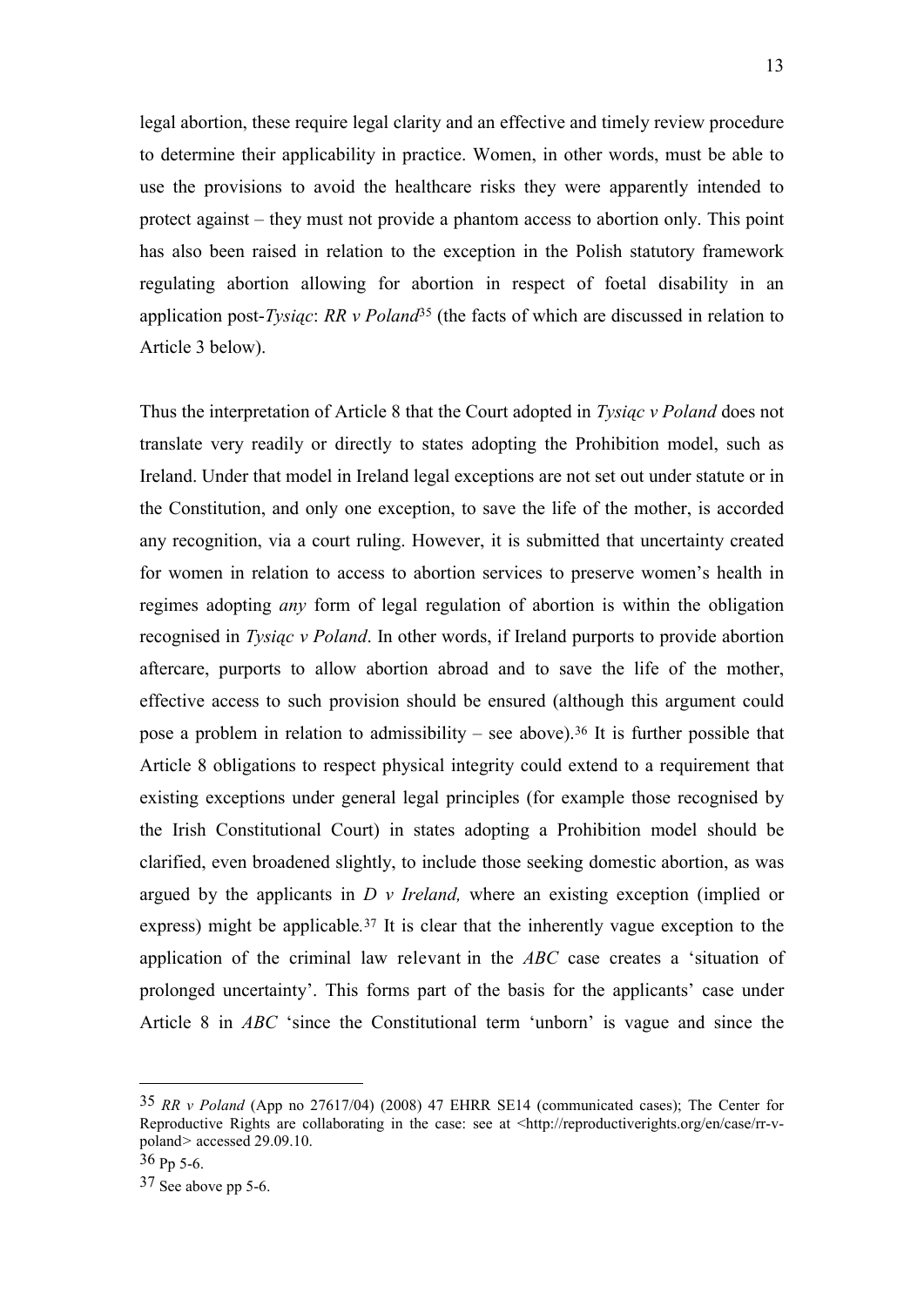criminal prohibition is open to different interpretations.'<sup>38</sup> The women were placed in a position where they were afraid to seek to access a range of abortion-related services due to their fear that merely seeking to do so might expose them to the risk of imposition of criminal liability; those who could potentially offer the services appeared to be in the same position.

Thus, the Grand Chamber in the cases of *B* and *C* could apply the rule as to *effective* access from *Tysiąc*<sup>39</sup> to the situation in Ireland. As a result it might be found that Ireland must ensure that the criminal prohibition on performing abortions does not inhibit doctors from diagnosing a risk to life or deter women from seeking medical help. The Court in *Tysiąc* considered that the Polish laws against abortion had had a 'chilling effect' on doctors who might otherwise have approved an abortion for health reasons. B and C can similarly argue that there is a chilling effect on doctors in Ireland since even where a mother's life is threatened, doctors may show reluctance to find that that is the case. Questions are also likely to be raised as to the likelihood that abortion would have been available in either case in Ireland if a *degree* of risk to life had been found, although in both cases the risk appeared to be fairly small. The Court might be prepared to find that Ireland must also clarify that issue – since both women appear to have assumed that although there appeared to be some risk to their lives, they would be unable to access abortion except by travelling abroad. C in particular was unable to find a doctor willing to determine whether her life was at risk in order for her to activate the exception in Ireland and obtain an abortion. The result of any such determination in this case at Strasbourg could be that in effect the exception in relation to the risk to life in Ireland is broadened to include cases of serious risks to health where the possibility of a risk to life could not be ruled out.

A breach of Article 8 could therefore be found in *ABC* in relation to B and C on the basis that Ireland must make clearer and more effective provision for access to abortion where a serious risk to the mother's health arises that may be lifethreatening. That would constitute some broadening of the recognition of access to abortion under Article 8 that was accepted in *Tysiąc* due to the different nature of the

<sup>38</sup> *ABC v Ireland* (Statement of Facts) (n 2) COMPLAINTS para 3.

<sup>39</sup> *Tysiąc v Poland* (n 1).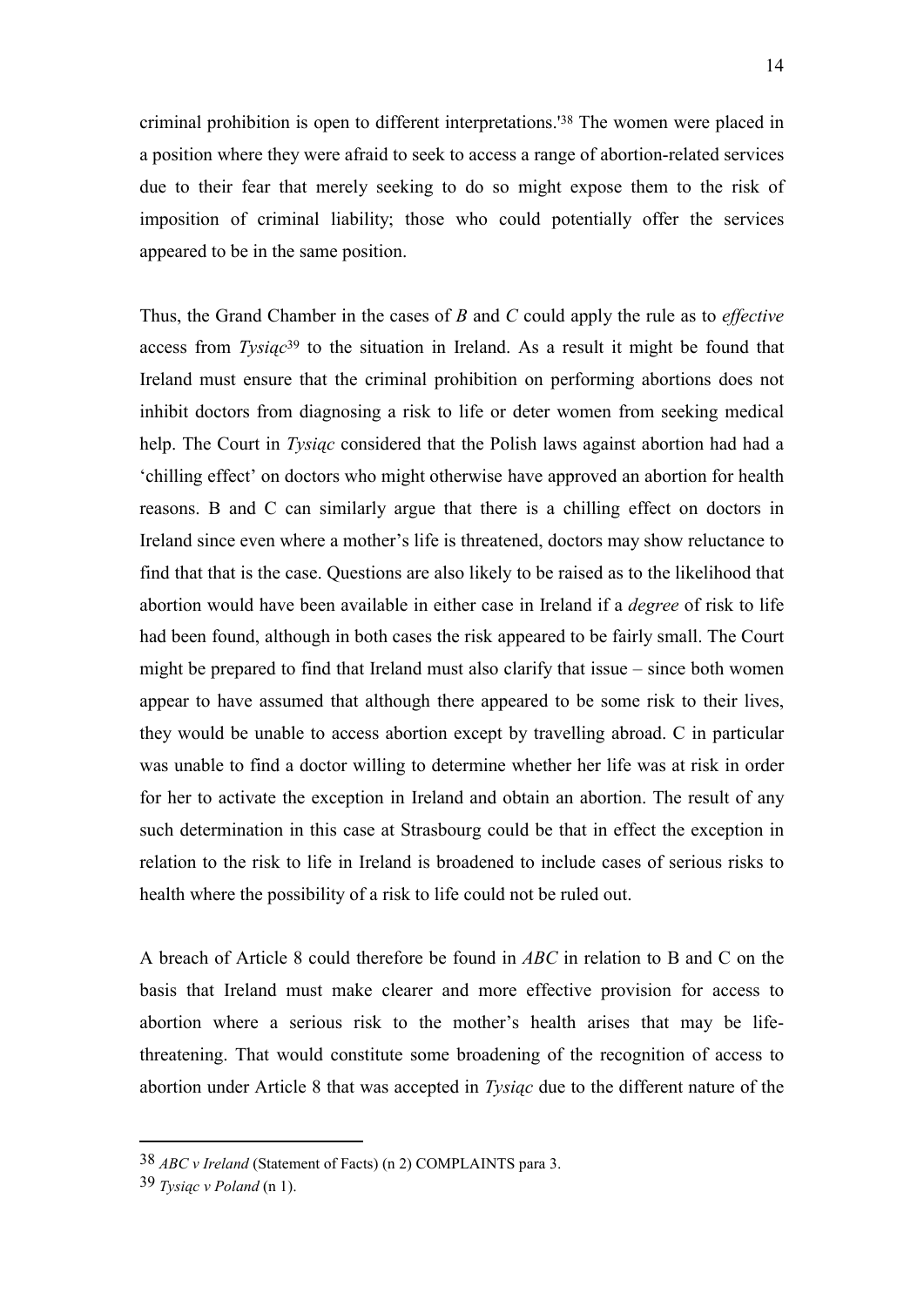restrictive Irish regime – since it is based on a prohibition. In *Tysiąc,* as discussed in Chapter 3, the Court found that '[o]nce the legislature decides to allow abortion, it must not structure its legal framework in a way which would limit real possibilities to obtain it.'<sup>40</sup> But the underlying premise behind that finding from *Tysiąc* was that Polish law recognises the legitimacy of abortion in principle and accepts that the foetus's life is not of equal status to that of the mother. That is not the case in Ireland but, nevertheless, it does purport to allow abortion in the one circumstance of risk to the mother's life, which might have applied in B and C's cases. Thus, the finding from *Tysiąc* could be applied to Ireland without necessarily requiring that Ireland's position as to the status of the foetus should change.

### *Abortion aftercare in Ireland*

The Grand Chamber in the *ABC* case could also apply the *Tysiąc* interpretation of the requirements of the positive obligation to secure physical/mental integrity under Article 8 to find that Ireland is required to clear up the fear and uncertainty surrounding the question of access to aftercare services due to the criminal prohibition. Thus Article 8 may be found to require in relation to all three applicants that the use of the criminal prohibition should be clarified to make it much clearer that it does not affect abortion aftercare or continuity of medical care between the providing abortion clinic abroad and medical services in Ireland. These points could also be raised under Article 8 read with Article 14 (considered below). If a woman presented herself to a hospital suffering from pain and bleeding or passing blood clots due, for example, to heavy periods or the menopause, treatment would normally be available. Thus the Court might be prepared to find in relation to all three applicants that where a medical procedure is generally available to the population, a breach of Article 8 will arise if, though 'legal', it is not in practice made accessible to women where it concerns abortion aftercare. Account would probably be taken of the failure of the state to address the underlying reluctance of doctors to provide such aftercare or of women to access it. Such a finding would constitute an application of the *Tysiąc* rule since, as indicated above, Ireland does *purport* to provide abortion aftercare when a woman has travelled abroad for an abortion. It is submitted that this healthcare

<sup>40</sup> *Tysiąc v Poland* (n 1) at para 116.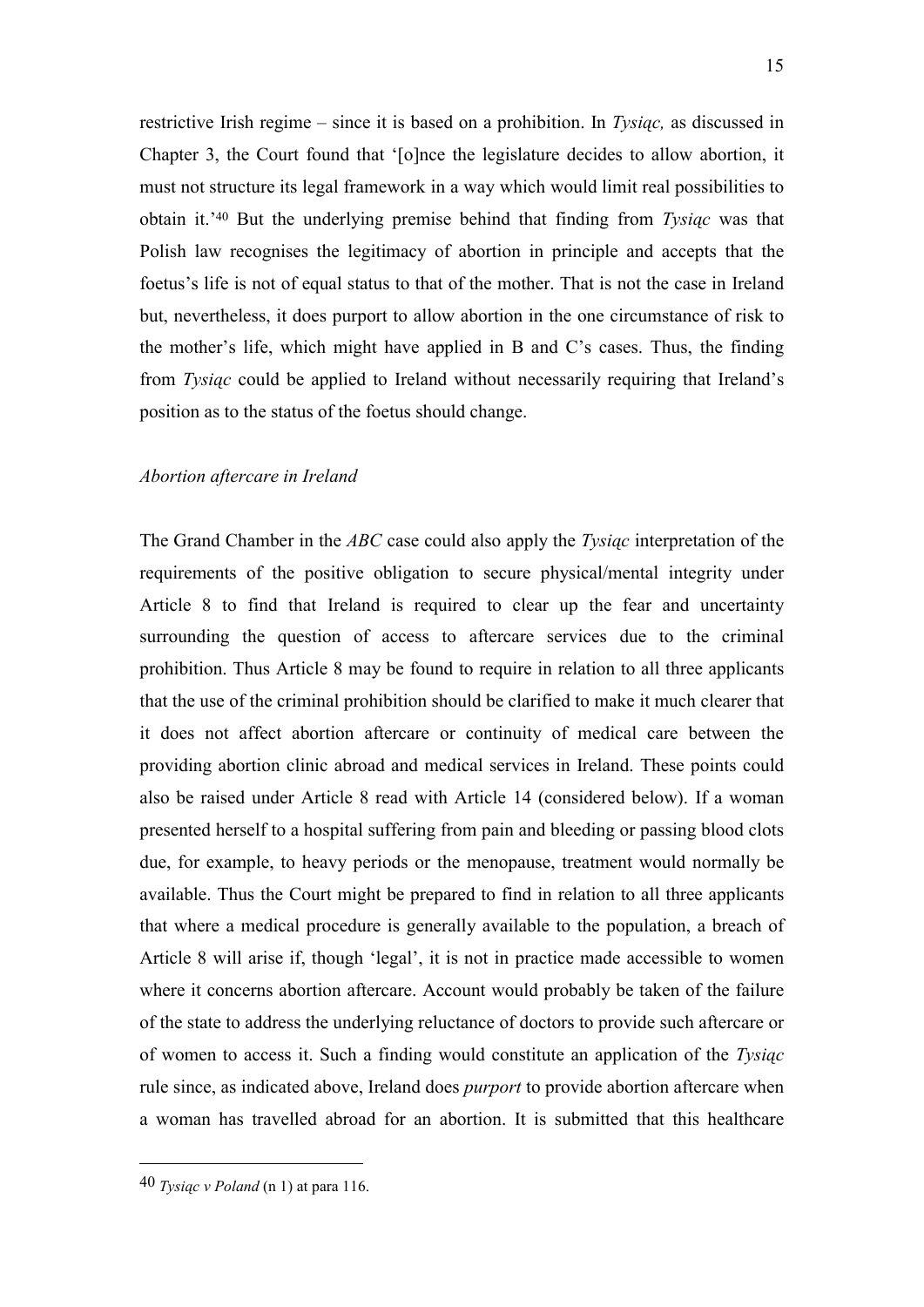aspect of the claim in *ABC* is the most likely to succeed, since it addresses the core of the applicant's complaints which relate to the lack of provision for medical care for those who have undergone an abortion, rather than to the further matter (which is additionally politically and ethically controversial) of broadening access to abortion in Ireland. As discussed above, Strasbourg might maintain the stance that the latter issue remains within Ireland's margin of appreciation.

## *An obligation under Article 8 to create availability of abortion outside a current state exception?*

The previously stated position of the Court is that, unlike Treaties that protect social or cultural rights, the Convention does not provide for any specific *general* level of healthcare among contracting parties, since such matters ultimately fall within the state's margin of appreciation,<sup>41</sup> and, as discussed in Chapter 2, the jurisprudence provides little support for placing an obligation on the state to legalise termination of pregnancy. However, there has been recent development as to the nature of the positive obligations placed on the state, amounting to a demand to provide certain medical procedures in specific circumstances. In *Dickson*<sup>42</sup> the Grand Chamber decided that a violation of Article 8 had arisen where artificial insemination facilities were denied to a prisoner, on the basis that a failure to strike a fair balance between the interests involved was apparent. The Court came to this determination without deciding whether this was a positive or negative obligation.<sup>43</sup> That stance contrasted with the reasoning of the  $4<sup>th</sup>$  Chamber in that case<sup>44</sup> to the effect that the withdrawal of such facilities would have related to the imposition of a positive obligation which the state did not have to undertake to avoid a violation of Article 8; it was found that the balancing of the interests that was undertaken was within the state's margin of appreciation.<sup>45</sup> While the significance of the judgment should not be overstated – the Grand Chamber repeatedly emphasised the importance of the context of

<sup>41</sup> *Tysiąc v Poland* (n 1) at para 109. See further Krzyanowska-Mierzewska 'How to use the European Convention' (n 32) Pt III.

<sup>42</sup> *Dickson v United Kingdom* (GC) (n 30).

<sup>43</sup> *Dickson v United Kingdom* (2007) 44 EHRR 21 at para 40.

<sup>44</sup> *Dickson v United Kingdom* (n 43).

<sup>45</sup> *Dickson v United Kingdom* (n 43) at paras 26-40.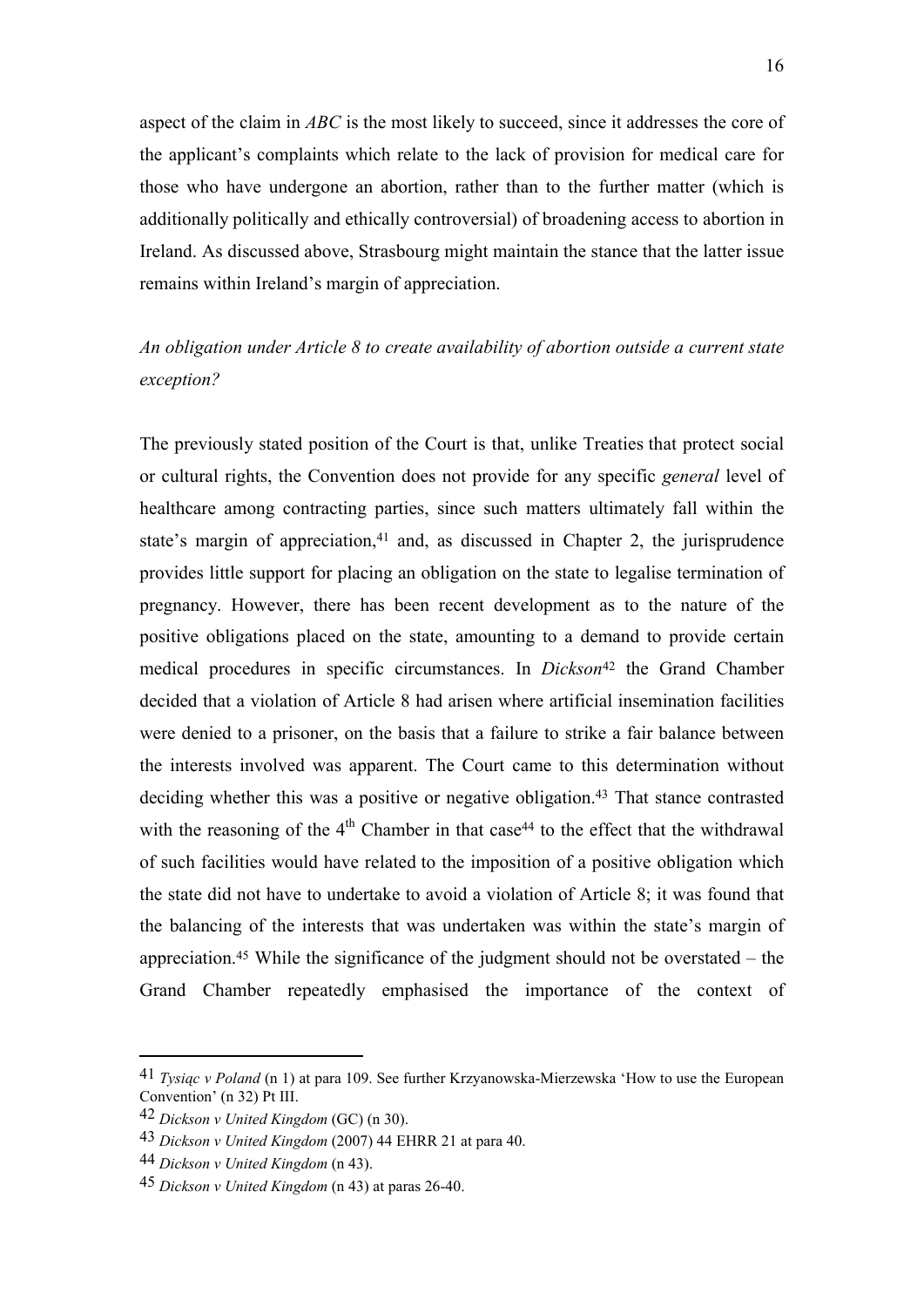$imprisomment<sup>46</sup> - this case casts some doubt on the general reductance to recognise$ positive obligations to make medical procedures available under Article 8.<sup>47</sup>

The Chamber *could* take a far more radical step in *ABC* than that proposed above which is to find under Article 8 that Ireland should provide for abortion where a serious, non-life threatening risk to the mother's health arises (which may have been the case in relation to C). While this goes beyond the main rule from *Tysiąc*, since Ireland does not *already* provide for access to abortion in that circumstance, this arguably reflects the Court's particular concern in *Tysiąc* for the preservation of physical integrity, which may even extend to a requirement for provision of therapeutic abortion where, due to adoption of a Prohibition model, there is no 'balancing of privacy and public interest'.<sup>48</sup> Such an approach would arguably imply that Ireland should accept the legitimacy of abortion in principle. Thus the Court could recognise for the first time that an obligation arises that requires that abortion is made available as a medical procedure in order to secure the physical integrity of a state's citizens where no provision is *already* made to do so. The applicants in *ABC*  have not limited their claim to the *application* of exceptions already recognised in case law, but complain further that 'the fact that abortion was available in Ireland only in very limited circumstances was disproportionate and excessive'.<sup>49</sup>

The Court might prefer to avoid the question of whether Article 8 requires that some degree of access to abortion should be made available *outside* the circumstances specified by the state as allowing it to occur by finding that to be a matter beyond the scope of its enquiry, as it did in *Tysiąc*. <sup>50</sup> It is submitted that that would be a stance of expedience rather than a principled rejection of such an obligation that would rule out its future emergence.<sup>51</sup> The Court as a rule avoids deciding more than it needs to in

<sup>46</sup> *Dickson v United Kingdom* (GC) (n 30) at para 68.

<sup>47</sup> See eg *Brüggemann and Scheuten v Germany* (n 29) and the approach of the Court in *Dickson v United Kingdom* (n 43) at para 40.

<sup>48</sup> See chapter 3 pp 5-7, *Tysiąc v Poland* (n 1) at para 107 and Priaulx 'Testing the Margin of Appreciation' (n 10) at p  $376$ .

<sup>49</sup> *ABC v Ireland* (Statement of Facts) (n 2) COMLPAINTS para 3.

<sup>50</sup> *Tysiąc v Poland* (n 1) at para 106.

<sup>51</sup> See further chapter 6 pp 4-5.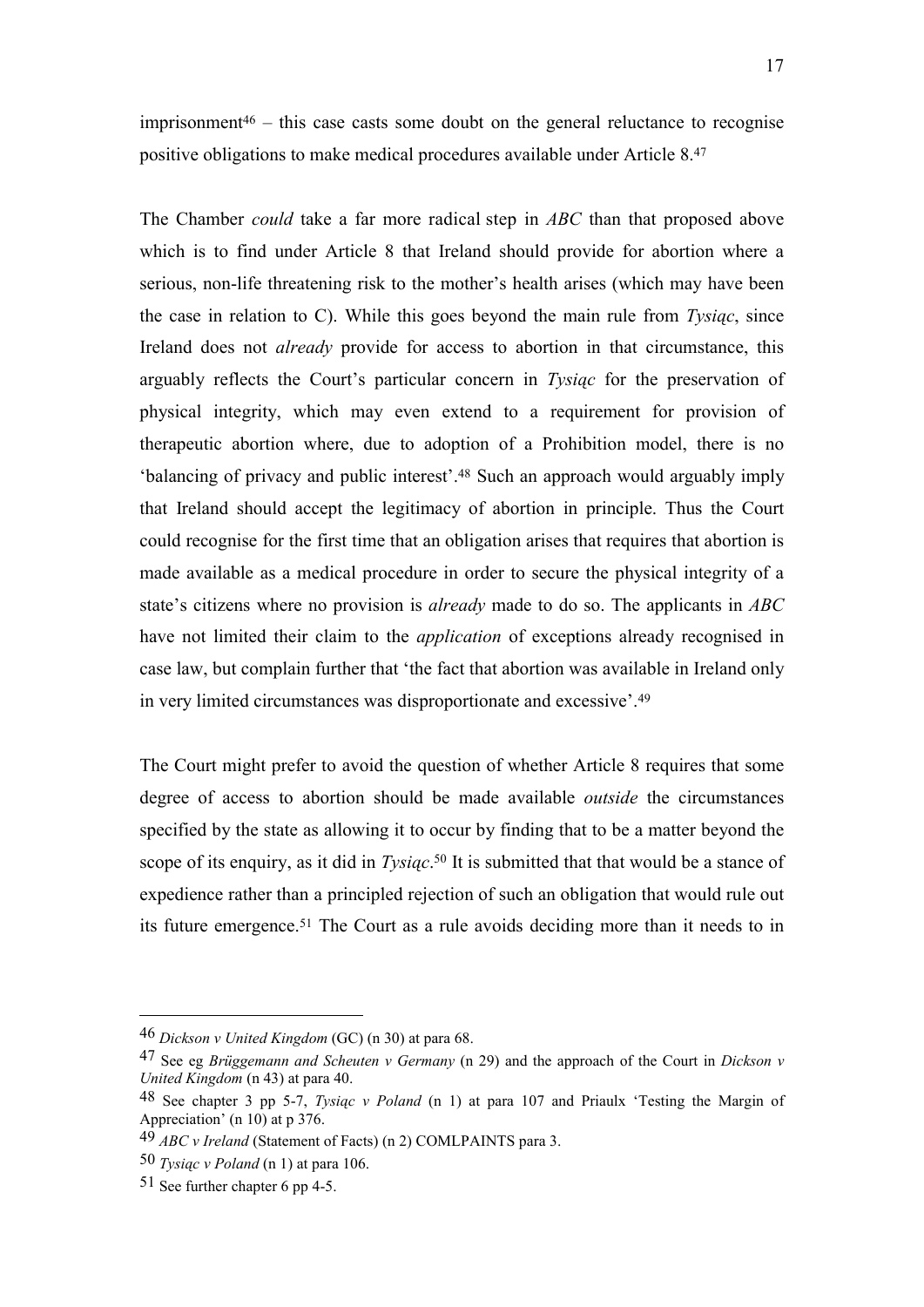order to determine the question it confronts in the particular instance before it.<sup>52</sup> In *Tysiąc,* the Court had available to it a *different* and less controversial route to a finding of a breach of Article 8, as described above. But if, as in the case of Ireland, the state does not purport to provide access to an abortion in the compelling circumstance of averting a real risk to health, the Court would be unable to evade this issue. Women who have a settled determination on health or other grounds to avoid an unwanted pregnancy denied legal abortion domestically are in effect forced to undergo illegal, often unsafe, domestic abortions or travel abroad – as the 3 applicants in *ABC* did. Forced travel abroad may create severe stress and entail a delayed abortion; health care provision may also be impaired – the key issue in *ABC*. The Court may also be influenced by the general context of prevalent illegal abortion, as some have argued the Court was in *Tysiąc,*<sup>53</sup> which includes physical suffering, an adverse impact on health and even death.<sup>54</sup> As discussed in Chapter  $3,55$  it is arguable that the Court came close to recognising impliedly a right of access to abortion in *Tysiąc*: bearing the general position as to access in Europe in mind, and the severe consequences for women if abortion is not domestically available, there are grounds for considering – as mentioned above – that states in that situation might be found to have over-stepped their margin of appreciation in prohibiting abortion. (Such claims could also be developed in relation to Article 3, which will be discussed below.) Taking all these matters into account, a bold Grand Chamber in *ABC could* impose on Ireland an obligation under Article 8 to allow access to abortion to avoid a very serious risk to the mother's health, even where her life was not in danger.<sup>56</sup>

#### *Article 8: the question of abortion on 'social grounds' and the need to travel abroad*

The situation of applicant A in *ABC v Ireland* (see above) raises the even more controversial issue of access to abortion on social grounds*.* The Grand Chamber could

<sup>52</sup> See *Gillan v UK* (App no 4158/05) (2010) 50 EHRR 45 in which the Court did not determine the issue in front of it under Article 5, leaving that issue open, since it could determine the issue under Article 8.

<sup>53</sup> See chapter 3 p 6; see also *Tysiąc v Poland* (n 1) Dissenting opinion of Judge Borreggo Borreggo at para 3, Priaulx 'Testing the Margin of Appreciation' (n 10) at p 375 and Cornides 'Human Rights Pitted Against Man' (2008) 12 Int J HR 107, 130.

<sup>54</sup> Amnesty International Oct 2009 EUR 37/002/2009, see at <http://www.amnesty.org> accessed 29.09.10.

<sup>55</sup> Pp 6-7.

<sup>56</sup> A future case could raise the question of access in cases of rape, regardless of the issue of suicide.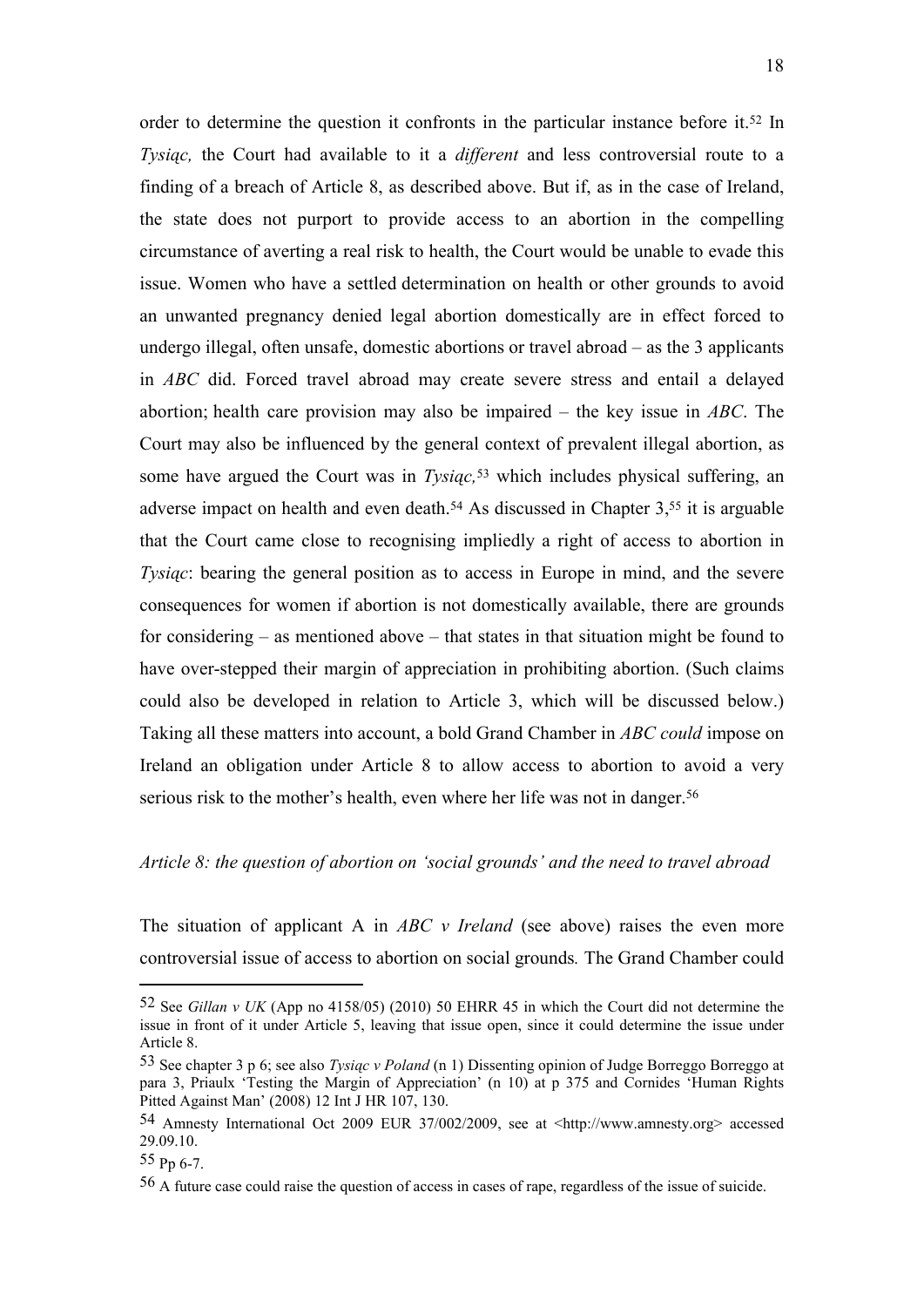apply this extended interpretation of the approach of the Court in *Tysiąc* to find that Ireland should provide access to abortion in her circumstances. Such a finding would demand that Ireland create a further new, extremely controversial exception to the prohibition on abortion, allowing access to abortion on *social* grounds. That would demand a radical change to its Constitutional protection for the foetus. While a general right to certain medical procedures may be clearly beyond the scope of the Convention, in specific cases rights of access may be found, as in *Dickson*. Early termination is a good example of a medical procedure that is denied in most circumstances in Poland and Ireland, but not on the grounds of resource, and which is available in the rest of Europe. Therefore it is arguably an exceptional instance by analogy with the prohibition on artificial insemination at issue in *Dickson*. That argument could be supported on the basis that vulnerable and poor women – who are less able to travel for or to pay for an abortion – are disproportionately affected by the prohibition, a feature of A's case. However, the Grand Chamber would be unlikely to embark on a course that could create such a dramatic, direct confrontation with Ireland and would be more likely to view the decision not to provide for abortion on social grounds as within its margin of appreciation, allowing it some scope to protect a foetal right to life. It is much more likely to take a restrained approach; it might therefore be prepared only to find that Ireland had breached its positive obligations under Article 8 by failing to facilitate her travel to the UK by providing public funds for women at a certain level of poverty, on the basis that since travelling for abortion is permitted, it should be capable of being accorded to women regardless of their economic position.

## *Justifying lack of access to abortion under Article 8(2)*

So far the question of proportionality under Art 8(2) has not been raised at Strasbourg in the context of a woman's claim to access abortion: in *Tysiąc* the claim was determined within the ambit of Article 8(1). As far as Ireland is concerned, reliance on Article 8(2) in an instance in which a woman's health was potentially seriously affected by a failure to provide an abortion, as in the cases of B and C, would only be likely to succeed if Ireland persuaded the Grand Chamber to accept that the foetus has a right to life within Article 2. It would be unlikely to accept that argument since making such a finding would place all the laws allowing access to abortion in Europe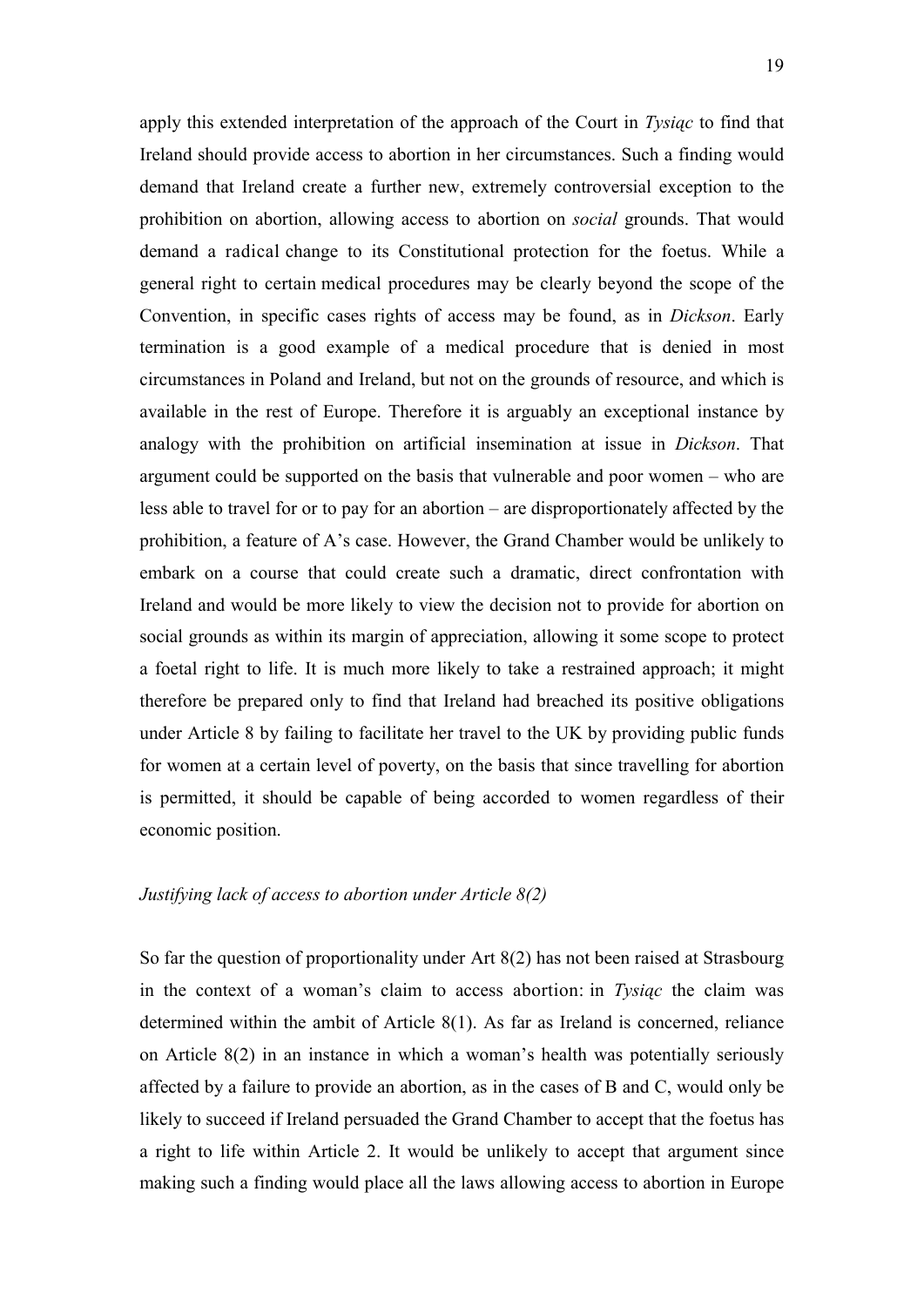in jeopardy. That evasive stance would be in line with *Vo*<sup>57</sup> and with *Open Door*, <sup>58</sup> in relation to Article 10(2), in which the Court avoided answering the government's argument that the foetus was an 'other' subject to such protection. A further possibility would be to recognise an interest of the foetus that could be captured by the term 'rights of others' in Art 8(2) without making a specific determination as to the nature of the right. Strasbourg typically employs a generous interpretation of what may constitute a 'legitimate aim' under the broad exceptions listed in paragraph 2 of Articles 8-11<sup>59</sup> and could therefore leave the question of the particular 'right' in question open. The right of 'others' in question arguably need not be a Convention right possessed by the foetus – it could merely refer to foetal interests or to general rights to healthcare aimed at protecting pregnancy. <sup>60</sup> An alternative justificatory ground under Article 8(2) that is potentially relevant is that of the protection of morals. In *Open Door* the ECtHR held that the Irish restrictions on provision of information in relation to abortion services abroad had the legitimate aim of the protection of morals in that the question of foetal life related to a 'profound moral value'.<sup>61</sup>

But these lesser justifications would be unlikely, on grounds of necessity, to be capable of overcoming a right of access to abortion under Article 8(1): for instance, the protection of morals has never been considered by the Court to merit restriction of physical liberty or fundamental choice in relation to bodily integrity.<sup>62</sup> In the case of *Open Door* itself this legitimate aim was deemed on grounds of proportionality not to require an absolute ban on publication and dissemination of details of abortion agencies abroad. It is reasonably clear that, as emphasised in the dissenting opinion of JES Fawcett in *Brüggemann*, in the absence of a reliance on 'a foetal right to life', no other sufficiently weighty interest would be available to displace the interest of the woman in being able to end a pregnancy. <sup>63</sup> Thus these justifications would carry little

<sup>57</sup> *Vo v France* (n 7).

<sup>58</sup> *Open Door Counselling v Ireland* (n 12).

<sup>59</sup> See e.g. Harris, O'Boyle & Warbrick *Law of the European Convention on Human Rights* (2nd edn, Oxford OUP, 2009) at p 407.

<sup>60</sup> See e.g. *Olsson v Sweden* (App no 13441/87) (1994) 11 EHRR 259 at para 119.

<sup>61</sup> *Open Door Counselling v Ireland* (n 12) at para 63.

<sup>62</sup> See in particular *Dudgeon v United Kingdom* (n 23) at para 37.

<sup>63</sup> *Brüggemann and Scheuten v Germany* (n 29) Dissenting Opinion of Mr JES Fawcett para 5-6.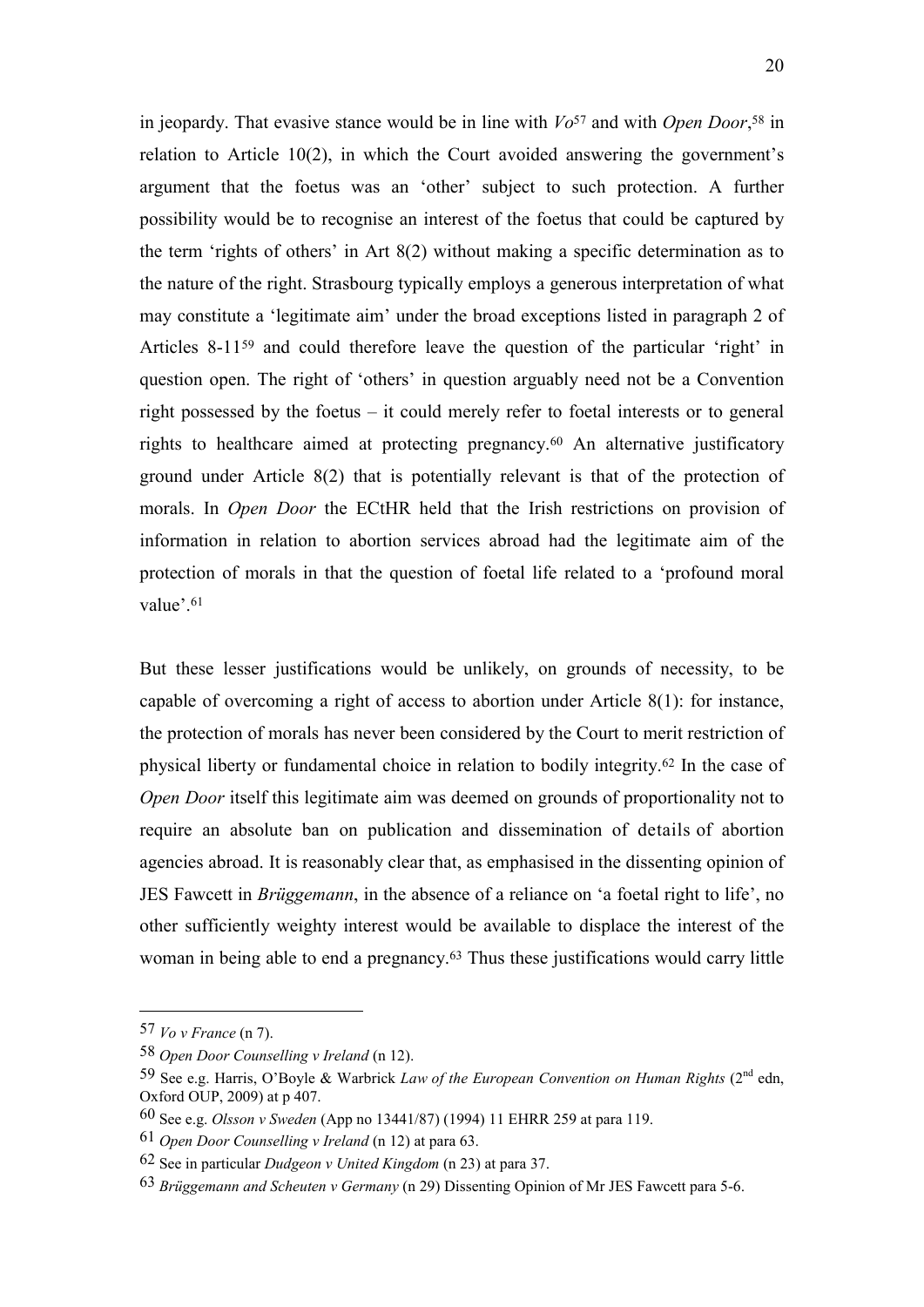weight in relation to the claims of B and C to obtain access to an effective medical procedure to determine whether a risk to life or a serious risk to health arose, assuming that those claims were accepted as within the ambit of Art 8(1). The challenge of A relates to the social and familial impact of an unwanted pregnancy, and thus a wider margin of appreciation would probably be conceded to the state in determining that such a claim fell outside the ambit of Art 8(1), as discussed above. Assuming that it was found that Ireland was under an obligation to facilitate travel, the interests discussed could potentially have some weight. Nevertheless, it would be difficult to establish that an implicit requirement to travel secretly for a termination, and creation of a delay in accessing an abortion, could be viewed as a proportionate restriction. It would be hard to establish a rational connection between creating delay in accessing an abortion, and seeking to afford protection to the interests of the foetus.

A further point that may be raised in *ABC,* or could be raised in future applications, arises in relation to the exceptionally draconian nature of the penalties available for abortion in Ireland, which include life imprisonment for the woman. If the Irish government argues that the criminal penalties are intended to protect the rights of others under Art 8(2), the Court may concede a broad margin of appreciation to Ireland on grounds of the religiously controversial nature of the issue, but the law might nevertheless be found to fail to satisfy the demands of proportionality under Article 8(2). This would be likely to be the case even if in practice life imprisonment was not imposed.<sup>64</sup>

## **Freedom from inhuman and degrading treatment: developments under Article 3**

Strasbourg has not yet accepted that effectively forcing a woman to go through a pregnancy resulting from rape, or where the foetus is fatally disabled, or where her health will be severely placed at risk, as can occur in restrictive regimes, whether provided for in law or not, amounts to Article 3 treatment. As was discussed in the previous Chapter it is a feature of international human rights law that the Article 3

<sup>64</sup> See *Dudgeon v United Kingdom* (n 23) at para 41.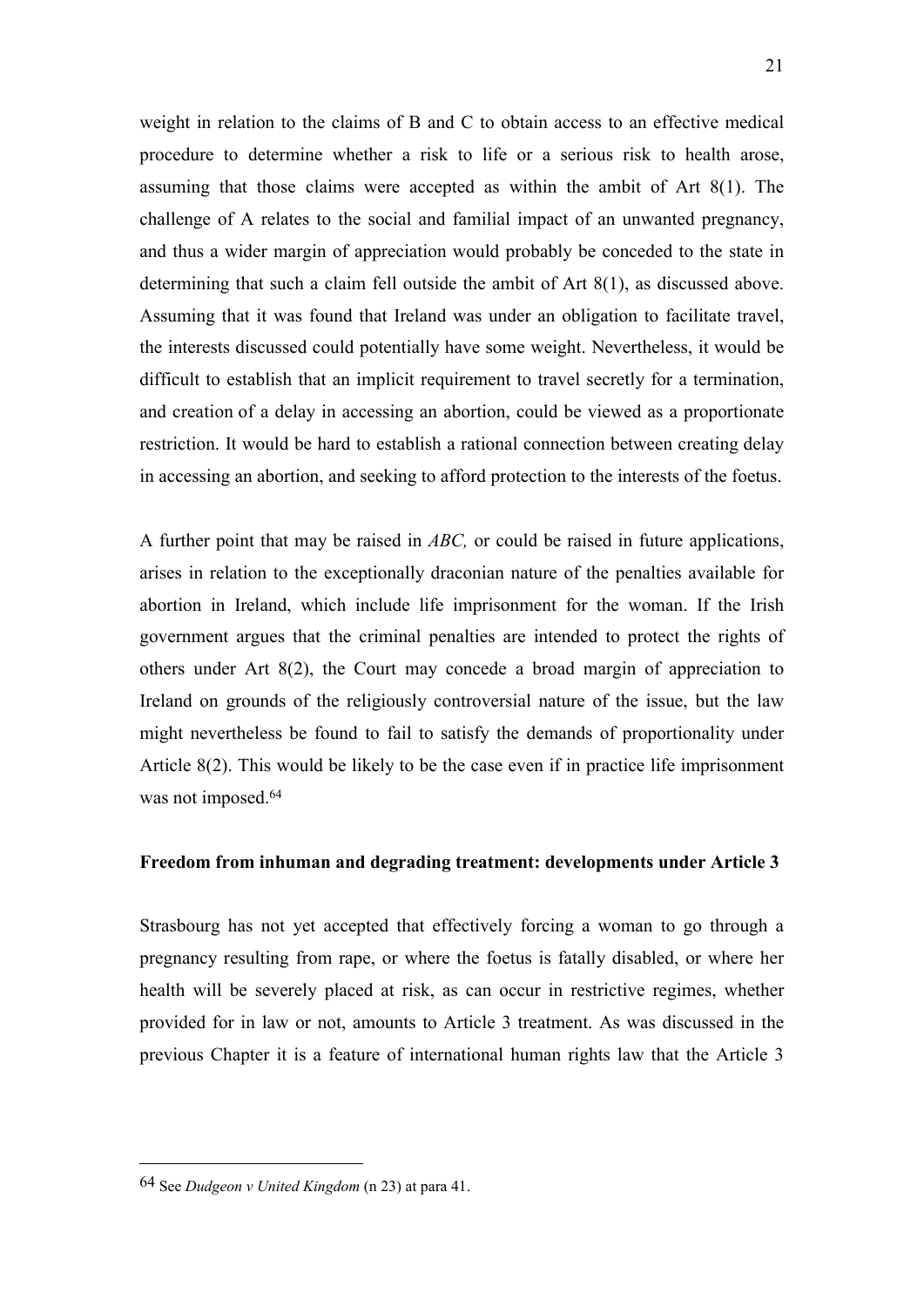guarantee can be interpreted to encapsulate the distress and humiliation<sup>65</sup> engendered by the denial of abortion services in certain situations such as rape or fatal foetal impairment. There is also some support for this argument where the woman as a result suffers severe impairment of health, as argued by the applicant in *Tysiąc*. <sup>66</sup> Thus, it is possible that Strasbourg might be prepared to take this step. The ECtHR has confirmed that this Article can found positive obligations to prevent inhuman or degrading treatment.<sup>67</sup>

If the Court accepted a positive obligation to set up a legal framework for abortion regulation that provided for abortion where the consequences for the woman of an unwanted pregnancy amounted to Art 3 treatment, then regimes that adopt a Prohibition model of abortion, as in Ireland, could readily be found to breach Article 3. This would establish a 'right of access to abortion,' under the Convention, albeit in very narrow circumstances, based on a failure of the state to fulfil its positive obligations under Article 3. An argument of this nature was raised at Strasbourg in *D v Ireland* (admissibility).<sup>68</sup> In that case the applicant found after a scan that one of the twins she was carrying had died while the other was suffering from a severe foetal abnormality which limited survival outside the womb to an average of 6 days (anencephaly – lack of a brain). She did not embark on any course of domestic litigation since the only analogous case law related to the threat of suicide where the woman had been raped.<sup>69</sup> Having obtained an abortion in England, she was unable to access full medical after-care, including genetic counselling, in Ireland, due to restrictions linked to the Irish prohibition and the criminal penalties relating to it. She complained at Strasbourg that the prohibition had led to violation of her rights under

<sup>65</sup> The ECtHR has recognised that degrading treatment includes 'feelings of fear, anguish and inferiority capable of humiliating and debasing them' *Kudla v Poland* (GC) (App no 30210/96) 35 EHRR 198 at para 92.

<sup>66</sup> *Tysiąc v Poland* (n 1) at para 64-8.

<sup>67</sup> See eg *Aksoy v Turkey* (App no 21987/93) (1997) EHRR 553 and C Ovey and R White Jacobs & White *The European Convention on Human Rights* (4<sup>th</sup> edn, Oxford: OUP, 2006) at pp 84-5 on the duty to investigate allegations of ill treatment.

<sup>68</sup> See *D v Ireland* (Admissibility) (n 18). See commentary on the facts of this case B Hewson 'Ireland's Cruel and Unusual Abortion Law' <http://www.spikedonline.com/index.php/site/article/3363/> accessed 29.09.10.

<sup>69</sup> *D v Ireland* (Admissibility) (n 18) para 91.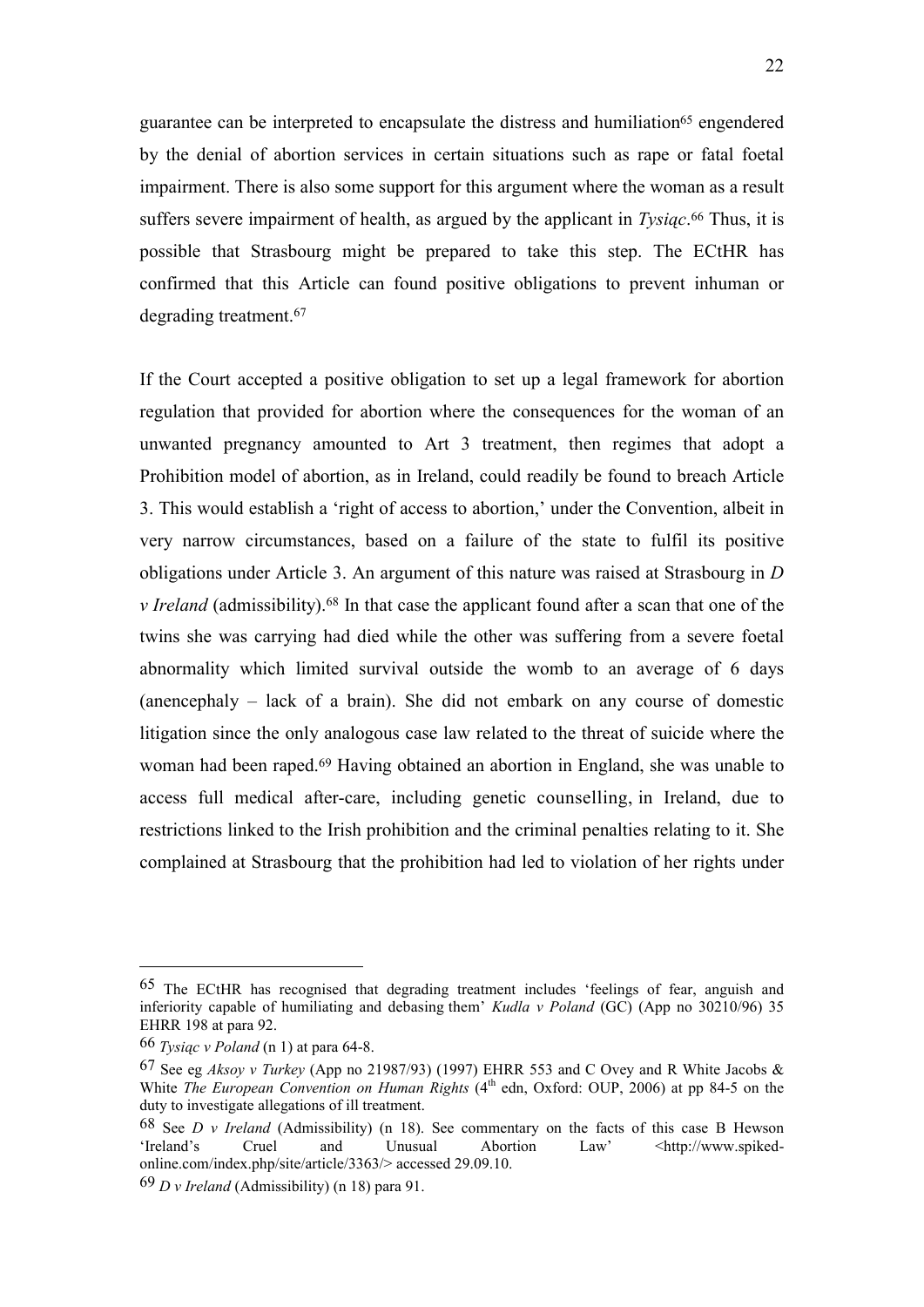Articles 3 in relation to the mental suffering she was forced to endure, $70$  but as mentioned above, the claim was found inadmissible.

However, the acceptance of an obligation under Article 3 to provide access to abortion in very narrow circumstances, requiring the creation of a new legal exception in Ireland is unlikely to be recognised, for example, in the circumstances of *ABC* – not because it is out of line with Convention principles, but due to the fact that *in practice,* even though a legal prohibition is in place, the woman will often access an abortion abroad, as in Ireland, and the Court does not therefore *have* to adopt such a controversial position as to find a violation under Article 3.<sup>71</sup> The Court is more likely to recognise a less controversial Article 3 obligation – the requirement of a legal framework to ensure that women can obtain after-abortion services that are legally available in the state. The ECtHR has acknowledged positive obligations under this Article in relation to the requirement of the proper *investigation* of rape in *MC v Bulgaria*,<sup>72</sup> thus recognising the seriousness of the humiliation and distress caused by rape. This finding therefore provides support for acceptance of other analogous positive obligations, possibly including ineffective provision of abortion aftercare where the abortion was undertaken in stressful conditions and/or to avoid serious health risks. Further, in a suitable case an analogy could be drawn between the suffering caused to the woman by the state's lack of an effective legal framework for prosecuting rapists and the suffering caused by the state's lack of a legal framework to address the effects of rape – including denying access to abortion where the pregnancy is the result of rape.

The application of *RR v Poland* submitted to the Court in 2004<sup>73</sup> claims that a positive obligation should be recognised under Article 3 to ensure that diagnostic tests to establish foetal disability should be available in practice in order to bring a woman within the Polish exception and permit abortion, depending on the results. In *RR* the applicant was informed on the basis of an initial ultrasound test that the foetus might be suffering from Turner's syndrome; she required a further genetic examination but

<sup>70</sup> *D v Ireland* (Admissibility) (n 18) para 75.

<sup>71</sup> See *Tysiąc v Poland* (n 1) at para 64-8.

<sup>72</sup> *MC v Bulgaria* (App no 39272/98) (2005) 40 EHRR 20 at paras 182-7.

<sup>73</sup> *RR v Poland* (n 35); The Center for Reproductive Rights is collaborating in the case: see at <http://reproductiverights.org/en/case/rr-v-poland*>* accessed 29.09.10.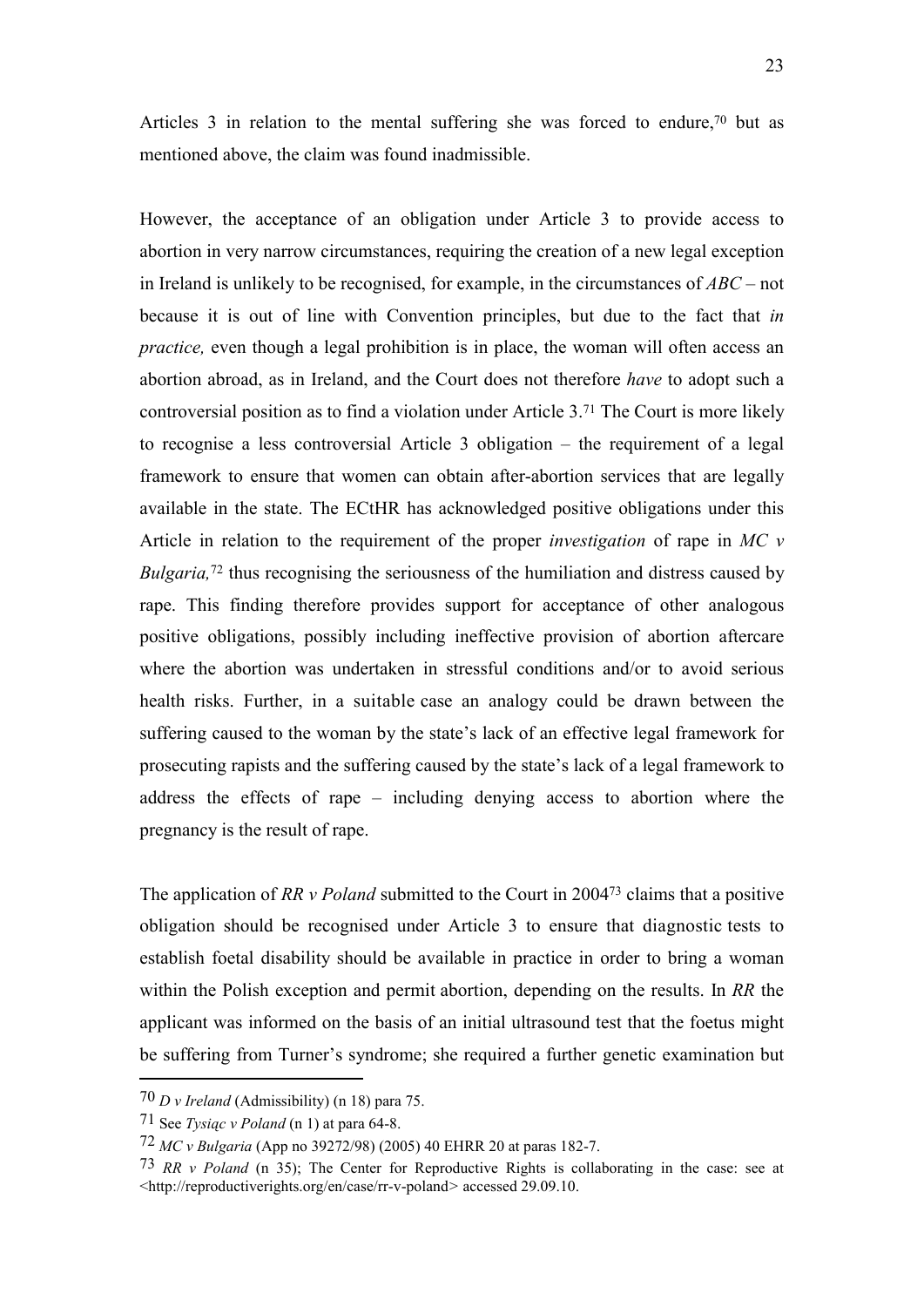she was unable to gain a referral by her local physician for this test and was subsequently refused testing in public hospitals until admitted as an emergency patient in the  $23<sup>rd</sup>$  week of her pregnancy. By the time she was able to gain permission for an abortion on the ground of foetal disability it was unlawful in Polish law to have one, and she was also unable to gain domestic redress. Her argument is being brought under the 'degrading treatment' head of Art 3. If successful, as the Polish Federation for Women and Family Planning argue,<sup>74</sup> her claim would place greater pressure on Poland than *Tysiąc* did to undergo more far-reaching reforms to its medical framework allowing for abortion, within its accepted exceptions.

#### **Protection for the life of the woman: Article 2**

1

A breach of Article 2 of the ECHR could be claimed where a woman's life was put in danger by preventing her from having an abortion, both in so far as a prohibition could be considered as having that direct result,<sup>75</sup> and in so far as the state would be failing in its positive obligation to protect the lives of its citizens.<sup>76</sup> Clearly, these issues would arise in a non-abstract sense<sup> $77$ </sup> if, for example, a pregnant woman suffered a complication threatening her life that could only be resolved by aborting the foetus. Denial of healthcare which is 'available to the general population' and which could save the life of a person who was denied it was held to be capable of breaching Article 2 in *Cyprus v Turkey*. 78

<sup>74</sup> Polish Federation for Women and Family Planning W Nowicka (ed) *Reproductive Rights in Poland – the effects of the anti-abortion law* (Mar 2008) <http://www.federa.org.pl/publikacje/report%20Federa\_eng\_NET.PDF> at p 62.

<sup>&</sup>lt;sup>75</sup> Article 2(1) provides: 'Everyone's right to life shall be protected by law. No one shall be deprived of his life intentionally save in the execution of a sentence of a court following his conviction of a crime for which this penalty is provided by law'. Agents of the state (ie those preventing a doctor carrying out an illegal abortion eg the police) would in effect be killing the woman by preventing the abortion taking place. It may however be more suitable to consider the issue as a matter of the positive obligations of the state to secure the life of its citizens.

<sup>76</sup> See *LCB v United Kingdom* (App no 23413/94) (1998) 27 EHRR 212; *Oneryildiz v Turkey* (App 48939/99) (2005) 41 EHRR 325.

<sup>77</sup> The Court does not receive abstract applications as to the applicability of law in general – such applications are deemed 'manifestly inapplicable' under Article 35(1). See in relation to abortion  $X y$ *Norway* (App no 867/60) (1961) 4 Yearbook 270 and *X v Austria* (App no 7045/75) decision of 10<sup>th</sup> December 1976.

<sup>78</sup> *Cyprus v Turkey (*App no 25781/94) (2002) 35 EHRR 30 at 219; *Nitecki vPoland,* (Admissibility) (App no 65653/01), decision of 21st March 2002 cited in Krzyanowska-Mierzewska 'How to use the European Convention' (n 32) at Pt III 2.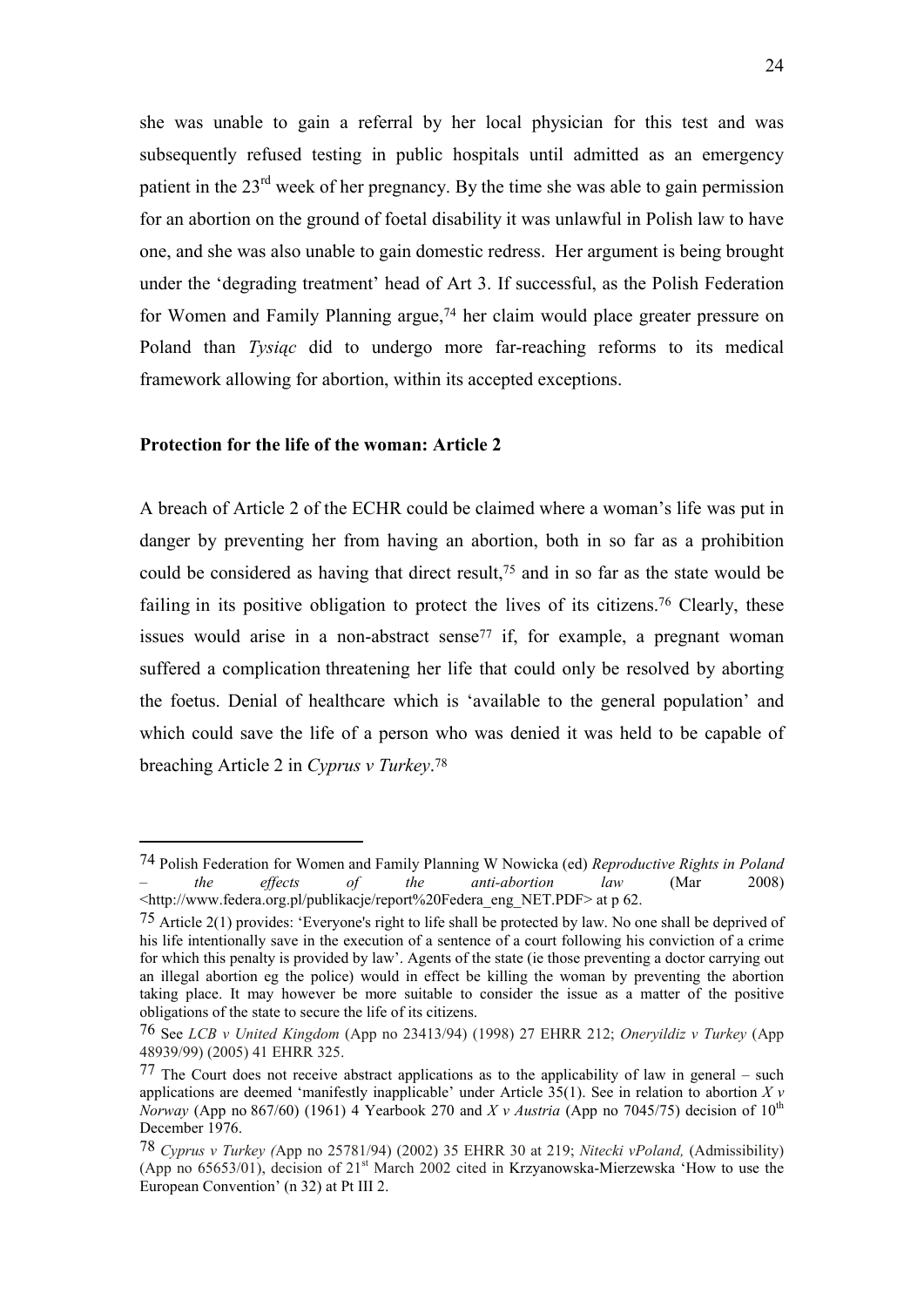Article 2 has been held to impose certain procedural obligations in relation to the creation of risks to life. Such obligations have been held to arise in relation to the provision of healthcare and the requirement to undertake effective investigations into the cause of death:

The positive obligations funder Article 21 require States to make regulations compelling hospitals, whether public or private, to adopt appropriate measures for the protection of their patients' lives. They also require an effective independent judicial system to be set up so that the cause of death of patients in the care of the medical profession, whether in the public or the private sector, can be determined and those responsible made accountable. 79

This obligation could arise in relation to denial of abortion as a form of healthcare where a risk exists to the health or life of the mother, potentially including a risk of suicide.<sup>80</sup> In procedural terms, if deaths are caused directly by state agents in the context of, for example, a hostage situation, there must be a clear and accessible basis in law for the action taken.<sup>81</sup> By analogy, in the context of *positive* obligations under Article 2, an obligation to provide readily available medical care to safeguard life could be extended to require state regulations intended to obviate risk to life to be effective. Such positive obligation could take the form of a requirement to adopt an effective legal framework that protects the life of pregnant women whose lives are threatened by their pregnancy. Where any provision available was rendered ineffective due to prevalent anti-abortion attitudes in the medical establishment engendered by restrictive regimes (e.g. the 'chilling effects' referred to in *Tysiąc* and claimed in *ABC*) <sup>82</sup> the state would under this argument have to take steps to address the inefficacy. The applicant presented her case on that basis in the recent application to the Court in *Z v Poland*, <sup>83</sup> sponsored by the Centre for Reproductive Rights, and currently pending before the Court. The application involves a pregnant woman who

<sup>79</sup> *Byrzykowski v Poland* (App no 11562/05) (2008) 46 EHRR 32 at para 105 – 106.

<sup>80</sup> On measures to prevent loss of life see further *Tavares v France* (Admissibility) (App no 16593/90) and R Cook, B Dickens and M Fathalla *Reproductive health and human rights: Integrating medicine ethics and law* (Oxford: OUP, 2003) at p 26.

<sup>81</sup> See Article 2(2) – this point is considered briefly in the case of *McCann* (App no 18984/91) (1996) 21 EHRR 97 at para 154.

<sup>82</sup> *Tysiąc v Poland* (n 1) at para 116; *ABC v Ireland* (Statement of Facts) (n 2) COMPLAINTS para 3. See also chapter 3 pp 4-7.

<sup>83</sup> *Z v Poland* (Statement of Facts) (App no 46132/08), lodged 16 September 2008.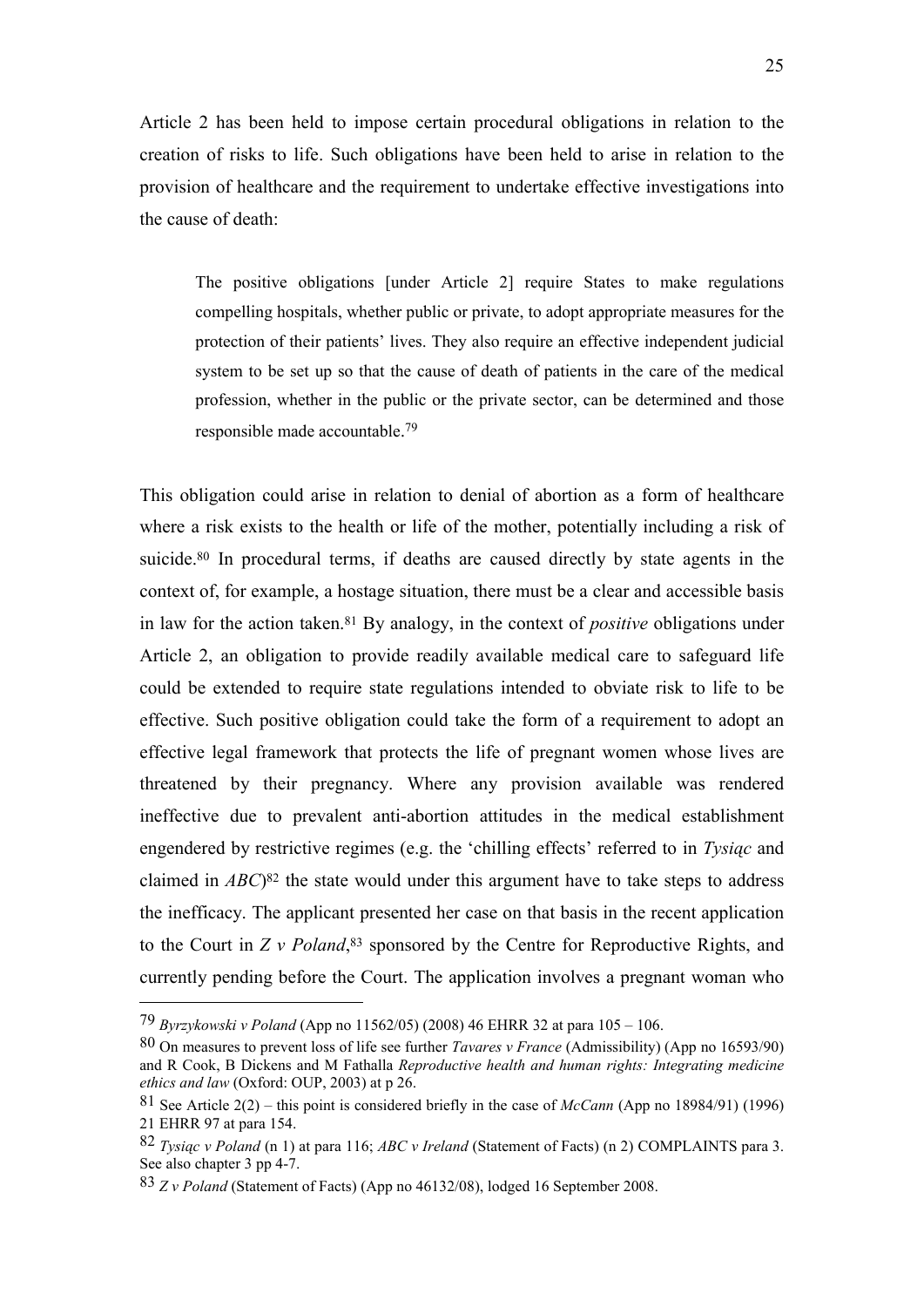died as a result of an ulcerative colitis; it is alleged in the claim that doctors failed to perform further examinations on her which would have improved their attempts to fight this disease. The applicant's argument (the case is being brought by her mother) is that they failed to do so due to her pregnancy since they were reluctant to perform further examinations that would have involved endangering the foetus.

Further, where a state has determined that a pregnant woman is permitted to have an abortion where her life is threatened it may be argued as an aspect of a positive obligation under Article 2 that this exception to a general prohibition should be clearly defined. This has particular relevance in the abortion context to the issue of suicide.<sup>84</sup> Procedural obligations, at a minimum, require that deaths caused directly by state agents<sup>85</sup> must be able to be investigated by an effective court procedure;<sup>86</sup> by analogy, a procedure should arguably be available allowing a woman at risk of suicide who has been refused an abortion to challenge the refusal. An analogous issue is raised by the third applicant in *ABC*, who suffered from cancer and required chemotherapy. She is claiming that the 'lack of clear legal guidelines regarding the circumstances in which a woman may have an abortion to save her life' infringed her rights under Article 2.<sup>87</sup> This would be the first time that the Court has considered such a claim in relation to abortion; the key question concerning the success of this aspect of the application is whether the Grand Chamber considers that this actually concerns the applicant on the facts – so it is not an abstract question. The Chamber is likely to conclude that the lack of clear guidelines did not in C's case expose her to a risk of death, due to the possibility of obtaining an abortion in England. However, the Court could be moved by general consideration of the situation of women in Ireland, as arguably it was in *Tysiąc*, and therefore read into the facts the likelihood that the failure to accord her an abortion led to a significant risk to her life. Despite this, it is

<sup>84</sup> International human rights treaties have highlighted the problem of maternal mortality due to suicide where pregnancy in extreme circumstances such as rape is prohibited: chapter 4 pp 1-4; see also in relation to Irish law chapter 2 pp 11-12.

<sup>85</sup> Under Protocol 6 (peacetime) and 13 (generally) the member state is not permitted to use the death penalty. Killing by state agents potentially breaches Article 2, but Article 2 contains exceptions in para 2 in which causing death is permitted in narrow circumstances.

<sup>86</sup> The Court held in *McCann v United Kingdom* (A/324) (1996) 21 EHRR 47 that the procedures in relation to the investigation of suspicious deaths need to be effective in order to satisfy the requirements of A2(2). This reasoning could be transposed into cases of positive obligations under Article 2 in relation to the ambit of the right.

<sup>87</sup> *ABC v Ireland* (n 2) COMPLAINTS para 1.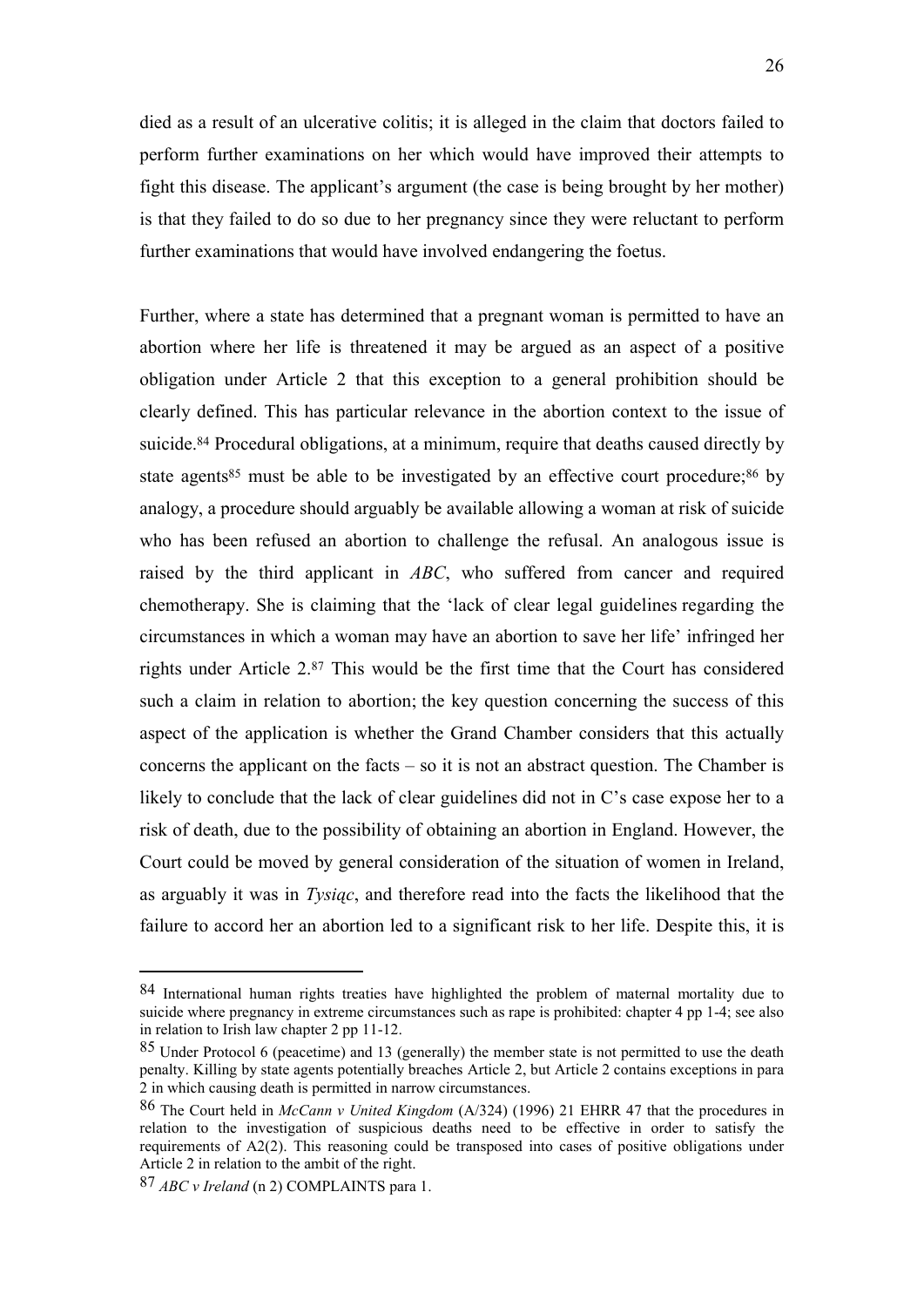more likely in relation to C that the Chamber would opt for a solution under a qualified Article such as Article 8, as discussed above. If it did decide that Article 2 applied then, as discussed, it is clearly arguable that in failing to set out clear legal guidelines the Irish government failed to meet the standards required by its positive obligations under Article 2.

# **Freedom from discrimination: potential developments under Article 14 read with Articles 2, 3, 8**

In restrictive abortion regimes it is argued that women suffer discriminatory limitation of access to healthcare services on grounds of gender since in such regimes there is evidence of a reluctance of doctors to diagnose certain conditions or treat pregnant women for them, where the foetus could be threatened; this argument was made in the application of *RR v Poland*<sup>88</sup> by the International Reproductive and Sexual Health Law Programme. This has been further recognised by the Committee of Ministers of the Council of Europe which by Principle 10 indicates that prenatal genetic diagnosis, a healthcare service intimately linked with abortion services, must be supplied without discrimination.<sup>89</sup> Further, since pregnancy is unique to women, but can pose severe health risks to them, denial of abortion/related healthcare services can be viewed as a form of discriminatory treatment. As emphasised by CEDAW in its General Recommendation 24, 'denial of health needs specific to women constitutes a form of discrimination against women'.<sup>90</sup>

Article 14 provides that 'the enjoyment of the rights and freedoms set forth in this Convention shall be secured without discrimination on any ground such as sex…'. Article 14 is therefore *prima facie* applicable to the denial of abortion-related or other healthcare services which affect only women, or where denial of diagnostic tests or treatment for non-pregnancy related conditions occurs due to women's reproductive function. However, Article 14 does not provide a free standing right – it must be read 'with' another Article of the Convention. It is not necessary for there to be a *breach* of

88 Written Comments by the International Reproductive and Sexual Health Law Programme, University of Toronto, Faculty of Law 28<sup>th</sup> September 2007 *R.R. v Poland* (App no 27617/04) at p 1. 89 Committee of Ministers of the Council of Europe, Recommendation No.R(90)13, 21 June 1990.

<sup>90</sup> Compilation of General Comments and General Recommendations Adopted by Human Rights Treaty Bodies HRI/GEN/1/Rev. 7 (2004) HRC General Recommendation No 24 UN Doc A/54/38 at 5.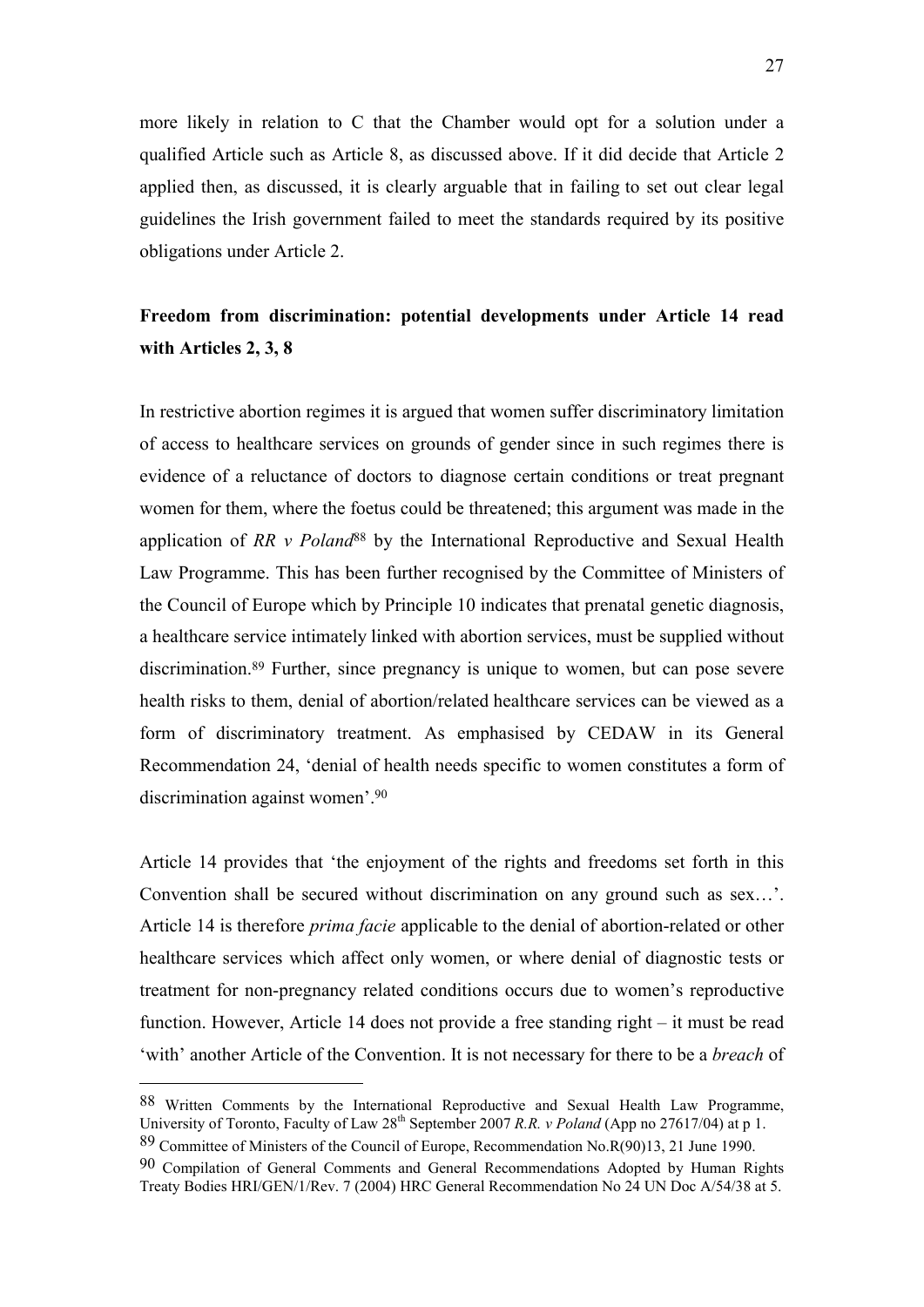the accompanying Article; rather, the claim must merely fall within the ambit of that Article.<sup>91</sup> As indicated above, restrictive abortion regimes are associated with a number of potential violations of women's Convention rights. *Tysiąc* and *Brüggemann*<sup>92</sup> made it clear that restrictive access to abortion can found an Article 8 claim – in other words, the adverse impact on women can fall within the ambit of Art 8(1).

## *The comparator problem in this context*

1

Case law on Article 14 at Strasbourg relies on adverting to a comparator to establish that a difference of treatment has occurred.<sup>93</sup> That requirement causes a problem in relation to certain solely pregnancy-related issues, such as access to abortion, since there is no obvious male equivalent to a pregnant woman and therefore no 'persons in relevantly similar situations' are available, as case-law requires.<sup>94</sup> However, where the discrimination relates to general provision of healthcare services denied to a woman due to risk to her pregnancy, the comparator would arguably be a man accessing similar healthcare services. This argument is given some support on the basis that the Court has so far rejected the argument that differing treatment on grounds of gender is justified merely by reference to differing reproductive functions in other contexts.<sup>95</sup> In relation to access specifically to abortion services it might be argued that identifying a direct comparator is inappropriate and so the Court should have regard to the general context of discrimination. Court jurisprudence in relation to Article 14 is not consistent in relation to the requirement of a comparator – while it is always necessary to demonstrate differential treatment between two classes that does not always require a detailed analysis of whether the applicant is in a relevantly analogous situation.<sup>96</sup>

95 *Van Raalte v The Netherlands* (App no 20060/92) (1997) 24 EHRR 503.

<sup>91</sup> See further *Abdulaziz* (n 3), at para 82; R Wintemute, 'Within the Ambit: How Big Is the ''Gap'' in Article 14 European Convention on Human Rights?'; A Baker 'The Enjoyment of Rights and Freedoms: A New Conception of the 'Ambit' under Article 14 ECHR' (2006) 69 MLR 714.

<sup>92</sup> *Brüggemann and Scheuten v Germany* (n 29). See also *Tysiąc v Poland* (n 1) at paras 107-110.

<sup>93</sup> *Lithgow and others v United Kingdom,* (App nos 9006/80, 9262/81, 9263/81, 9265/81, 9266/81, 9313/81, 9405/81) (1986) 9 EHRR 329. *Rasmussen v Denmark* (A/87); (1984) 7 EHRR 371.

<sup>94</sup> *Zarb Adami v Malta* (App no 17209) (2006) 44 EHRR 49 at para 71. This requirement has provoked criticism of the Court's jurisprudence on gender by feminist commentators who advert to the lack of protection against gender-based discrimination in the reproductive context: see eg I Radacic 'Gender Equality Jurisprudence of the European Court of Human Rights' (2008) 19 EJIL 841.

<sup>96</sup> *Pine Valley Developments Ltd v Ireland* (A/222) (1991) 14 EHRR 319 at paras 14-17.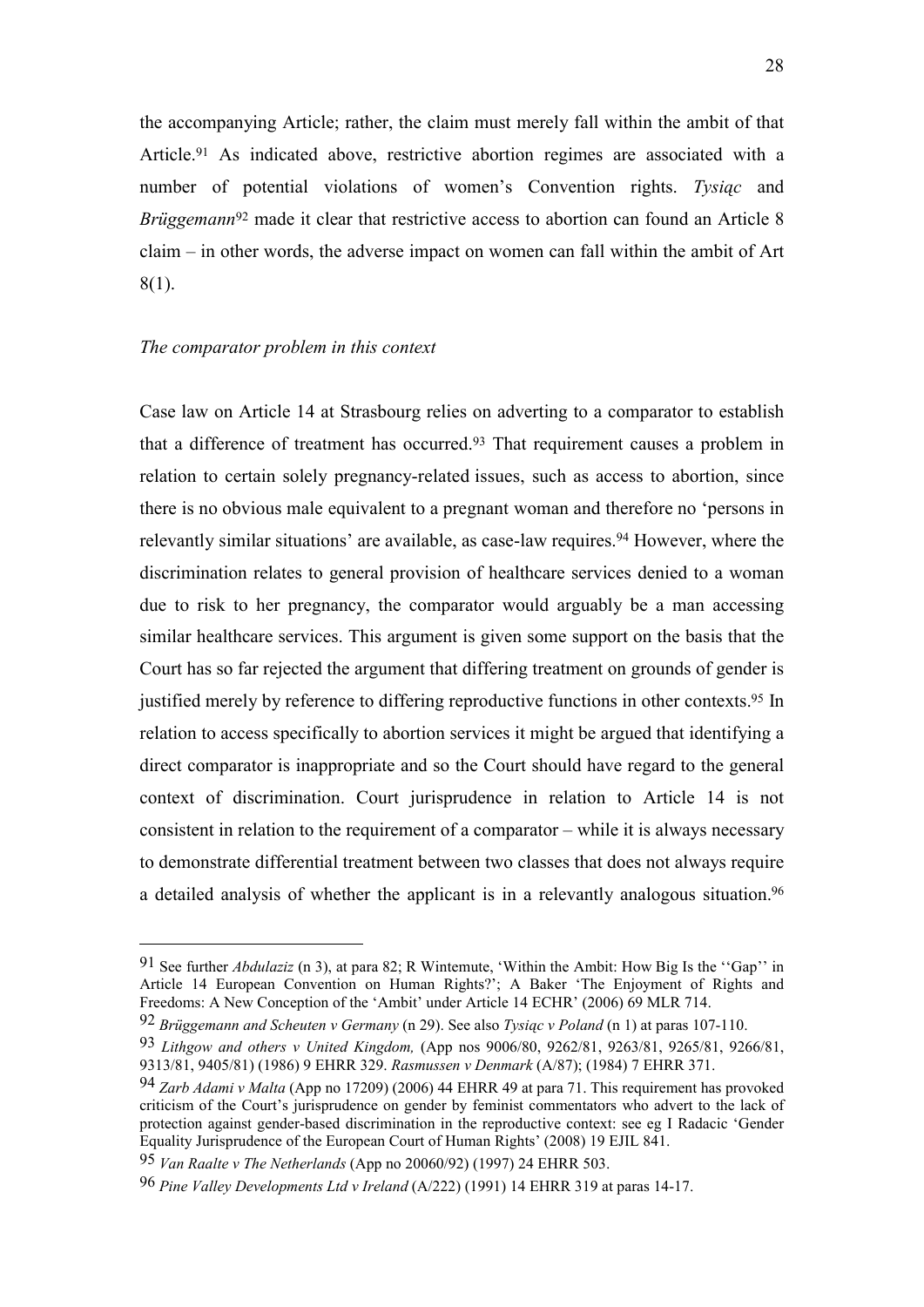Therefore an applicant could argue that the ground of discrimination was the fact of her pregnancy on the basis that only women can become pregnant, echoing the stance under EU law in relation to access to employment in which pregnancy is a prohibited ground of discrimination in itself and thus reliance on male comparators has long been abandoned.<sup>97</sup>

## *The concept of discrimination*

If the comparator hurdle could be overcome, depending on the specifics of the claim, it would also be necessary to consider the concept of 'discrimination' in Article 14: it has been found to denote a difference of treatment without objective and reasonable justification  $-$  i.e. treatment failing to pursue a 'legitimate aim' or where the means employed were disproportionate to the aim.<sup>98</sup> Member states have been allowed only a narrowed margin of appreciation as regards gender – it has been recognised that only 'very weighty reasons' would satisfy the Court that a difference of treatment could be justified based on this ground.<sup>99</sup>

## *The accompanying Article*

Articles 8, 3 and 2 are most likely to be found applicable in this context in relation to the provision of healthcare services on the basis, as demonstrated above, that those Articles have been interpreted to include positive obligations, although it is only in relation to Article 8 that the Court has confirmed that domestic access to healthcare can be required in certain circumstances by such an obligation. The requirement of access to abortion services in reliance on Articles 8 and 14 was raised in *Tysiąc* by the Centre for Reproductive Rights which stated in its Amici brief to the Court<sup>100</sup> that:

Poland's failure to take effective legal, policy and administrative measures to ensure that women can exercise their legal right to abortion in practice

<sup>97</sup> Directive 92/85/EC Pregnancy and Maternity. See also *Webb v EMO Cargo (no 2)* [1994] ECR I-3567 (C-32/93).

<sup>98</sup> *Fretté v France* (App no 35415/97) (2004) 38 EHRR 438 at para 71; *Lithgow v United Kingdom*  (1986) 8 EHRR 329 at para 177.

<sup>99</sup> *Abdulaziz v United Kingdom* (n 3) at para 78.

<sup>100</sup> *Tysiąc v Poland* (App no 5410/03) Written Comments by Center for Reproductive Rights, 21 Sept 2005 at para 43.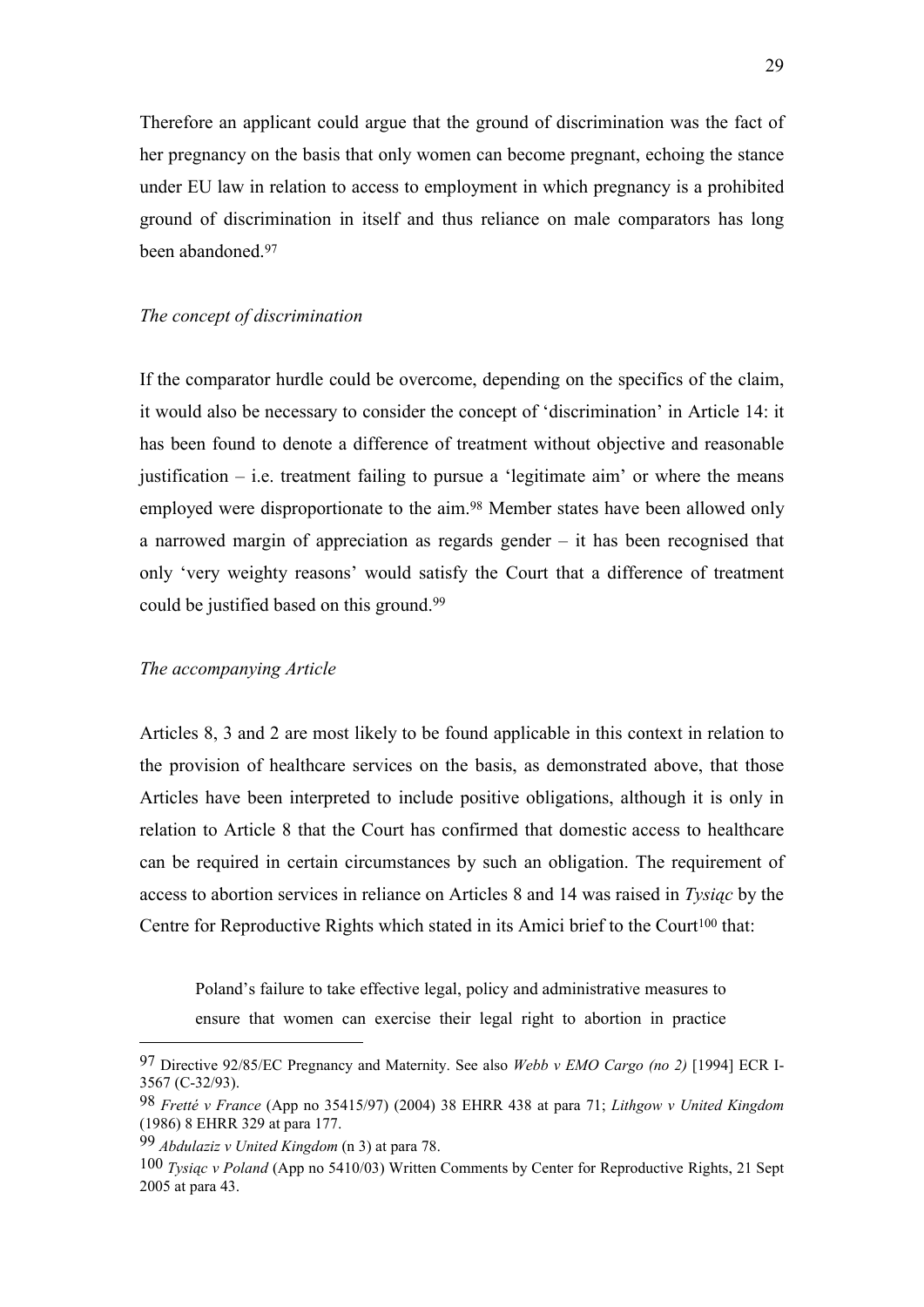disproportionately disadvantages women over men and violates women's right to non-discrimination in the enjoyment of their other human rights.<sup>101</sup>

This argument was not considered by the Court although it did not dismiss the point; rather, it was not thought that the question of discrimination raised issues going beyond the primary Article 8 claim.<sup>102</sup> An argument of this type was also raised by the International Reproductive and Sexual Health Law Programme in its submission to the Court in the application of *RR v Poland*: it argued that the Court should find a violation of Article 14 read with Articles 8 and 3 due to the 'historical patterns of paternalism and sexism in the delivery of reproductive health services'.<sup>103</sup>

A difference of treatment on grounds of gender could be argued to occur where the state interferes with or fails to provide for the full provision of healthcare services due to pregnancy. The denial of full health-care to women due to their reproductive function was a theme in Chapters 2 and 4, and as argued above may fall within the *ambit* of Article 8(1). Such denial appears to occur in restrictive abortion regimes; for example, diagnostic tests or treatment for serious conditions (unrelated to pregnancy) may be refused where a foetus could be put at risk. The applicant in *Z v Poland*<sup>104</sup> (see above) is making this point in relation to the failure of Poland to establish an appropriate framework to regulate the doctors' right to refuse care on moral or religious grounds.<sup>105</sup> Failure to carry out tests or treatment may be due to institutional obstruction stemming from doctors' religious beliefs and/or from an inhibiting general criminal context. The principle of effective access to services also applies in relation to carrying out diagnoses to establish that the 'medical indications' allowing for an abortion for health reasons are present. This principle arises in the application of *RR v* 

<sup>101</sup> On this point the Center for Reproductive Rights referred further to arguments raised in international law – see R Cook and B Dickens *Considerations for Formulating Reproductive Health Laws* (2nd edn, Geneva: WHO, Occasional Paper No. 3, 2000) at p 34.

<sup>102</sup> *Tysiąc v Poland* (n 1) at para 147.

<sup>103</sup> Written Comments by the International Reproductive and Sexual Health Law Programme (n 88) at p 1.

<sup>104</sup> *Z v Poland* (Statement of Facts) (n 83) COMPLAINTS para 6.

<sup>105</sup> The challenge is intended to ensure that the Polish government guarantees an adequate number of healthcare workers who are willing to provide all legal services and that patients receive timely referrals to those workers. It is also asking the Court to affirm that conscientious objection may not be invoked by institutions such as hospitals. See at <http://reproductiverights.org/en/case/z-v-polandeuropean-court-of-human-rights> accessed 29.09.10.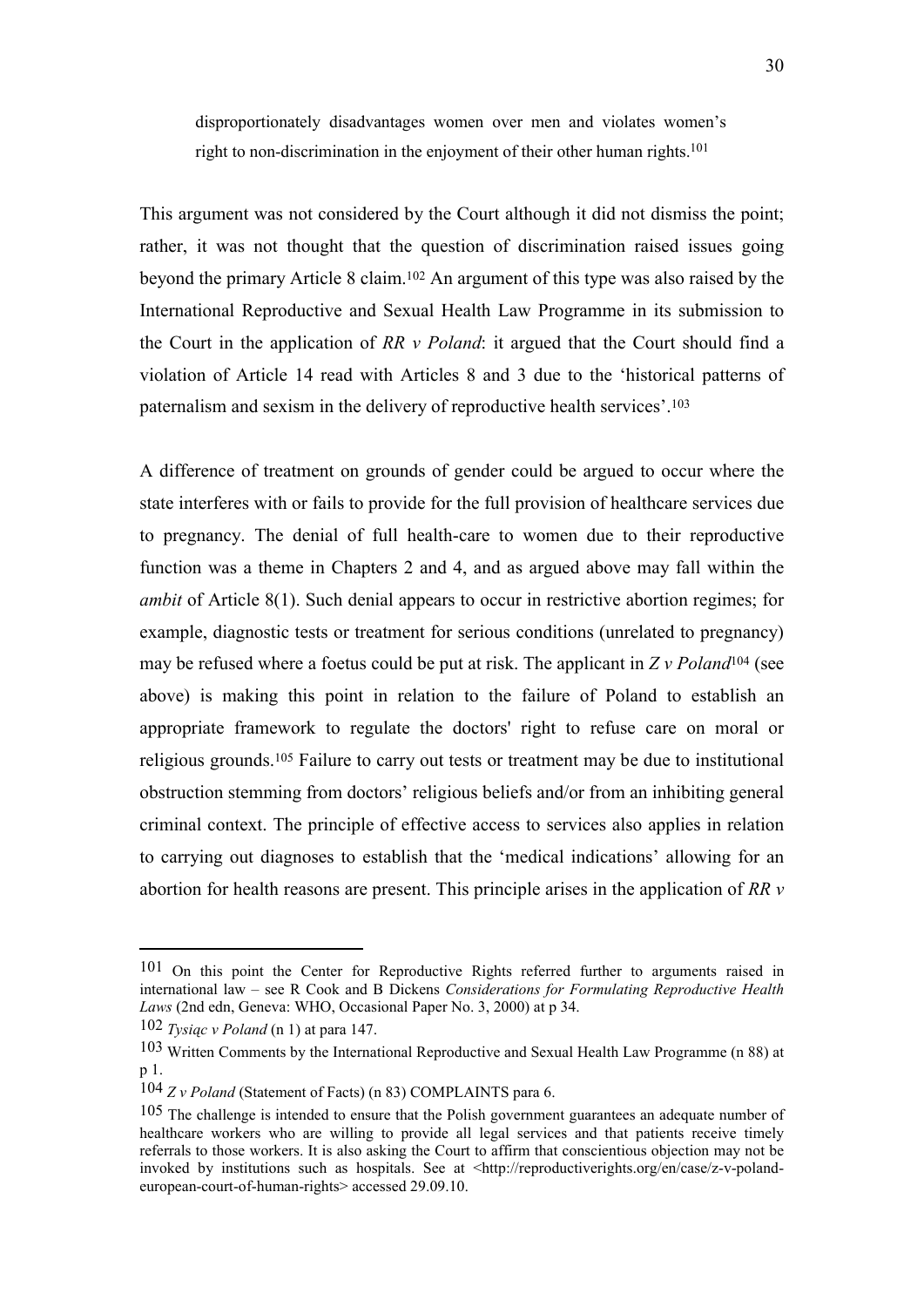*Poland*<sup>106</sup> in relation to foetal disability and arose in the case of *Tysiąc v Poland* in relation to health risks. It would also apply to tests to establish that a woman falls within a general legal exemption from the criminal liability for abortion recognised under a Prohibition model, as is the case in relation to C (risk to life and chemotherapy treatment) in the *ABC* case. For Article 14 purposes, the comparator could be a man who would be able to obtain unimpeded access to tests or treatment for similar or analogous conditions affecting his health. The question of proportionality would be determined in the same way as discussed above in relation to the same issue under Article 8(2).

A further Article 14 argument could be raised in relation to effective failure to provide healthcare services to remedy conditions linked to illegal/extra-territorial abortion, including abortion after-care in respect of all three applicants in *ABC*, or genetic counselling as in *D v Ireland*. <sup>107</sup> Where a man suffering from symptoms such as pain and bleeding after a minor operation would have access to medical treatment, it would arguably be discriminatory to deny it to women or to inhibit them from seeking it in the aftermath of an abortion abroad (where they could not access aftercare in the hospital or clinic that had performed the abortion, as was the case in respect of all 3 applicants in *ABC*, due to the need to return to Ireland). This is one of the key grounds of the claim being made in that case; the Grand Chamber could determine the question of lack of aftercare under Article 8 alone, but greater pressure would be placed on Ireland if the regime was also found to create discrimination on grounds of gender.

Future claims under Article 8 read with 14 that address the matter of *de jure* access to abortion should not be ruled out despite their being unlikely in the short-term due to the tentative approach adopted by the Court so far. Such a claim could proceed on similar grounds to those discussed above – to the effect that legal restriction of abortion where necessary to protect health was discriminatory in that such restrictions did not apply to other forms of healthcare. Alternatively, a still more radical argument could be advanced that would found a 'right of access to abortion' under these

<sup>106</sup> *RR v Poland* (n 35).

<sup>107</sup> *D v Ireland* (Admissibility) (n 18).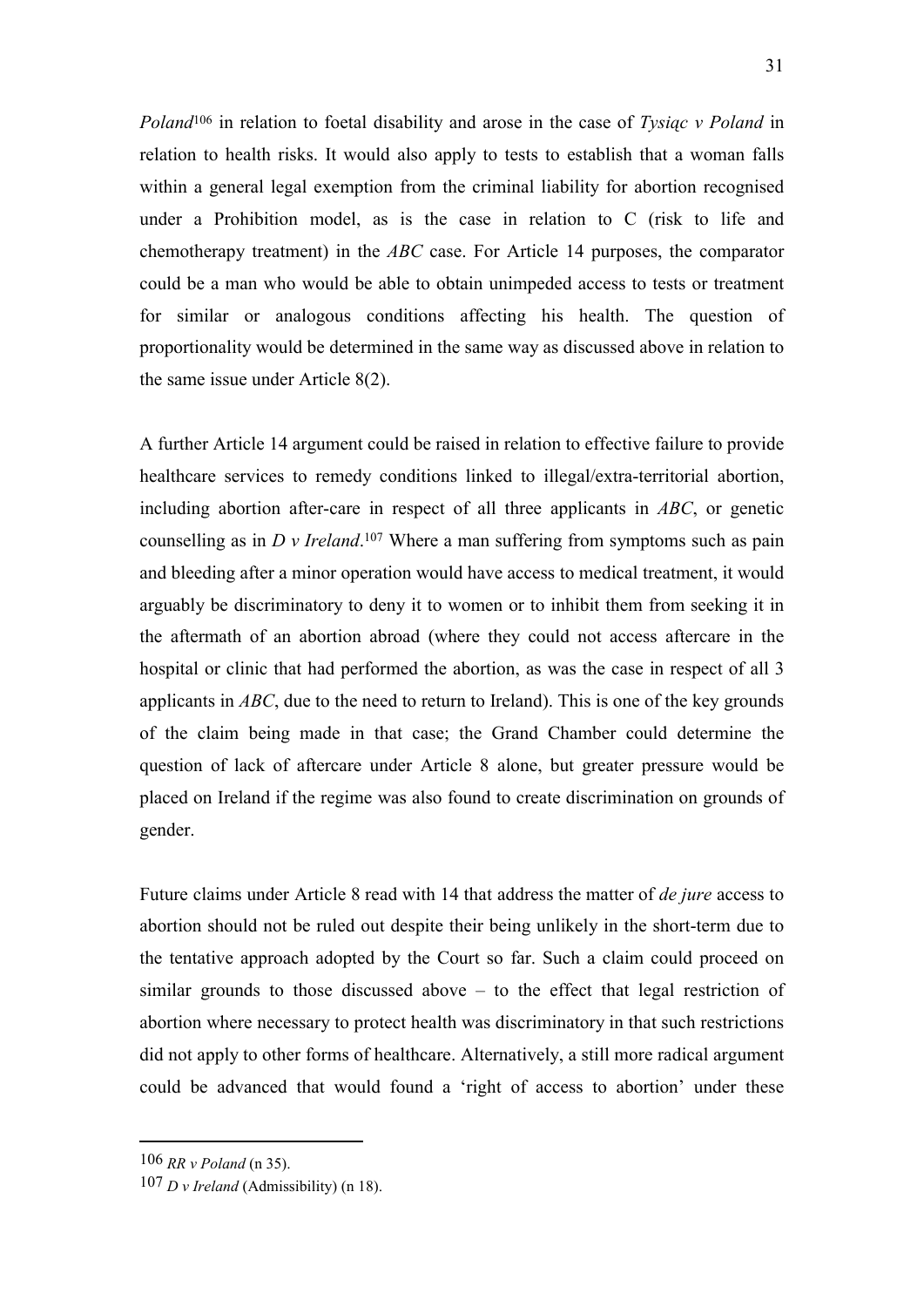Articles: for example that a regime that restricts access to abortion at all stages of gestational development is inherently discriminatory on grounds of gender in that it denies 'personal autonomy' (for instance in relation to the development of personal relations – see *Brüggemann and Scheuten*) <sup>108</sup> to fertile women through legal penalties directed at them or designed to deny access to facilities, by, for example, prosecuting service providers.

## **Analogous emergent rights**

There are indications as discussed that recognition of a right of access to abortion and associated healthcare services under certain Convention Articles may be in the process of emerging. An analogy is offered by the transsexual cases at Strasbourg which present a model of eventual acceptance of a right by hesitant, incremental steps in the social context. UK law did not give full expression to the fundamental interest of individuals in determining their own identity. Initially the Court tended to find no violation where transsexuals were not accommodated by member states – despite recognizing sexual identity as a part of private life under Art 8 – due to a reluctance to impose positive obligations and a lack of European-wide consensus.<sup>109</sup> This position was developed to one where a peculiar lack of accommodation could create a breach of Art 8, as in *B v France* where the breach was found since the civil position of transsexuals in terms of recognition of sexual identity in France was worse than that pertaining in the UK $^{110}$  At this interim stage, while not embracing a fully fledged right, the Court demonstrated that it was open to the possibility of doing so; judges were sensitive to the general legal status of transsexuals, and arguably receptive to accepting reform.<sup>111</sup> This was finally developed into an outright acceptance of sexual identity as a fully fledged right under Art 8 in *Goodwin v UK*. <sup>112</sup> Acceptance in *Goodwin* of a right to sexual identity meant that transsexuals were accommodated

<sup>108</sup> *Brüggemann and Scheuten v Germany* (n 29) at para 55.

<sup>109</sup> *Rees v UK* (App no 9532/81) (1986) 9 EHRR 56 and *Cossey v UK* (App no 10843/84) (1991) 13 EHRR 622. A similar application also failed in *Sheffield and Horsham v UK* (App no 22885/93) (1999) 27 EHRR 163.

<sup>110</sup> *B v France* (App no 10179/82) (1993) 16 EHRR 1.

<sup>111</sup> *Sheffield and Horsham v UK* (n 109) at para 60.

<sup>112</sup> *Goodwin v United Kingdom* (App no 28957/95) (2002) 35 EHRR 18 at para 85.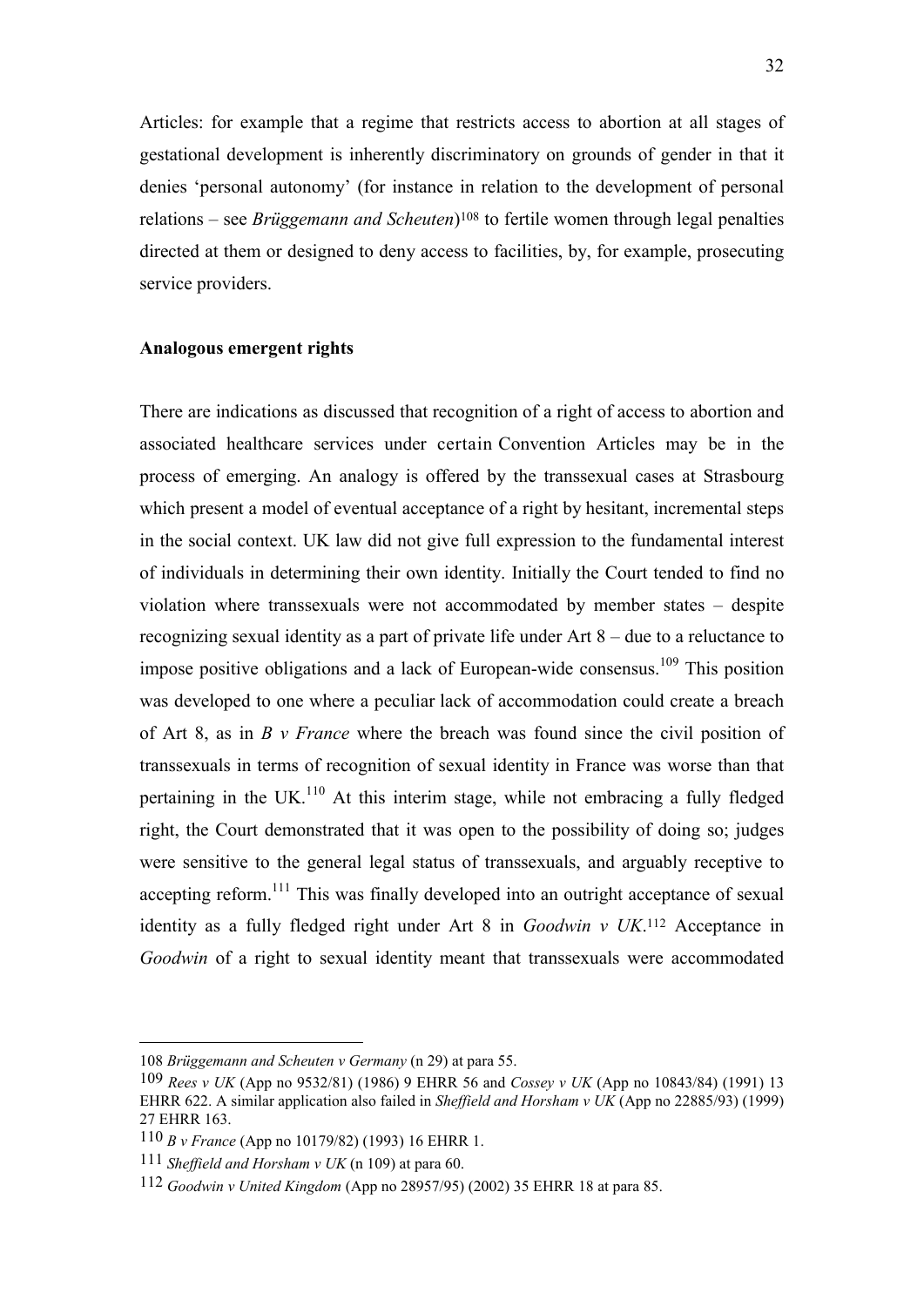within the legal system on the terms they had argued for  $-$  i.e. recognised legally as being members of their new gender after reassignment.

The Court in *Goodwin* noted that there was 'clear and uncontested evidence of a continuing international trend in favour, not only of increased social acceptance of transsexuals but also of legal recognition of the new sexual identity of post-operative transsexuals'. Clearly, there is general legal recognition in Europe of rights of access to abortion services and, since a number of countries allow abortion on request (see Chapter 3), abortion rights could be said to be generally recognised with only a few exceptions in Europe.<sup>113</sup> It was also noted in *Goodwin* that the UK Government was currently discussing proposals that would have facilitated the amendment of records so that transsexuals might be recognised.<sup>114</sup> The Court made the point that respect for dignity and autonomy underlies the Convention rights, especially Article 8. In the *Goodwin* case these foundational values led to acceptance of control over identity. In relation to the right of transsexuals to marry the Court argued that the right itself was not within the state's margin of appreciation, even if the conditions under which it was recognised were, despite the fact that the majority of states failed to provide for transsexual marriage rights.

Similarly, the development of Article 8 and 14 jurisprudence to protect the right of gay people to engage in homosexual practice without interference (*Dudgeon v United Kingdom*) <sup>115</sup> was followed by recognition of the right to be free from discrimination on that ground in relation to adoption in *EB v France.*<sup>116</sup> Six years prior to *EB* the Court had narrowly held in *Fretté v France*<sup>117</sup> that restriction on gay adoption with the aim of protecting the child's welfare was within the state's margin of appreciation, paying particular regard to the lack of a uniform approach to the issue.<sup>118</sup> As seen

<sup>113</sup> Eg *Tysiąc v Poland* (n 1) at para 103.

<sup>114</sup> *Goodwin v United Kingdom* (n 112) at para 86.

<sup>115</sup> *Dudgeon v United Kingdom* (n 23).

<sup>116</sup> *EB v France* (App no 43546/02) 47 EHRR 21. The French adoption board had emphasised the gay 'lifestyle' of the woman in choosing to refuse her request for adoption a distinction which the Court held was impermissible at para 96.

<sup>117</sup> *Fretté v France* (App no 36515/97) 38 EHRR 438*.*

<sup>118</sup> *EB v France* (n 116) at para 41. The primary distinction drawn between the two cases, which were decided within 6 years of each other, was the lack of an express reference to 'homosexual lifestyle' in the latter case. *EB v France* (n 116) at para 74-8.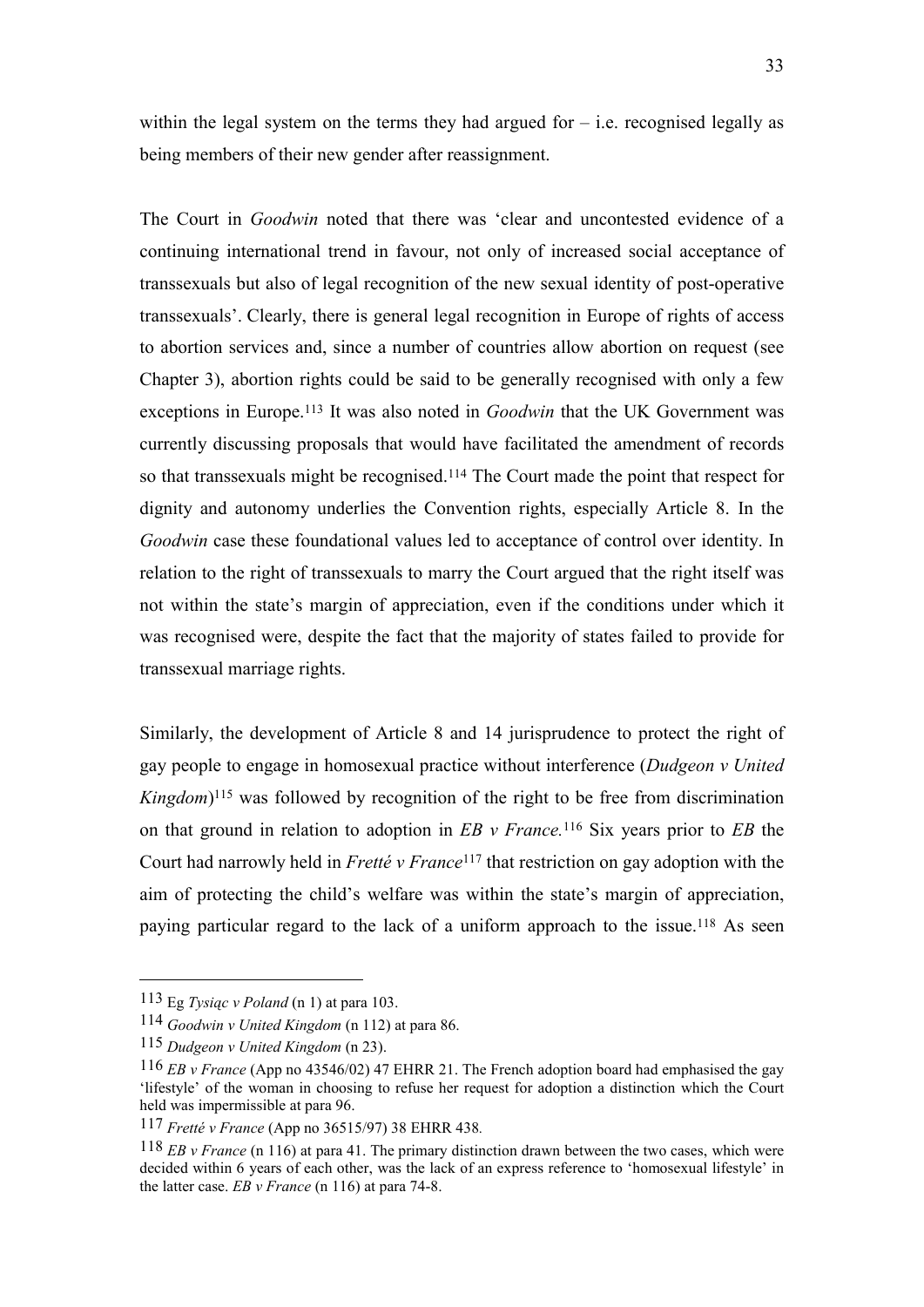above in relation to transsexuals, the Court altered its position primarily to bring the Convention into line with modern attitudes – highlighting that the Convention is a 'living instrument'.<sup>119</sup> As in *Tysiąc*<sup>120</sup> the Court's approach in *EB* avoided the central question whether homosexual adoption is *required* by the Convention, but stressed that the important principle of non-discrimination was at issue in the case;<sup>121</sup> thus the Court followed a line of jurisprudence upholding the rights of homosexuals against the policy of certain contracting parties – establishing a significant role for the Court in extending gay rights.

## **Conclusions**

As in the above examples of analogous emergent rights, the Court may be approaching a position on abortion where it is prepared to safeguard, even if indirectly, some concept of reproductive autonomy under Convention rights, even in this difficult sphere, in particular as regards abortion in the first trimester. At present it may be most likely to find a violation of Article 8 (or possibly 2) where there is already state provision for abortion, albeit on narrow grounds, which appears to be ineffective, placing women's health or life at risk – a relatively slight incremental step from the outcome of *Tysiąc*. It may also be prepared to go further and find that impaired access to general healthcare services and/or to abortion aftercare due to a very restrictive approach to abortion, may lead to a breach of Article 8, possibly read with Article 14, as is argued in *ABC*.<sup>122</sup> However, it is less likely to confront the question, posed in *ABC*, of whether abortion should be available to obviate a serious risk to the mother's health, where her life would not be placed at risk otherwise, thus pressurising Ireland to introduce a new exception to its prohibition and amending its Constitution in order to avoid being in breach of Article 8. This cannot necessarily be ruled out, however, on the basis of the margin of appreciation, since the cases establishing the relevance of the doctrine –  $Paton<sup>123</sup>$  and  $Vol<sup>24</sup>$  – were cases in which the applicant sought to restrict or penalize abortion. In contrast, in *Tysiąc* and *Open* 

<sup>119</sup> See eg *Tyrer vthe United Kingdom* (A/26) 1979-89 2 EHRR 1 at para 31.

<sup>120</sup> *Tysiąc v Poland* (n 1).

<sup>121</sup> *Tysiąc v Poland* (n 1) at para 71.

<sup>122</sup> *ABC v Ireland* (n 2) COMPLAINTS para 4.

<sup>123</sup> *Paton v United Kingdom* (App no 8416/78) (1981) 3 EHRR 408.

<sup>124</sup> *Vo v France* (n 7).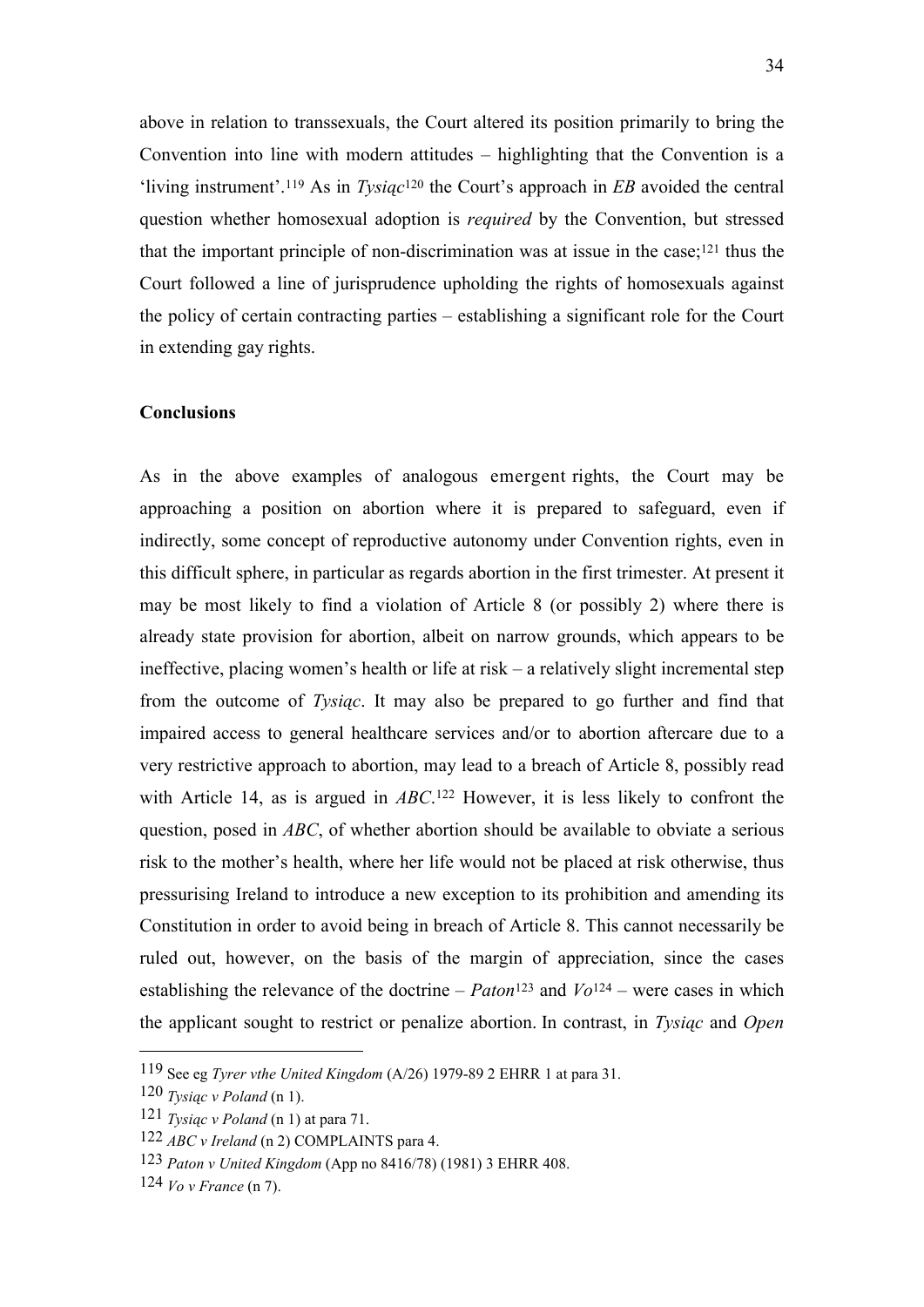*Door*<sup>125</sup> the Court refused to extend the margin of appreciation doctrine to this issue. It is therefore arguable that the momentum at Strasbourg is currently one in favour of provision of access to abortion since cases involving the *extension* of 'abortion rights', not their limitation, elicit a more expansive response.

*ABC v Ireland* has the potential to ensure that the Court confronts this issue more directly, as it has done in other cases concerning the evolutive development of Article 8 rights, including *Goodwin*<sup>126</sup> and *EB*. As Chapter 4 explained, in so doing it would reflect general trends in international human rights law, and in particular the stance of CEDAW as to the impact on women of restrictive abortion regimes. The conceptualisation of reproductive rights as human rights is still an emergent trend but, as Chapter 4 explained, it appears to be quite firmly rooted in recent developments in the international human rights law field in general. If the Grand Chamber does deliver an historic decision in *ABC*, seeking a radical overhaul of Ireland's restrictive regime, it would be bringing itself more closely into line with that current tendency. It is thus possible that *ABC v Ireland* could become, in effect, the '*Roe v Wade'*<sup>127</sup> of Europe in relation to the handful of states with very restrictive abortion regimes: however, it has been pointed out that the Grand Chamber has bases for finding breaches of the ECHR, but without putting Ireland in the position where, to address a breach of one or more Convention rights, it would have to create a new exception allowing access to abortion.

<sup>125</sup> *Open Door Counselling v Ireland* (n 12).

<sup>126</sup> *Goodwin v United Kingdom* (n 112).

<sup>127</sup> 410 U.S. 113 (1973); that was a landmark decision in which the Supreme Court of the United States accepted that prohibition of abortion except on limited grounds was contrary to the constitutional guarantee of privacy. See further chapter 6 p 1.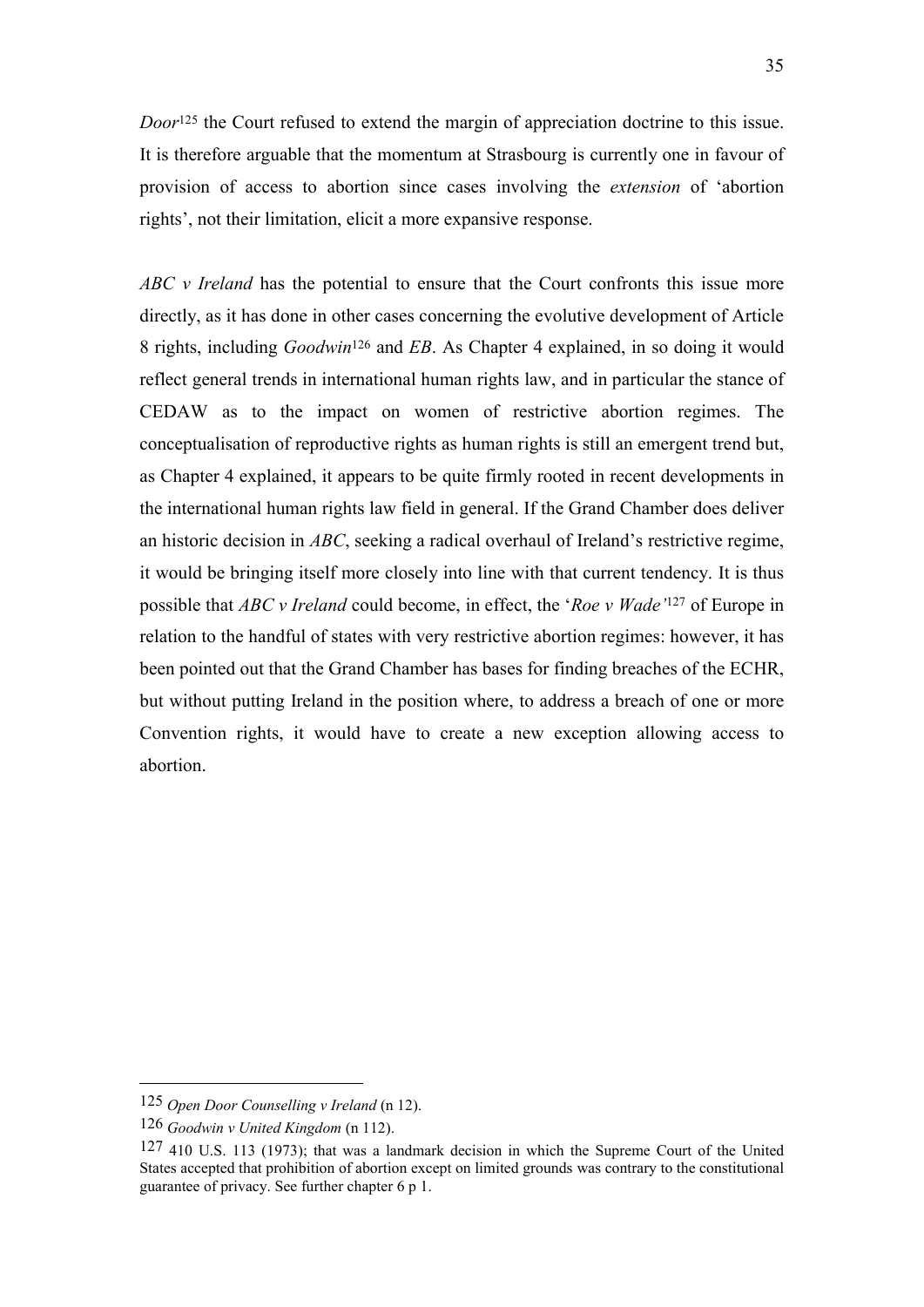# **Chapter 6 : Conclusions**

The opportunity for Strasbourg to recognise abortion rights under the Convention was missed in *Brüggemann v Germany*<sup>1</sup> 30 years ago, contrasting tellingly with the famous *Roe v Wade*<sup>2</sup> judgment by the American Supreme Court four years earlier. In that case the Supreme Court held that the constitutional guarantee of privacy<sup>3</sup> as part of its protection for procreative autonomy<sup>4</sup> encompassed the decision to have an abortion. It held that state regulation affecting the availability of abortion was legitimate in so far as it was intended to protect the health of the women before viability and only after viability could it be justified by reference to the potentiality of human life.<sup>5</sup> In contrast in *Brüggemann* the Commission accepted that abortion involved the right to the private life in terms of intimate sexual relations, but was not prepared to draw from that the conclusion that at certain stages of foetal development the mother had a 'right' to choose an abortion.<sup>6</sup> After *Brüggemann* when the issue of abortion has arisen, as this thesis has shown, Convention institutions have either found doubtful grounds for declaring the case inadmissible  $(D \, v \, Ireland)^7$  or have avoided making a determination as to the more far-reaching claims (*Tysiąc*).<sup>8</sup>

However, the approach of the ECtHR to the issue of access to abortion is necessarily somewhat more tentative than the approach in national jurisdictions such as America.<sup>9</sup> The matter of abortion can be intimately linked to issues of national sovereignty, particularly so in relation to Ireland which enshrines protection of the foetus

<sup>1</sup> *Brüggemann and Scheuten v Germany* (Decision) (App no 6959/75) (1977) 5 DR 103.

<sup>2</sup> *Roe v Wade* 410 U.S. 113 (1973).

<sup>3</sup> Under the 14th Amendment. Recognised in *Griswold v Connecticut* 381 US 479 (1965).

<sup>4</sup> *Eisenstadt v Baird* 405 US 438, 453 (1965).

<sup>5</sup> *Roe v Wade* 410 U.S. 113 (1973) at pp 147-164.

<sup>6</sup> *Brüggemann and Scheuten v Germany* (n 1) at paras 55, 61-6.

<sup>7</sup> *D v Ireland* (Admissibility) (App no 26499) (2006) 43 EHRR SE 16.

<sup>8</sup> *Tysiąc v Poland* (App no 5410/03) (2007) 45 EHRR 42.

<sup>9</sup> Due in part to the volume of applications the ECtHR arguably has to adopt a general role in overseeing national law and policy whereas national constitutional courts are more able to pass judgment on specifics see eg W Sadurski 'Partnering with Strasbourg: constitutionalism, the accession of Central and East European states to the Council of Europe, and the idea of pilot judgments' (2009) 9 HRL Rev 397, 446-51 and Harris, O'Boyle & Warbrick *Law of the European Convention on Human Rights*  $(2<sup>nd</sup>$  edn, Oxford OUP, 2009) at p 34-6.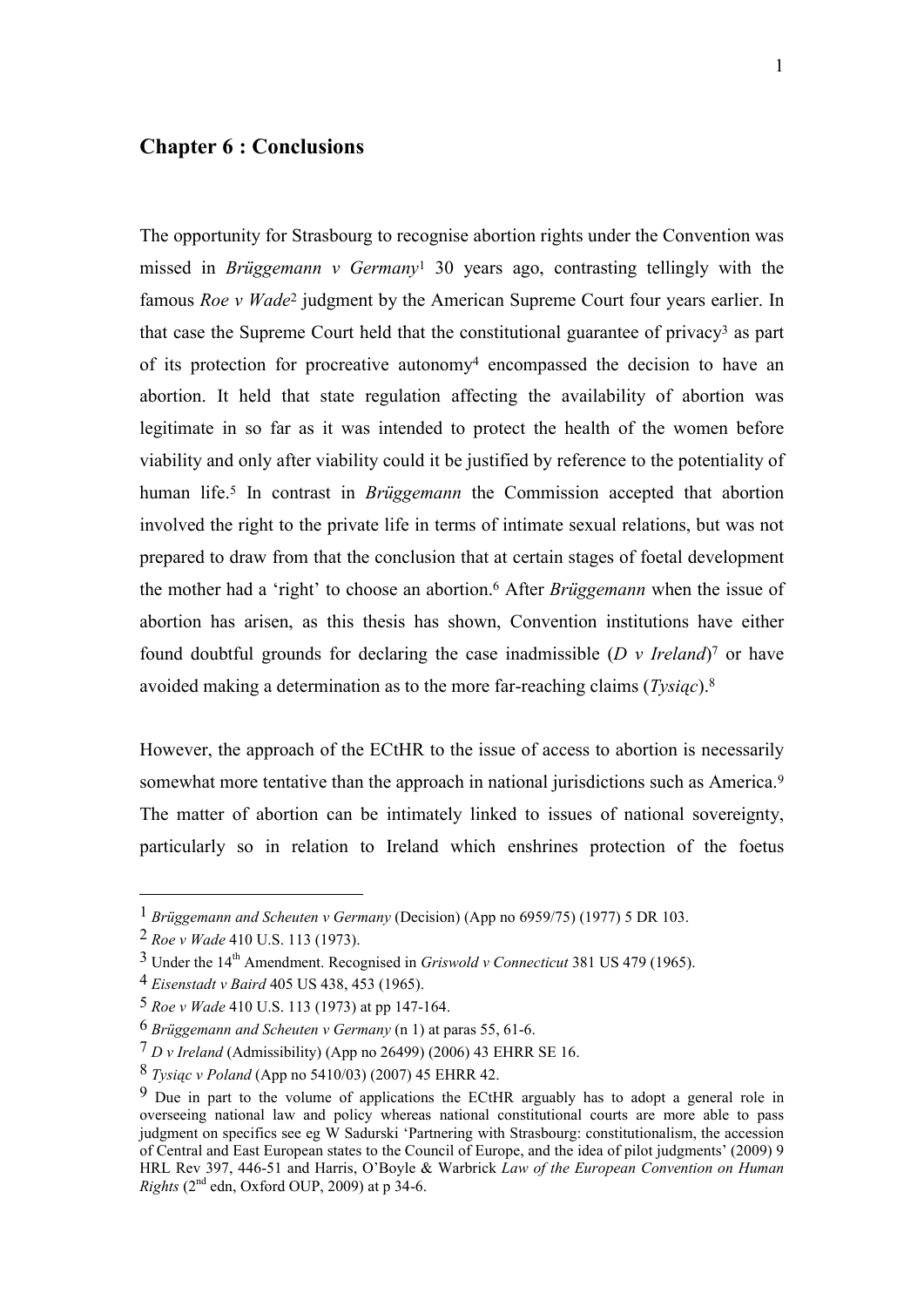specifically in its constitution<sup>10</sup> and, together with Malta, has negotiated special exceptions for their regimes in EU law.<sup>11</sup> Furthermore, abortion is a religiously, politically and theoretically controversial matter, as the Court has acknowledged.<sup>12</sup> Therefore the 'politics' of the Court as a European institution encourages an evasive stance and this explains the meagre and timid jurisprudence on abortion-related issues.

The Court's stance so far is therefore one that that avoids the issue of creation of 'abortion rights', as recognised in *Roe v Wade*, but in *Open Door*<sup>13</sup> and *Tysiąc* it demonstrated that it is prepared find a rights violation in respect of less far-reaching claims relating to abortion services arising from very restrictive abortion regimes. The violation of Article 8 suffered by Alicia Tysiąc – the 'fear and distress' caused by the failure of Poland's restrictive abortion regime to operate clearly and effectively – has been described by the leading commentator as one of the key causes of suffering for women seeking to access legal abortions in such regimes.<sup>14</sup> Nevertheless, the Court's acceptance that the suffering of women caused by restrictive abortion regimes can be conceptualised as rights violations has been equivocal – its boldest decision, *Tysiąc,*  turned most obviously on the question of procedure, rather than evincing any determination to address the substantive failings of the Polish regime, which lead many women to seek illegal abortions.<sup>15</sup>

<sup>10</sup> Art 40.3.3 of the Irish Constitution. See further R Lawson 'The Irish Abortion Cases: European Limits to National Sovereignty?' (1994) 1 EJHL 167, 177-80 and Written Observations by the European Centre for Law and Justice for Application No 25579/05 before the European Court of Human Rights Third Session *ABC v Ireland* (App no 25579/05) filed on 14 November 2008 esp at paras 7-9 and 18; see also before the Grand Chamber: Joint Written Observations of Third Party Interveners: The Alliance Defence Fund on Behalf of the Family Research Council Washington DC United States; The European Centre for Law and Justice on Behalf of Kathy Sinnott; The Society for the Protection of Unborn Children, London filed on 10 September 2009 at para 9.

<sup>11</sup> Protocol No 17 Annexed to the Treaty of the European Union and to the Treaties establishing the European Communities. Malta has similarly entered an exception: Protocol No 3 of the Treaty of Accession 2003. See further N Shuibhne 'Margins of appreciation: national values, fundamental rights and EC free movement law' (2009) 34 EL Rev 230, 249.

<sup>12</sup> *Vo v France* (App no 53924/00) (2005) 40 EHRR 12 at para 82.

<sup>13</sup> *Open Door Counselling Ltd and Dublin Well Women Centre Ltd and others v Ireland* (App No 14234/88) (1993) 15 EHRR 244.

<sup>14</sup> N Priaulx 'Testing the Margin of Appreciation: Therapeutic Abortion, Reproductive 'Rights' and the Intriguing Case of *Tysiąc v Poland*' (2008) 15 EJHL 361, 377 citing R Cook, J Erdman and B Dickens 'Achieving Transparency in Implementing Abortion Laws' (2005) Int J of Gynaecology & Obstetrics 157.

<sup>15</sup> See further J Gher & C Zampas 'Abortion as a Human Right: International and regional standards' (2008) HRL Rev 8(2) 249 at 279.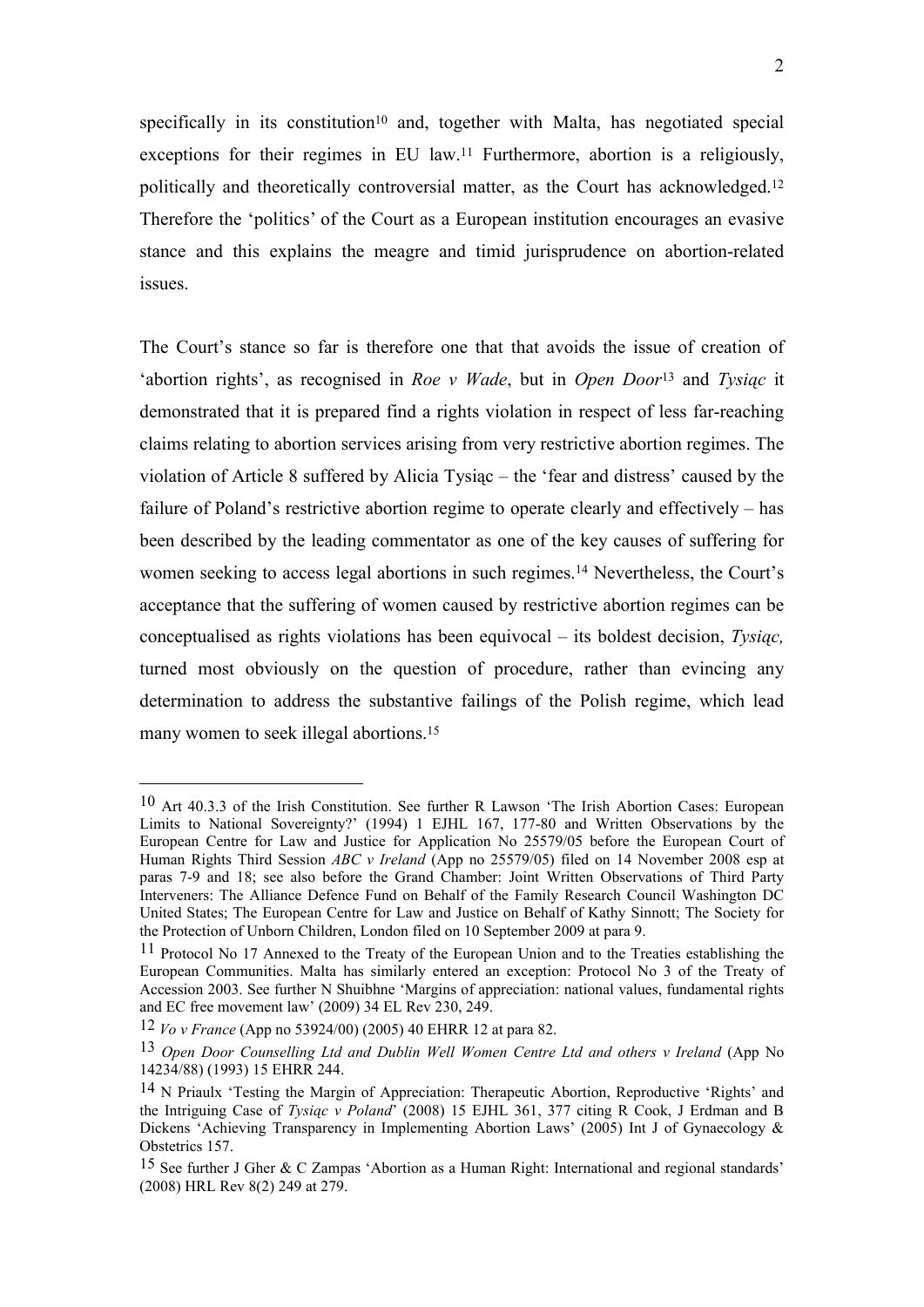The narrow basis for the finding of a breach of Article 8 in *Tysiąc* meant that the decision could be met by a response that had a marginal impact on the abortion regime in Poland,<sup>16</sup> barely alleviating the suffering of women there. Concerns have been raised in relation to the effectiveness of the measures employed by Poland as the response to the *Tysiąc* decision; in particular it has been pointed out that the measures adopted do not address the specific circumstance of abortion,<sup>17</sup> allowing women who come within the exceptions accepted by Poland as permitting an abortion can obtain one in practice. Thus the measures adopted as a 'response' to *Tysiąc* are likely to be of little effect in aiding women in Alicia Tysiąc's situation. Undoubtedly, Poland's minimal response stemmed in part from the equivocal nature of the decision. A similar response was evident in Ireland after the *Open Door* case<sup>18</sup> because it concerned the rights of the *provider* of the service rather than the woman. Also, as Chapter 2 points out, the provision of further information came with a price since it appears that Irish women are also given misleading information as to the dangers of abortion.

However, despite the fact that the Court, perhaps due to the sensitivity of the issue, presented the case as one relating to general medical procedure in *Tysiąc,* it is contended that it was clearly concerned with rights violations in Poland stemming from its abortion regime.<sup>19</sup> The Court's findings should be viewed in light of institutional developments in the Council of Europe indicating that members should be concerned about certain forms of restrictive abortion regulation.<sup>20</sup> The focus in the *Tysiąc* judgement was on the general context of abortion regulation in Poland<sup>21</sup> and of particular import is the fact that the violation was sustained by a *woman* seeking an

<sup>16</sup> See chapter 2 p 8.

<sup>17</sup> Amnesty International Oct 2009 EUR 37/002/2009, see at <http://www.amnesty.org> accessed 29.09.10.

<sup>18</sup> Human Rights Watch 'A State of Isolation: The State of Abortion for Women in Ireland' (Jan 2010) at p 1-2 <http://www.hrw.org/en/reports/2010/01/28/state-isolation> accessed 29.09.10.

<sup>19</sup> See eg Priaulx 'Testing the Margin of Appreciation' (n 14) at p 372-3.

<sup>20</sup> Doc 11537 (8 April 2008) Access to Safe and Legal Abortion in Europe Rapporteur: G Wurm Committee on Equal Opportunities for Women and Men April 2008 at Pt A Paras 4 and 7.

<sup>21</sup> *Tysiąc v Poland* (n 8) at para 114-30.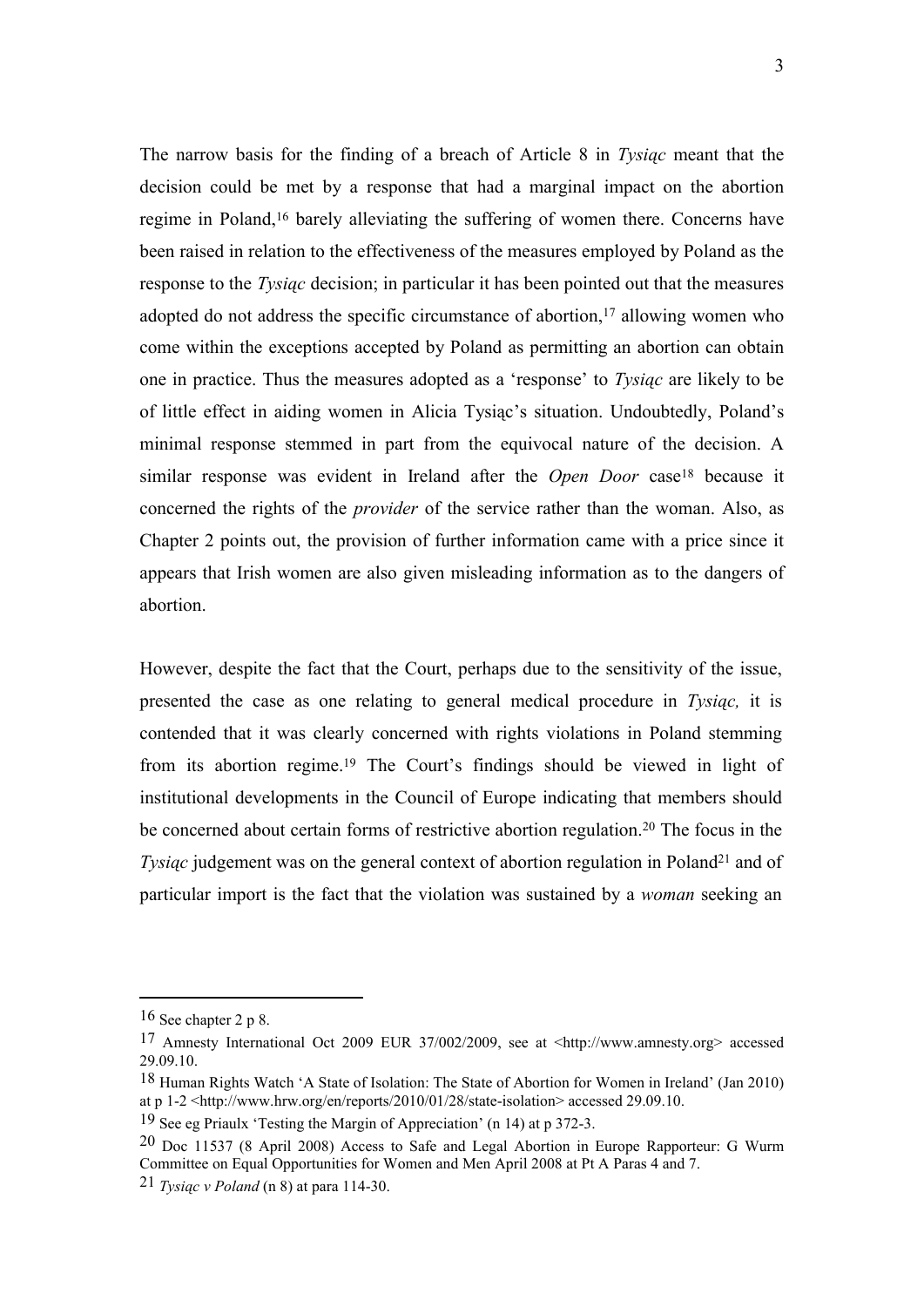abortion within the regime. As Priaulx has argued,<sup>22</sup> the *Tysiąc* case tests the outer limits of the discretion that the Court is prepared to concede to restrictive regimes.

Despite the apparent limitation of the *Tysiąc* decision to procedure, in so far as it addresses the disparity between the legal oversight and practical implementation of restrictive abortion regimes, it provides a basis for substantive recognition that Convention rights may encapsulate other forms of women's suffering in such regimes. Regulation of abortion within restrictive regimes inevitably demonstrates a disparity between the *legal* permission or exemption from punishment under which a woman may access abortion services, and the practice of (usually) medical personnel who control this access; they are in effect acting as the guardians of women's rights. In Poland and Ireland, for example, the Catholic doctrine on foetal life as beginning from conception gains a great deal of acceptance in the population, and therefore medical personnel may use their position to deny women's rights in relation to abortion and associated services. This is particularly evident in relation to reluctance to diagnose a condition that might lead a woman to seek an abortion, one of the key issues raised in *ABC v Ireland*. <sup>23</sup> A violation of Article 8 is most likely to be found in *ABC* in relation to the issue of obstructiveness of medical personnel, since such a finding would still allow the Court to maintain its evasive stance on 'abortion rights' and would not require it to take a clear stance on the status of the foetus. Therefore *Tysiąc* may be considered a 'breakthrough' case, creating the basis for future decisions recognising emergent rights of women in restrictive abortion regimes in line with the incremental development the Court has recognised in other sensitive areas.

While the *Tysiąc* judgement is an important first step, it did not touch on the key matter of discrimination on grounds of gender in restrictive abortion regimes. The Strasbourg Court has been trenchantly criticised by some feminist commentators for its lack of receptivity to the most severe forms of gender-based discrimination in the reproductive context,<sup>24</sup> but in the years since *Brüggemann* the Court has been able to avoid considering the application of such arguments in relation to abortion. Recently

<sup>22</sup> Priaulx 'Testing the Margin of Appreciation' (n 14).

<sup>23</sup> *ABC v Ireland* (Statement of Facts) (App no 25579/05), lodged 15 July 2005 COMPLAINTS para 3.

<sup>24</sup> See eg I Radacic 'Gender Equality Jurisprudence of the European Court of Human Rights' (2008) 19 EJIL 841, 856-7. See further Priaulx 'Testing the Margin of Appreciation' (n 14) at 379.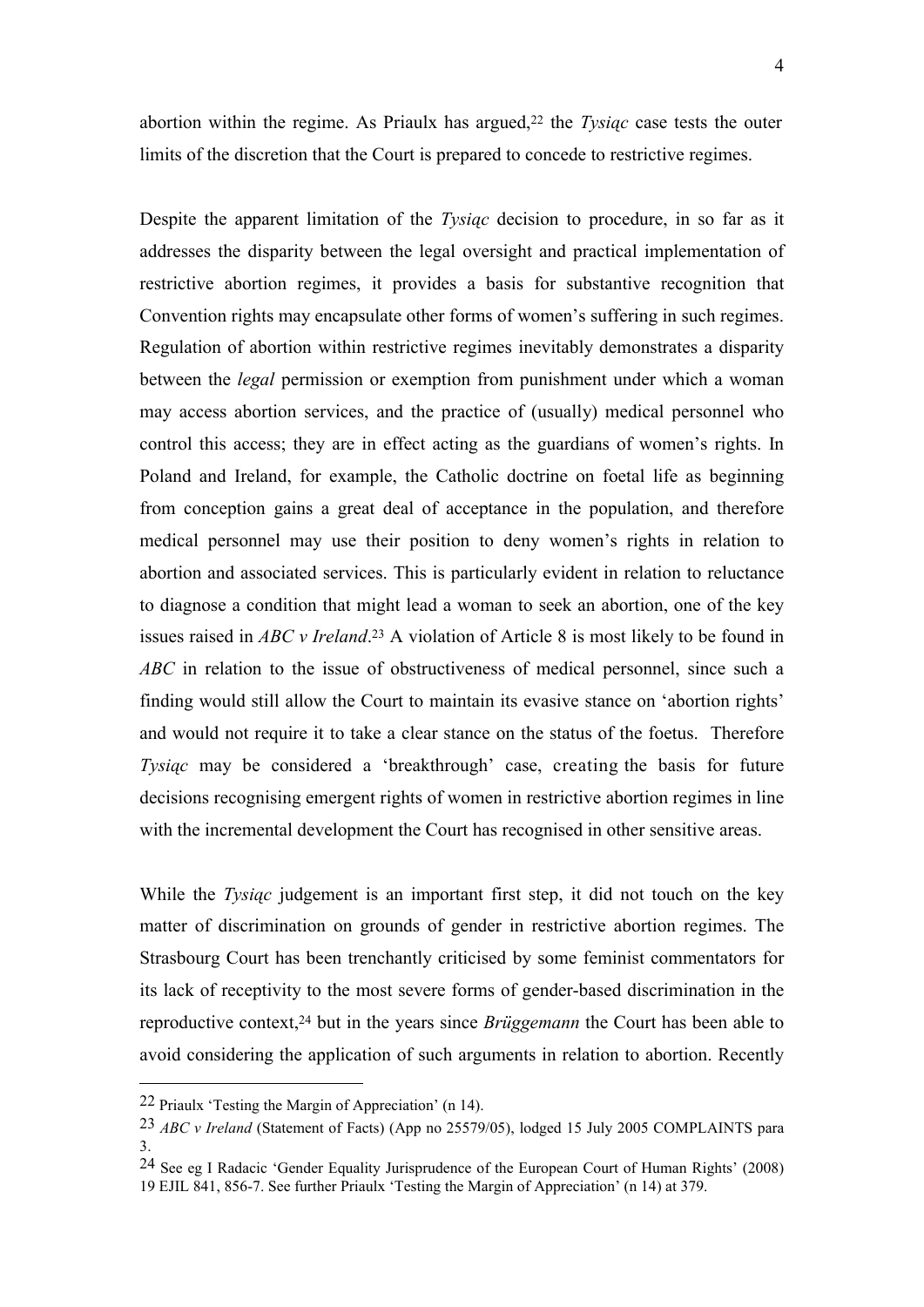Priaulx has criticised the *Tysiąc* judgement as failing to deal with this substantive issue which would have had far more significance, she argues, for women generally as part of an overall goal of advancing gender equality, but particularly so for women in Poland.<sup>25</sup> In this respect the ECHR is out of line with international human rights law which is increasingly conceptualising forms of restrictive regulation that affect women's access to healthcare as particularly invidious forms of discrimination, 26 recognising that it restricts women's full participation in 'social, political and economic activities'.<sup>27</sup> The recognition that women, in being denied effective respect for their legal rights under restrictive abortion regimes, suffer discrimination based on gender contrary to Article 14 would be a symbolic affirmation that such regimes uniquely affect *women's* rights. The case of *ABC* represents a real possibility that the Court will address this weakness since so doing would not affect the Court's stance in relation to the rights of the foetus: no right of access to abortion need be contemplated since the discrimination could be found to relate to the particular types of harm and distress that result from ineffective abortion regulation.

The preceding discussion has assumed that the position of the Court as regards the role of the margin of appreciation doctrine in relation to the beginning of life or 'foetal status' under the Convention, as evinced by the statements made in *Vo* and in *Evans,* is tenable and could justifiably restrict the applicability of the Convention to restrictive abortion regimes. It is, however, the conclusion of this thesis that conceding an unlimited margin of appreciation to the state to determine the point at which life begins is not possible for an instrument of human rights protection. Firstly, foetal status, central to the justification for restrictive abortion regulation, is not straightforwardly a matter of protection of 'rights' by the Convention; rather, it poses the question of what a being under the Convention is in the first place. It is not logically consistent to use a theory of subsidiarity which refers to the *way* member states protect the rights under the Convention to justify non-interference of the Court

<sup>25</sup> Priaulx 'Testing the Margin of Appreciation' (n14) at 378.

<sup>26</sup> For example, the Convention for the Elimination of Discrimination Against Women and the International Convention on Social and Economic rights; see further chapter 4 pp 4-5. As Rebecca Cook has argued, barriers to safe abortion are usually part of a wider scheme of neglect: R Cook and B Dickens 'Human Rights Dynamics of Abortion Law Reform' (Feb 2003) HRQ 25 1 p 58 *et seq*; R Cook and S Howard 'Accommodating Women's Differences under the Women's Anti-Discrimination Convention' (2007) Emory LJ 56 at 1041.

<sup>27</sup> Cook and Howard 'Accommodating Women's Differences' (n 26) at 1044.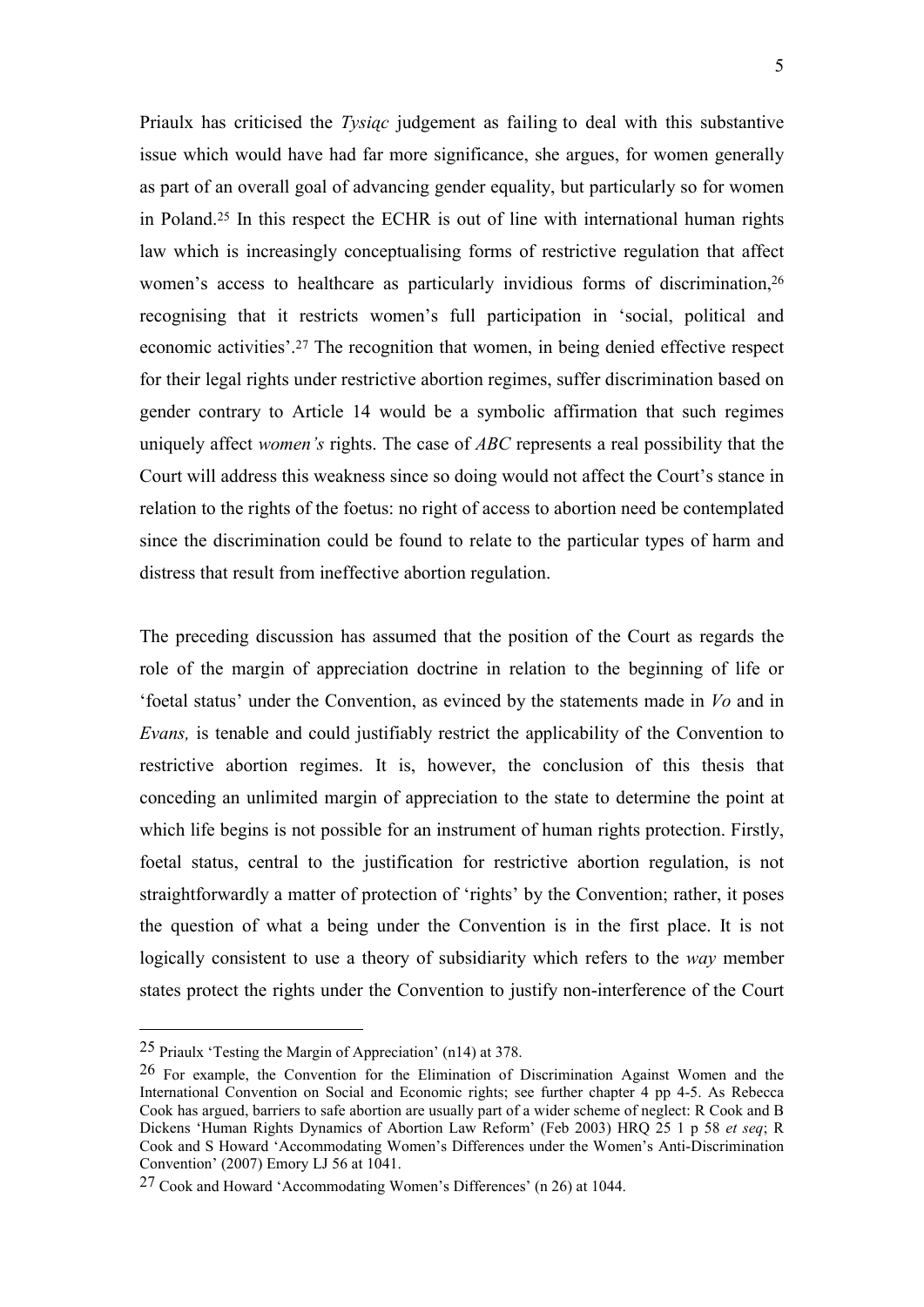with a question of *whether* direct protection under the Convention is permissible as the Court sought to do in *Vo v France*. <sup>28</sup> This has certain similarities with the argument that states had a latitude to treat the foetus as a constitutional person in the United States before *Roe v Wade* (and therefore that the case was wrongly decided)<sup>29</sup> which Dworkin convincingly rebutted on similar grounds.<sup>30</sup>

Secondly, as conceded by the Commission in *Paton v UK,* the 'everyone' in Article 2 could not be construed as intended to refer to the foetus, bearing in mind the nature of that Article and the Convention as a whole (although it held that such an interpretation could not necessarily be excluded).<sup>31</sup> Furthermore, the definition of 'life' assumed by the Commission in that case was qualified so that the woman's right to life automatically prevailed over that of the foetus, which would also suggest that the foetus could not be made the subject of the *direct* protection of that Article since a truly separate being could never automatically find its right to life trumped by another's *equal* right to life. Thirdly, the argument that abstract philosophical disagreement about the beginning of life, as raised in *Vo v France,*<sup>32</sup> should deprive the Convention of a role is weakened in relation to regimes such as Ireland left with archaic and particularly extreme laws due to political stagnation; as the Irish Constitutional Review Group states: '[p]hilosophers and scientists may continue to debate when human life begins but the law must define what it intends to protect'.<sup>33</sup>

Therefore the conclusion that the Court reached in *Vo* is not sound – the member states' decision as to *when* life begins for the purpose of Article 2 is not, on this argument, within their margin of appreciation. This is surely accurate as it would imply that a Convention signatory could define the basis of legal personality under the

<sup>28</sup> A Plomer 'A foetal Right to life? The case of *Vo v France* (2005) HRL Rev 311 at 331. The margin of appreciation doctrine employed by the Court has been criticised generally for being *ad hoc* see eg A Lester 'Universality Versus Subsidiarity: A Reply' (1998) 1 EHRLR 73.

<sup>29</sup> R Dworkin *Life's Dominion An Argument about abortion and euthanasia* (Harper Collins, 1993) at p 114.

<sup>30</sup> In *Life's Dominion* (n 29) at p 114 arguing that states cannot have the ability to adjust the 'constitutional population' as that begs the question of the whole constitutional arrangement.

<sup>31</sup> Referring to Article 6(1) as it applied to access to a court, considered in *Reeve v United Kingdom*  (App no  $24844/94$ ) Commission Decision of  $30<sup>th</sup>$  November 1994.

<sup>32</sup> *Vo v France* (n 12) at para 82.

<sup>33</sup> Constitutional Review Group Report 1996 "The Right to Life (Unborn and Mother)" Arts 40-44 at p 252 cited in S Donnelly 'A, B and C v Ireland: will the European Court of Human Rights address Ireland's Restrictive Abortion Law?' (2010) 1 MLJI 16, 20.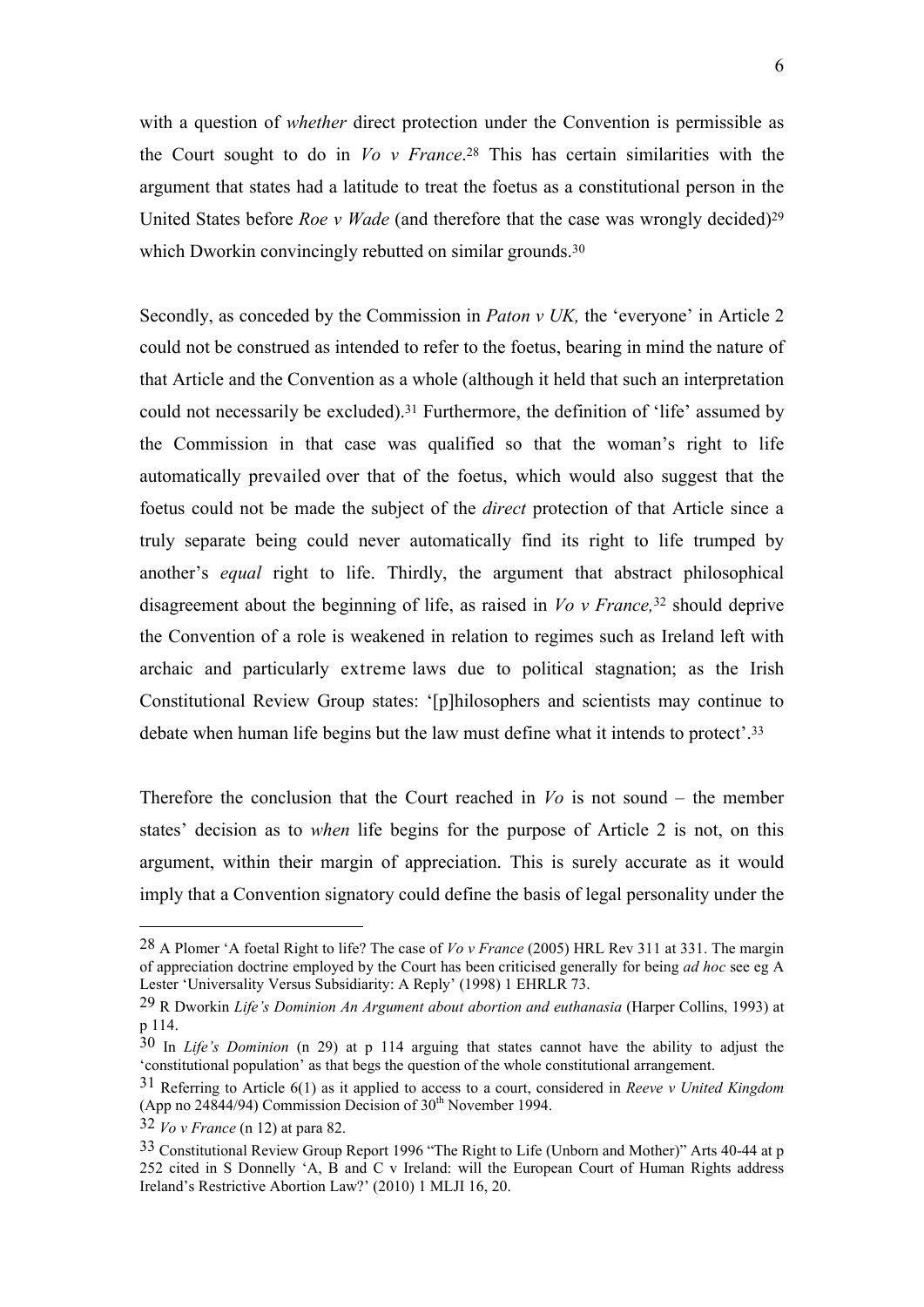Convention to exclude certain people arbitrarily. The Court in *Vo* should therefore be interpreted in abortion cases as conceding a general margin of appreciation as to the way the state protects the foetus *indirectly* under Convention Articles, or alternatively as a justification for infringement 'necessary in a democratic society'; the separate matter of when life is protected under the Convention is simply indeterminate.

Unlike the situation in *Brüggemann,*<sup>34</sup> 30 years ago, European abortion regimes are now more readily capable of being considered generally justifiable under the Convention *without* direct protection for the foetus at an early stage of gestational development. For instance, counselling and consent requirements could be justified by reference to indirect protection of foetal life under the Convention, either due to the profound moral status of the foetus<sup>35</sup> or to protection for the rights of others, including those of the women themselves, as was found in *Roe v Wade*. <sup>36</sup> These requirements would not justify interference with women's fundamental rights, such as the fundamental liberty to determine the disposal of one's body, which are involved in the termination of pregnancy.

In light of this, despite the relative stagnation of the Convention institutions on the substantive issue since the Commission decision in *Brüggemann,* the Convention is an institution capable of extending recognition of rights violations in restrictive abortion regimes that derive *directly* from denial of access to abortion services. The Court may be likely to develop protection for women in this context in an incremental fashion analogous to the emergence of protection for transsexual and homosexual persons. For example, a decision in relation to Ireland, raised in the *ABC*<sup>37</sup> case, but unlikely to succeed in light of *Vo* and the tentative procedural approach in *Tysiąc*, <sup>38</sup> could require Ireland to provide a *domestic* abortion regime – thus, it could find that the (unofficial) requirement that Irish women must travel abroad for an abortion violates a

<sup>34</sup> *Brüggemann and Scheuten v Germany* (n 1).

<sup>35</sup> For instance recognition of the profound status of the moral view that the foetus is a human being referred to by the European Centre for Law and Justice in its 2008 brief to the Court on *ABC* (n 23) at para 14 referring to *Vo v France* (n 12) at para 82. Ronald Dworkin makes a similar argument in relation to the potential 'detached' interest in foetal life – i.e. an interest not based on a being with interests conceptualised as human rights – that could justify certain burdens on the availability of abortion: see *Life's Dominion* (n 29) at p 149-51.

<sup>36</sup> *Roe v Wade* (n 5) at p 164-5.

<sup>37</sup> *ABC v Ireland* (n 23).

<sup>38</sup> *Tysiąc v Poland* (n 8).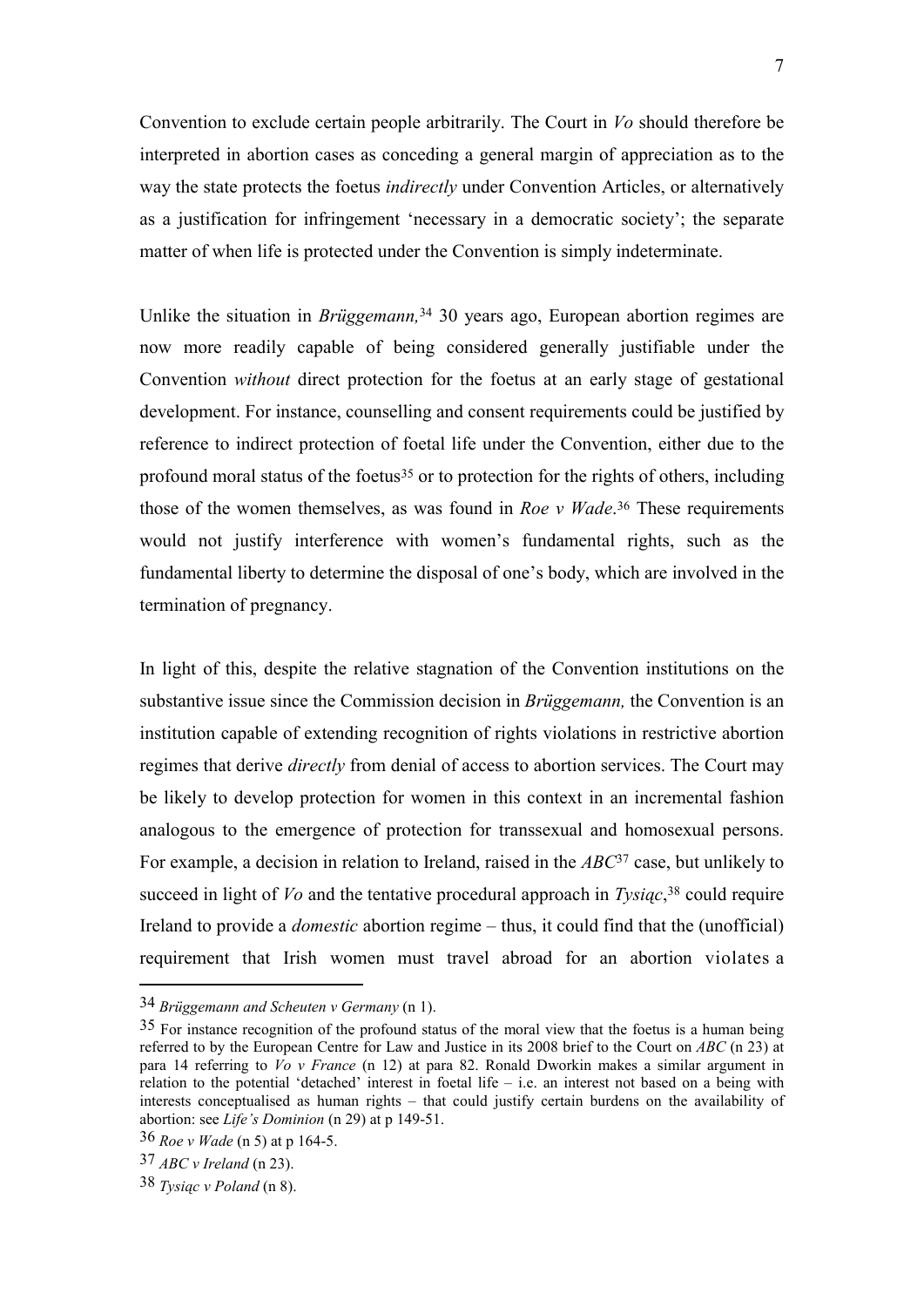Convention guarantee. While this issue concerns the matter of substantive access to abortion, it is not one that lies entirely outside the approach in *Tysiąc* and *Open Door*<sup>39</sup> in that the right to have an abortion without state interference is enjoyed by the elements of the Irish population with the means to travel. It does not therefore impose new rights in practice, but it would require the creation of a new legal right to have an abortion in Ireland. This obligation, most relevant to jurisprudence under Articles 3 and 8, is more likely to be found in relation to fundamental indications such as pregnancy due to rape or fatal foetal disability at first, but it could extend to risks to health as is claimed by the applicants in *ABC v Ireland*.

The ideal development in terms of protection of women's rights in restrictive regimes, however, is for Strasbourg to abandon entirely its tentative procedural approach<sup>40</sup> and decide, as in *Roe v Wade*, that access to abortion is required in states where it is currently denied both in law and fact. That is most likely to be recognised in relation to narrow and profound indications as was found in 2006 by the Human Rights Committee of the International Covenant on Civil and Political Rights in *KL v Peru*<sup>41</sup> in relation to fatal foetal impairment, but there is no reason to find that abortion on 'demand' (with or without a counselling requirement) could not be encompassed by the woman's right to private life, as the Commission contemplated in *Brüggemann,*  and as has been the approach in the courts of a number of national jurisdictions. A substantive development is the only way to genuinely defend women's rights in restrictive abortion regimes. While the Court's decision in *Tysiąc* shows the first signs that the Convention can be relied on to check a nascent revival in Europe, based on Catholicism, of anti-abortion sentiment, the Convention mechanism has the potential to protect women to a much greater extent.

<sup>39</sup> *Open Door Counselling v Ireland* (n 13).

<sup>40</sup> See in relation to Poland in general M Dembour and M Krzyzanowska-Mierzewska 'Ten years on: the voluminous and interesting Polish case law' (2004) 5 EHRLR esp 528-9 and 543. See also M Dembour *Who Believes in Human Rights? Reflections on the European Convention* (CUP 2006) p 206. By procedural it is meant a type of constitutional adjudication on the basis of the narrow conception of the 'rule of law' as requiring fairness in legal procedures, typically in the criminal context see eg V Ramraj 'Four Models of Due Process' (2004) 2 ICLJ 492, 497 *et seq*.

<sup>41</sup> *KL v Peru* (1153/2003), CC{R/DC/85/D/1153/2003 (2005); 13 IHRR (2006); see chapter 4 pp 5-6.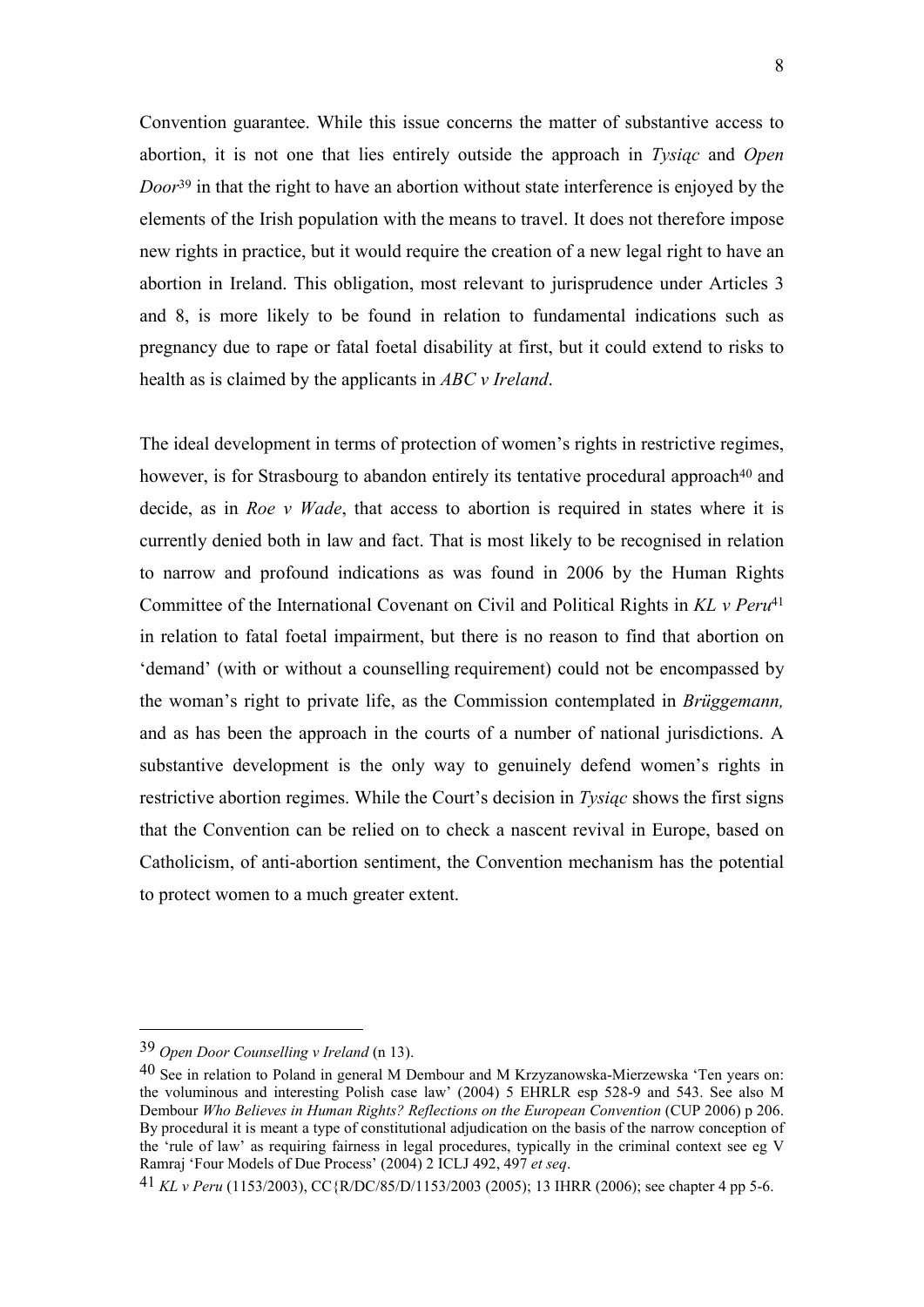## **Chapters**

M Stauch 'Pregnancy and the Human Rights Act' in AG Gowers, J Tingle, T Lewis (eds) *Healthcare: The Impact of the Human Rights Act 1998* (Routledge-Cavendish UK, 2001).

A Mundigo 'Determinants of Unsafe Induced Abortion in Developing Countries' in IK Warriner and IH Shah (eds) *Preventing Unsafe Abortion and its Consequences: Priorities for Research and Actions* (Guttmacher Institute, New York 2006).

#### **Books**

R Dworkin *Life's Dominion An Argument about abortion and euthanasia* (Harper Collins, 1993).

A Eser and HG Koch *Abortion and the law; from international comparison to legal policy* (TM Asser Press, The Hague, 2005).

R Cook, B Dickens and M Fathalla *Reproductive health and human rights: Integrating medicine ethics and law* (Oxford: OUP, 2003).

H Fenwick *Civil Liberties and Human Rights* (4<sup>th</sup> edn, Routledge Cavendish 2007).

Harris, O'Boyle & Warbrick *Law of the European Convention on Human Rights* (2<sup>nd</sup>) edn, Oxford OUP, 2009).

E Jackson *Regulating reproduction: law, technology and autonomy* (Oxford Hart, 2001).

S Pattinson *Medical Law and Ethics* (2<sup>nd</sup> edn, Sweet & Maxwell 2009).

E Shohat *Talking Visions: Multicultural Feminism in a Transnational Age* (MIT, 2001).

C Ovey and RCA White *Jacobs and White The European Convention on Human Rights* (4<sup>th</sup> edn Oxford OUP, 2006).

S Sheldon *Beyond Control*: *Medical Power and Abortion Law* (Pluto Press 1997).

## **Articles**

T Baird*,* S Falk E Shehu 'Shifting Focus to the Woman: Comprehensive Abortion Care in Central and Eastern Europe (2005) Entre-Nous The European Magazine for Sexual and Reproductive Health No 59*.*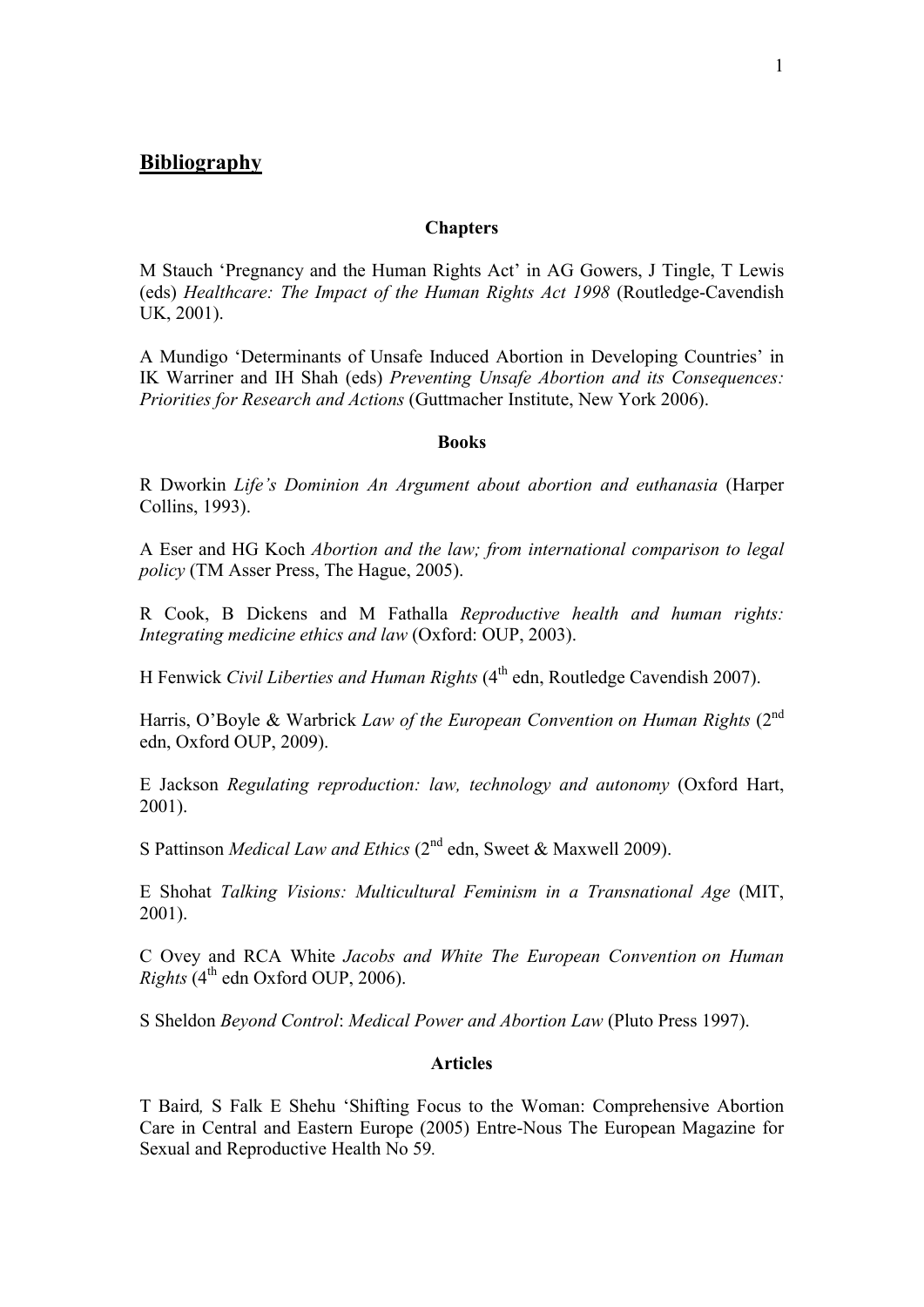S Blay and R Piotrowicz 'The Advance of German Unification and the Abortion Debate' (1993) 14 Stat L Rev 171.

S Bottinni 'Europe's Rebellious Daughter: will Ireland be forced to conform its abortion laws to that of its neighbours?' (2007) 49 Journal of Church and State 211.

R Cook 'International Human Rights and Women's Reproductive Rights' (1993) 24 Studies in Family Planning 73.

R Cook and B Dickens 'Human Rights Dynamic of Abortion Law Reform' (Feb 2003) 25 HRQ 1.

J Cornides 'Human Rights Pitted Against Man' (2008) 12 Int J HR 107.

M Dembour and M Krzyzanowska-Mierzewska 'Ten years on: the voluminous and interesting Polish case law' (2004) 5 EHRLR 517.

S Drislane 'Abortion and the Medical Profession in Ireland' (2009) 15 MLJI 35.

S Donnelly 'A, B and C v Ireland: will the European Court of Human Rights address Ireland's restrictive abortion law?' (2010) 1 Medico-Legal J of Ireland 16.

D Feldman 'Secrecy, Dignity, Autonomy? Views of Privacy as a Civil Liberty' (1994) 47 CLP 41.

S Gevers 'Abortion Legislation and the Future of the Counselling model' (2006) 13 EJHL 27.

JM Gher and C Zampas 'Abortion as a Human Right: International and Regional Standards' (2008) 8 HRLR 249.

S Henshaw, S Singh and T Haas 'The Incidence of Abortion Worldwide' (1999) 5 International Family Planning Perspectives S30 (Supplement).

B Hewson 'Dancing on the Head of a Pin? Foetal Life and the European Convention' 2005 13 Fem LS 363.

B Hewson 'Ireland's Cruel and Unusual Abortion Law' <http://www.spikedonline.com/index.php/site/article/3363/>

E Ketting *'*Why do women still die of abortion in a country where abortion is legal? The case of the Russian Federation' (2005) Entre-Nous The European Magazine for Sexual and Reproductive Health No 59*.*

R Lawson 'The Irish Abortion Cases: European Limits to National Sovereignty?' (1994) 1 EJHL 167.

G Letsas 'Two concepts of the margin of appreciation' (2006) 26 OJLS 705. J Marshall 'A right to personal autonomy in the European Convention on Human Rights' (2008) 1 EHRLR 337.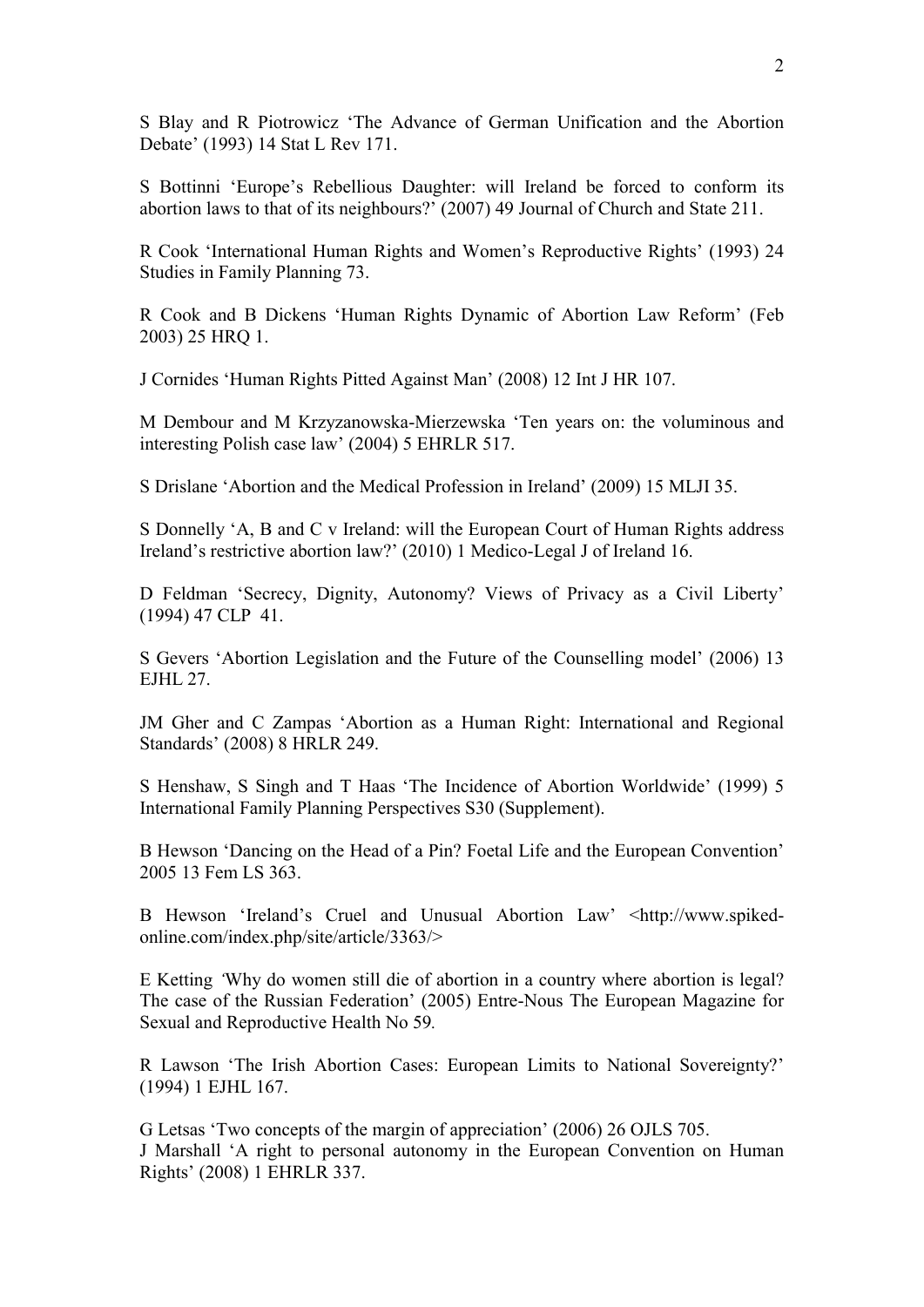A Mowbrey 'Institutional Developments and recent Strasbourg Cases' (2005) 5 HRL Rev 169.

A Plomer 'A foetal right to life? The case of Vo v France' (2005) HRL Rev 311.

N Priaulx 'Testing the Margin of Appreciation: Therapeutic Abortion, Reproductive 'Rights' and the Intriguing Case of Tysiąc v Poland' (2008) 15 EJHL 361.

I Radacic 'Gender Equality Jurisprudence of the European Court of Human Rights' (2008) 19 EJIL 841.

A Rahman, L Katzive and S Henshaw 'A Global Review of Laws on Induced Abortion 1985-1997' (1998) 24 International Family Planning Perspectives 56.

V Ramraj 'Four models of due process' (2004) 2 ICLJ 492.

W Sadurski 'Partnering with Strasbourg: constitutionalism, the accession of Central and East European states to the Council of Europe, and the idea of pilot judgments' (2009) 9 HRL Rev 397.

B Siegel 'The New Politics of Abortion: An Equality Analysis of Woman-Protective Abortion Restrictions' [2007] U Ill L Rev 991.

R Sifris 'Restrictive Regulation of abortion and the right to health' (2010) 18 Med L Rev 185.

## **Papers**

R Cook and B Dickens *Considerations for Formulating Reproductive Health Laws*  (2nd edn, Geneva: WHO, Occasional Paper No. 3, 2000).

## **Legislation**

*England*

Abortion Act 1967 s1.

*England and Ireland* 

The Offences Against the Person Act 1861 Ss 58, 59.

Infant Life (Preservation) Act 1929.

*Ireland*

13<sup>th</sup> Amendment of the Constitution Act 1992.

Health (Family Planning) Act 1979 s10.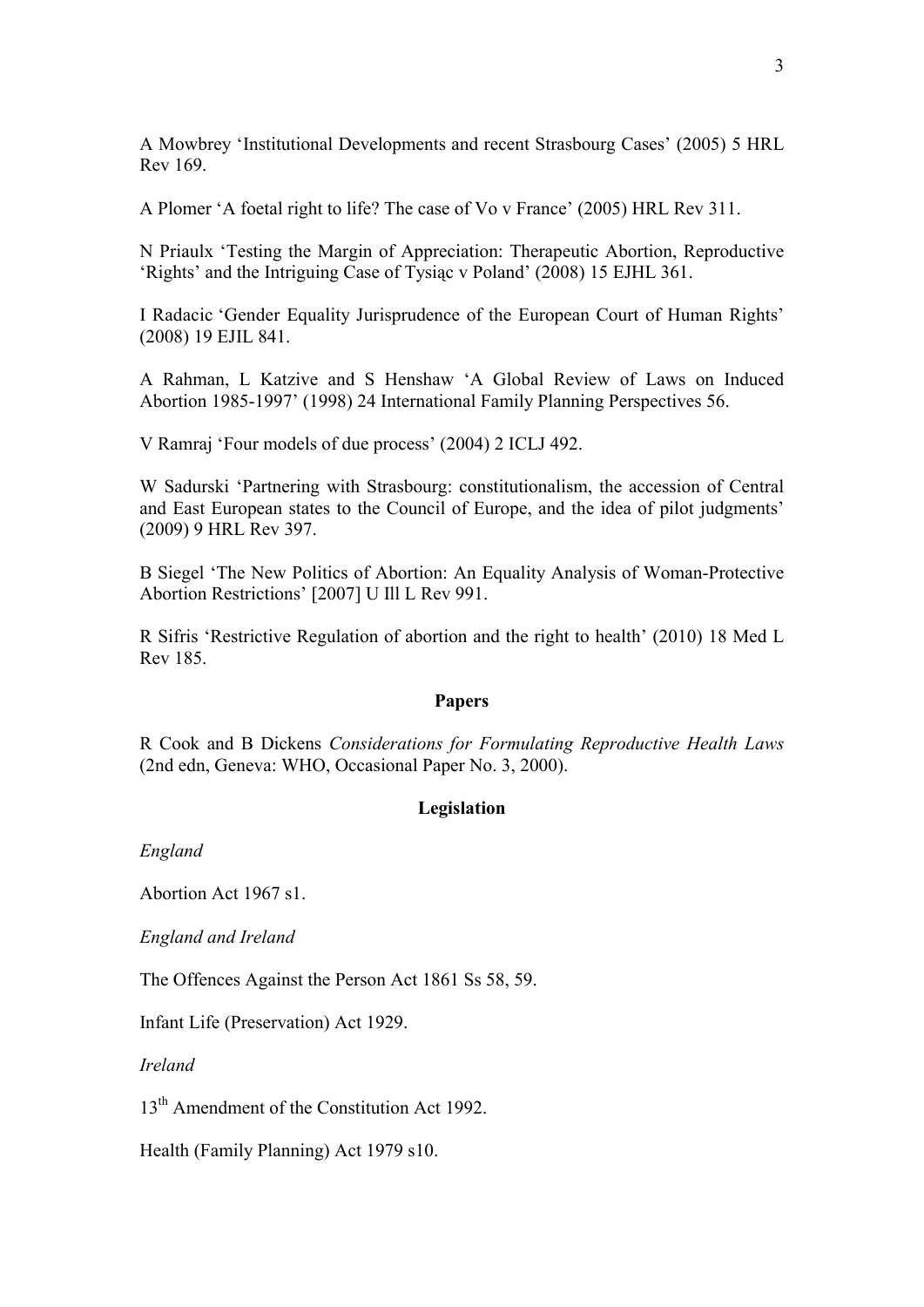## *Malta*

Chapter 9 of the Laws of Malta.

Article 241 Criminal Code.

*Poland*

Statute Book 93.17.78 S(4)a1-5.

*Peru*

Health Code of 18 March 1969 arts 19-23.

*Sweden*

Abortion Act 595, 14 June 1974, amended May 1995.

*West Germany*

Law of Feb 12 1976 [1976] BGB1 I 1213.

## **Cases**

*European Convention on Human Rights*

*Abdulaziz v United Kingdom* (A/94) (1985) 7 EHRR 471.

*Aksoy v Turkey* (App no 21987/93) (1997) EHRR 553.

*Andersson (Margaretta) v Sweden* (App no 12963/87) (1992) EHRR 615.

*B v France* (App no 10179/82) (1993) 16 EHRR 1.

*Boso v Italy* (App no 50490/99), Reports of Judgments and Decisions 2002-VII.

*Brüggemann and Scheuten v The Federal Republic of Germany* (Decision) (App no 6959/75) (1977) 5 DR 103.

*Byrzykowski v Poland* (App no 11562/05) (2008) 46 EHRR 32.

*Cossey v UK* (App no 10843/84) (1991) 13 EHRR 622.

*Cyprus v Turkey (*App no 25781/94) (2002) 35 EHRR 30.

*D v Ireland* (Admissibility) (App no 26499/02) (2006) 43 EHRR SE 16.

*Demir v Turkey* (App no 34503/97) (2009) 48 EHRR 54.

*DH and others v Czech Republic* (App no 57325/00) (2008) 47 EHRR 3.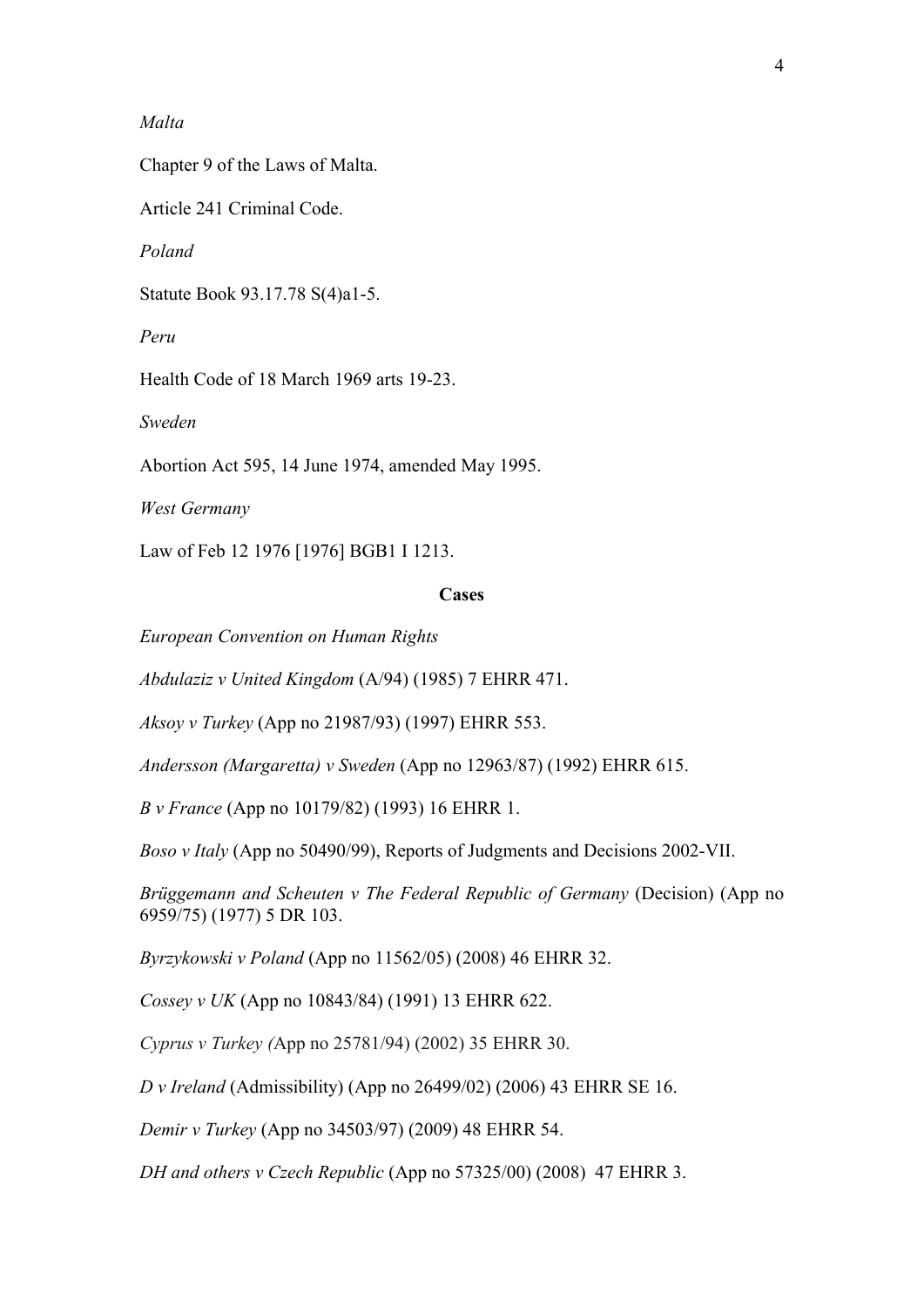*Dudgeon v United Kingdom* (App no 7525/76) (1982) 4 EHRR 149.

*Dickson v United Kingdom* (2007) 44 EHRR 21.

*Dickson v United Kingdom* (GC) (App no 44362/04) (2008) 46 EHRR 41.

*EB v France* (App no 43546/02) 47 EHRR 21.

*Fretté v France* (App no 35415/97) (2004) 38 EHRR 438.

*Gillan v UK* (App no 4158/05) (2010) 50 EHRR 45.

*Goodwin v United Kingdom* (App no 28957/95) (2002) 35 EHRR 18.

*Handyside v United Kingdom* (A/24) (1976) 1 EHRR 737.

*H v Norway* (App no 17004/90) (1992) 73 dr 155.

*Ilhan v Turkey* (App no 22277/93) (2002) 34 EHRR 869.

*LCB v United Kingdom* (App no 23413/94) (1998) 27 EHRR 212.

*Lithgow and others v United Kingdom* (A/102) (1986) 9 EHRR 329.

*MC v Bulgaria* (App no 39272/98) (2005) 40 EHRR 20.

*McCann v United Kingdom* (A/324) (1996) 21 EHRR 47.

*Müller v Switzerland* (App no 10737/84) (1988) 13 EHRR 212.

*Nitecki v Poland* (Admissibility) (App no 65653/01), decision of 21<sup>st</sup> March 2002.

*Olsson v Sweden* (App no 13441/87) (1994) 11 EHRR 259.

*Oneryildiz v Turkey* (App 48939/99) (2005) 41 EHRR 325.

*Open Door Counselling and Dublin Well Woman v Ireland* (App no 14234/88) (1992) 15 EHRR 44.

*Paton v United Kingdom* (App no 8416/78) (1981) 3 EHRR 408.

*Rantsez v Cyprus* (App no 25965/04) (2010) 51 EHRR 1.

*Rees v UK* (App no 9532/81) (1986) 9 EHRR 56.

*S H and others v Austria* (App no 57813/00), judgment of 1<sup>st</sup> April 2010.

*Sheffield and Horsham v UK* (App no 22885/93) (1999) 27 EHRR 163.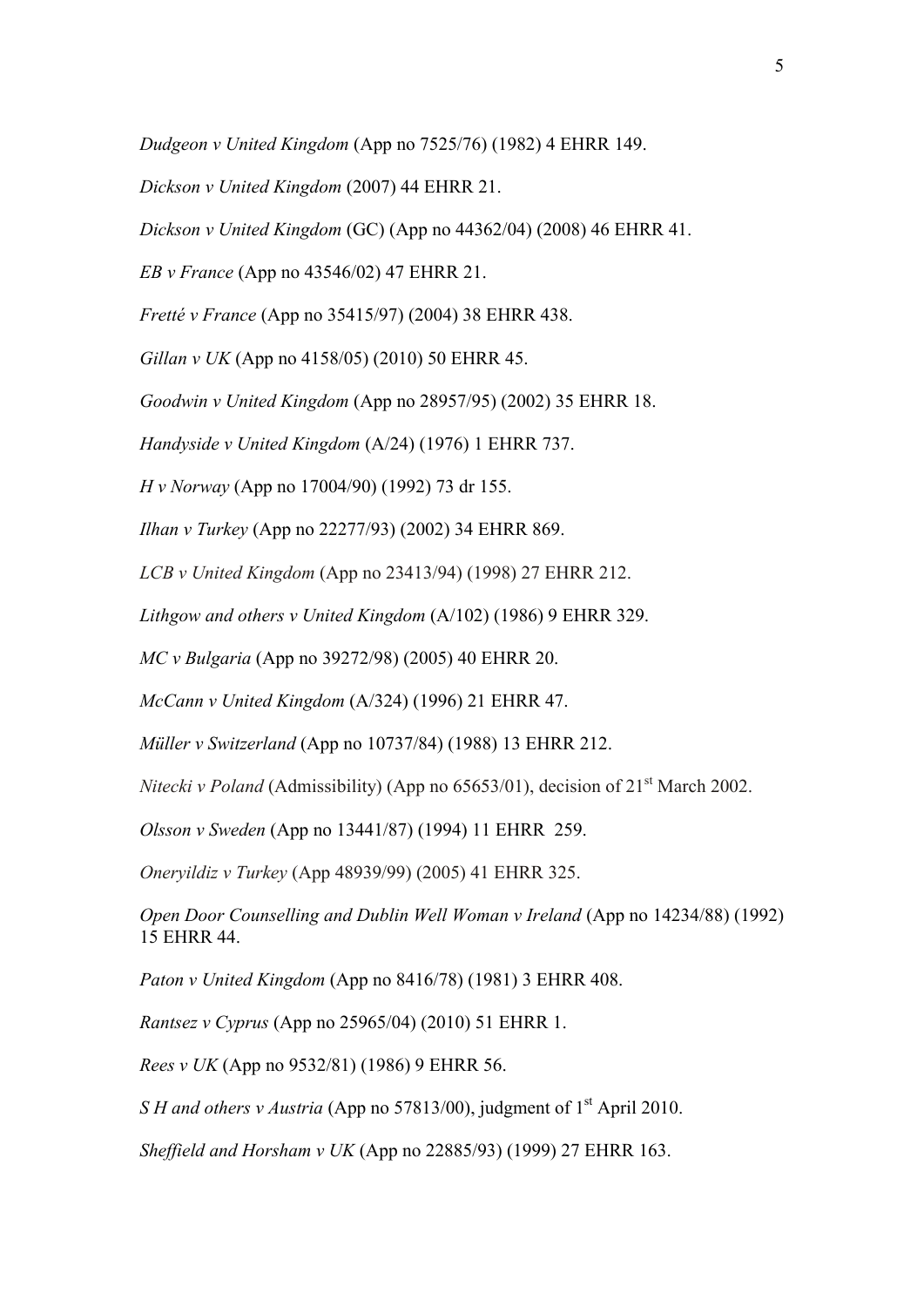*Tyrer v United Kingdom* (A/26) (1979-80) 2 EHRR 1.

*Tysiąc v Poland* (App no 5410/03) (2007) 45 EHRR 42.

*Van Kuck v Germany* (App no 35968/97) (2003) 37 EHRR 51.

*Van Raalte v The Netherlands* (App no 20060/92) (1997) 24 EHRR 503.

*Vo v France* (App no 53924/00) (2004) 40 EHRR 12.

Women on Waves and Others v Portugal (App no 31276/05), judgment of 3<sup>rd</sup> February 2009.

*X v Austria* (App no 7045/75), decision of  $10^{th}$  December 1976.

*X v Norway* (App no 867/60) (1961) 4 Yearbook 270.

*Zarb Adami v Malta* (App no 17209) (2006) 44 EHRR 49.

*National jurisdictions*

*Eisenstadt v Baird* 405 US 438, 453 (1965) (America).

*Griswold v Connecticut* 381 US 479 (1965) (America).

*Roe v Wade* 410 US 113 (1973) (America).

*R v Bourne* [1939] 1 KB 687 (United Kingdom).

*Secretary of State for the Home Department v AF (no 3)* [2009] UKHL 28; [2009] WLR 74 (United Kingdom).

*McGee v Attorney General* [1974] IR 284 (Ireland).

*Attorney General v X* [1992] 1 IR 1 (Ireland).

*A & B v Eastern Health Board, Mary Fahy, C and the Attorney General* (notice party) [1998] 4 IR 464 (Ireland).

*Attorney General (SPUC) v Open Door Counselling* [1988] IR 593 (Ireland).

(1975) BVerfGE 39, 1 (Germany).

Constitutional Tribunal 28th May, 1997 K 26/96 (Poland).

Judgement of 21 Dec 1990, 7 Revue Française de Droit Administratif 208 (1991) (France).

*International Courts*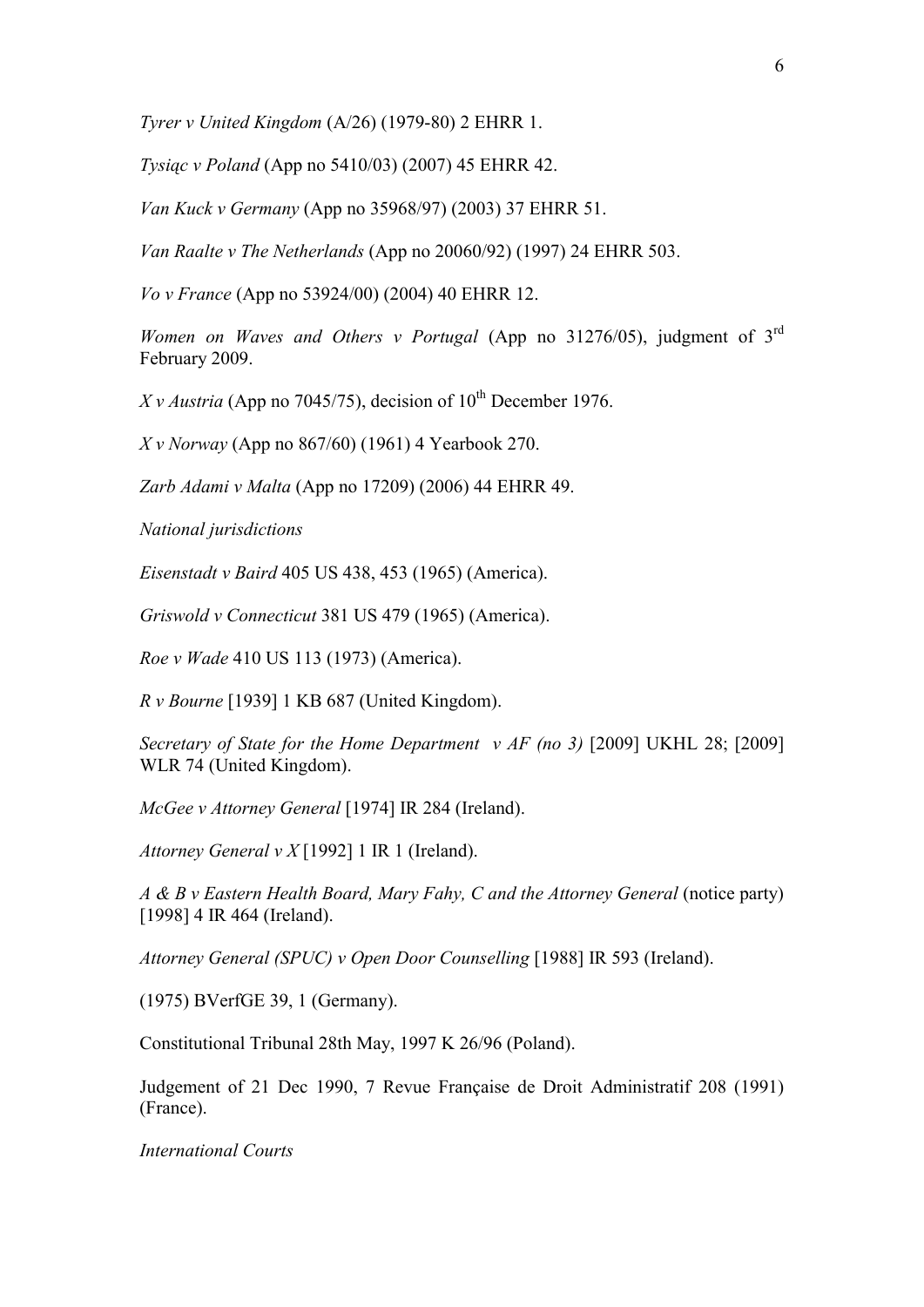Human Rights Committee of the International Convention on Civil and Political Rights *KL v Peru* (1153/2003), CC{R/DC/85/D/1153/2003 (2005); 13 IHRR (2006).

# **Applications to the European Court of Human Rights**

*ABC v Ireland* (Statement of Facts) (App no 25579/05), lodged 15 July 2005.

*RR v Poland* (App no 27617/04) (2008) 47 EHRR SE14 (communicated cases).

*Z v Poland* (Statement of Facts) (App no 46132/08), lodged 16 September 2008.

# **Briefs to the European Court of Human Rights**

Written Observations by the European Centre for Law and Justice for Application No 25579/05 before the European Court of Human Rights Third Session *ABC v Ireland*  (App no 25579/05) filed on 14 November 2008.

Joint Written Observations of Third Party Interveners: The Alliance Defence Fund on Behalf of the Family Research Council Washington DC United States; The European Centre for Law and Justice on Behalf of Kathy Sinnott; The Society for the Protection of Unborn Children, London for *ABC v Ireland* (App no 25579/05) (Grand Chamber) filed on 10 September 2009.

Written Comments by the International Reproductive and Sexual Health Law Programme, University of Toronto, Faculty of Law 28<sup>th</sup> September 2007 *R.R. v Poland* (App no 27617/04).

Written Comments by the Center for Reproductive Rights 21<sup>st</sup> Sept 2005 for *Tysiąc v Poland* (App no 5410/05).

## **International human rights treaties**

*International Convention on Civil and Political Rights*

General Comments

CCPR/C/21.rev. 1, 19 May 1989 Compilation of General Comments and General Recommendations Adopted by Human Rights Treaty Bodies HRI/GEN/1/Rev. 7 (2004) HRC, General Comment No. 28L: Article 3

Concluding observations:

Ireland: 24 July 2000 A/55/40, 30 July 2008 CCPR/C/IRL/CO/3. Poland: 29 July 1999 CCPR/C/79/Add.110. Peru: Nov 2000 CCPR/CO/70/PER Lithuania: 16 June 2000 A/55/38

*Convention on the Elimination of all forms of Discrimination Against Women*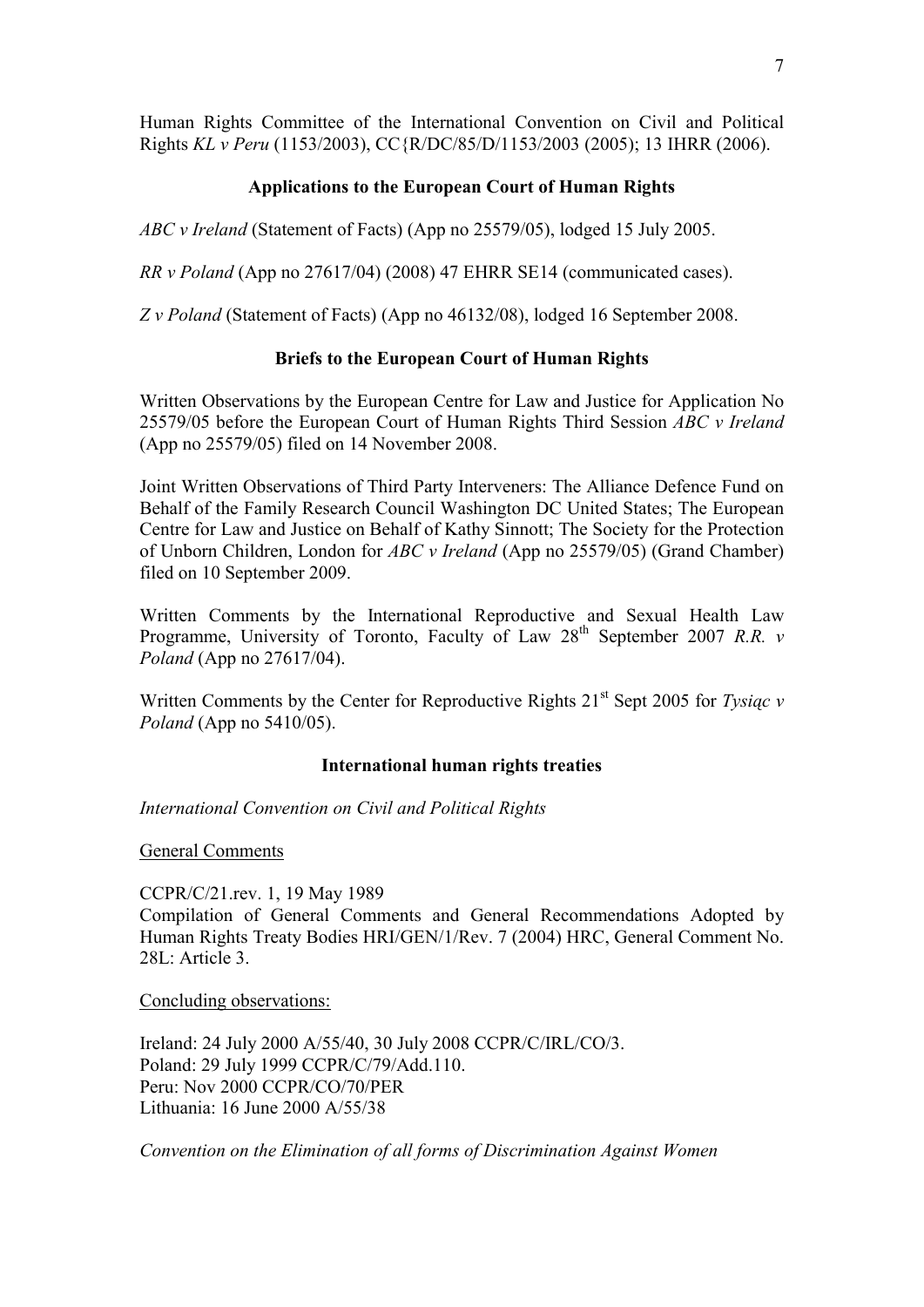#### General Comments:

Compilation of General Comments and General Recommendations Adopted by Human Rights Treaty Bodies HRI/GEN/1/Rev. 7 (2004) HRC, General Recommendation No 24.

#### Concluding Observations:

Democratic Republic of Congo: 36, U.N. Doc. CEDAW/C/COD/CO/5 (2006). Jordan: 27 January 2000 A/55/38. Poland: 16 June 1998 E/C.12/1/Add.26. Brazil: 29-30, U.N. Doc. CEDAW/C/BRA/6 (2007). Chile: 20, U.N. Doc. CEDAW/C/CHI/CO/4 (2006). Ireland: 25 June 1999 A/54/38. Sri Lanka: 283, U.N. Doc. A/57/38, Part I (2002).

#### *International Covenant on Cultural and Economic Rights*

#### General Comments

General Comment 16: The Equal Right of Men and Women to the Enjoyment of All Economic, Social and Cultural Rights (Art 3)  $34<sup>th</sup>$  Session 2005) U.N. Doc E/C.12/2005/4.

## Concluding Observations

Czech Republic: 14 May 1998 A/53/38 Ireland: 25/06/99 A/54/38. Malta: 14 December 2004 E/C.12/Add. 101 Mexico: 9 June 2006 E/C 12/Mex/Co/6 Poland: 16 June 1998 E/C.12/1/Add.26; 6 Nov 2009 E/C.12/Co/5.

# *The African Charter on Human and People's Rights*

African Women's Protocol Article 14.2 (c): Res. AHG/Res.240 (XXXI).

#### **Reports**

Amnesty International 'Briefing to the UN Committee on Economic, Social and Cultural Rights' 43rd Session, Nov 2009.

The Center for Reproductive Rights 'Bringing Rights to Bear: An Analysis of the Work of UN Treaty Monitoring Bodies on Reproductive and Sexual Rights' 2002; see at <http://www.reproductiverights.org/pdf/pub.bo.tmb.full.pdf>

Department of Health UK 'Number of Women Giving Irish Addresses at UK Abortion Clinics Decreases for Seventh Year in a Row According to Department of Health UK' (Crisis Pregnancy Agency press release, June 2008).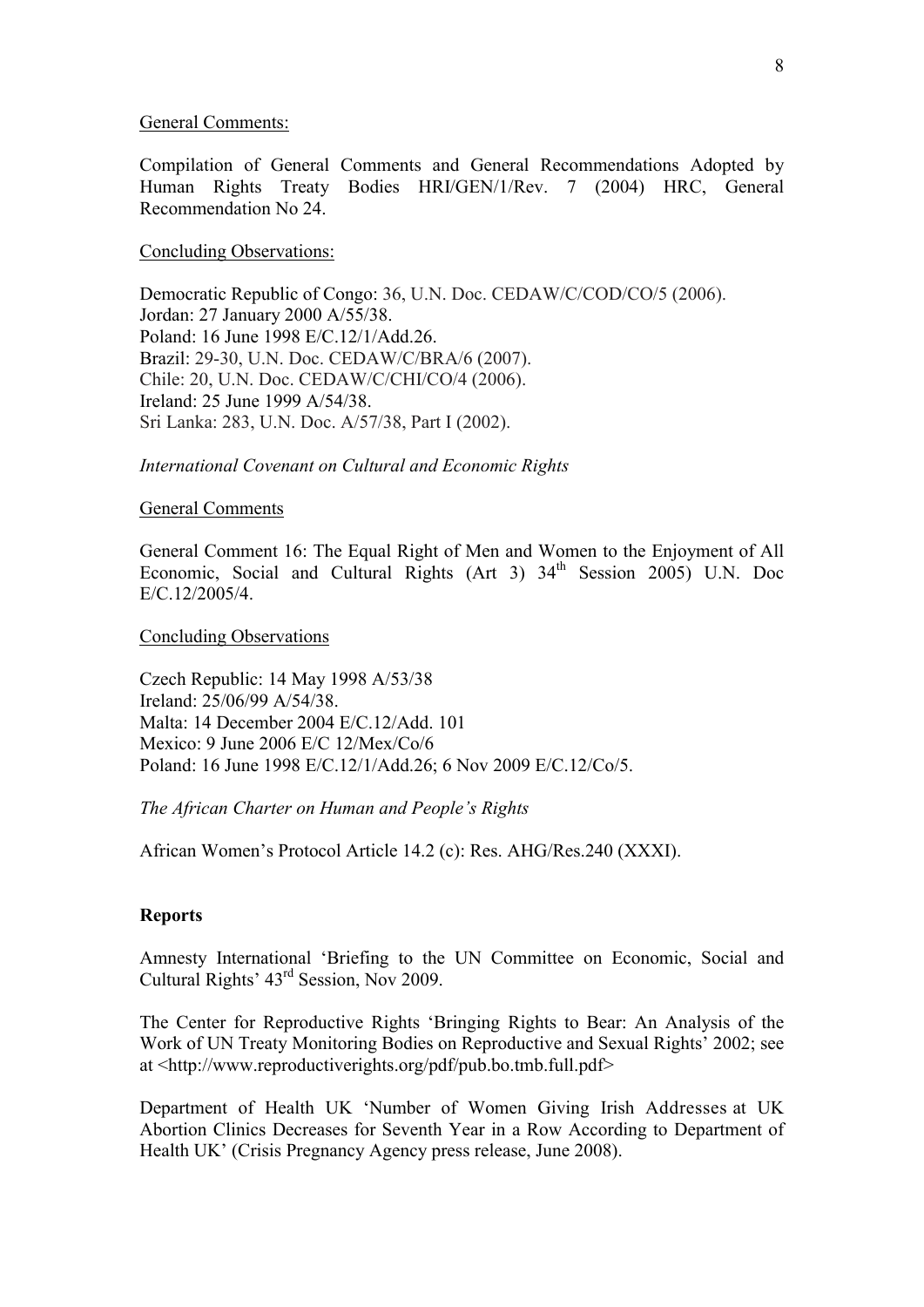International Planned Parenthood Federation 'Abortion Legislation in Europe' 8<sup>th</sup> edn (IPPF European Network, Jan 2007)

UN Department of Economic and Social Affairs Population Division 'Abortion Policies: Global review'; see at <http://www.un.org/esa/population/publications/abortion/ >

Report of the Research Division of the ECtHR on *Bioethics and the case-law of the ECHR*, 2009; see at < http://www.coe.int/t/dg3/healthbioethic>

Polish Federation for Women and Family Planning The effects of the anti-abortion law 1996 Report; see at <http://www.federa.org.pl/english/report96/rap96\_1.htm>

Polish Federation for Women and Family Planning W Nowicka (ed) *Reproductive Rights in Poland – the effects of the anti-abortion law* (Mar 2008); see at <http://www.federa.org.pl/publikacje/report%20Federa\_eng\_NET.PDF>

Polish Federation for Women and Family Planning Submission to the UN Committee on Economic, Social and Cultural Rights in connection with the Fifth Periodic Review of Poland, July 2009; see at < http://www.federa.org.pl/?page=article&catid=879&lang=2>

Polish Federation for Women and Family Planning 'Abortion Law; Discriminatory Consequences of the Anti-abortion Law'; see at <http://www.federa.org.pl/?page=article&catid=798&lang=2>

The Oriechtas Committee on the Constitution  $5<sup>th</sup>$  Progress Report (2000, Stationary Office Dublin); see at <http://www.constitution.ie/reports/5th-Report-Abortion.pdf**>** 

Report of the International Conference on Population and Development, Cairo, 5-13 Sept 1994 A/Conf 171/13 Rev 1.

Submission of the Irish Family Planning Association to the UN Committee on the Elimination of Discrimination Against Women May 2005; see at <http://www.ifpa.ie/eng>

Human Rights Watch 'A State of Isolation: The State of Abortion for Women in Ireland' (Jan 2010); see at <http://www.hrw.org/en/reports/2010/01/28/stateisolation>

Council of Europe Parliamentary Assembly Doc 11992 (5 August 2009) Fifteen years since the International Conference on Population and Development Programme of Action Report Social, Health and Family Affairs Committee Rapporteur: C McCafferty.

Council of Europe Parliamentary Assembly Doc 11537 (8 April 2008) Access to Safe and Legal Abortion in Europe Rapporteur: G Wurm Committee on Equal Opportunities for Women and Men April 2008.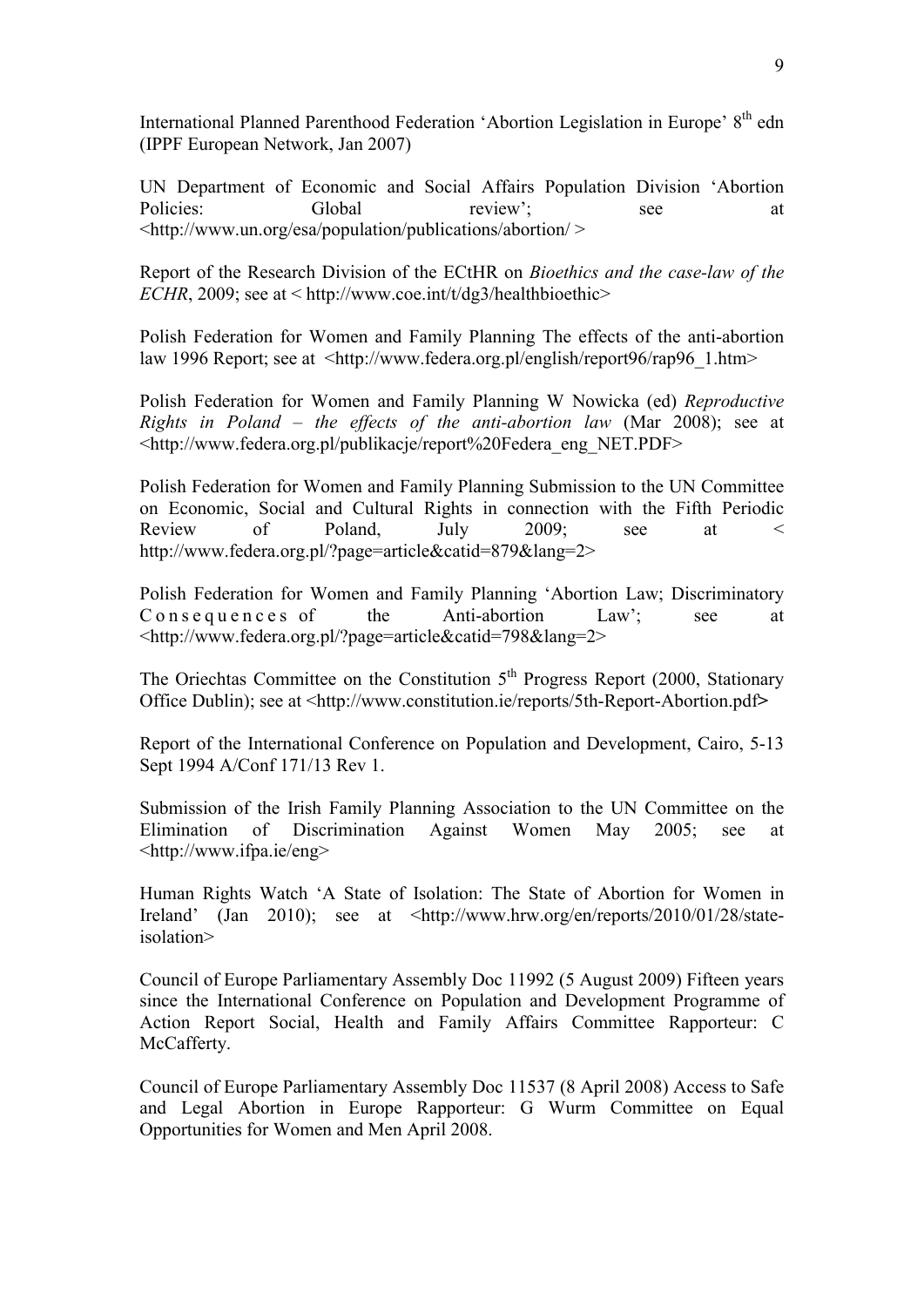EU Network of Independent Experts on Fundamental Rights The Right to Conscientious Objection and the Conclusion By EU Member States of Concordats with The Holy See CFR-CDF Opinion No 4-2005 (14 December 2005).

United Nations General Assembly Report of the Special Rapporteur on the right of everyone to the enjoyment of the highest attainable standard of physical and mental health Human Rights Council 14<sup>th</sup> Session, 20 May 2010 A/HRC/14/20/Add.3.

## **Electronic materials**

The Center for Reproductive Rights, last viewed on 29th September 2010 <http://reproductiverights.org>

The European Center for Law and Justice, last viewed on 29th September 2010 <http://www.eclj.org/>

International Planned Parenthood Association, last viewed on 29<sup>th</sup> September 2010  $\text{thttp://www.ippf.org} >$ 

CIA World Factbook, last viewed on 29<sup>th</sup> September 2010 <https://www.cia.gov/library/publications/the-world-factbook/> .

International Consortium for Medical Abortion, last viewed on 29<sup>th</sup> September 2010 <http://www.medicalabortionconsortium.org/law-policy/CS/>

UN Department of Economic and Social Affairs Population Division, last viewed on 29<sup>th</sup> September 2010 <www.un.org/esa/population >

International Federation of Professional Abortion and Contraception Associations, viewed on 29<sup>th</sup> September <http://www.fiapac.org>

Polish Federation for Women and Family Planning, last viewed on 29<sup>th</sup> September 2010 < http://www.federa.org.pl/?lang=2>

Amnesty International, last viewed on  $29<sup>th</sup>$  September 2010 <http://www.amnesty.org>

Safe and Legal in Ireland, last viewed on 29th September 2010 <http://www.safeandlegalinireland.ie/sl\_aboutcam.html>

The Center for Reproductive Rights 'The case of Z v Poland' 2009, last viewed on 29th September 2010 <http://reproductiverights.org/en/case/z-v-poland-europeancourt-of-human-rights>

Polish Federation for Women and Family Planning 'Abortion Law; Discriminatory Consequences of the Anti-abortion Law', last viewed on  $29<sup>th</sup>$  September 2010 <http://www.federa.org.pl/?page=article&catid=798&lang=2>